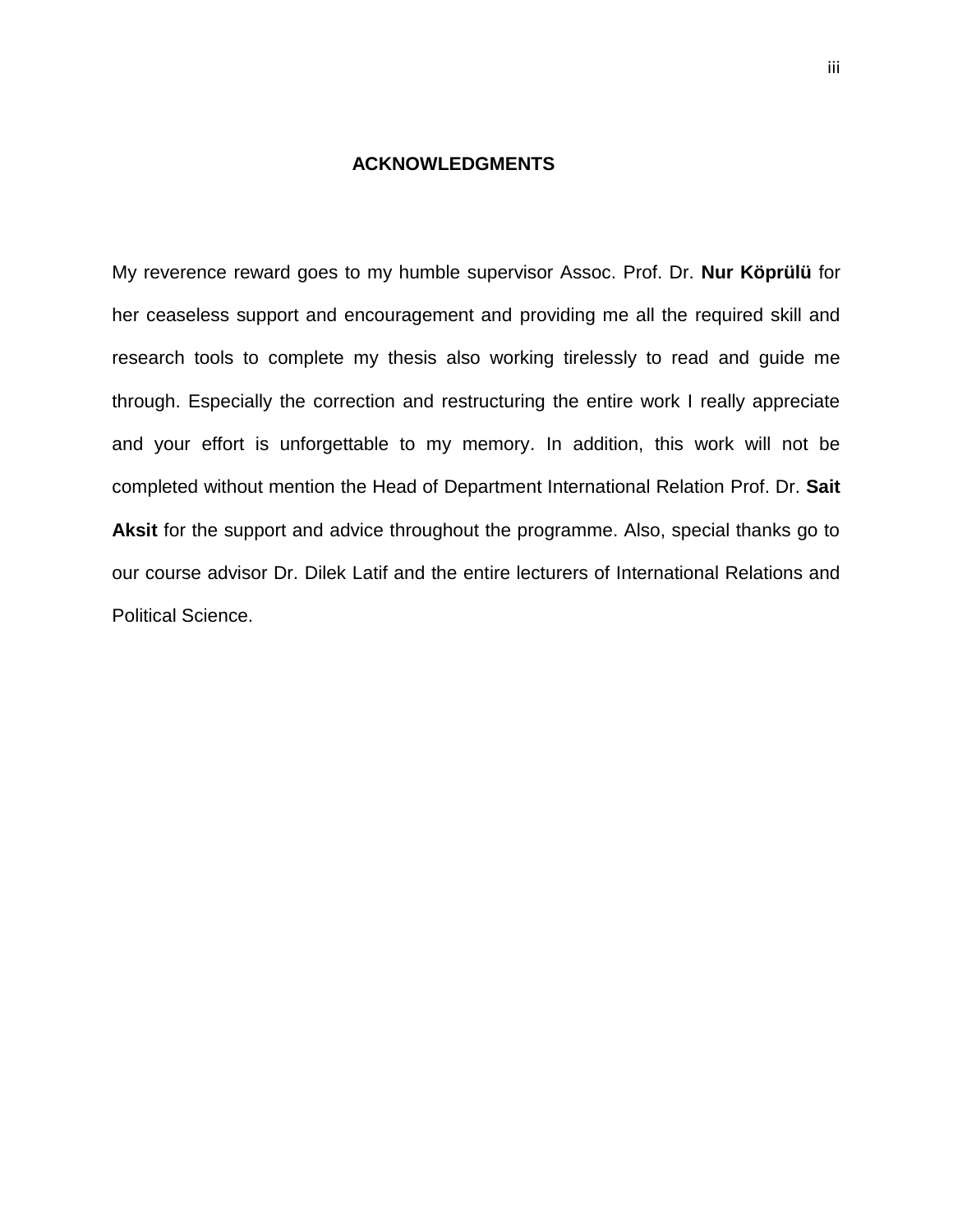#### **ABSTRACT**

## **PROCESSES OF DEMOCRATIZATION IN THE MIDDLE EAST: THE CASE OF JORDAN IN THE POST-2011 ERA"**

This thesis renders a perfunctory view on process of democratization in Middle East and North Africa (MENA) region, particularly analysing the case of Jordan in 2011 post Arab spring. The Hashemite Kingdom of Jordan represents one of the relatively speaking politically liberal countries in MENA region and also offers a case of third wave of democratization among the main Arab countries. Jordan's heading to political opening through conveying the parliament and holding elections after 22 years in 1989 marks the period of political opening. Since the Arab spring, Jordan has embarked on a new wave of processes of democratization as a result of massive protests that has engulfed the monarchy.

The Kingdom of Jordan was under British mandate after the end of First World War and become independent in 1946. Jordan also strain towards democratization, which leads to free and fair elections via electing its legislative body in 1947. This thesis aims to explain the process of democratization in MENA region in general and its stagnant process based on electoral pluralism particularly in Jordan. The main aim of this thesis to analyse the process of democratization in Middle East with particular emphasis on Jordan in the 2011 post era, and the impact of the role of opposition and state's responses in leading the process of democratization since 1989. The methodology that was utilized in this thesis is qualitative methods. The main argument of this thesis is that, imposing a democratic system in Middle East region cannot inclusively be an intellectual solution to the region due to their culture, ideology and religion.

The 2011 Arab uprising have proved that; despite the fact that the uprising cause many changes in different parts of the region and transformed the system of government in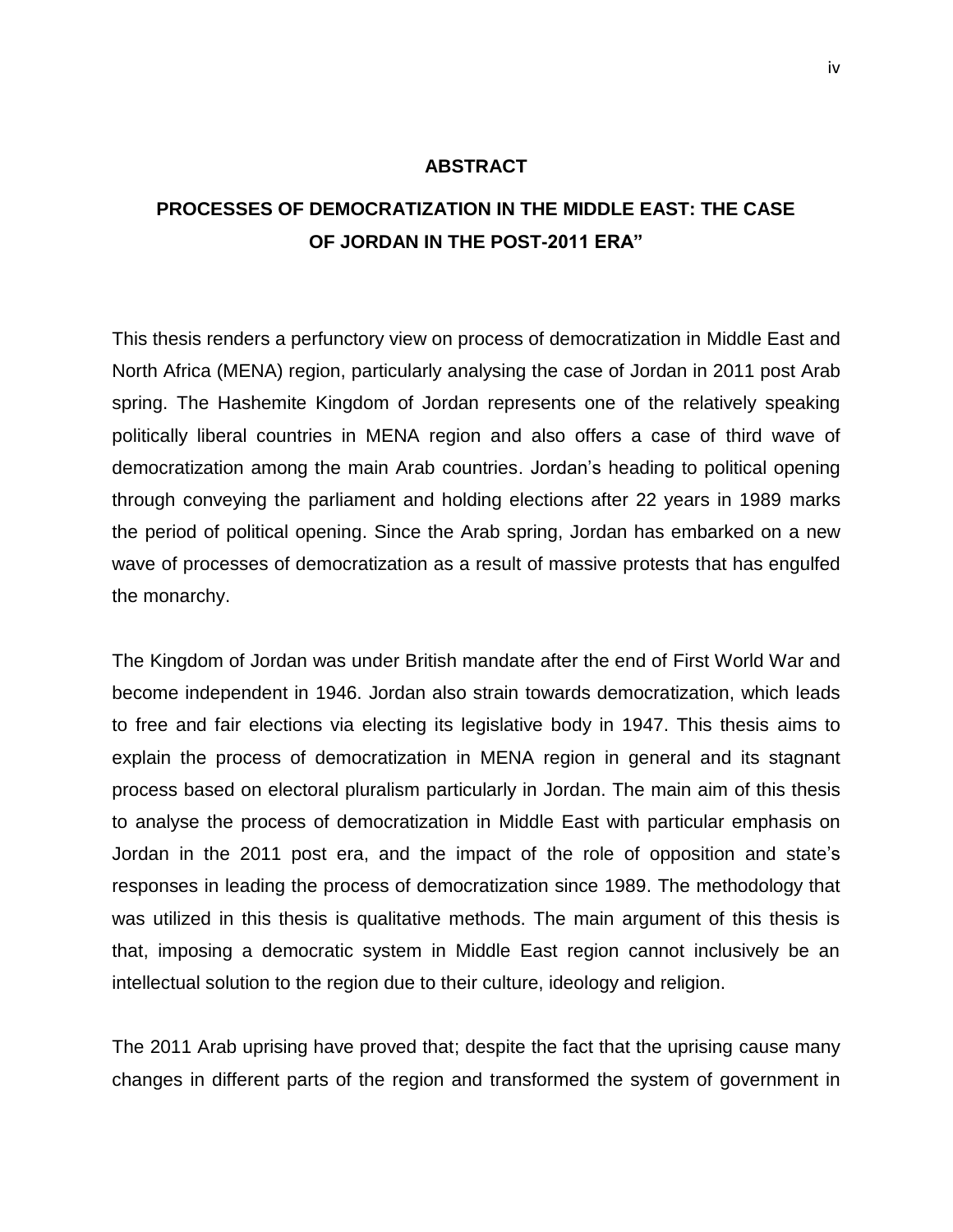some countries like in Tunisia; this thesis finally suggests that MENA region needs a gradual open democracy/ transition, not an instant democracy-building. The reason behind this is related with the fact that the region needs time to create awareness regarding the compatibility of democracy with Islam i.e. time to establish platform to build the constituencies to recruited followings, and organised many to win elections in the local levels and reach to the average step of democracy.

<span id="page-2-0"></span>**Keywords**: Democratization, MENA region, Jordan, Arab uprising, Elections in Jordan, monarchical pluralism, opposition, co-optation.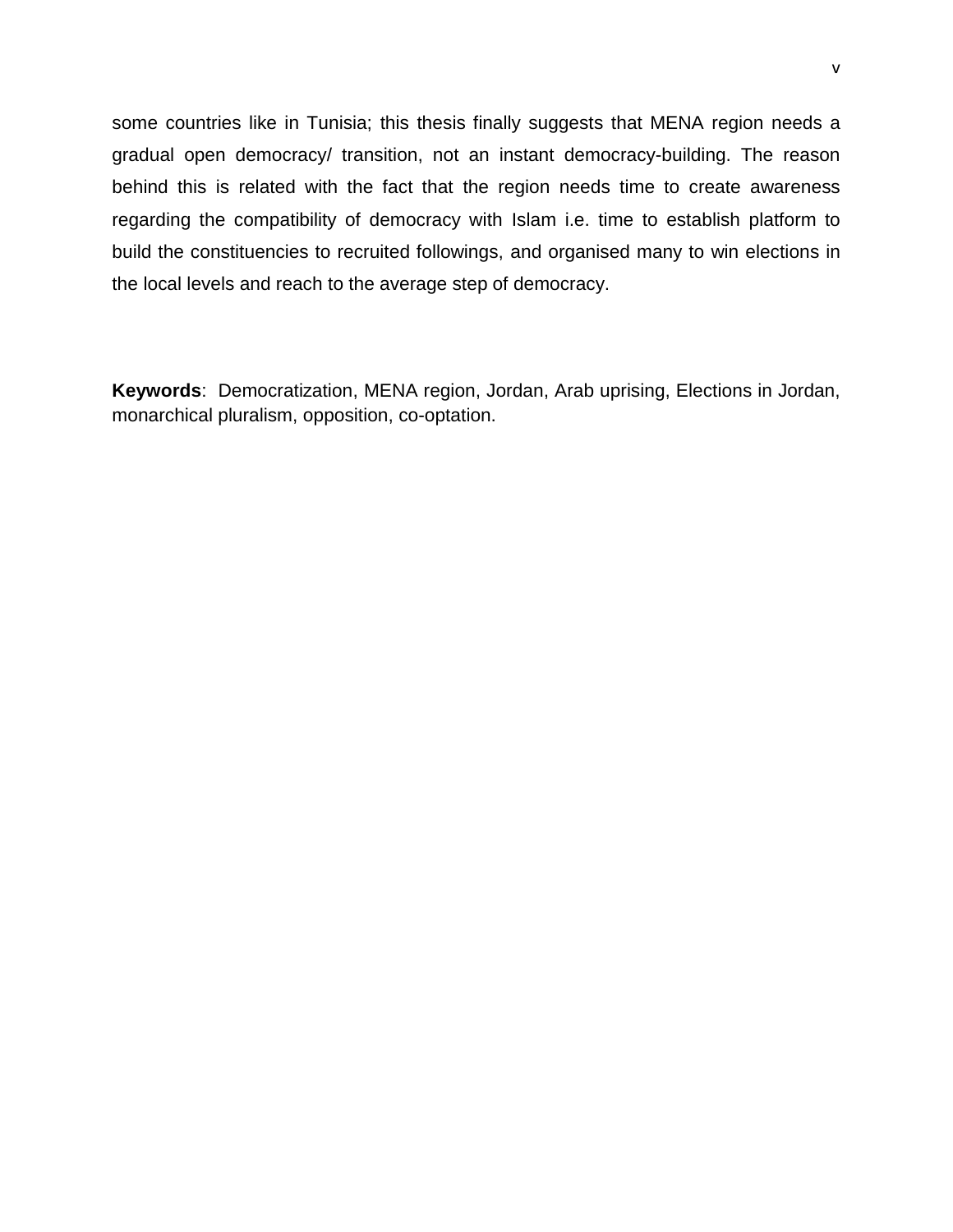### **ORTA DOĞU'DA DEMOKRATİKLEŞME: 2011 SONRASI ÜRDÜN ÜLKE ANALİZİ**

Bu tez Ürdün'ün 1989 yılında parlamentosunu yeniden açması, 22 yıl aradan sonra serbet seçimlerin yapılması, ülkede siyasal açılımı beraberinde getirerek demokratikleşme yönünde adımlar atılmasını sağlamıştır. 2011 yılında Arap çalışmasının temel amacı, Orta Doğu ve Kuzey Afrika bölgesindeki (ODKA) demokratikleşme süreçlerini mercek altına almak ve bu çerçevede Ürdün örneğini 2011 yılından bu yana incelemektir. Bilindiği üzere, Ürdün Haşimi Krallığı bölgede siyasal liberalleşme süreçlerini en istikrarlı bir şekilde süredüren ülkelerden birini temsil etmektedir. Üçüncü dalga demokratikleşme hareketleri kapsamında Dünyasında yaşanan halk hareketlerinden Ürdün de etkilenmiş, ancak rejim değişikliği talebi yönünde halktan bir baskı gelmemiştir.

Ürdün Emirliği Birinci Dünya Savaşından sonra İngiliz manda yönetimi altına girmiş ve 1946 yılında bağımsızlığını almıştır. 1947 yılında Krallık demokratikleşme yönünde adımlar atmışsa da, bu yıllardaki Ürdün siyasi yapısı ve yönetim şekli için daha çok seçimlerle yürütülen çoğulcu bir yaklaşım ifadesi kullanılmıştır. Bu çerçevede, bu tezin temel amacını, 2011 sonrası Arap dünyasında yaşanan protestoların Ürdün Krallığını nasıl etkilediğini ve ülkede 1989 yılından bu yana tecrübe edilen demokratikleşme süreçlerini irdelemek oluşturmaktadır. Bu amaç doğrultusunda; niteliksel bir araştırma yöntemi benimsenmiş ve ideoloji, kültür ve din gibi unsurlar irdelenmeye çalışılmıştır.

2011 Arap ayaklanmaları bölgede birçok yerde değişimin önünü açmışsa da, Tunus haricinde bölgede gerçek anlamda siyasi dönüşüm yaşanamamıştır. Bu tezin amacı, bu bağlamda, Ürdün örneğini incelemek ve halk hareketlerinin ülkede yarattığı etkiyi muhalefeti ve rejimin politikalarını mercek altına alarak açıklamaktır.

**Anahtar Kelimeler**: Demokratikleşme, ODKA bölgesi, Ürdün, Arap ayaklanmaları, seçimler, monarşik çoğulculuk, muhalefet, muhalefeti yanına çekmek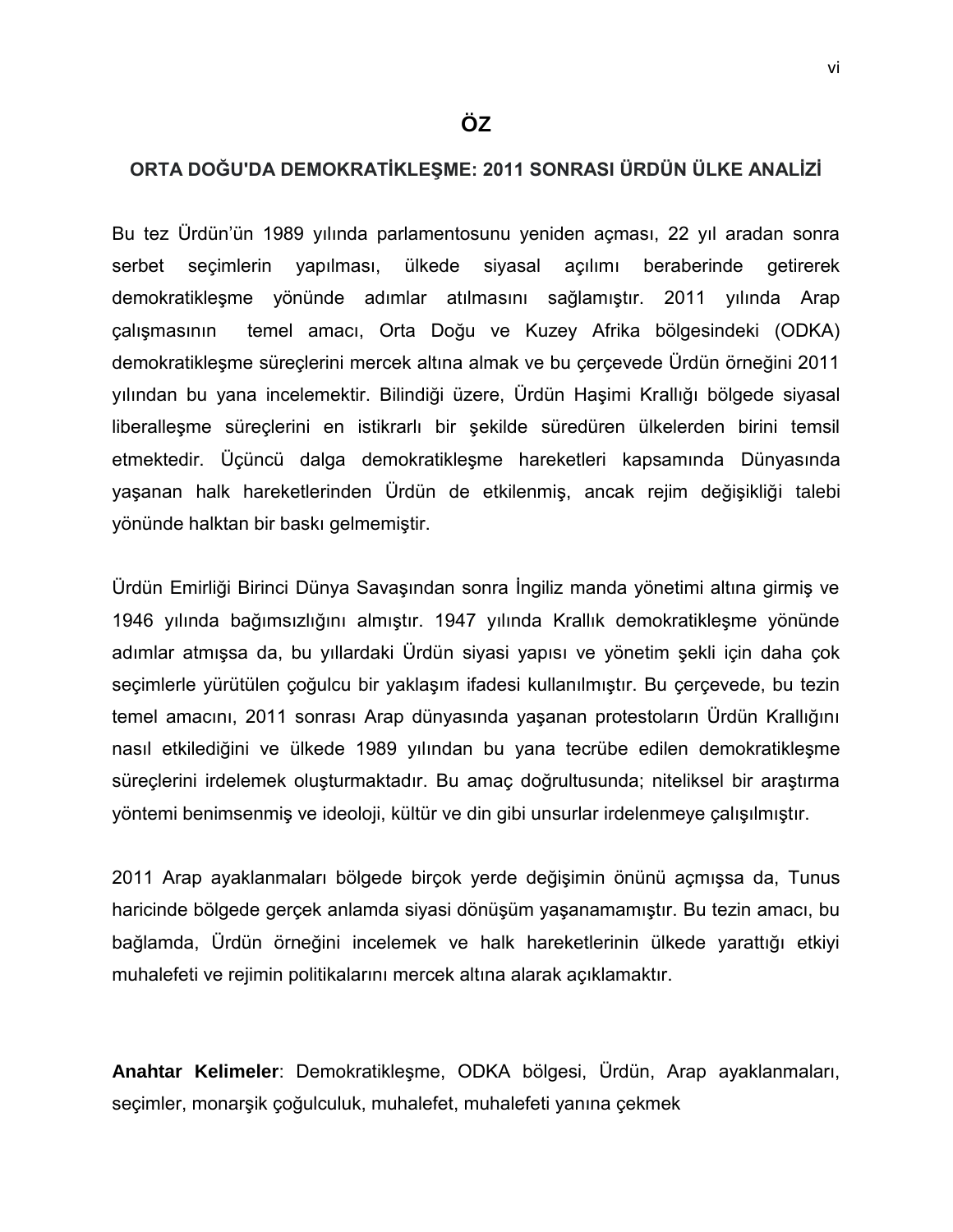# **TABLE OF CONTENTS**

<span id="page-4-1"></span><span id="page-4-0"></span>

| $\mathbf{L}$<br>II.<br>III.<br>IV.<br>V.<br><b>CHAPTER 1: A BRIEF THEORETICAL FRAMEWORK: THE PROCESSES OF</b><br>DEMOCRATIZATION IN MENA REGION PRIOR TO THE 2011 UPRISINGS 8 |  |
|-------------------------------------------------------------------------------------------------------------------------------------------------------------------------------|--|
| <b>CHAPTER 2: HISTORICAL BACKGROUND: STATE-FORMATION AND TREND</b>                                                                                                            |  |
|                                                                                                                                                                               |  |
| 2.3 The National Charter of 1992 and the Emergence of Monarchical Pluralism in                                                                                                |  |
|                                                                                                                                                                               |  |
|                                                                                                                                                                               |  |
| CHAPTER 3: THE IMPLICATIONS OF THE ARAB SPRING ON JORDAN: THE                                                                                                                 |  |
| CONCLUSIONS: Jordan after Arab Spring: Between change and continuity  81                                                                                                      |  |
|                                                                                                                                                                               |  |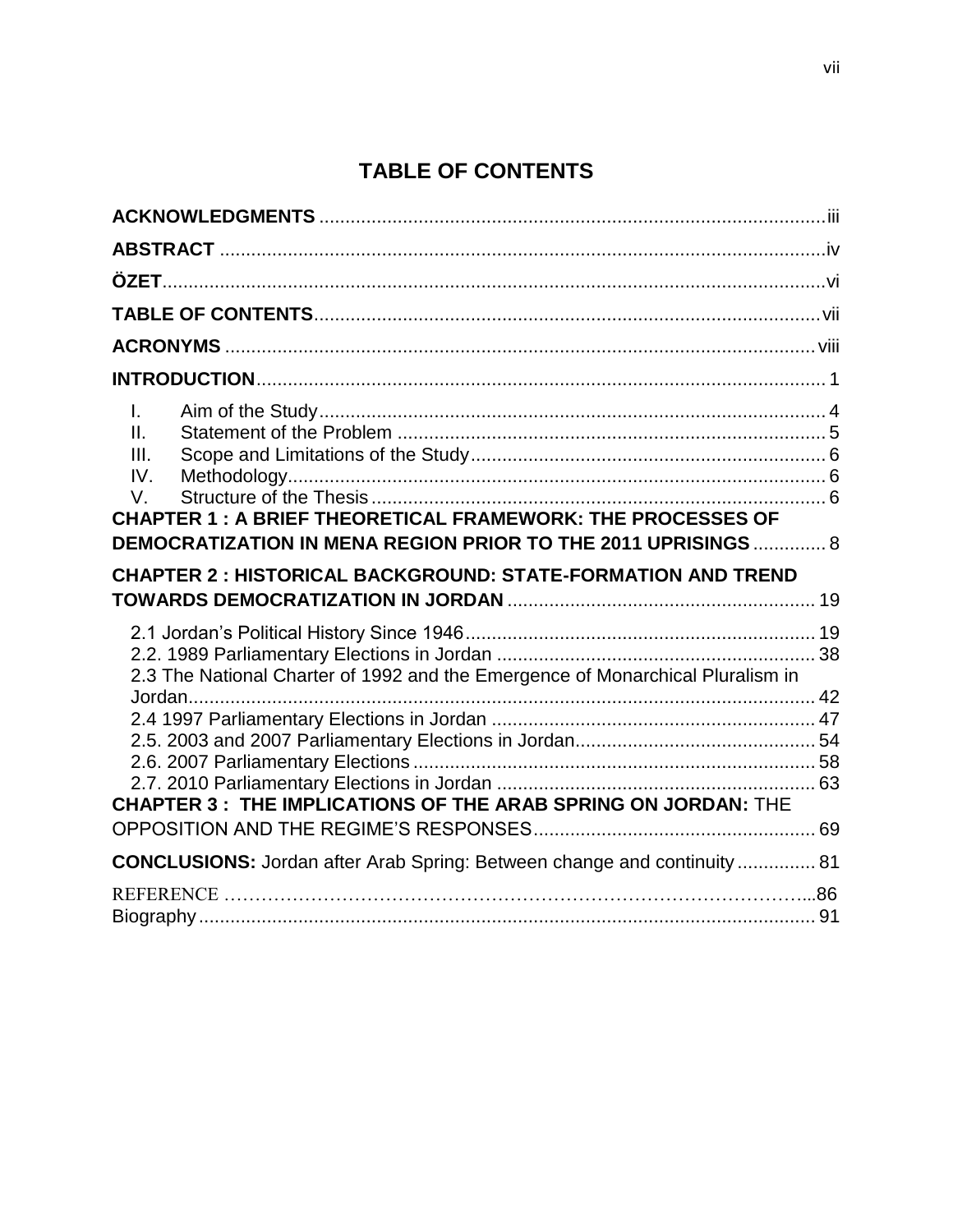### **ACRONYMS**

- MENA Middle East North Africa
- IMF International Monetary Fund
- NCC National Consultative Council
- PLO Palestinian Liberation Organisation
- GDP Growth Domestic Product
- IAF Islamic Action Front
- PR Proportional Representation
- NDI National Democratic Institute
- NDC National Dialogue Committee
- NTC National Transition Council
- USA United State of America
- UN United Nation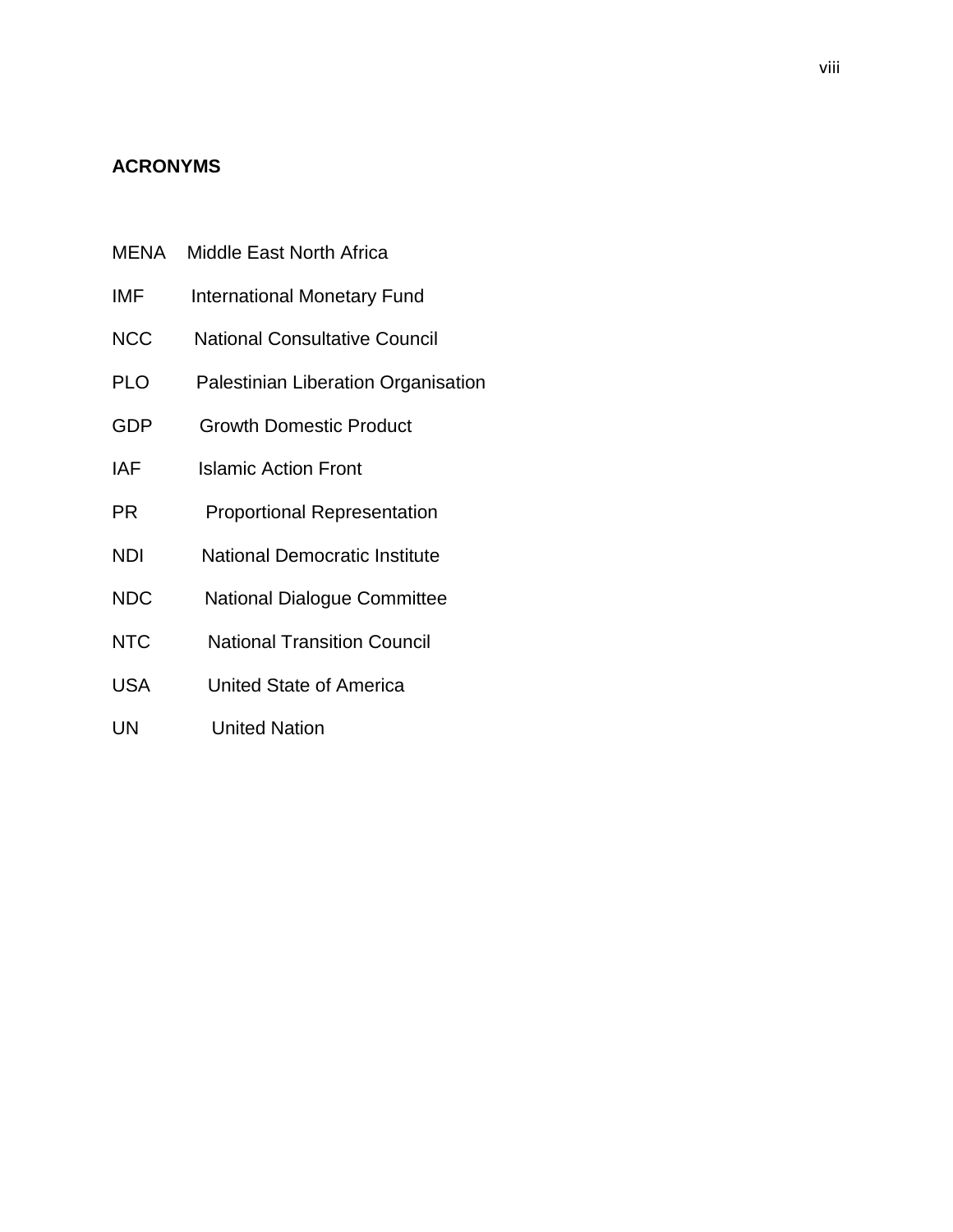#### <span id="page-6-0"></span>**INTRODUCTION**

Some scholars argue that the Middle East and North African (MENA) countries were bypassed by the Third Wave of democratization due to the cultural authenticity of the region – where Islamic culture is regarded as hostile to democracy and/ or democratization (Huntington, 1993). On the one hand, there are some countries in the region like Tunisia after the Arab uprisings and Lebanon after its independence that have undertaken measures towards democratization and parliamentary politics, there are also countries in the region where authoritarian upgrading and persistence is still endemic, such as Egypt and other (Hinnebusch, 2006). The Hashemite Kingdom of Jordan, thus, occupies a central place in the processes of democratization and political liberalization in the Middle East studies with a relatively stable political system and monarchy-led democratic opening since 1989.

With the Third Wave of democratization, Jordan has also become one of the main Arab countries in the region heading to political opening through conveying the parliament and holding elections after 22 years in 1989. Since the Arab uprisings, the Kingdom has embarked on a new wave of political liberalization as a result of public protests. However, with the on-going war and conflict in Syria, Iraq and elsewhere in the region, Jordanian trend towards political liberalization has faced with some predicaments (Köprülü, 2014).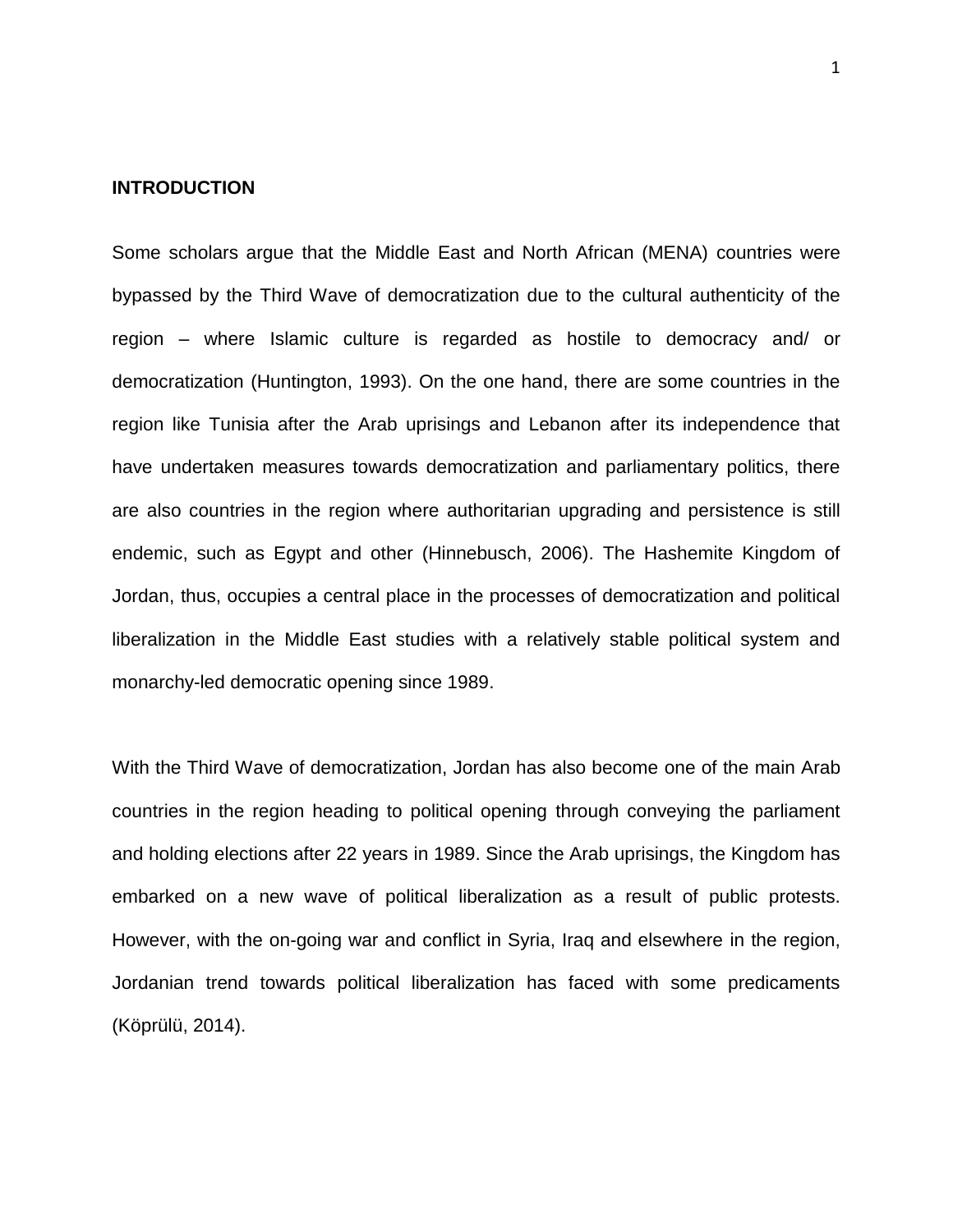The Hashemite Kingdom of Jordan was under British rule after the end of the First World War and became independent in 1946. Jordan was driven towards democratization, which leads to free and fair elections via electing its legislative body in 1947. Nevertheless, the political system was based on King's executive power – like appointing and dismissing the prime minister when it deems necessary as well as loyalty to the throne – which might be described as an 'authoritarian' regime; the bicameral structure of the legislature and the multiparty elections offered a case of 'electoral pluralism' or 'monarchical pluralism' in the entire region (Rath, 2006; Ryan, 2004; Milton-Edwards, 2006).

There are various internal and external factors that contribute to the commencement of the immediate process democratization in Jordan. Some key aspects shaping the processes of democratization in the Kingdom have been the melding of the two Banks of the River Jordan (East and West territories); the economic recession; the decline of King Abdullah I from the political landscape; and the marginalisation of West Bank into the kingdom of Jordan – which indicated and steered substantial changes in the legislative organ. Similarly, the electorate had increased in the post-1950, which led the Palestinian to have more seats in the lower chamber and revealed the Palestinian – Jordanian cleavage. The incorporation of the West and East Bank of the River Jordan and amalgamation of the Palestinian lands with Jordan helped the Palestinian-Jordanians to outnumber the native Jordanians in the country and produced this social and 'ethnic' cleavage to persist in the country until today (Brand, 1999).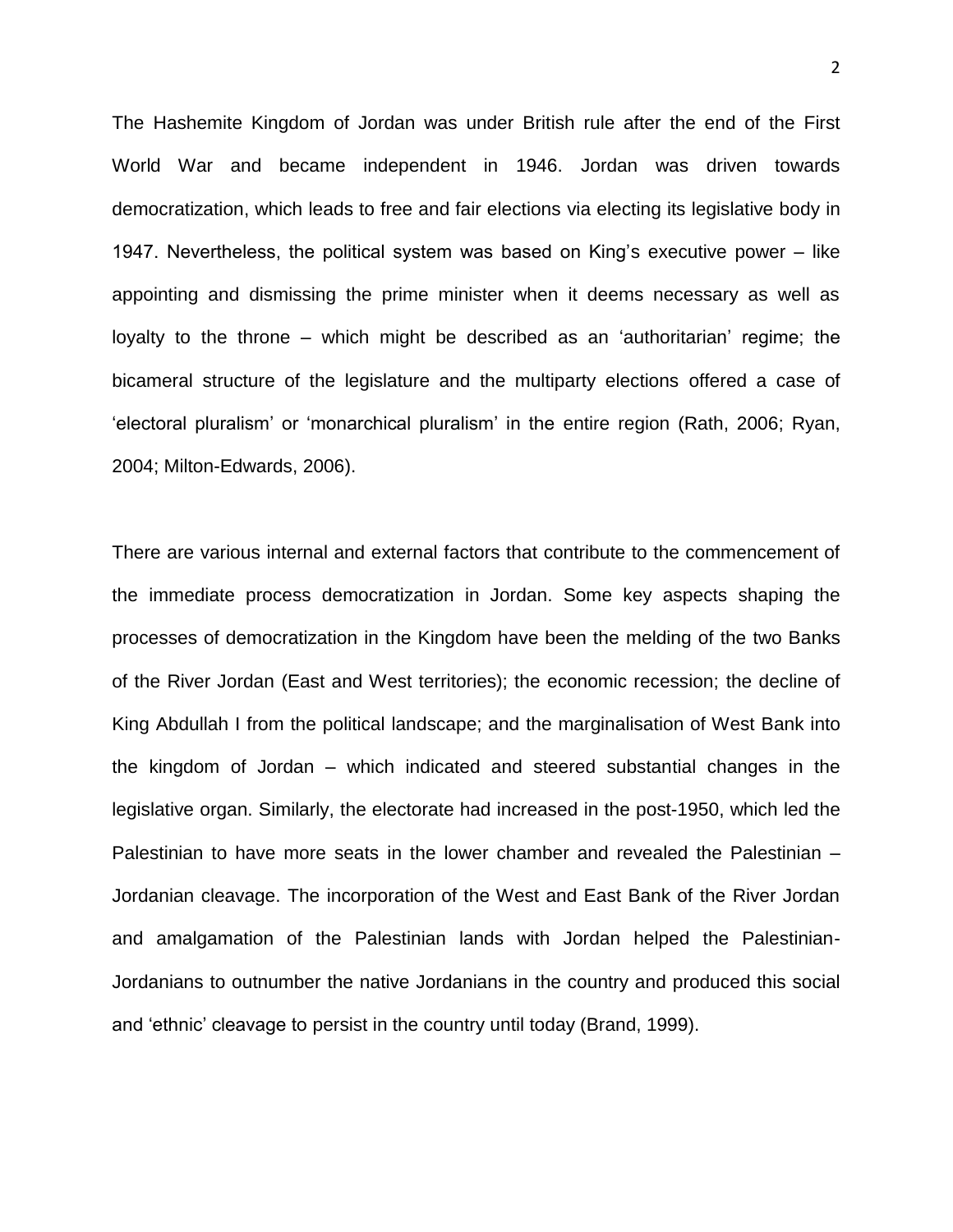Nevertheless, Jordanian political history has begun with a trend towards political liberalization; the emergence of Palestinian-Israeli conflict and the subsequent influx of the Palestinian refugees into the borders of Jordan which has changed the demographic structure and the outbreak of the civil war during 1970-71 and emergence of pan-Arabist, Ba'thist and Arab socialist camps in the region have all hindered the policy of democratization in the Kingdom. Then, the Kingdom, in order to cope with the growing opposition, moved towards restricting the political sphere and also banned the political parties in 1957. In addition, the provision of 1953 law on public assemblies was directly controlled by the monarch himself. In addition, newspapers and other social media publications were all become loyal and answerable to the government, in which anyone must have licence from the government before publishing any material, particularly those sources directly considering the regime (Rath, 2006).

With the devaluation of the Jordanian Dinar in 1988, the fall of Arab oil market in 1980s and substantial decline of the aid coming from Gulf countries negatively affected country's economy. With the aim of acquiring the legitimacy and political support from the masses after the economic recession, King Hussein decided to launch political reforms by 1989 onwards.

However, the recall of parliament by King Hussein in 1984, which have been dissolved in 1974; they were arranging and conducting the election in order to fill some vacant seats of all those are among the process of democratization in Jordan. Yorke, (1990) in his work, mentioned that the reason for recalling legislature was to ward off political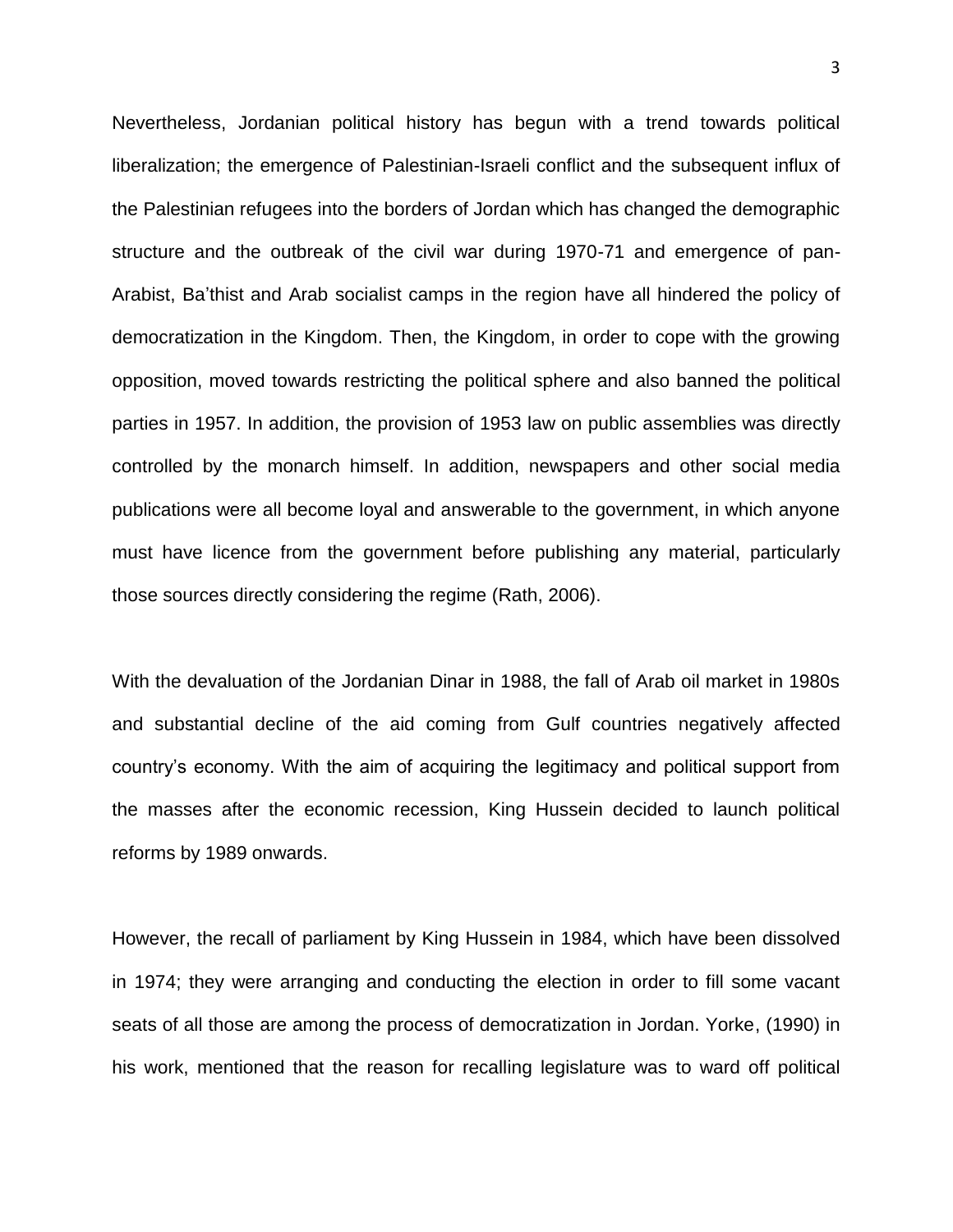pressure that began due to the economic challenges and to reinforce national traditions or instituted (Yorke, 1990). So that they will not be able to disobey and work against the monarchy from the adverse effects of destabilizing the domestic development and the continuing Arab-Israeli conflict. Another upturn on democratization made in Jordan after 1989 riots was the protesters and their call for the government for changing the entire cabinet due to the undemocratic system. Also, the government should reform the economic through political opening and promises of democratization and freedom of expression. The protesters succeeded, King Hussein agreed and accepted some of their major demands by dissolving the government of Rifa'i and assigned the interim administration under the control of Zaid bin Shakir. Similarly, the new parliament was elected on August 16, 1989; liberalization in press has took place which led to greater freedom in media, and the process of democratization has become underway.

Based on the short story mentioned above on Jordanian democratization endeavour, this thesis will focus on the processes of democratization in Jordan since 1989, with a particular emphasis on the post-2011 Arab Uprisings. The motive behind this thesis is, then, to illustrate what are the *changes* and *continuities* after the popular protests in the country in the post-uprisings era as compared to the previous decades. In addition, this work will try to shed a light on the internal dynamics that construct and reconstruct the process of democratization in the Kingdom of Jordan.

#### <span id="page-9-0"></span>**I. Aim of the Study**

Within this framework; the main aim of this study is to analyse the process of democratization in Middle East with a particular emphasis on the Kingdom of Jordan.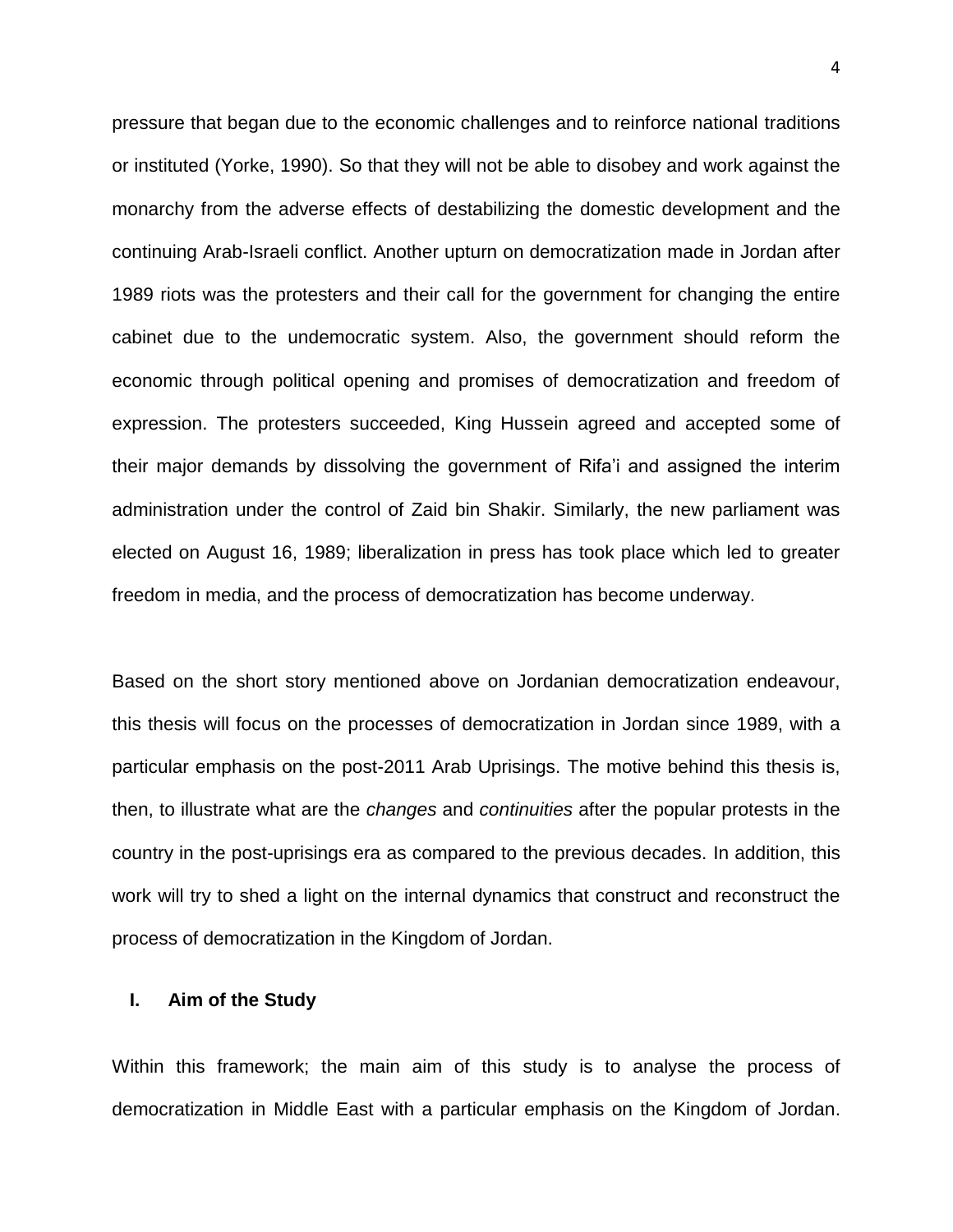The unit of analysis of the study will be Jordan as a case study in the post-Arab spring era. This work will, then, explore and examine the trend towards democratization in the region in the post-2011 era; and to what extent Jordan is politically becoming more democrat. Also what is the uniqueness of the Jordan and what makes Jordan exceptional in the region the study will also be addressed. In addition, the thesis will attempt to analyse how Jordan survived during and after the uprisings and what is role of opposition in Jordan, various ideologies and role of the state in leading the processes of democratization since 1989. Finally, the study will aim to explore whether the processes of democratization in Jordan have achieved positive impact in the post-Arab uprisings era or not.

#### <span id="page-10-0"></span>**II. Statement of the Problem**

Most of the countries in Middle East region experience divergent trajectories of state and nation formation as well as democratization movements in  $21<sup>th</sup>$  century. But, can democracy be exported from the Western countries to the Middle East or non-western countries that do not have democratic tradition in their government system. Now, will democracy fully work in Middle East due to their culture, ideology and religion? To what extent will Arab spring change the system of government in Jordan? What are the factors that contributed to the beginning of the early democratic process in Jordan which began since 1989? Can internal crisis allow the region to be democratized considering the challenges in the region such as peace with Israelis, Palestinians Jordanians, Gulf crises and some internal dynamics? Will the process of democratization in Jordan change in post 2011 era after the Arab spring?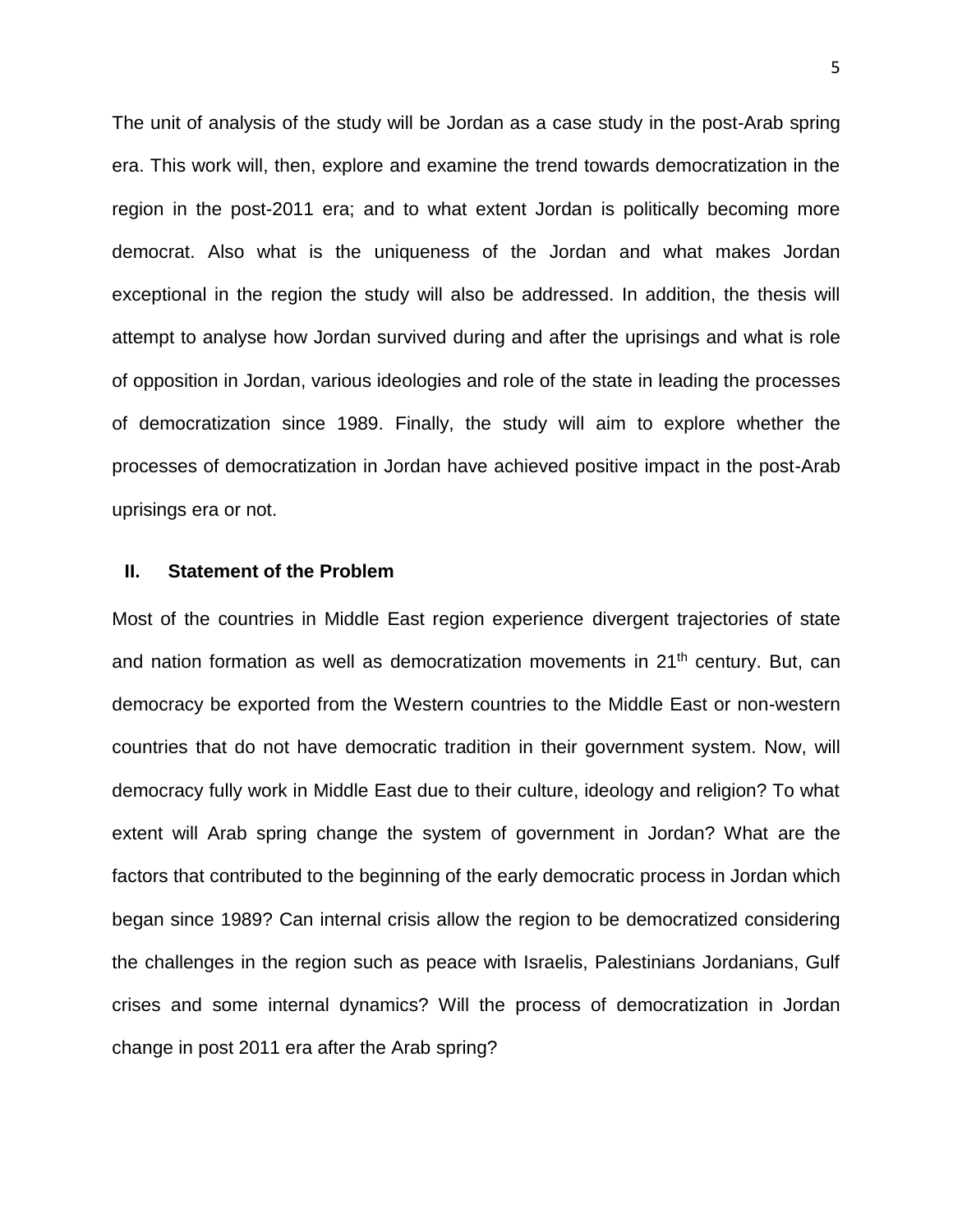#### <span id="page-11-0"></span>**III. Scope and Limitations of the Study**

This research is going to examine the processes of democratization in Middle East with emphasis on Jordan particularly. In this regard, four major issues would be examined; political history in Jordan from 1980s to 2011, the process of democratization in Jordan and the inauguration of the National Charter and emergence of monarchical pluralism since 1992, and finally regime's responses in the post-Arab spring era. However, the eyes of the world especially Western countries had turn to Middle East region in order to democratize the Arab countries by all means. But what are dynamics or changes after Arab Spring, is the change affect the traditional policy of Hashemite Kingdom.

#### <span id="page-11-1"></span>**IV. Methodology**

This thesis will basically use qualitative methods of research to examine the view of different scholars regarding process of democratization in Middle East and specifically Jordan from 1980s to the period after Arab uprising. The process of democratization in Jordan had faced different challenges since after independence and many cases have been observed in the region to prove whether Jordan should be fully democratized or continue with their authoritarian regime. This study is going to explore the political history of Jordan in order to understand the movements of democratization in Middle East since World War II. Primary and secondary sources will be used in this research gather information, such as research thesis, newspapers, articles and other relevant and available sources.

#### <span id="page-11-2"></span>**V. Structure of the Thesis**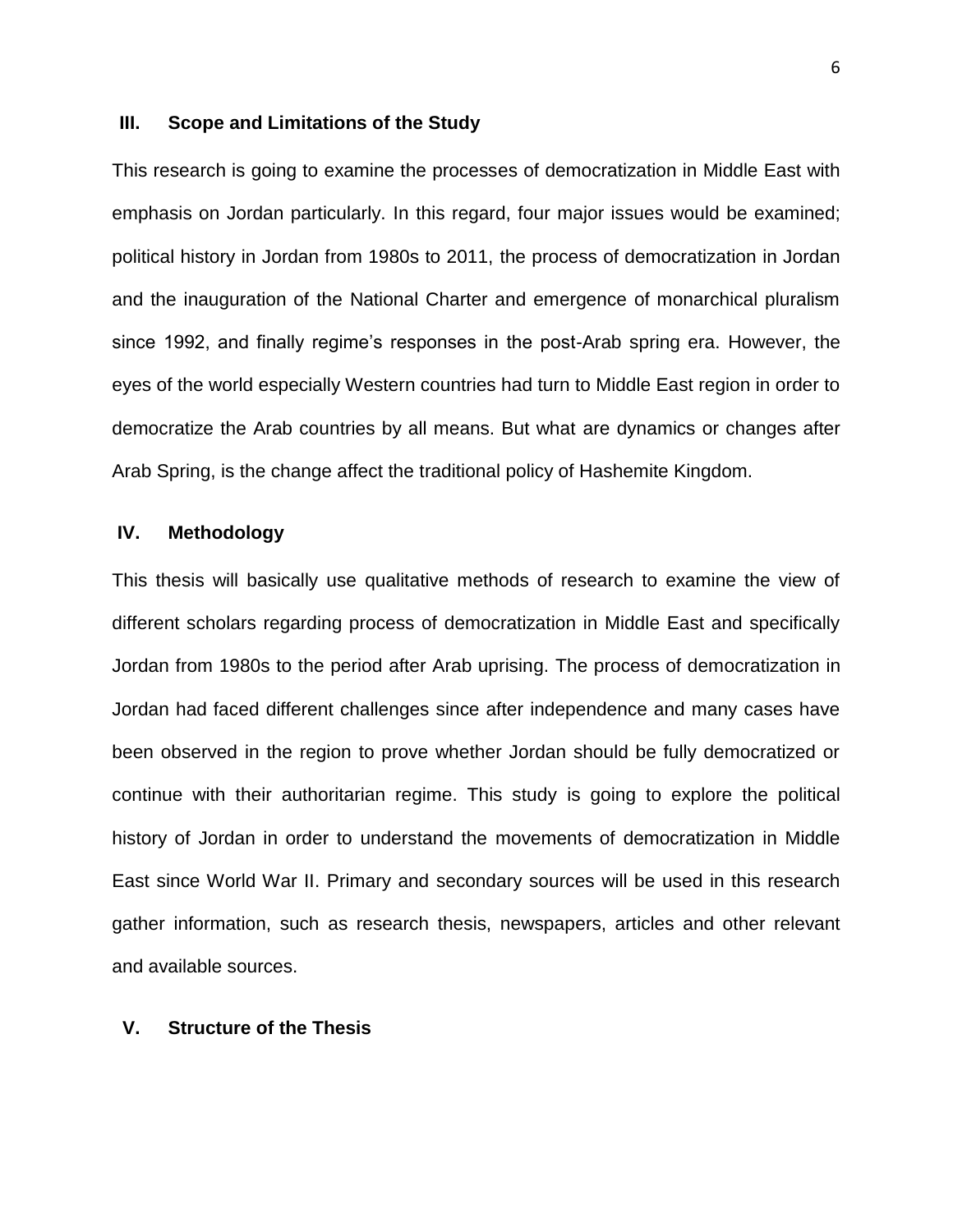<span id="page-12-0"></span>This thesis is divided into four chapters; the first chapter is going to focus on processes of democratization in Middle East though the lenses of key theoretical debates and Jordan in particular as a general introduction. The introduction part includes the aim of the research, statement of the problem the scope and limitation, and methodology. Then, the second chapter presents the historical background of political history since 1946, process of democratization during 1980s, 1989 elections, 1992 National Charter 'monarchical pluralism' as well as 1997, 2003, 2007 and 2010 elections. The chapter three will then continue to explain and explore the challenges of democratization in Middle East which traces back to popular riots called as "Arab Spring" started in Tunisia in 2010 and spread into different countries in Middle East including Jordan. This chapter will also analyse whether Jordan will continue with their *controlled* democratic system or the protests will lead to a full functioning democracy or will head to an era of resilience of authoritarianism. Then, the last part of this work will be the conclusion which contains a brief overview and assessment of the research.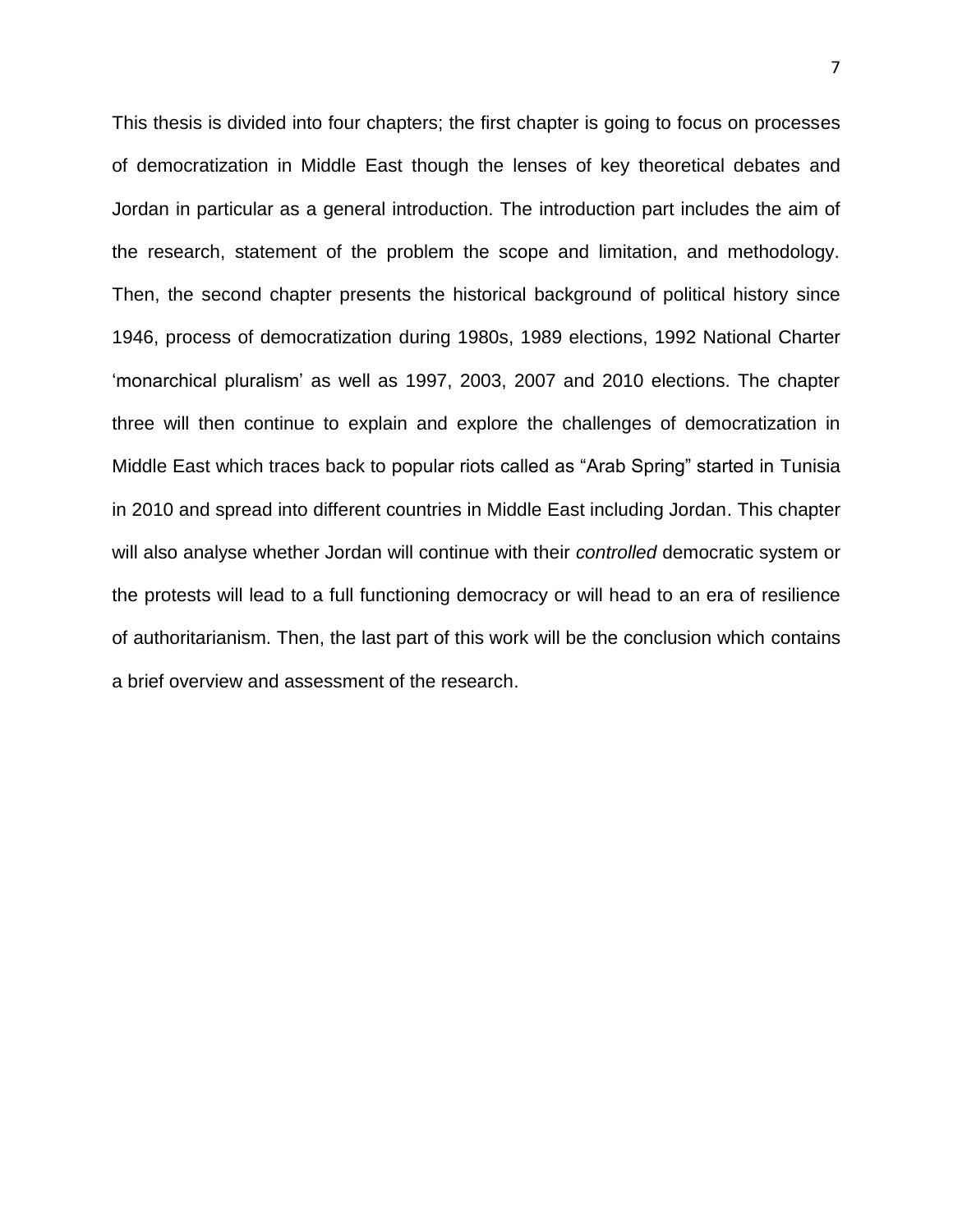### **CHAPTER I**

### **A BRIEF THEORETICAL FRAMEWORK: THE PROCESSES OF DEMOCRATIZATION IN MENA REGION PRIOR TO THE 2011 UPRISINGS**

Democratization, generally, "entails an expansion of political participation to provide citizens with a degree of real and meaningful collective control over public policy" (Brynen in Gerges, 1991). The literature on the Middle East also covers shifts from authoritarian rules towards semi-democratization processes as well as resilience of authoritarianism. The literature also covers the transition from undemocratic systems towards pseudo-democratization, or as Bianchi argues cosmetic democratization processes from top to bottom (Salamé, 1994). Thus, each country in the region has shown or engaged in various patterns of democratization experiences, and also some countries combat with poor economic growth, while others need more political sphere and representation as well as political freedom and restructuring of their civil society organizations. Democratization is, then, influenced by different factors that include economic development, political history, conflicts, and absence or weakness of civil society organizations as well as political parties, social divisions. Since late 1980s, waves of democratization have been underway in the entire region – with ups and downs – due to the economic recession and IMF-led policies of austerity measures as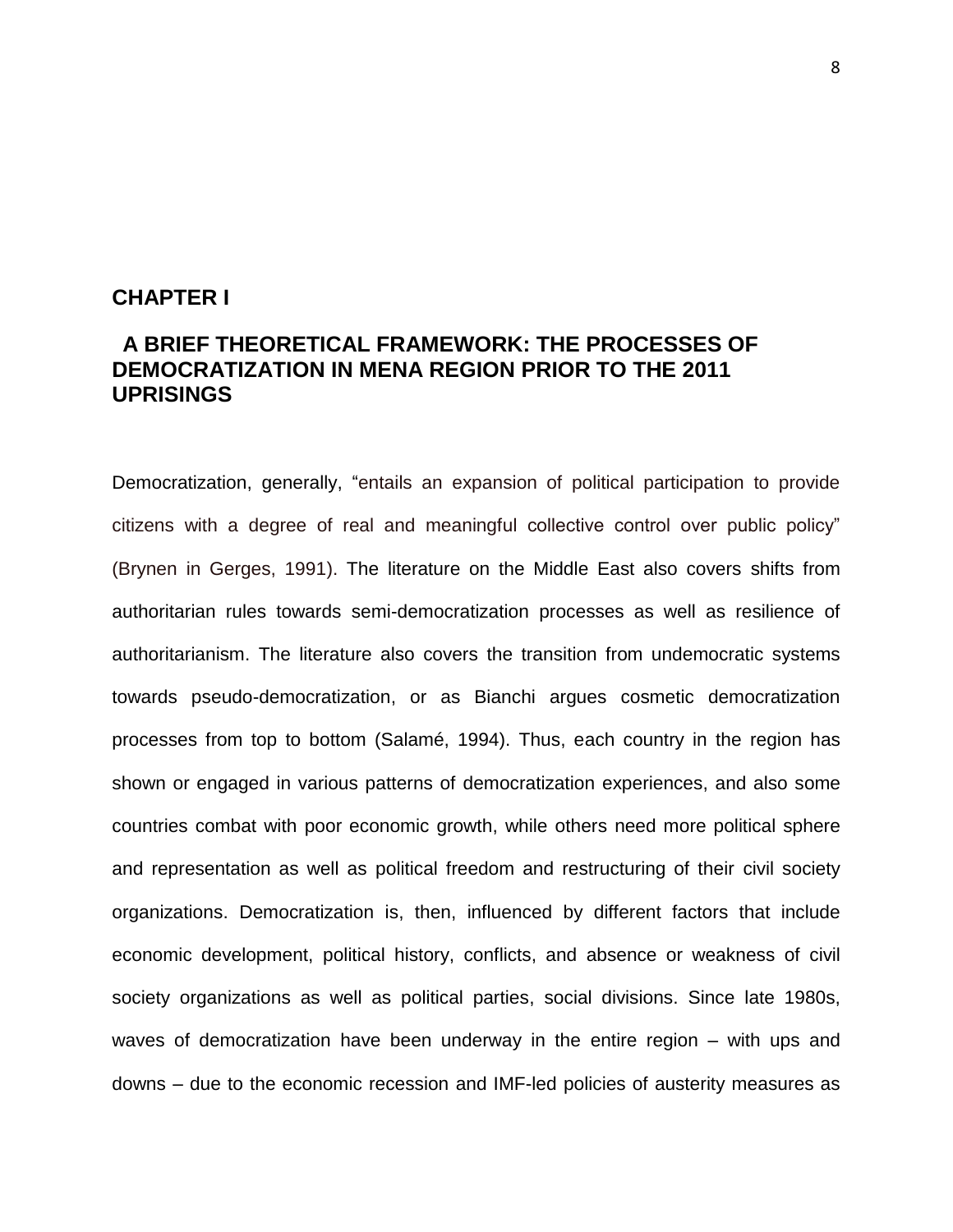well as to ensure the citizens to have right to vote, and freedom of expression in their political system in coping with legitimacy crises (Harrison, 2018).

Huntington acknowledges that global democratization is a movement in the post-World War II – which he divided into three periods of time. The first period was during the 19<sup>th</sup> century which brought democracy to Western Europe and Northern America after the rise of dictatorship during the interwar period (Huntington, 1991).

The second period started after Second World War II, but it lost stream between period of 1962 and mid of 1970s; and third wave is 1974 of to date. He added that; the Middle East is only region that bypassed through all the three waves of democratization. On the contrary, Edward Said labels this group of thinkers as "Orientalist", that is primarily a western view of "intrinsic incompatibility between democratic values and Islam" (Said, 1978). Huntington also argued that Middle East and North African region lacks the essential prerequisites of democratization and is not hospitable to democratization. A real democracy has to comprise and embroil free and fair elections, freedom of speech and equality that contain solid foundation of political freedom and economic – where Western countries had enquired from government over nations. It also goes back to the period when King John agreed with limits on his power and conceded some positive rights in the Magna Carta (Huntington, 1991).

According to Schmitter and Sika "democratization is a continuous political process that may be regarded as ambidextrous events" (2012). This democratization process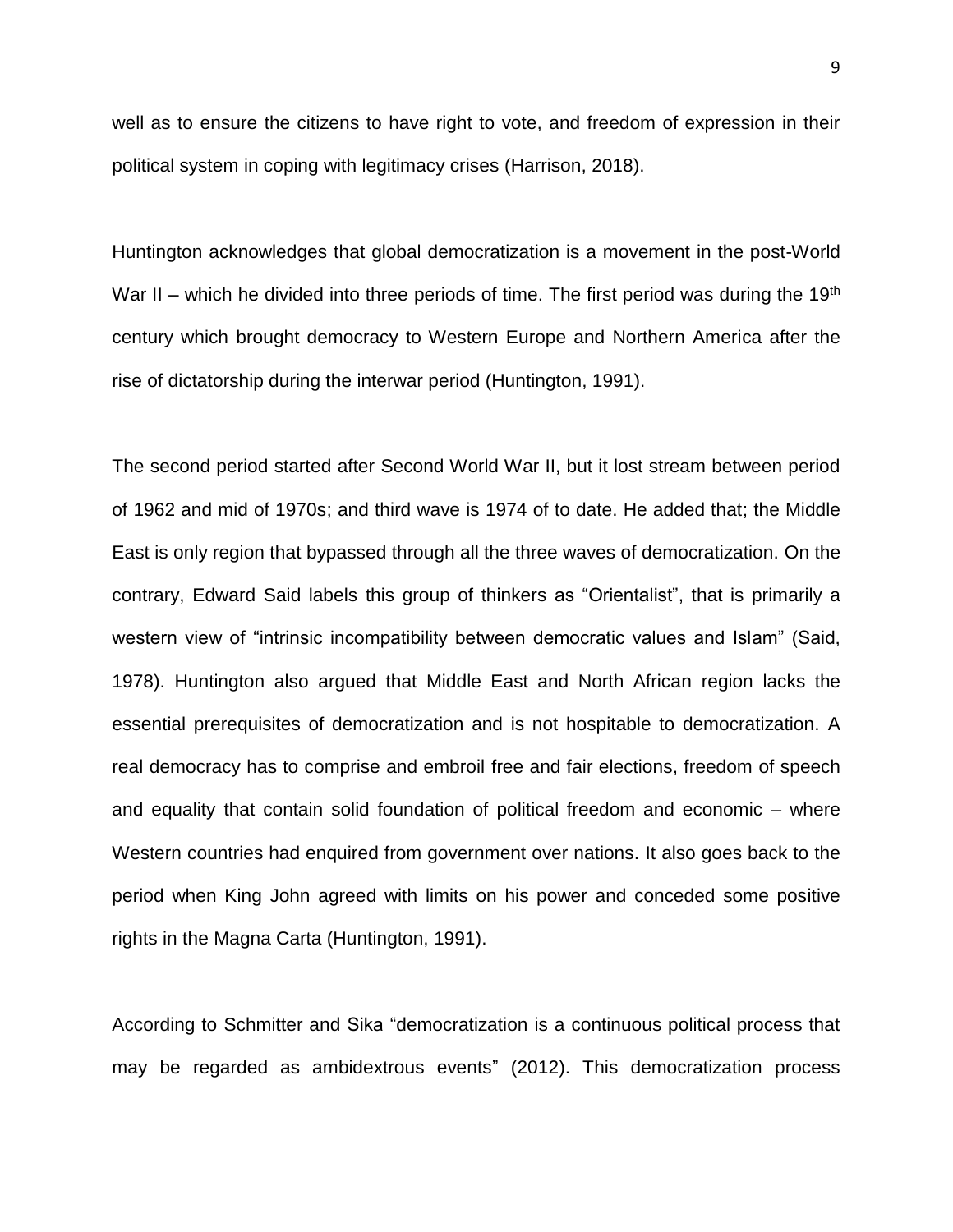10

triggers a general event that changes public administration and style of governance. It is also a process that involves many particularistic set of realistic adoptions to the arrangements and circumstances of different nations at a specific second in time (Schmitter and Sika, 2012).

Theorell John also indicated that democratization process has been accordingly examine in four different aspects; the transition paradigm, social forces and modernization theory structural and also economic tactics. He also describes that democracy have flow through regional organisation and also promote democratic development. Thus, modernization impedes the authoritarian reversal, but it did not boost and upgrade democratic transition (John, 2008). Theorell John, also concede that all those theories are relatively describe and define democratization, and the also contain critical errors. That is the economic approaches or strategies need to be incorporated into the concept of 'authoritarian arrangement' – so that it can be real fruitful. The moving away from the focus on redistribute inequality, while the social approaches have been automatically concentrated on the concept of social class and the approach on elite. Strategic approach on elites is the most influence in the society. He added that the modernization theories have always applies the consolidation not only the transition to democracy, but also issues should be taken in media spread rather than education, industrialization and growing of economic. John said when it comes to Middle East and North Africa region; the cultural interpretation and the rentier state theory just match with explanations like identity politics and colonialism and democratic delaying factors that have seems to be dominant in Muslim societies. John also argued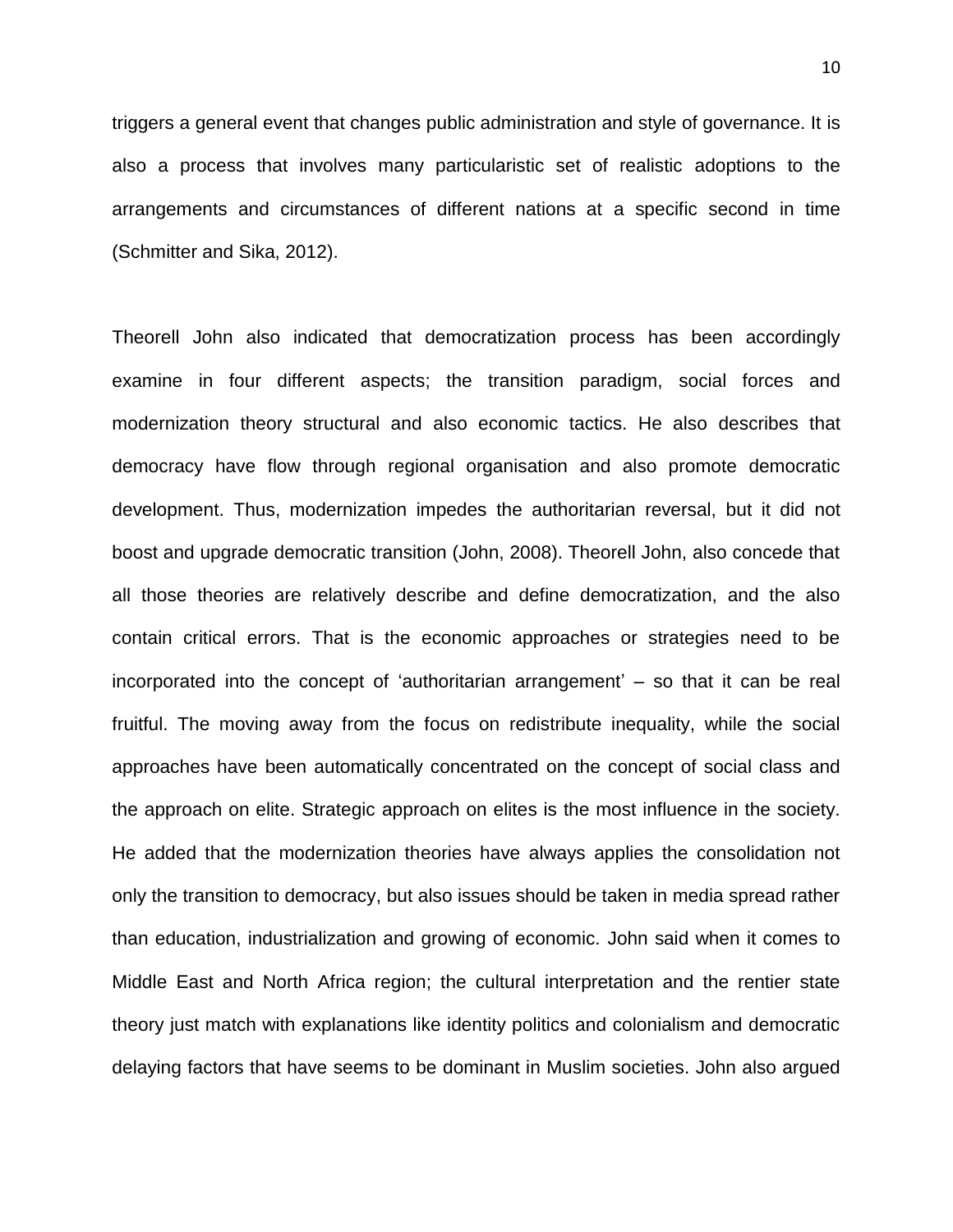that the existence of democratic deficit and cleavages in the case of the Middle East are closely tied with the religious matters, not cultural (John, 2008).

Also, Graham defines democratization as a process where democracy grows or magnify within a nation or across the globe. It's a process and concept that captivate for a decade (Harrison, 2018). The origin of the concept or view of democracy traces back to Athenian ideals of city governance and roman republicanism. He cogitates that democratization could be greatest readily and understood as a concept which compresses "the extension set of joined political values with various intellectual vintages that gain society prominence during the emergence of 'capitalist modernity'". He intensified that democratization is a process that involves different social groups which have made claims on the nations through protests, violence, riots, strikes and lobbies, to him the struggle of democracy is always against monarchical absolutism, by working with class struggles and the suffragette movement (Harrison, 2018).

Democratization is, therefore, not only tied with the issues of political transformation; but also it has become a root of understanding political change throughout the globe – so many issues have been risen today. Although there is no coherent definition of the term 'democratization' there exists theoretical controversy (Harrison, 2018); thesis study will refer to Rex Brynn's definition of democratization which is a process that "entails an expansion of political participation to provide citizens with a degree of real and meaningful collective control over public policy", instead of political liberalization which stands for "the expansion of public through the recognition and protection of civil and political liberties" (Gerges, 1991).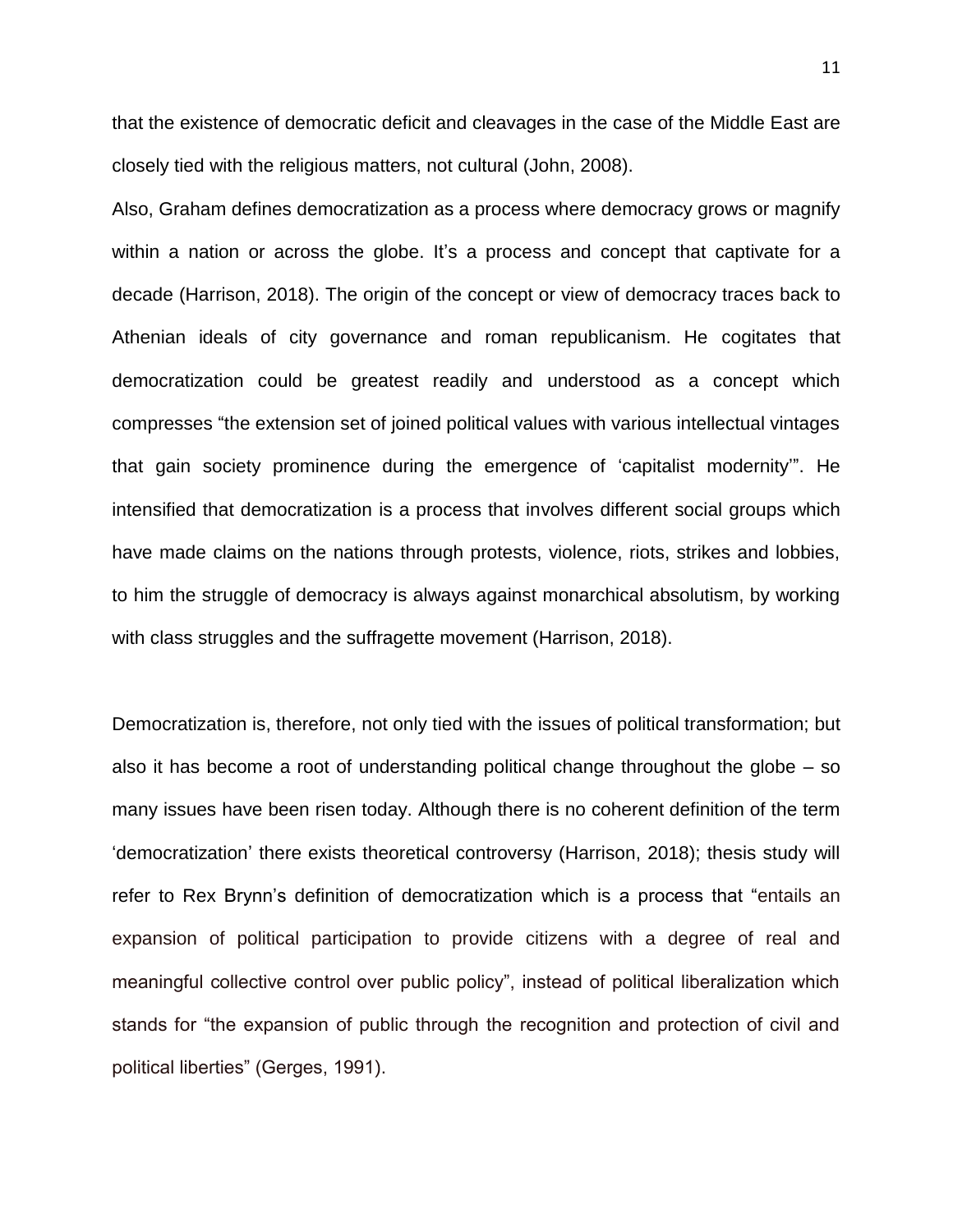Abhirup Bhunia, in his work, stated that "democracy is unclassified" definition, but it can be considered as a political freedom, political pluralism, human right, and freedom of expression with a manifestation of civil society, which usually establish a contemporary democracy. He maintains that possibly no nation state can claim to be an absolute democrat in the world, its only Middle East region that has mounted out for being a substantial region to quite authoritarian system up to today. He also added, many researchers have a times to devote volumes by observing it has been single perplexing phenomenon of democracy, but is Arab uprisings are truly agleam of hoping democratization in Middle East region? Although the protests itself created the difficulties or hindrances in the region by leading their status quo and democratization into domestic and external challenges as well as despotism in the Middle East region. (Bhunia, 2013).

Similarly, the continuing autocracy in the region can be basically sourced to the domestic system form the illustrated of *neo-patrimonial* principals that deploy the nation's powerful system so that it can easily and violently prevent the well-known antiestablishment sentiments and discourage the political opponent from outside (Sharabi, 1988). Sharabi defines the situation in the Arab world as a "patron-client system that are often kinship based and strongly related to neo-patriarchy and its political form of neopatrimonialism" (Sharabi 1988).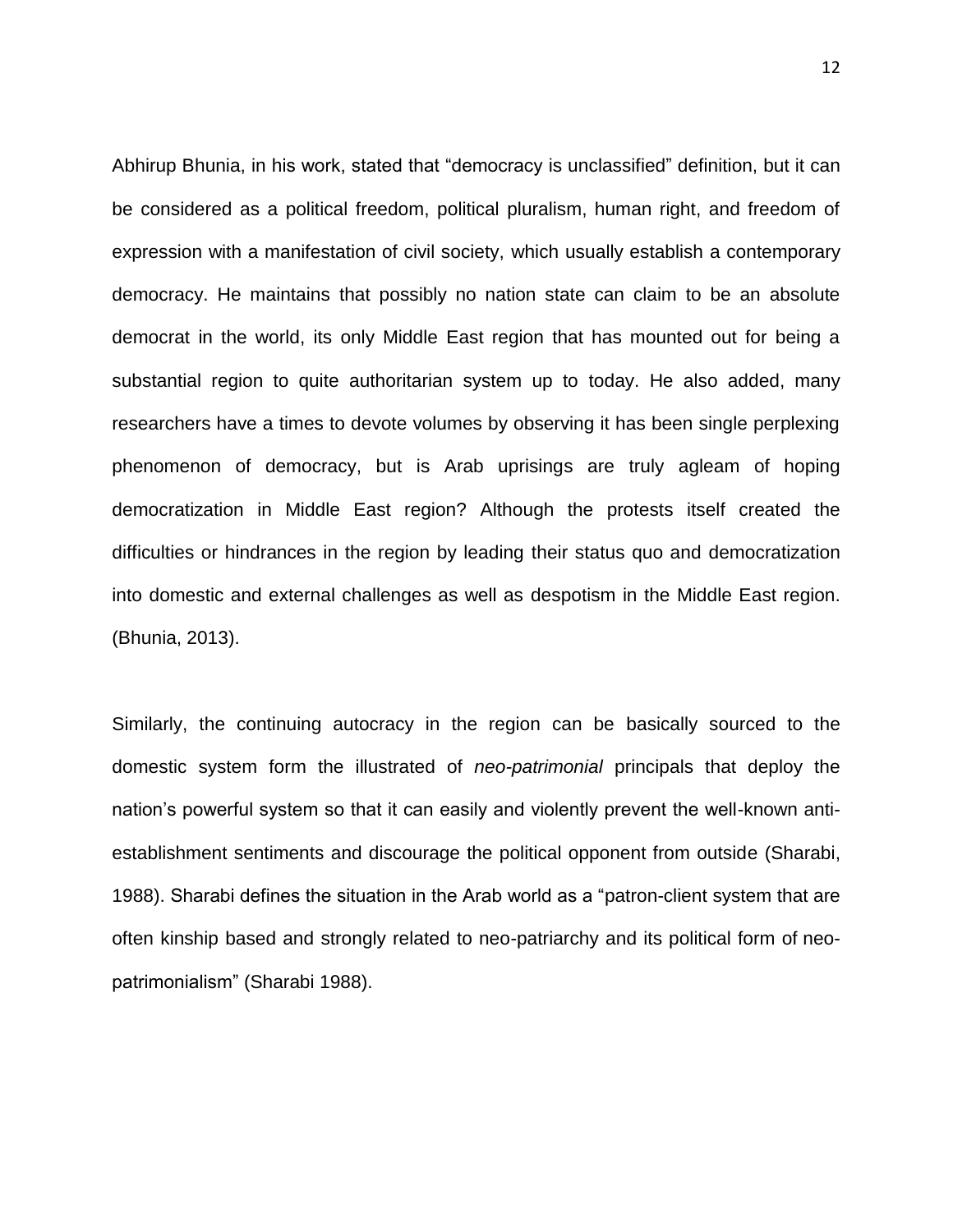The above-mentioned method is jointly by elite, political and military that are representing a weak civil-military relation which is not germane to democracy and the armed forces are playing the strongest positions and role in domestic political affairs in the region of Middle East compared to their neighbouring states or nations. And they are such neo-patrimonial government, according to famous thinker Paweka, is an ancient loyal, religion, familial heritage and substance rewards like jobs, licenses (Bhunia, 2013).

And again, the faulty domestic rule formation is among the challenges, the foreign impact in Middle East promote enhancing strength and durability of these dictatorial rule. The Protecting Western security, geo-economic interests, and geostrategic all are vital issues to the United States of America (USA) and European powers in Middle Eastern activities not only through security attack but also the way of associating with authoritarian rules all the way through. However, western aid emboldens and encourage the Middle Eastern rulers in convincing words of Eva Bellin, "where patrimonial bodies are attached to coercive power, authoritarianism would likely to endure the global sponsoring and the imminent authoritarian rule is the rapid system and unlikely change any time" (Bhunia, 2013).

Alain Touraine argued that democracy assume as firmly structured civil society association, to him "we should keep in mind that democracy would not be a good manifest order that occurs immediately after the destroying or collapse of authoritarian regimes" at 19<sup>th</sup> century the Arab region have been regarded as one of the most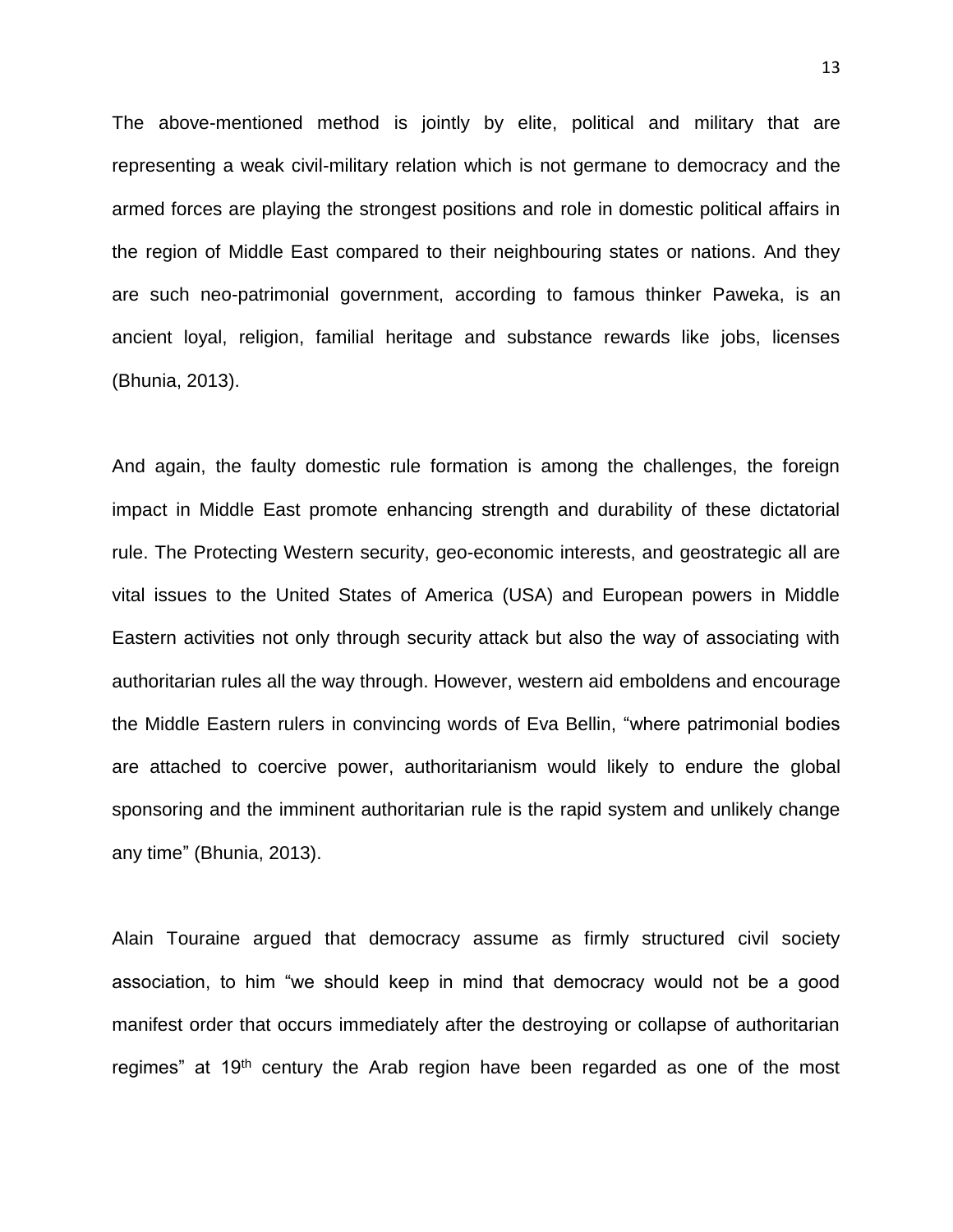hospitable zone across the world for democratic ideas and practices then any canton, and their leaders are able to control additional reason as self-independence and sovereign state from democratic regimes (Touraine, 1997).

Schmitter and Sika defined democratization as an "ambidextrous process" in the Middle East where democracy is influenced by rulers, political elites and their regime-survival strategies. Thus, democratization in the Middle East is all about promotion of liberal democracy which have led in creating different obstacles in the regime in terms of legitimacy in the different part of the region, pressure from many groups, seeking for changes and development, agitating for political freedom. It also includes the interests of Western people in the economic and wealth of the regions. Similarly, the practice of liberal democracy is mysterious and peculiar to the region; due to the long term of monarchical rule, authoritarian and sectarianisms etc.

Democratization process in the Middle East and North African countries have become a central position in foreign policy disputes after the cold war; the process of promotion democracy that take place in different parts of the region have fragile the authoritarian regimes. Due to this reform, the region has faced serious challenges, pressure externally and internally especially the failure of socio-economic activities and global financial meltdown have serious adverse effects on some of the ruling regimes in the Arab world. So, they were pressured to agree and consider holding general elections immediately in some countries like Jordan, Egypt, Tunisia, Yemen; and opening up to political structuring with regards to more public scrutiny.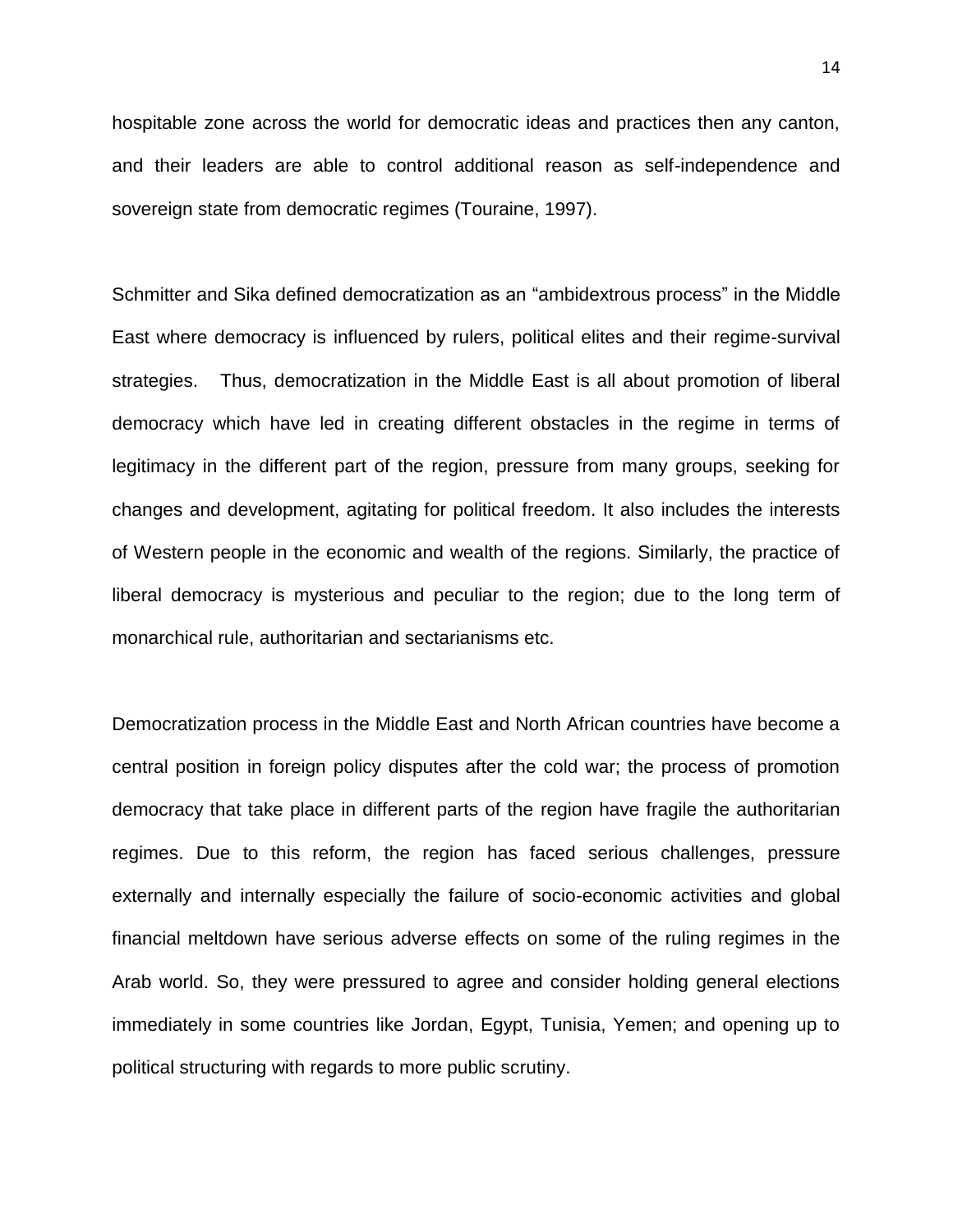This had become more visible to so many leaders in Middle East region, however the new international environment legitimacy was no longer perform in partnership, but the value could only be realized and see if this will address the economic and political needs of their peoples. That means the reform of political structure and economy in early stages has been more than a tactical answer to the fiscal crisis of the nations, and the desire to the western peoples. Democratization in the Middle East region is simply process and primary activities that can drive and direct democracy in such a way that we can never elude the duty and responsibility of defining democracy (Ehteshami, 2007, pp: 201-202).

According to Huntington, democratization in Middle East region is static, backward and barbaric; he concluded that democratization is a non-starter within the people that have not embrace modernization, particularly Islam and Middle East culture are undivided phenomena both are two side at same coins and so difficult that the idea of liberal democracy could divide them. On this platform, it will not augur well for liberal democracy to triumph in such region; because of the basic tendencies of the regional culture and religious practices that have dominate every effort that can promote pluralism and democracy in the region. In another opinion, unstable democracy in Middle East region could be better fixed through serious consideration of Islamic background in the pattern of state formation.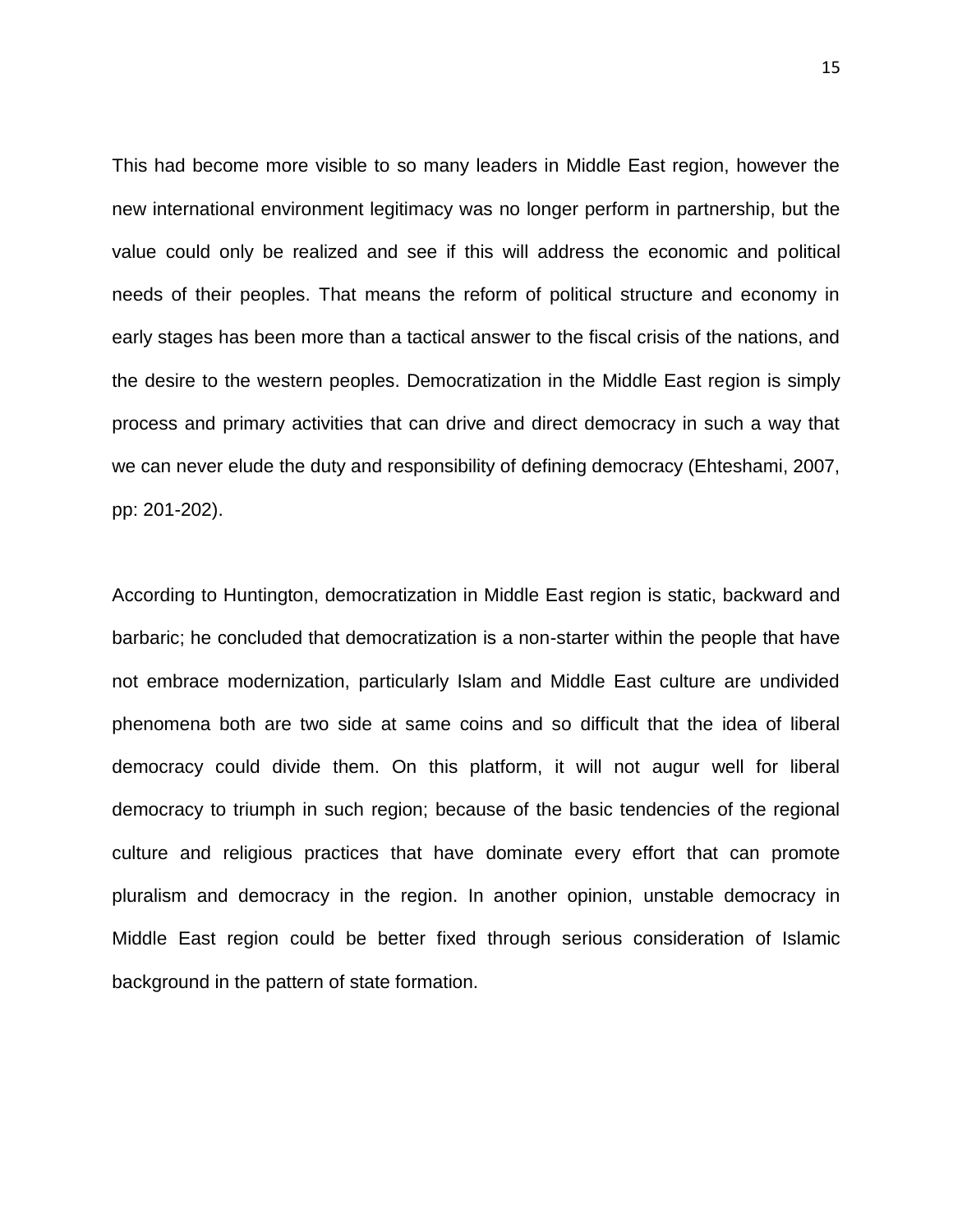Thus, the culturalist arguments which is mainly based on Muslim or Islamic political culture, then has led to the emergence of the notion of cultural 'exceptionalism' by the West. However, for Ghassan Salamé;

> *The idea of an Arab or Islamic exceptionalism has thus reemerged among both western proponents of universal democracy and established orientalists, and this in turn has encouraged a great many local apologists of cultural authenticity in their rejection of western models of government* (Salamé, 1994)

Al-Azmeh also observes that the entire notion of democracy can be seen as a method and channel that are so problematic to fulfil in any region not only Middle East because the legitimacy of a good democratic government does not only depend on practice of democracy but above all on what the people have and gain from the rulers. Azmeh added that democracy can only be meaningful in Middle East when an Islamic state is installed; thus forming the full correspondence of nations and societies by creating harmony that can located in proposition with Islamic order which must be in conformity with the predisposition of peoples at all the times and places for such as a natural law (Al-Azmeh, 1991).

The Middle East region at early 1990s, democratization begin to knock door in many parts of the region. Although, many countries have seen a signal and engage in some form of political liberalizing process which resulted to more open elections in Jordan, Egypt, Tunisia, Yemen, Iran as mentioned above; while on the other hand, political analysts that specialized in the political terrain of the region believe that the stability of liberal democracy is going to be difficult due to the combined forces of Arab and Muslim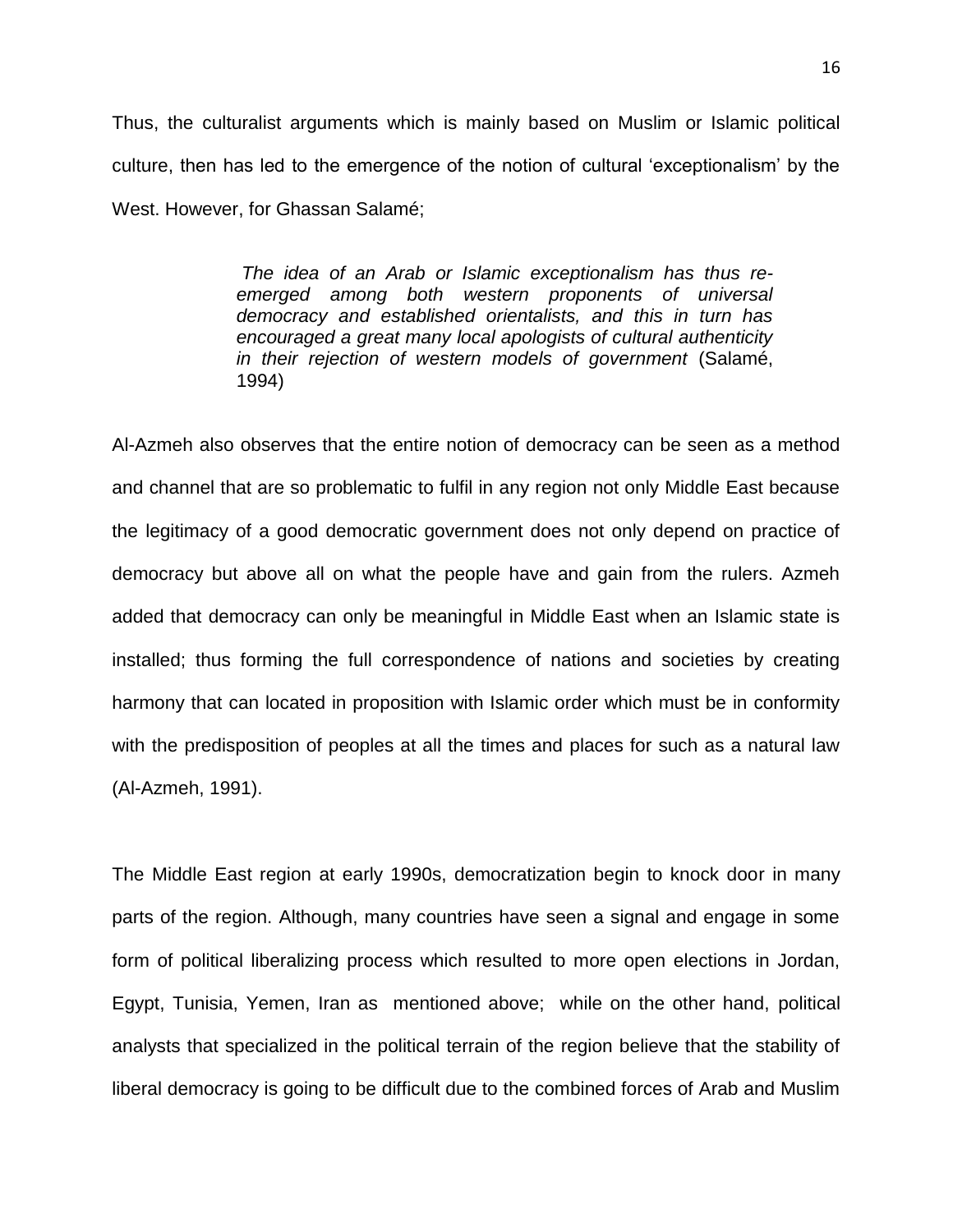political culture that dominant the region and make the region to be more exceptional for the practice of Western governance (Bromley, 1995).

Similarly, democratization in this region has become a watchword in many part of the Middle East countries today, while some part of this nations are experiencing genuine progress in order towards they democratic paradigm, but some seem as lagging behind. The tessellation that ensuing the creation or establishing the Middle East and North Africa are related with such change that happen somewhere in the world. Like the collapse of Soviet Union, and their way towards democracy and economic liberalization. While the is many factors that initiated the development, and exhort agenda of democratization in Middle East region, such as social forces, economic reform and economic crisis, agitating for political freedom and restructuring the system or reform (Ehteshami, 2007).

The restructuring democracy in the Middle East region is related to the process of political and economic change and the present crisis of the entire nations, i.e. rentier or semi-rentier (Schmitter and Sika). Also, the economic approaches need to be reform; the idea of supreme begins in order to become more successful. All this are serious flaws of democratization in Arab world. However, the emerged of democratization in Muslim countries is resolutely concentrated on those issues and process that Latin American and some part of European countries, Asian to some extent the East Europe transitions from autocracy are in common since the mid of 1970s. Furthermore, democratization today is the prevalence of totalitarian regime on the Arab world or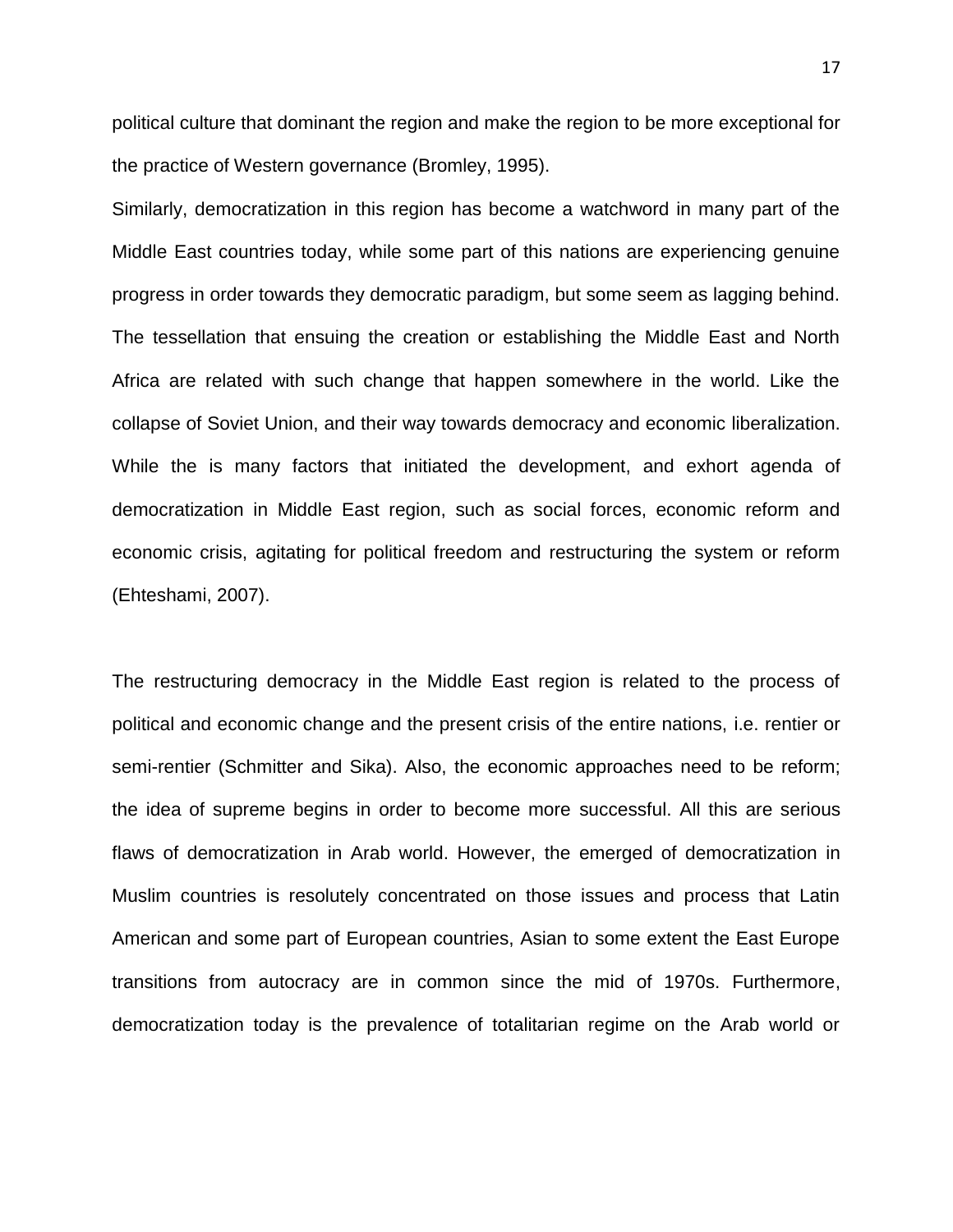Muslim countries. The region, in fact, does not offer a successful case of democratization (Schmiter and Sika, 2016).

<span id="page-23-0"></span>Finally, for Nazih Ayubi, most fundamentalist groupings act as a counter-democratic force; "whereas some of the factors that explain the delay of democratization in the Middle East are purely economic or technological, rather than religious or cultural, there is little doubt that the refusal by ruling elites to allow an element of participation for Islamic movements is an added cause for the slow pace of democratization in many Muslim societies". The debate on cultural authenticity which focuses on the cultural and Islamic dimensions of democratization has been challenged with the emergence of Arab Spring and the electoral victories of Islamists in Egypt and Tunisia. In addition, the electoral victory and tendency of al-Nahda Party in Tunisia is a very crucial example in analysing the current discussions on religion and democracy.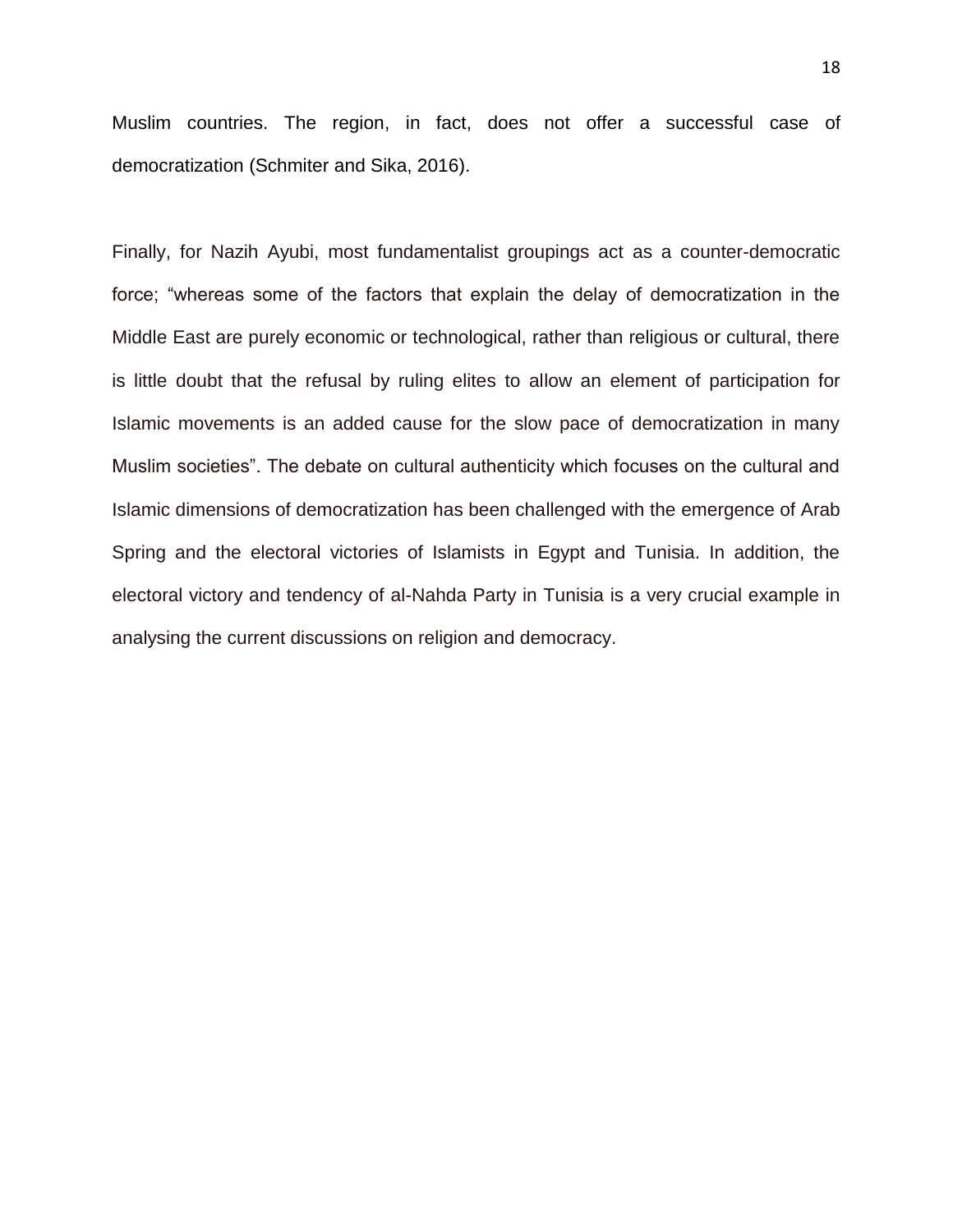### **CHAPTER II:**

### **HISTORICAL BACKGROUND: STATE-FORMATION AND TREND TOWARDS DEMOCRATIZATION IN JORDAN**

#### <span id="page-24-0"></span>**2.1 Jordan's Political History Since 1946**

The political history of Jordan traces back to era of the Emirate (of Transjordan) under British control. Over a long period of time the region of Jordan was dominated and controlled by British mandate. In May 1923 when Anglo-Transjordan Treaty was formally recognized and accepted by British, then the Emirate of Transjordan have established their government under the leadership of King Abdullah I, which indicated that the dreams of Jordanian for independent nation will soon become a history. Similarly, the consolidation and institutionalization period during the two world wars was also another process of independent in Transjordan, the effort of King Abdullah I this time around is to united and build the political unity among the Jordanian by margin the *Bedouin* tribes into unified groups so that he can maintain the Arab region from the Western encroachment (Rath, 2006).

Between 1928 and the year of independence – since May 25 1946 – the Transjordan parliament announced that King Abdullah I have become the new leader to all Jordanian, while the name of the country has changed from Emirate of Transjordan to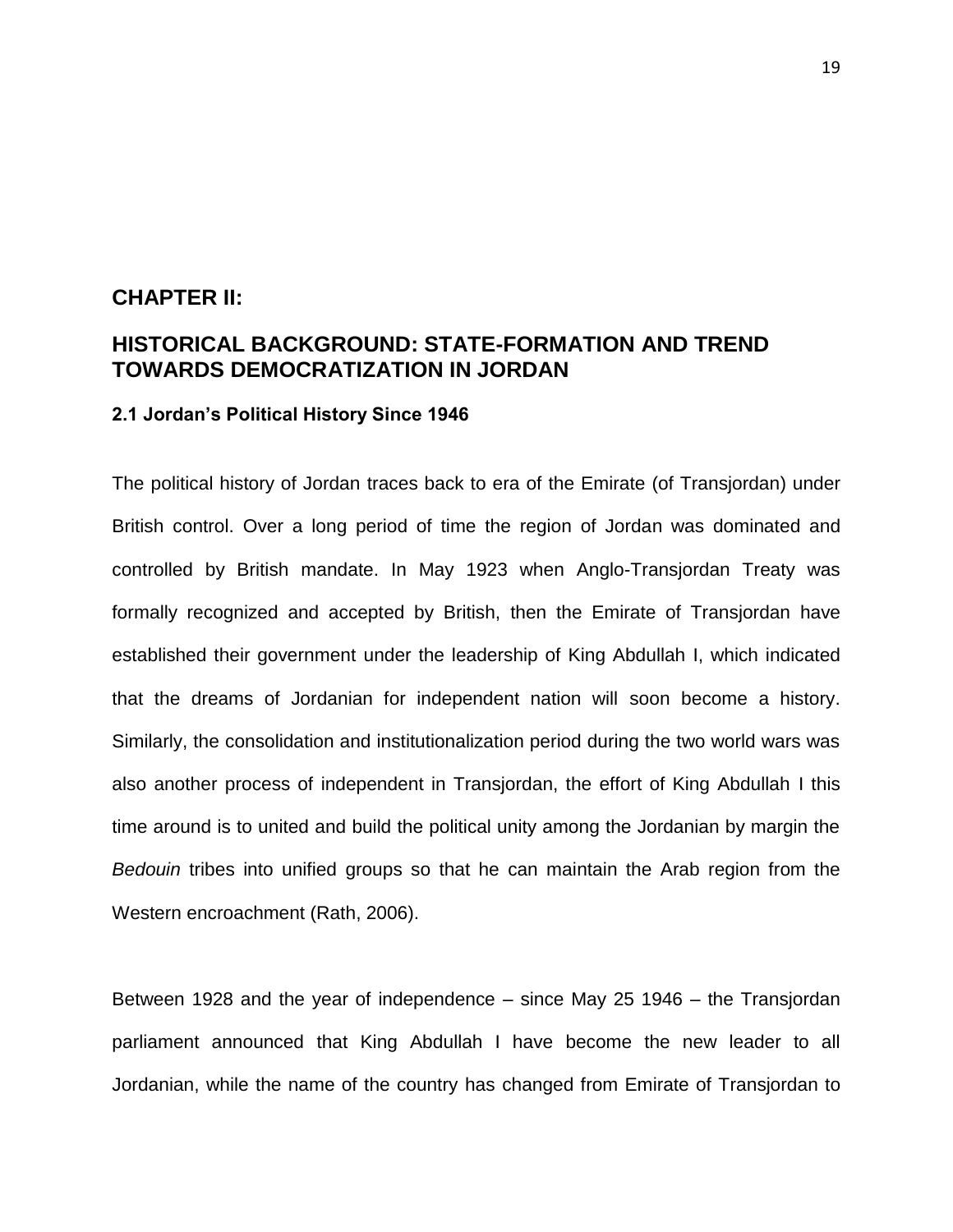the Hashemite Kingdom of Jordan (Aruri, 1972). The 1946 Constitution modified and change the Transjordan Emirate into a monarchical constitution and emphasised the executive power, and the constitution continued to be as patriarchal essence of government under the supervision of the first King Abdullah Me (Rath, 2006).

However, the significant adjustment of 1928 Constitution were called due to the political, economic and social changes in the Hashemite Kingdom of Jordan. Immediately after declaring of independence, many changes have made in several aspects, which included the basic Constitution of 1928 which was replaced by the new constitution in Jordan propagated and issued on February 1947.

#### **Politics and Processes of Democratization in Jordan: A Historical Background**

While the process of democratization in Jordan, most of clarifications of democratic reform or restructure in the region of Middle East is relate to the process of political reform and economic restructure to the present crisis of the rentier countries or semirentier The process start at the period of their autonomy to the early 1980s, the period was totally dominated with major issues such as domestic and international political events, economic and social changes. The power of Jordanian parliamentary customs on political Arena are different terribly. Similarly, the year after Jordan have got their independence in light the signal towards democratization which also lead to free elections in fifth parliament, by respecting the repression and authoritarian instruction where the national assembly was minimized to a rubber-stamp parliament before terminated in 1974, for over ten years. The new agreement or alliance ensuring the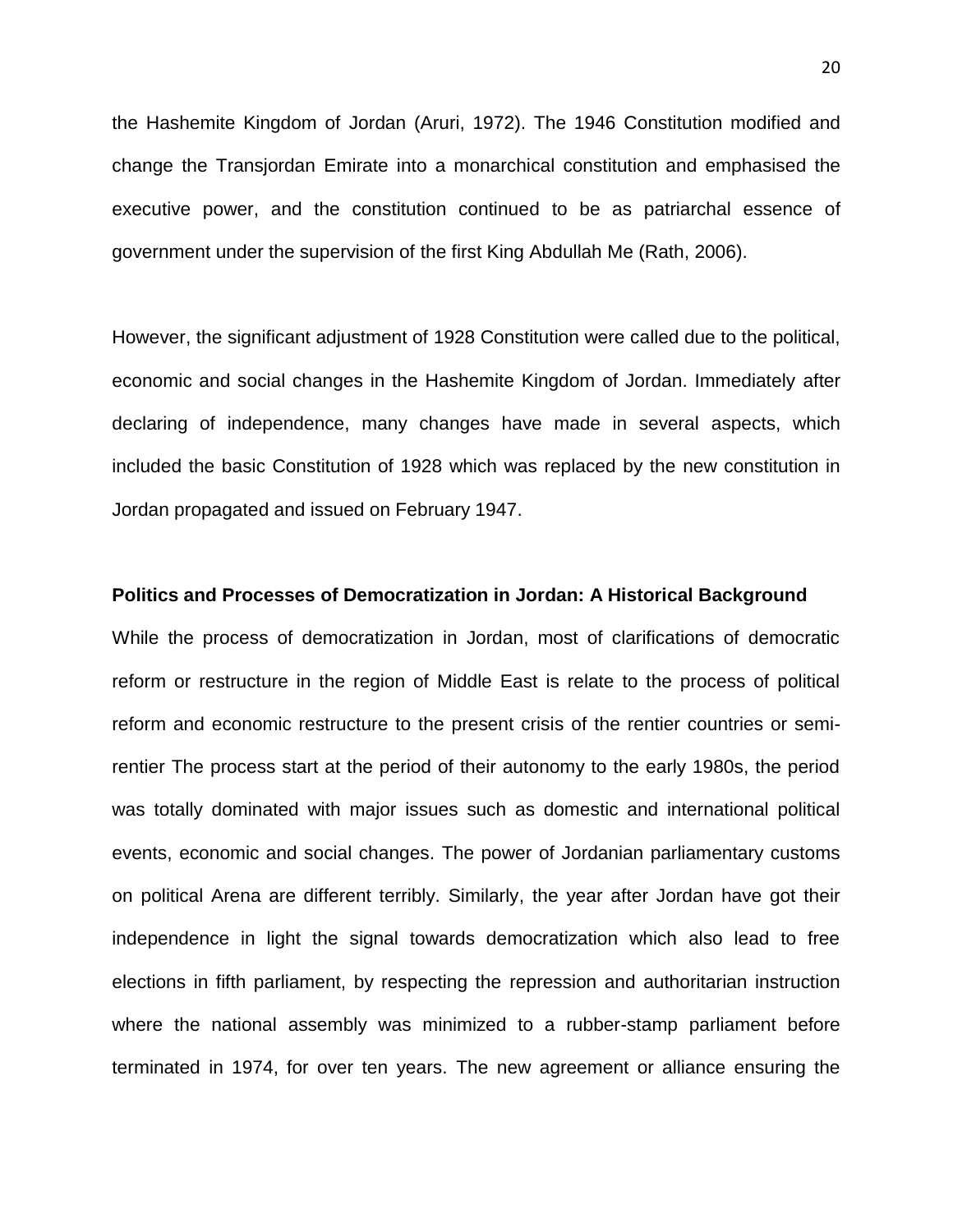colonial interest at that year of independence was concluded between the British colonial authority and King Abdullah (Rath, 2006).

However, the constitution after independence had transformed the Emirate of Transjordan into a constitutional kingdom and also the constitution served to perpetuate the empire under King Abdullah I rule. Moreover, in the aftermath of the Arab-Israel war in 1948 all the Arab Legion or battalion are controlled and occupied the West Bank (Palestinian lands) of the river Jordan. The kingdom was subsequently captured by King Abdullah I on December  $1<sup>th</sup> 1948$ , and renames the emirate as the "Hashemite Kingdom of Jordan" in April 1949 (Rath, 2006).

According to Aruri (1972); they are three aspects which contributed to the initiation of democratization process in Jordan; the meld of two banks, the declining of King Abdullah in the political scene or arena and the initiative of a groups of young, urban deputies, educated who found the appropriate facts for exerting pressure to obtain in constitutional adjustment. Moreover, the incorporation of the west bank led the Kingdom to substantial amendment in the legislature. The electorate increased which helped the Palestinians to have more number of seats in the legislature from 20 to 40 in the Lower House, and the 1950s and 1951 elections was recorded among the achievement of democratization in Jordan despite the challenges posed by the opposition, accusing the government for not allowing their political parties to form campaigns in the elections. There were precisely five parties that were strongly opposed to the government in the post-1946 era. Also, the assassination of King Abdullah I in 1951 (after declaring the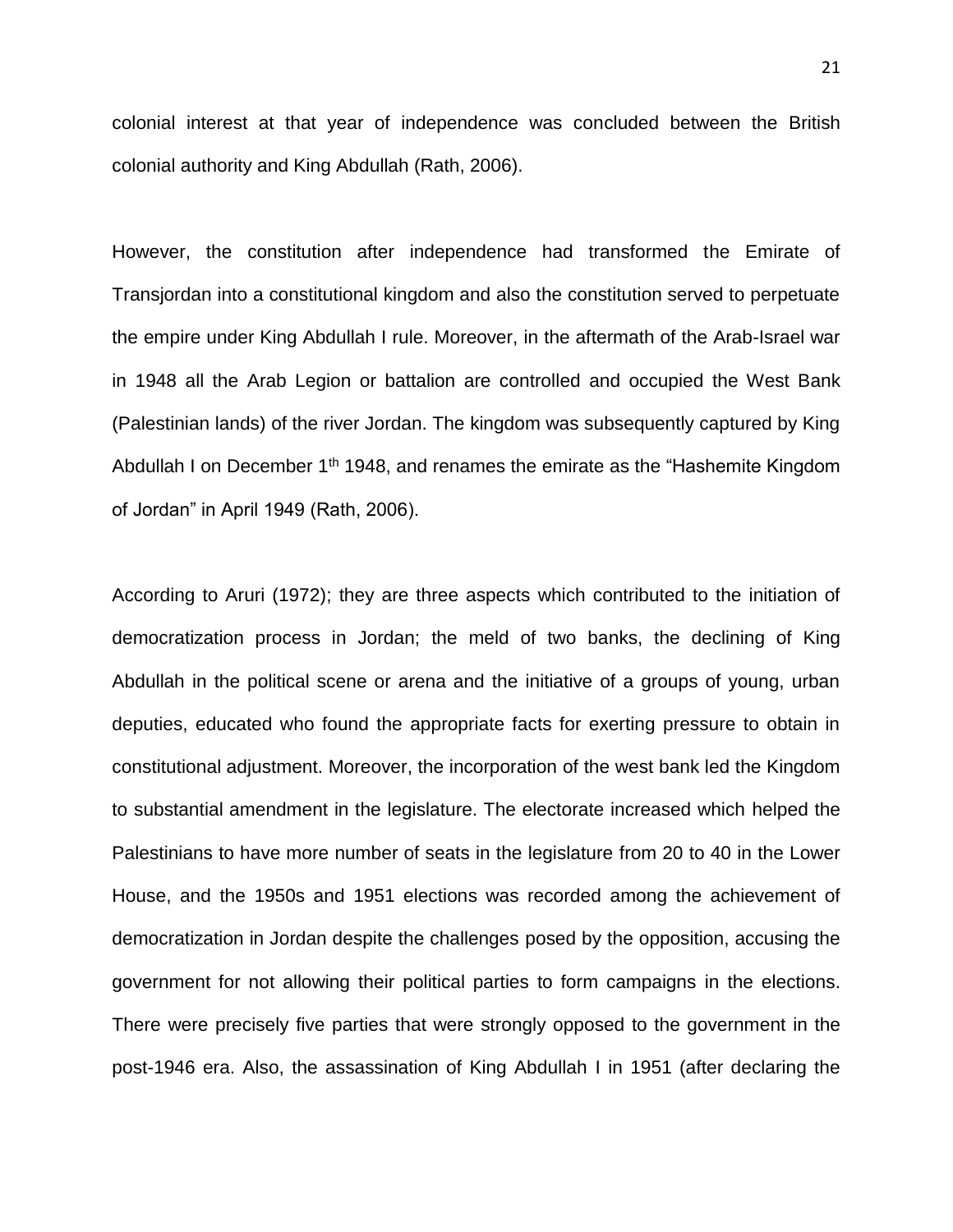annexation of the West Bank territories in 1950) led to the transfer of power from government to the Hashemite throne until the period when King Hussein assumed the power. So, many challenges and problems of succession and uncertainties were increased and the Kingdom opted to acquire its legitimacy through traditional allies of the monarchy and the palace. Within short period of time, King Abdullah's elder son (Talal ibn Hussein) and father of King Hussein was placed on the power (throne) and new policy and constitution was drafted promulgated after reign of King Hussein hitherto (Aruri, 1972).

The constitution changed the old patriarchal structure of government policy by establishing a parliamentary system and allowing the citizens to participate in the political arena and also recognized the basic freedoms of expression as well as the right to form political parties. For the first-time legislature was allowed to controlling the entire executive and the cabinet was made accountable to the House of Representatives – the Lower Chamber of the Jordanian Parliament. The House of Representatives had the power to impeach ministers, members of the Senate (Upper Chamber) and the house of representative have the right to questions and direct any member of government parastatal concerning public affairs which mandated in Articles 51, 53, 56 and 96 (Rath, 2006).

Under King Hussein rule in 1953, it was also counted as year of democracy due to the different changes that favour process of democratization and democratic development. In line with this shift, the freedom of media, freedom of speech was upgraded and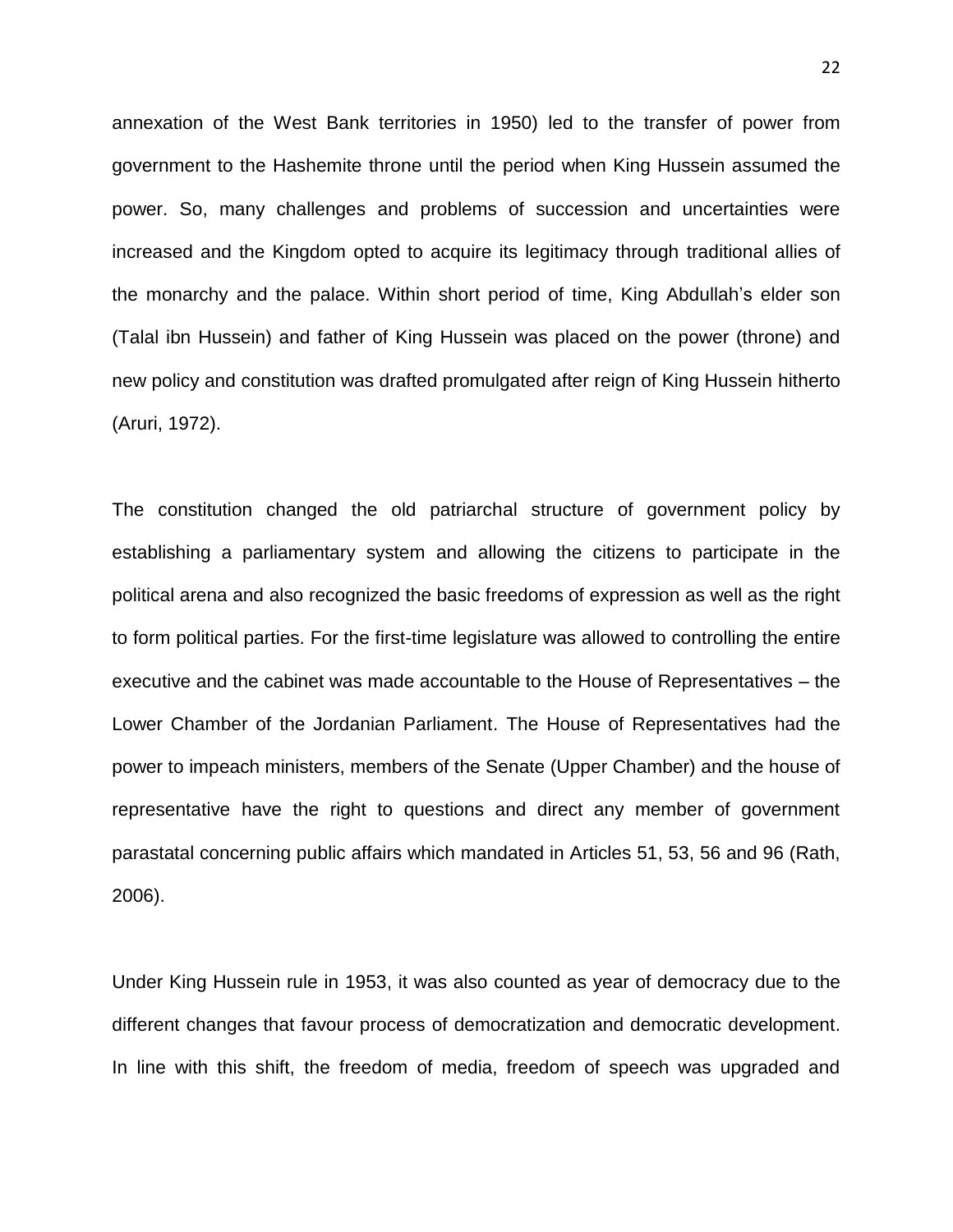political parties were formed (Rath, 2006). The constitutional amendment was undertaken and gave more power to the parliament. Nevertheless, the Palestinian *Fedayeen episode* (the Black September, during the years 1970-72) it was another event which contributed to the free political atmosphere elections, steady rise of democratic institutions, legalizing political parties in line with previous amendment also give right for campaign ground, all the major opposition parties have strong supporters which lead them to victory, the National socialists became the best party with high seat in fifth parliament (eleven seats) followed by communists with three seats and Ba'th party with two. This has showed that; the new government was a coalition and comprised by three opposition parties with representatives in the parliament. The national socialists' party with 11 seats communists' party with 3 seats and Ba'th win 2

Then, the government under the leadership of Suleiman Nabulsi – from a socialist Arab nationalist camp committed in upgrading the process of democratization that are more concern on legalizing political parties, freedom of speech and newspapers began to publish regularly. Prime Minister Nabulsi also rejected to the Anglo-Jordanian Treaty and adopted a pro-Egyptian line in their foreign policy affairs. The committee obtained in different and unanimous vote of confidence, with the conservative deputies like the Arab constitutionalist also consent to the new policies. With all this achievement and support, the cabinet or committee created more independent role that decrease the initiative power of monarch in the decision-making process. Furthermore, Nabulsi administration have change the military and bureaucracy in Jordan by dismiss or hurl different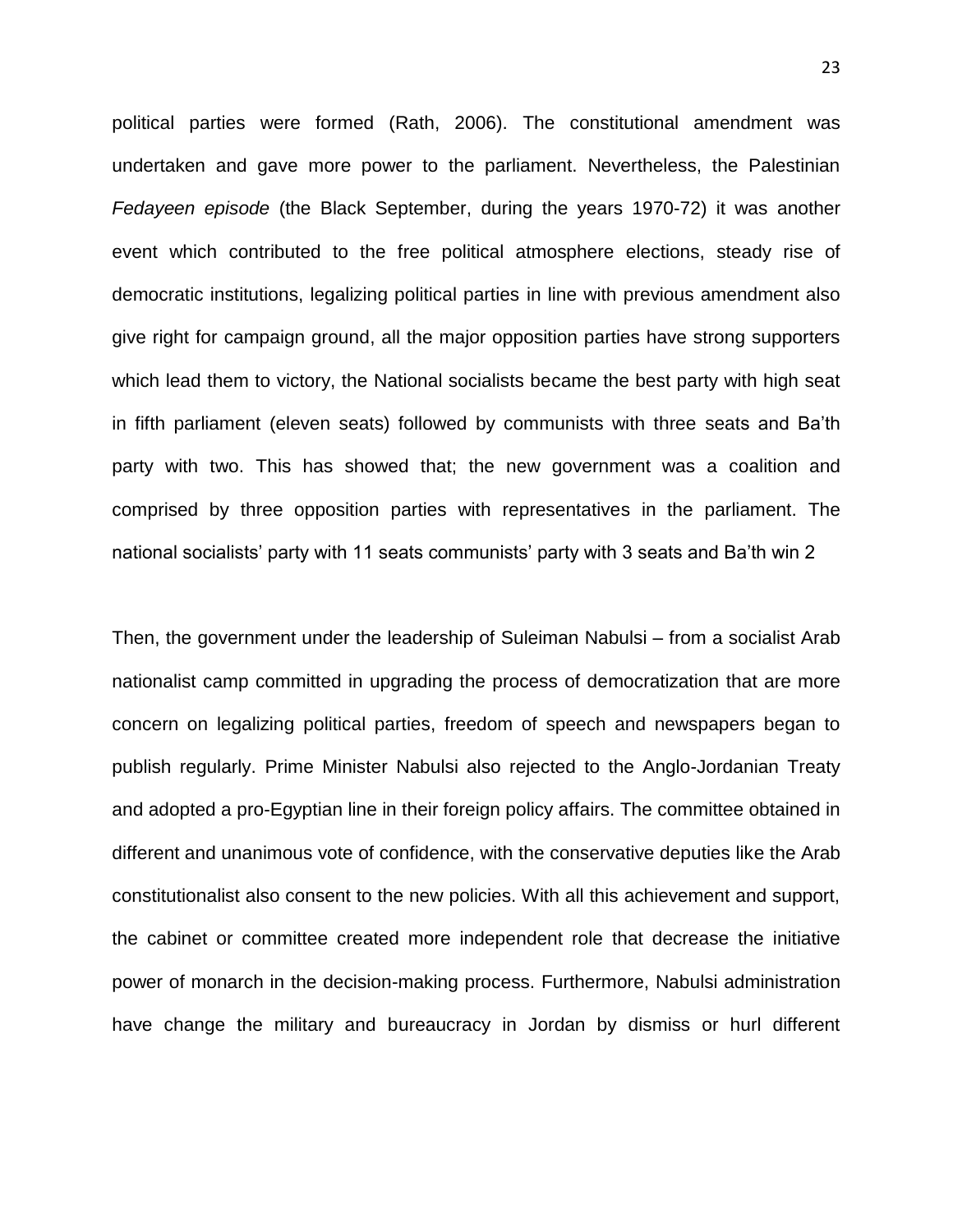prominent peoples from their workplaces and replace them with his supporters (Rath, 2006).

The democratic transformation under Nabulsi government affect the interest of Jordanian throne because the King was discontented himself and his palace with current situations under Nabulsi administrations. Nabulsi continued to attain measures and counter-offense against the alliance of democracy as well as with those loyal to the throne. The support continued for the process of democratization and definitely they have entailed a loss of the King's power and it could also lead to the ending of monarchy and it can also favour a republican state.

The interests of royal palace or the Hashemites were linked to the survival of the monarchy. And the democracy was perceived as a menace to the present condition of the palace group, this privilege given to the opposition by the King didn't accomplish in extending the patronage of the monarchy. The King totally relied on the conservatives, because of their allegiance on his side in order to rebuild the power of his throne. On the other hand, few months later in the office Suleiman Nabulsi began to experience vigorous complains, demonstration from the democrat everywhere requesting Nabulsi to resign due to incompetent and lack of political experience and incapable to control and handle the affairs of government. Moreover, the attempted coup d'etat against the King was strived within the army and King Hussein consolidated his throne through banning political parties and hindering the process of democratization efforts of the monarchy.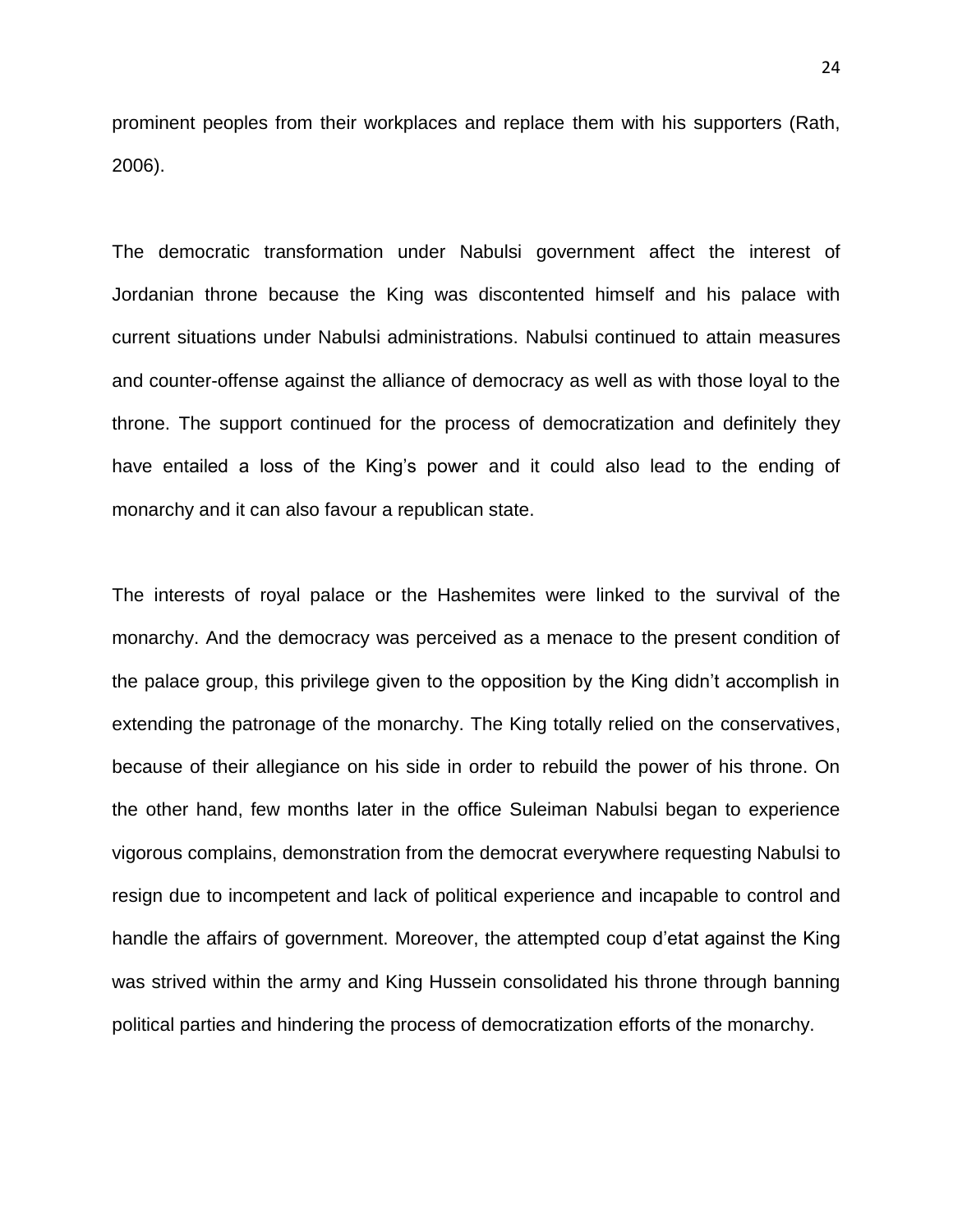The ten years of political persecution and safeguarded the martial law was intruded and remained in effect till 1958 November when the royal authority have been firmly reaffirmed. We all remember vividly all the political parties were banned at that time, and most of the opposition ended up in Jail or in exile. The political landscape and the 'crisis of legitimacy' in Jordan after Six Days War of 1967 – which is also known as Third Arab-Israel War – has begun to be shaped by the economic recession in the region, and the opponents were allowed to operate more openly and the political parties recurred again although they were already banned. In accordance with this, the West Bank remained and considered as part of Jordan after the Six Days war in 1967, but the deferred of elections in both two Banks showed that they were impossible to carry out or take over the occupation of Palestinian lands. The West Bank territories were totally regarded as under Israeli restriction; and if the parliamentary elections were to be held, it would be conducted only in the East Bank territories. Thus, the loss of Jerusalem and West Bank territories detached the key bone of contention between Jordan and the rest of Arab nations, which involved a rapprochement with some Arab countries. However, the Jordanian civil war in 1970 consume a political activity in Jordan and it indicated the return of pre-1967 restrictions with conquest of political parties and strong influence in freedom of expression (Rath, 2006).

With the dissolution of the House of Representatives members in 1974 and appointing the legislative function by the King and cabinet, the National Consultative Council (NCC) was established afterwards. The NCC was introduced in order to satisfy the popular pressure for more proper and process of political participation. The NCC was comprise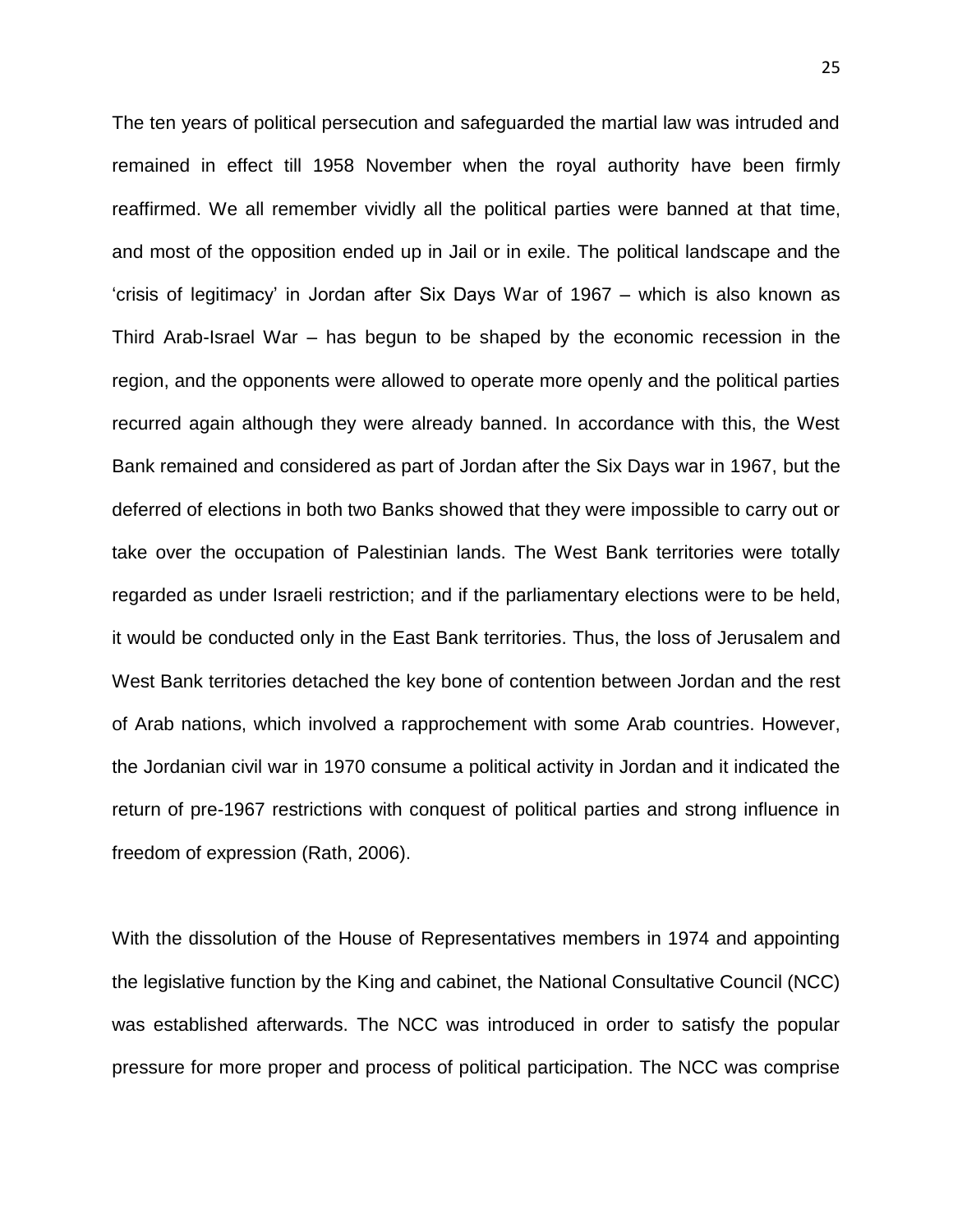of 60 members who were selected by the king to work for just binary years, and this members didn't have any parliamentary power, but adopted merely for consultative function, analogously, we all know that the King have the influence and right to sack or dissolve the NCC at any time, the plan was the council would automatically suspend or discharge after new House of Representatives election ended. On the other hand, the popular cynicism with Arab people and patriotism pos-1967 and the explosion of Palestinian Liberation Organisation (PLO) in 1971 which has reduced so much internal and external pressure on the King. The Arab-Israeli war in 1973 was followed by a period of relative stability. The expansion of oil generated aid flows from the oilexporting nations and large earnings from the colonial workers in the Gulf. And it led to growth of economic prosperity for the region and also served to attenuate political discontent the resignation of Samir al-Rifa'i government in 1989 due to serious riots that broke in Ma'an at south of Jordan, and later separated throughout the state, the protesters are complain about hardship in the county, the price of goods or commodities is high which enforced by International Monetary Fund (IMF) in their plan for structural adjustment programme in order to remedy Jordanian economy.

The establishment of new nationalist government after the resignation of Rifa'i government, due to massive protest from the rural districts of the south Jordan where the traditional backbone supporters of the Hashemite began across the country (Rath, 2006). The new modification of the electoral law is expected to favour the pluralistic parliamentary representation, democratic, economic and social amenities. The logics is to tackles the corruption as well as revocation of austerity actions and formulation of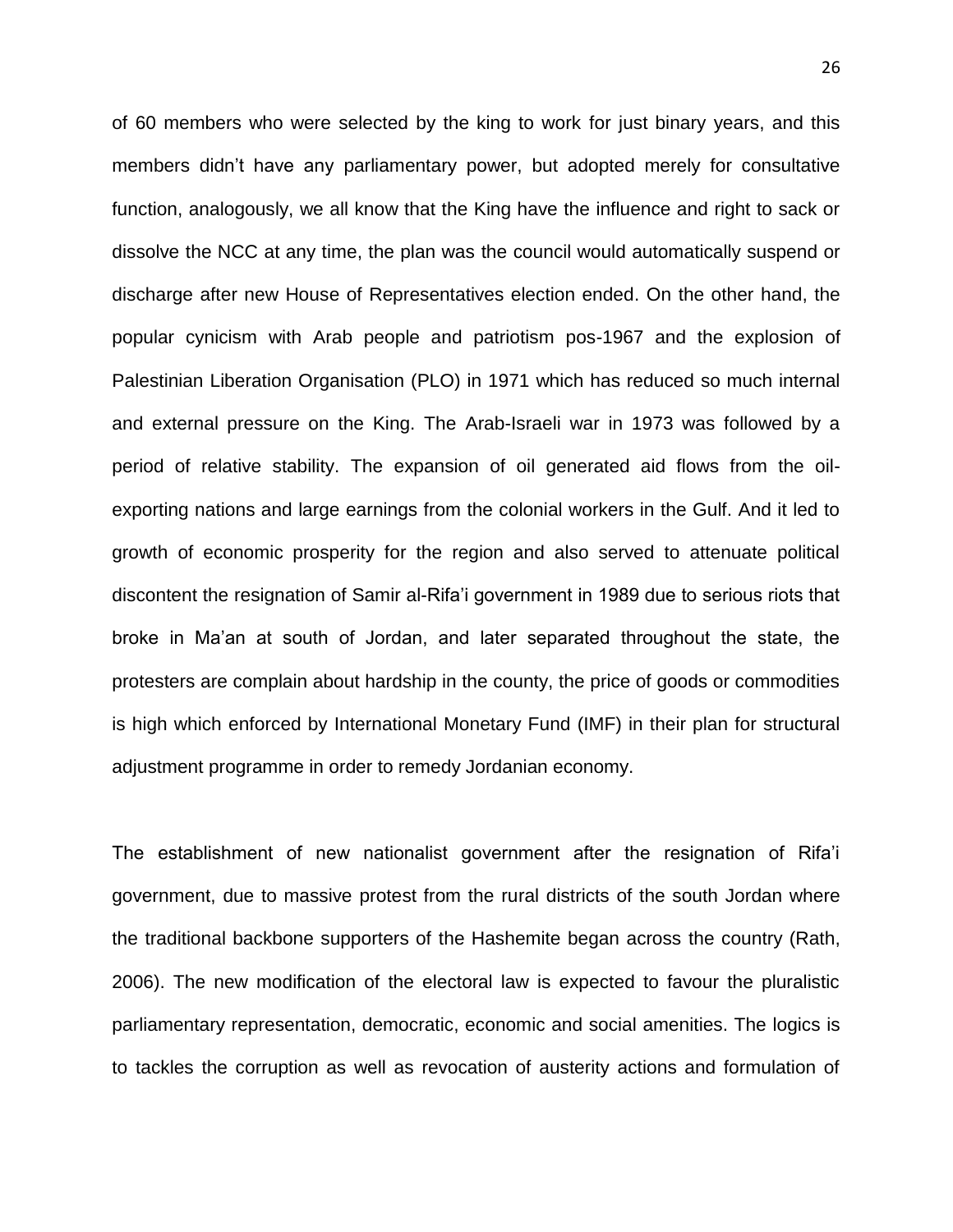state economic agenda that going to handle the issues of lower incomes classes into thoughtfulness and allowing the political freedom and freedom in media or press. As mention above the riots erupted because the economic development in Jordan is in serious crisis and lack of political pluralism and political freedom that have been always in critical challenges was among the main factors created the uprising in Jordan (Rath, 2006).

Furthermore, the analysis has shown that the Jordanian economy was highly depend on foreign aid and the little contribution of their taxed is towards the state budget, but it depends on external rent which is not high like oil-exporting states, especially Gulf states where the oil revenues are usually verify and report for over 90% of their budget incomes and internal taxation is non-existent or minor. Also, the external rent has characterised a large contribution to the state income. Considering the fundamental value in foreign aid and workers' payments the Jordanian economy has clearly pertaining to a rentier economy, and the state could be described as a semi-rentier such as like Syria, Egypt, and Yemen.

Kathrine Rath states that; the economic development in Jordan was simultaneously connected to the move towards democratization, and the fall of Arab oil market at early 1980s and substantial decrease of oil price had a dangerous signal to the economic and political consequences for the state and impend of the social contract based on rentierism. She added that the workers' payment and petrodollar foreign aid in Jordanians' are the most prominent sources of income, dropped extremely because in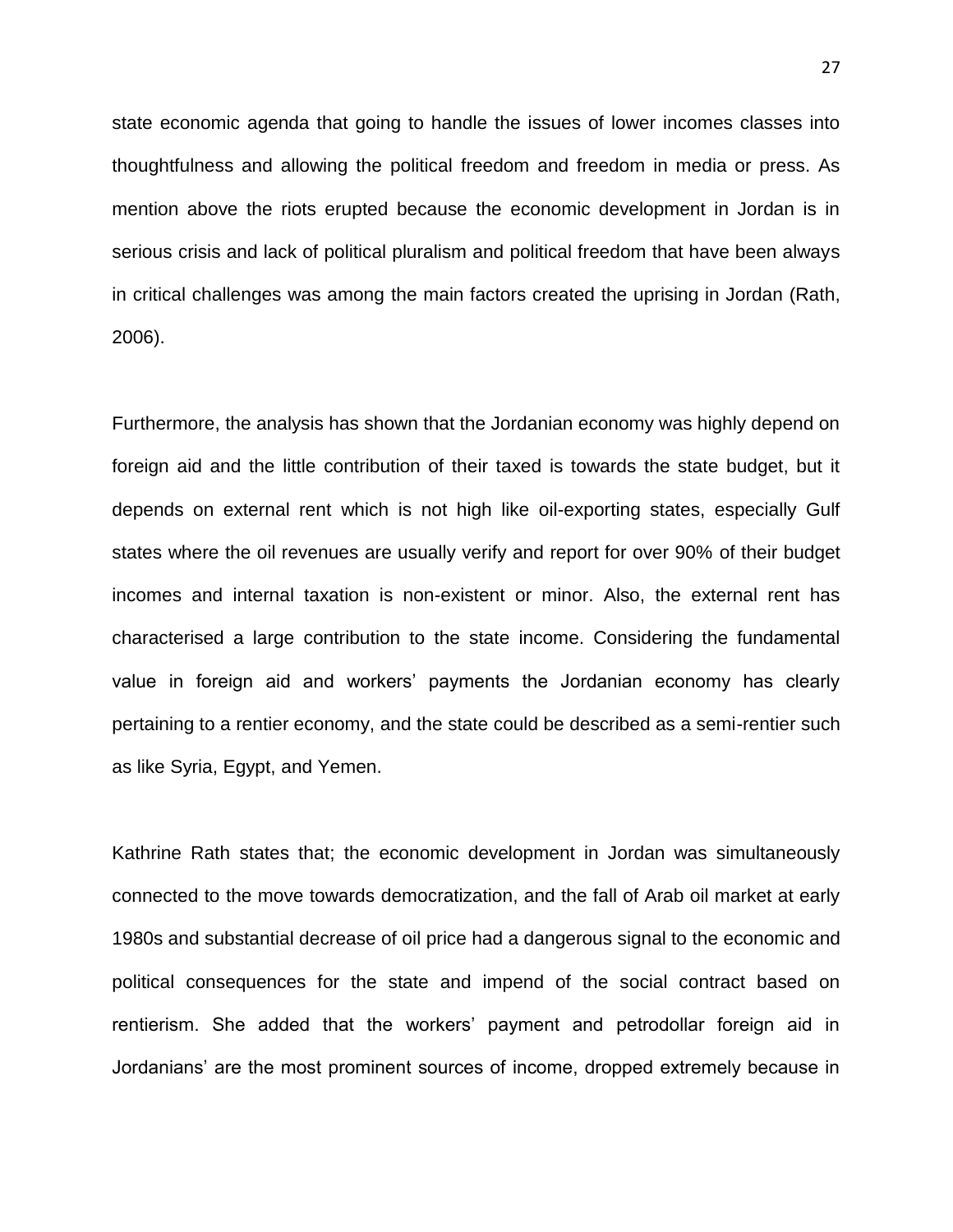1981 to 1987 the income was decreased rapidly from \$2.3bn to \$1.5bn at same time the share of external grants in government expenses fall tragically with all this decline incomes, the administration was unwilling to cut its expenses, which would endure destined the withdrawal of economic benefit used to hutch and support the regime. In order to support the state budget, the government resorted the internal and external debt. And the external borrowing grew rapidly the state expenditure re-continued to expand for almost 6% each year. Due to difficulties in external service in 1989 Jordan real external debt extent over 8.4 billion US dollars which indicate more than twice state GDP. The economic crisis in Jordan also effect the status quo of the state, however the Jordanian dinar has woefully drop against the dollar by losing almost 45% of its value. And GDP was down by 3.5% at estimated in that year (Rath, 2006).

For a long time, Jordan have experienced several restrictions by the power of monarch during the regime of King Abdullah I and his grandson King Hussain; the report has indicated that over twenty years the elections was not conduct and all political parties were banned. These situations as indicated the tradition of real autocratic rule and oligarchy rather than democratization and democracy itself, and the opposition has remained so restricted, influenced through security networks that collaborated to maltreat any opposition group to emerge.

The Islamic movement in the country – especially Muslim Brotherhood (*Ikhwan*) is the largest body of loyal opposition and status quo of Hashemite which were radically unstable due to series of rebellions all over the nation. After the menace of the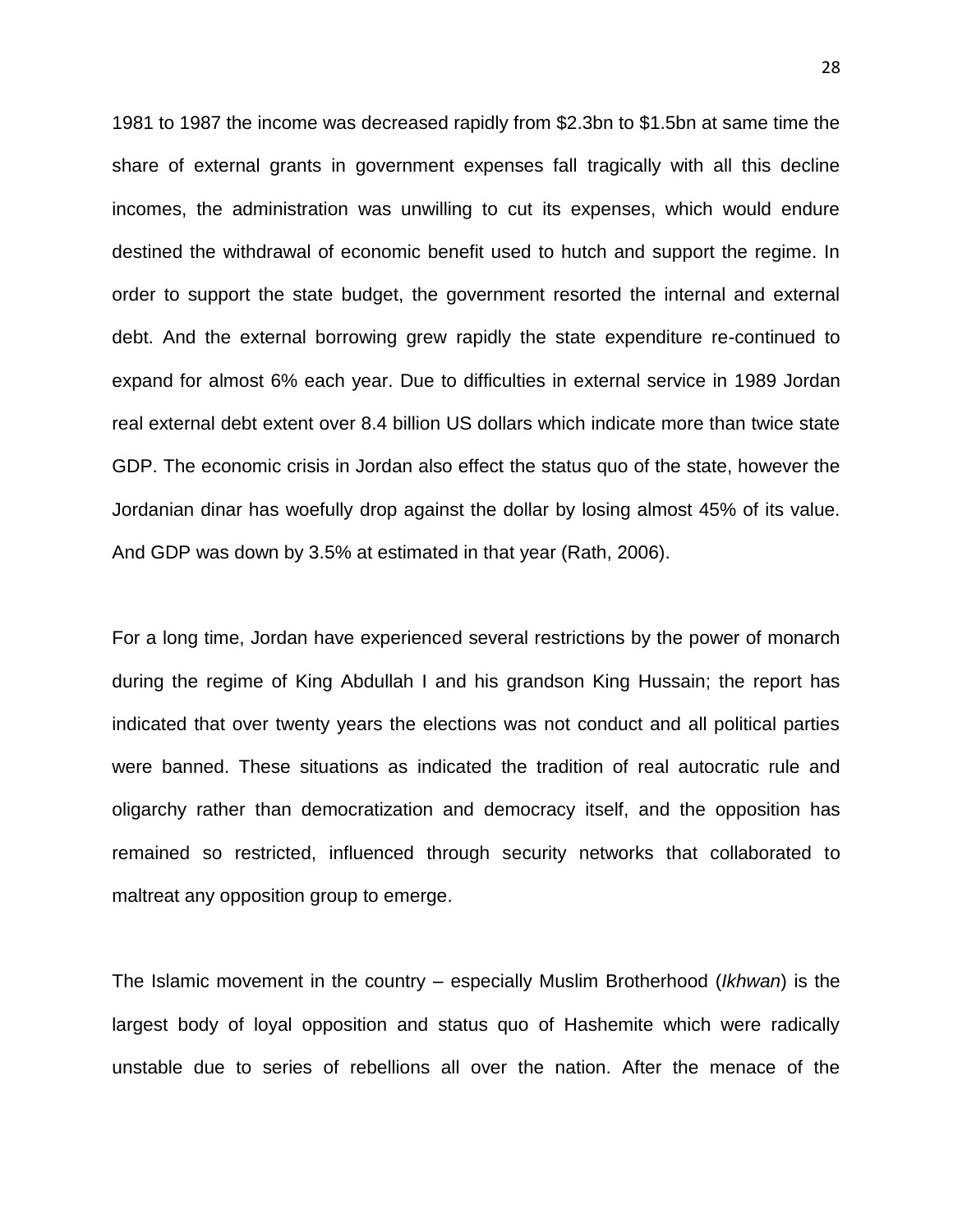insurgencies, the King agreed and announced the full date of the elections; the election was held in November 1989 and it eventually favour the monarch appointees. The Muslim Brotherhood began to conduct themselves within the structure of existing contemporary state which is among the internal mechanisms that have create a unique strategy for the specific situation they find themselves. The Muslim Brotherhood in Jordan was founded within the structure of the Jordan polity and monarchy in order to pose a challenge to the authorities that speak towards the religion and other civil matters (UNDP Report, 2002 & 2004).

Moreover, various scholars have viewed that Jordanian democracy were subjected to the policy of monarchy as far back to late 1980s; it was totally connected to the socioeconomic and political challenges of democratic governance that are reigning in the year 1989. Also, twofold purpose, is not only the policy of co-opting the Palestinian Jordanian- Jordanians. But it's a preventive assess to contain or surround the popular restlessness between Jordanian Jordanians. (Finer, 1990).

After, some changes in Jordan political system the policy towards democratization have phase democratic development in which we can call transitional and institutionalized the authoritarian rule to Sami democracy, furthermore this transitional era are not necessarily way of institutionalizing democracy, because it might take time to reach the target and we all know that the process of democratization and democracy itself is a gradual process, and the different between the period of transition and democratization or process of democracy is shifting from authoritarian to semi- authoritarian monarch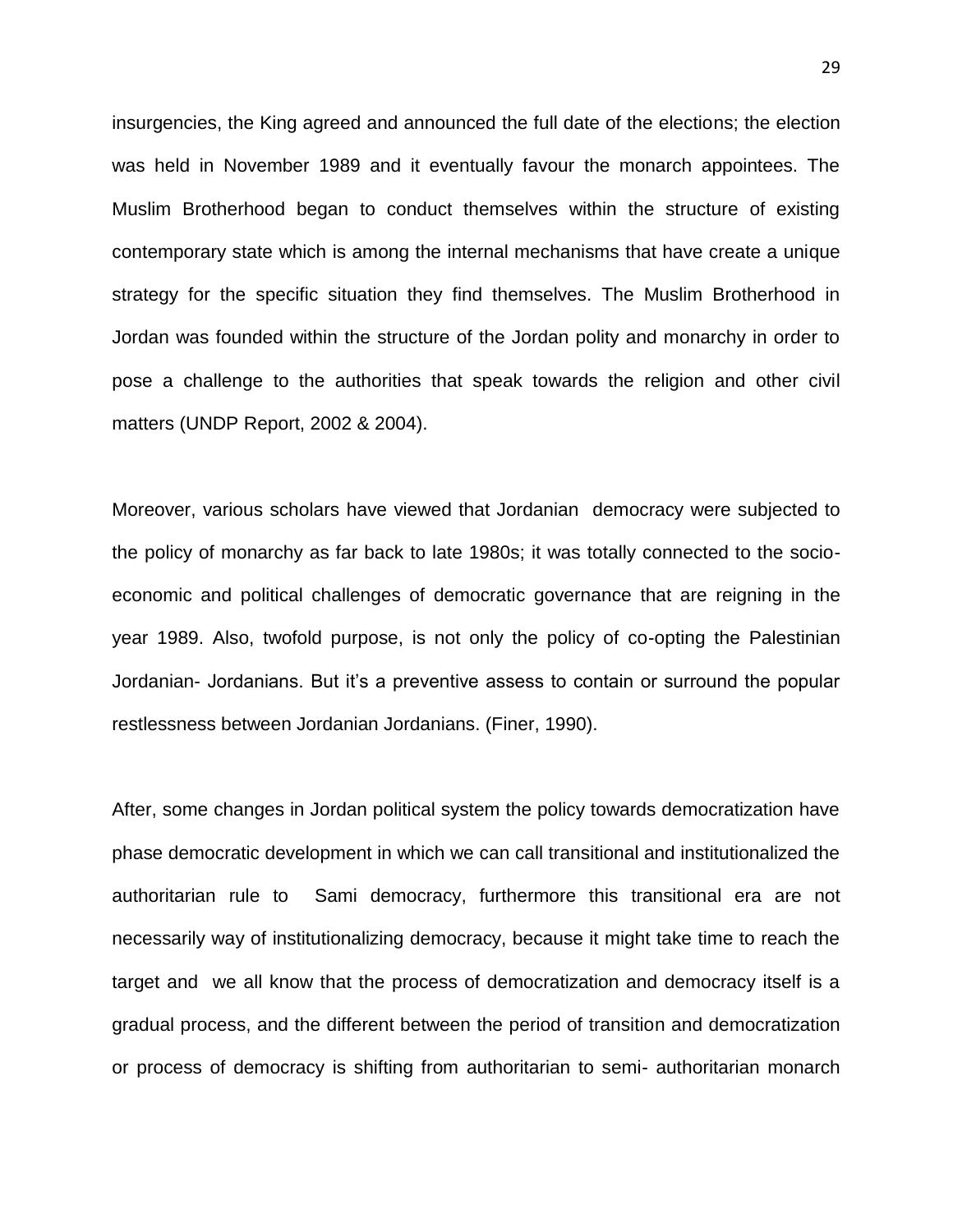because the process of democratization is still control by the authoritarian monarch but not fully like before and the means of force, the possibility is to retreat the process by resorting to oppressed the measures if the government can sustains to perceived to be at stake. What King Hussein want to achieve is, the democratization process that pursued or cause the 1989 riots is to avoid it by legitimizing the kingdom and guide the region into good economic reform and engaging unpopular strictness measures. The problems were the obstacles of fall or decrease of Jordan income made a serious challenge to sustain the country or society relationship that based on rentier economy, and the implementation of political restructurings. Conducting of parliamentary election in 1989 and the authorisation of National Charter in 1992, political freedom and freedom of expression or speech is given in exchange for popular compliance with the regime and execution of the international monetary fund economic amendments programme (Finer, 1990).

At early 1990s, Jordan was counted as among the encouraging kingdoms in Middle East after a long period of practice Monarchical system of governance and gradually transformed to democracy – which was mainly connected to some political reform that are steadily prevailing in the Kingdom of Jordan (Finer, 1990). Jordan did not achieve democracy fully; but so many signals have shown that there is strong evidence of the process democratization such as appointing of 60 members to guide the activities of political parties in Jordan, drafting the rules for upcoming elections thus members comprise representatives from each political party, the emphasis on political reflection in Jordan cultural pluralism as well as upgrading of freedom of expression, media and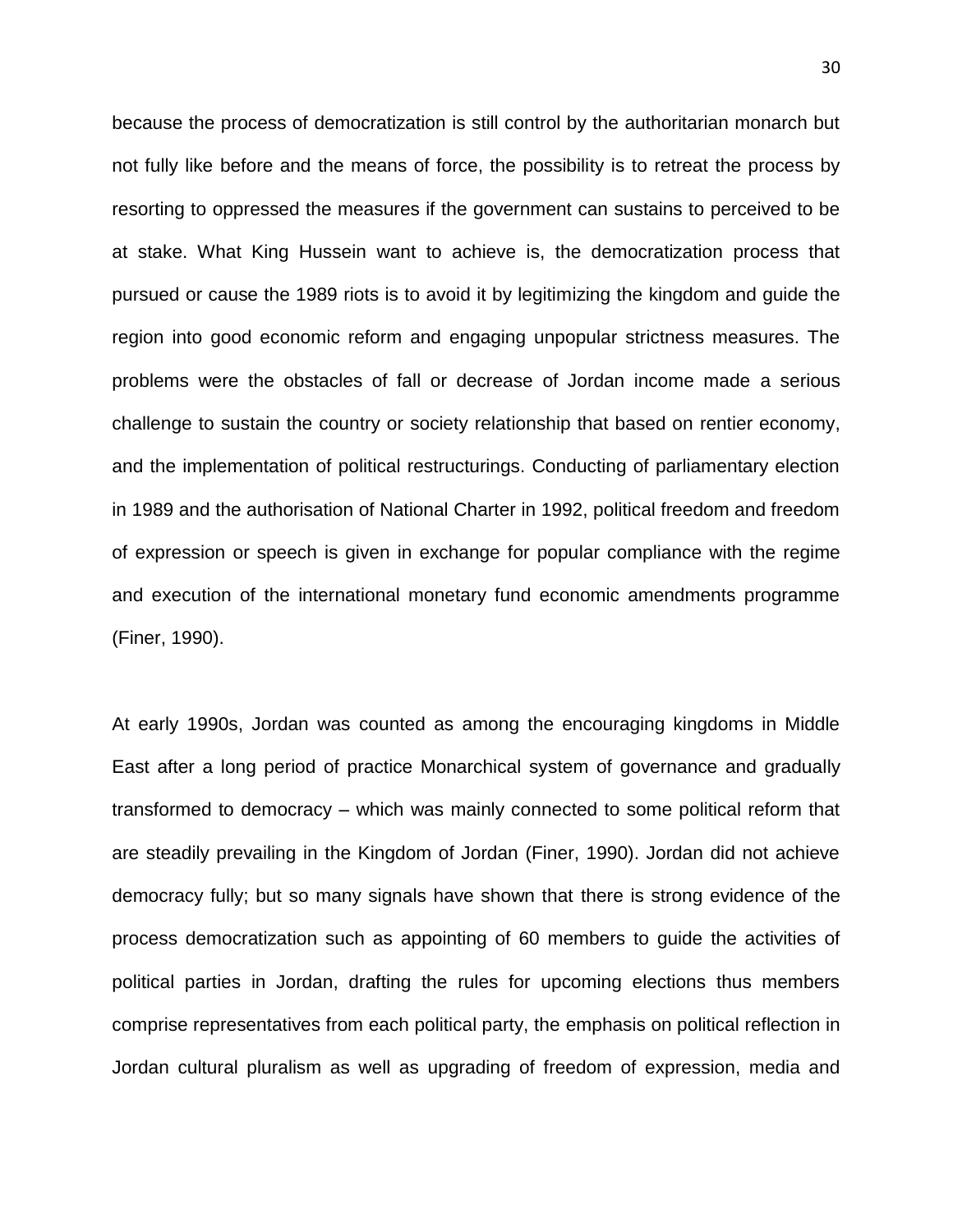amendment of constitution by providing a compass for the national debate on fundamental issues which made the region to become more exceptional. But not as the way it's practiced in the western countries. This is fundamentally democracy in accordance with the rules of Islamic culture. Democratization is, thus, not really the aim of ruling the region rather to upgrade appropriate situations and create a front democracy that can maintain both urban and rural demands for a greater participation that could enhance regional stability and global acceptance particularly from the Western World (Edwards, 1993).

Nur Köprülü (2012) also argued that democratization in Jordan is not only a cooperation in politics, but formulation and implementation of policies that will effectively manage the negative consequences in the state political and financial challenges, which also includes safeguarding and maintaining the survival of the Hashemite monarchy. She further added that the process of liberal democratization in Jordan has been narrowly drawn with the state of readiness and uniqueness which may be difficult to establish in some part of Middle East states such as allowed the activities of democracy to take place i.e. legalizing political parties conducting different election, reforming political structure, given room for criticisms as well as have dialogue with opposition groups (Köprülü, 2012).

However, the Hashemite Kingdom of Jordan are constitutionally monarchy with arrangement of bicameral system of parliament and elected legislature members as National Assembly that include the House of Representatives and the Senate; while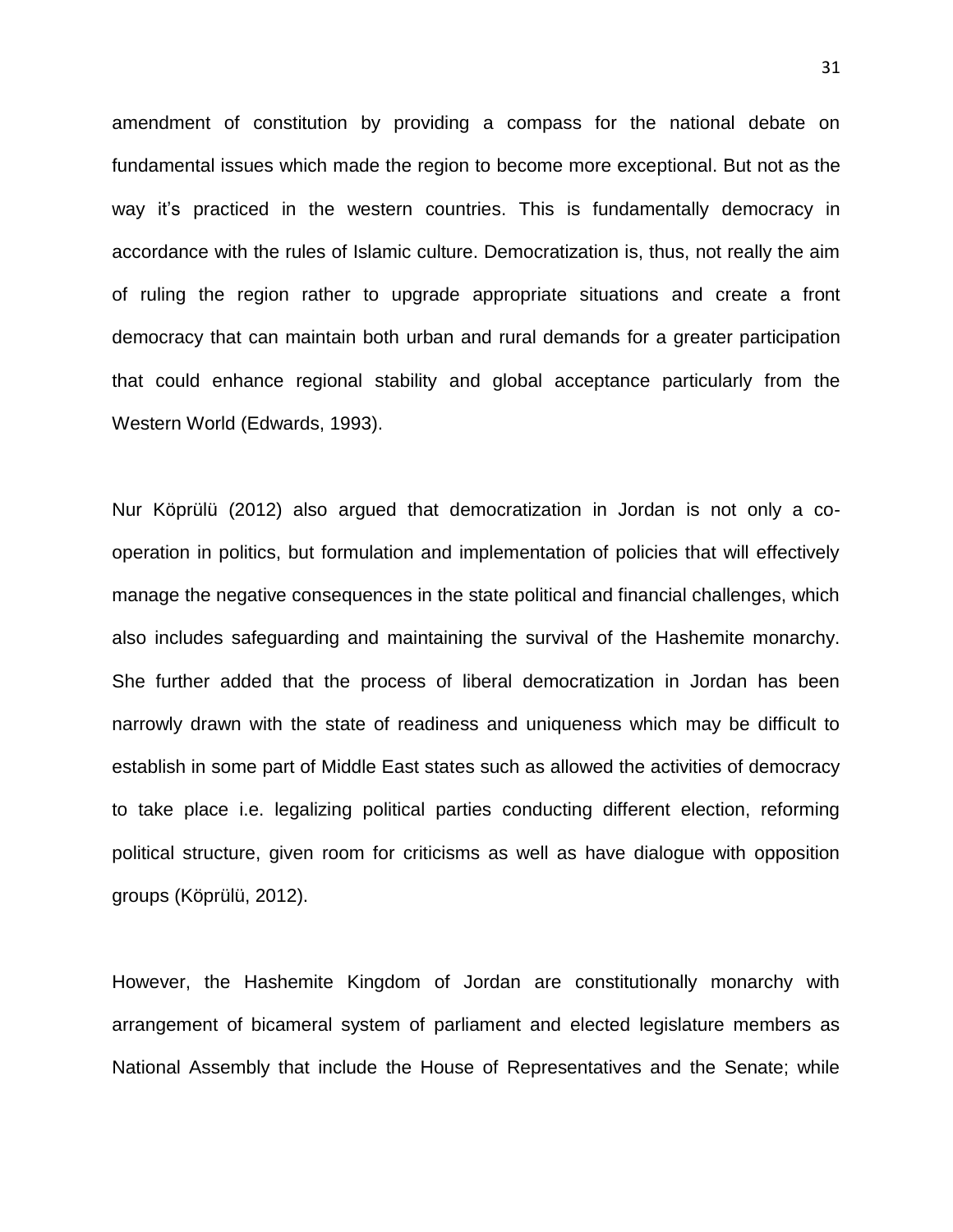prime minister and government executives are appointed and equally sack at any time by the wishes of monarch due to the more interference and right power given to the monarch often as the situation demand (Köprülü, 2012).

Nevertheless, after 1990s elections in Jordan the process of democratization continued and the anti-communist law was ended in that year. Also, the *mukhabarat*'s (intelligence service) power on political movement on the peoples was drastically reduced. All the issues of denying passport or requiring *mukhabarat* certification on refuse of renewals passport are cancel and those who are in political exiles are free and return home, the government began to tolerate political rally. In addition, in 1991 the government agreed with National Charter to provide the instructions for multiple parties, and upgrading the women right, improved the freedom of media or press which start working on 1992. The government approved and appointed some congress members together with the National Charter under the supervision of King Hussein to introduce mandate constitutional amendments on electoral law, i.e. one man one vote no multiple choice and also Royal Commission was established including the rights of Jordanian to form their own political parties.

Meanwhile, the 1991 Gulf crisis also brought another critical and important event on process of democratization in Jordan after invasion in second August which represented the first key political problems for initiation of political restructuring, the crisis had cause serious problems in Jordan which destabilized the Jordanian regime and challenge some democratization process on that period, the separate the parliament members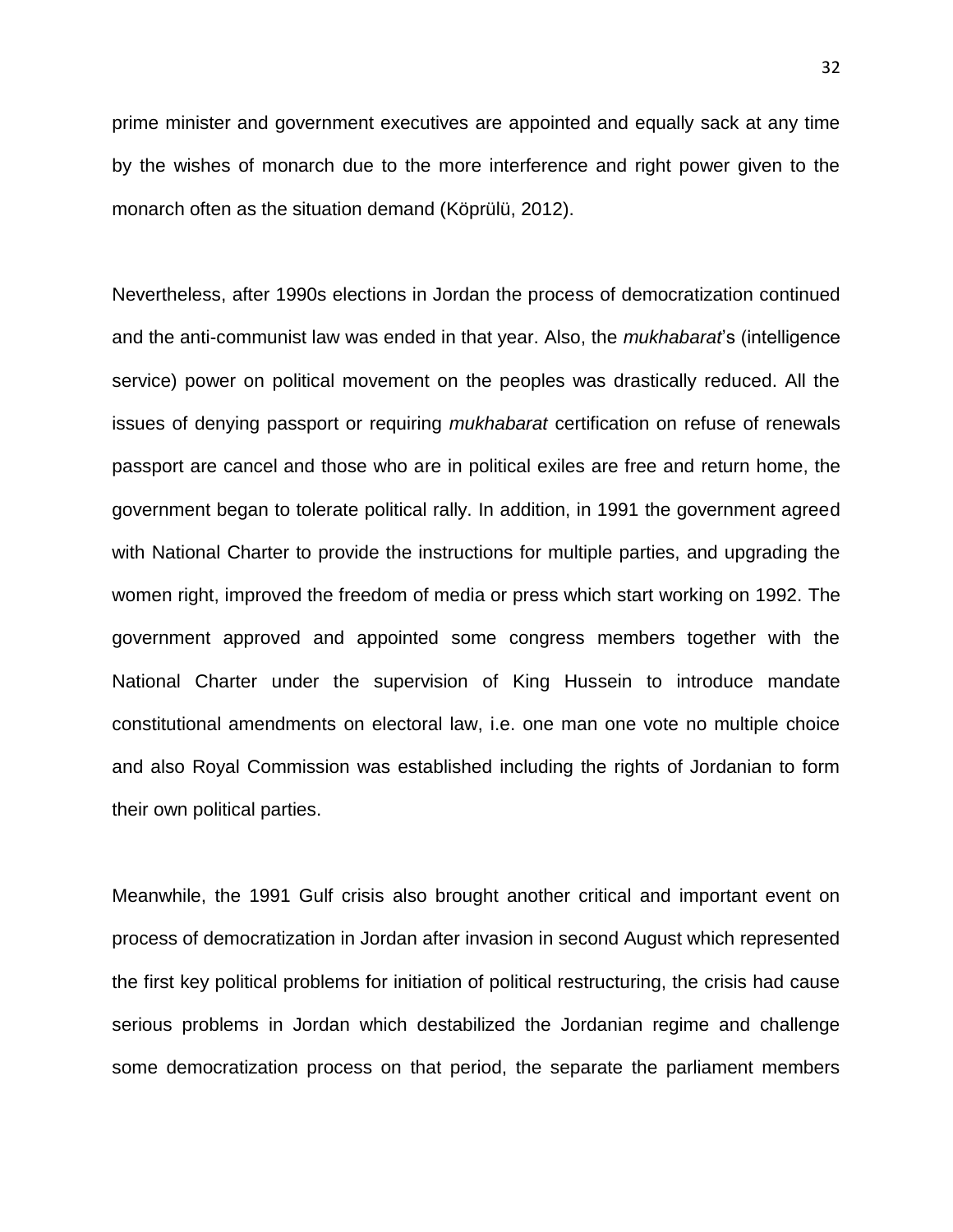instead to upgraded the unity and cooperation between the parliament and leadership for a better political system, But there are trying to destroyed the system. In short evaluation, we examine the political system of Jordan is on process of being a real transformation from system where the state is under authoritarian rulers to the elected people and the people were there are govern through democratically elected representations. After 1989 public riots the process of democratization was initiated and linked to economic challenges and weaknesses on political system the report indicate that the riots have bring a lot of political changes in Jordan and its obvious what is happen today in Jordan is not a democracy but a gradual or semi-democratic system of government better and unique at the entire Middle East region. Because the political system is on transitional stage, but significant element of uncertainty, the concern is democratic development to be upgraded from time to time and some basic necessity of implementing economic restructuring that going to lead Jordan out of recession (Rath, 2006).

In his work Nasser Aruri argued that; there are two events that influenced the democratization political system after Jordan have got their independent, the assignation of King Abdullah after 1951, elections and captured of Arab Palestine which lead to the transfer of power from King to palace. Moreover, the role of palace council was to enhance the era and math King Abdullah murder. Many scholars indicated that the period of 1950 to 1951 was era of so many challenges and uncertainty in Jordan political atmosphere it's also in this period Palestinian demand for constitutional amendment so that the legislative members can voice in decision making (Aruri, 1972).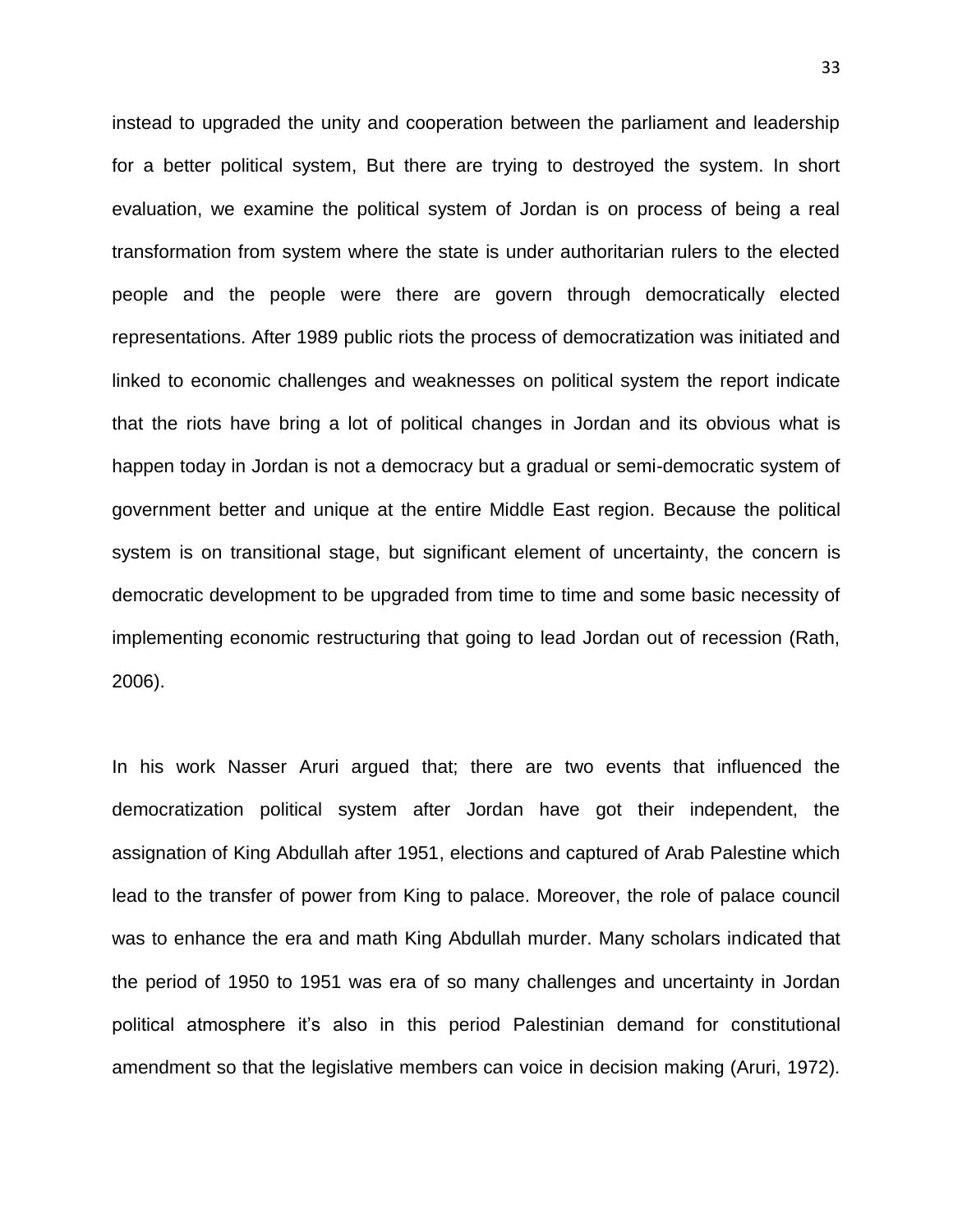Again, the 1950s first parliamentary elections at new independent Transjordan state was important to the legislative members and the constitution of 1950s is so much vigorous affair than erstwhile action. They is many complain by the opposition the government refuse to give them more seats in the chamber also the indicative actions that destruction the government support was another source of conflict on the pragmatic decision of King Abdullah regarding the Palestinian. The political condition in 1951 has become so strained to the prime minister, which lead him to suggest his government and resignation that create entering government that lasted for two month only, the changing between Al-mufti and Samir Al- Rafi'I is also another stalwart on Palace group because there have shown a capable of tackle's the crisis in that years, this palace group which detained the pedals of government in Jordan since the slain of King Abdullah I which have been dissolve to the contextual of Hussein confront to his power. The political development in Jordan has shown the success victory on the parliament position and regular development character on democratic institution for the whole year (Aruri, 1972).

However, the Al-mulqi regime was among the regime that experience the parliamentary democrat in Jordan, Aruri describe that general John Glubb said prime minister has follow the statement of ideas of democracy which also led to the freedom of speech or expression and independent in press (Aruri, 1972). The implementation of democratic practices by Al-mulqi's has instigate the palace council and some traditionalist. It has been argued by the regime that, the trend towards democratization would then inflame the crisis in Jordan and may change and introduce a stable new government. He and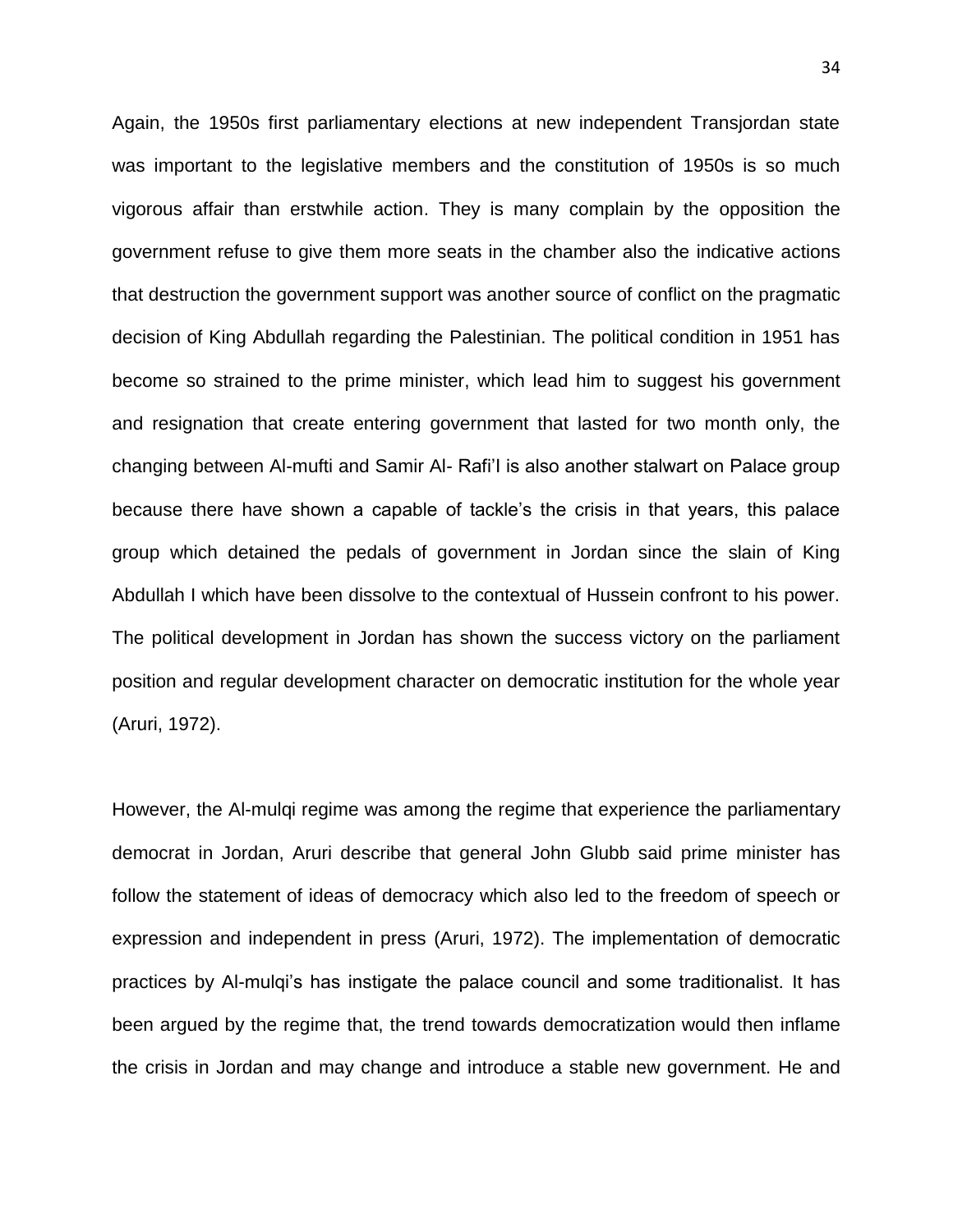traditional politicians are able to manage the activities of power at that time. And mulqi experiment has totally change them from the power arena. But in 1954 Al-Mulqi government experience so much criticism, the traditional capitalized the government in several placeless and series attacks by Israel on Arab territories, also in April their named the communists parliamentary that have majority of peoples voted for favour of slaying soviet ambassador to the UN, and showing the gratitude for his concern and being a backdoor to the Arab affairs (Aruri, 1972).

On the other hand, the government of Abdul-Huda play a critical role to the political history of Jordan, this transformation contributed to respect civil liberties, and proceed the government internal policy and he said the parliament would continue until the end of his tenure but his constitution passed by his close friendly parliament uncomfortable freedom of press and freedom of political association. The decree of 1955 for press in publications which indicated in articles 8 was banned due to so many tactics of Abdul-Huda government contributed to organised protest and anti-Huda element and independent in House of Representative who are opposition and always against the government, also a communist representative Rasheed maswadeh, he charged the government on the press and parties laws have inconsistent in articles 15, 16 of the canon which allow the peoples to agree with the source of state authority and freedom of speech, and all the arrangement of power on executive part was no in laws and intrude the Judiciary (Aruri, 1972).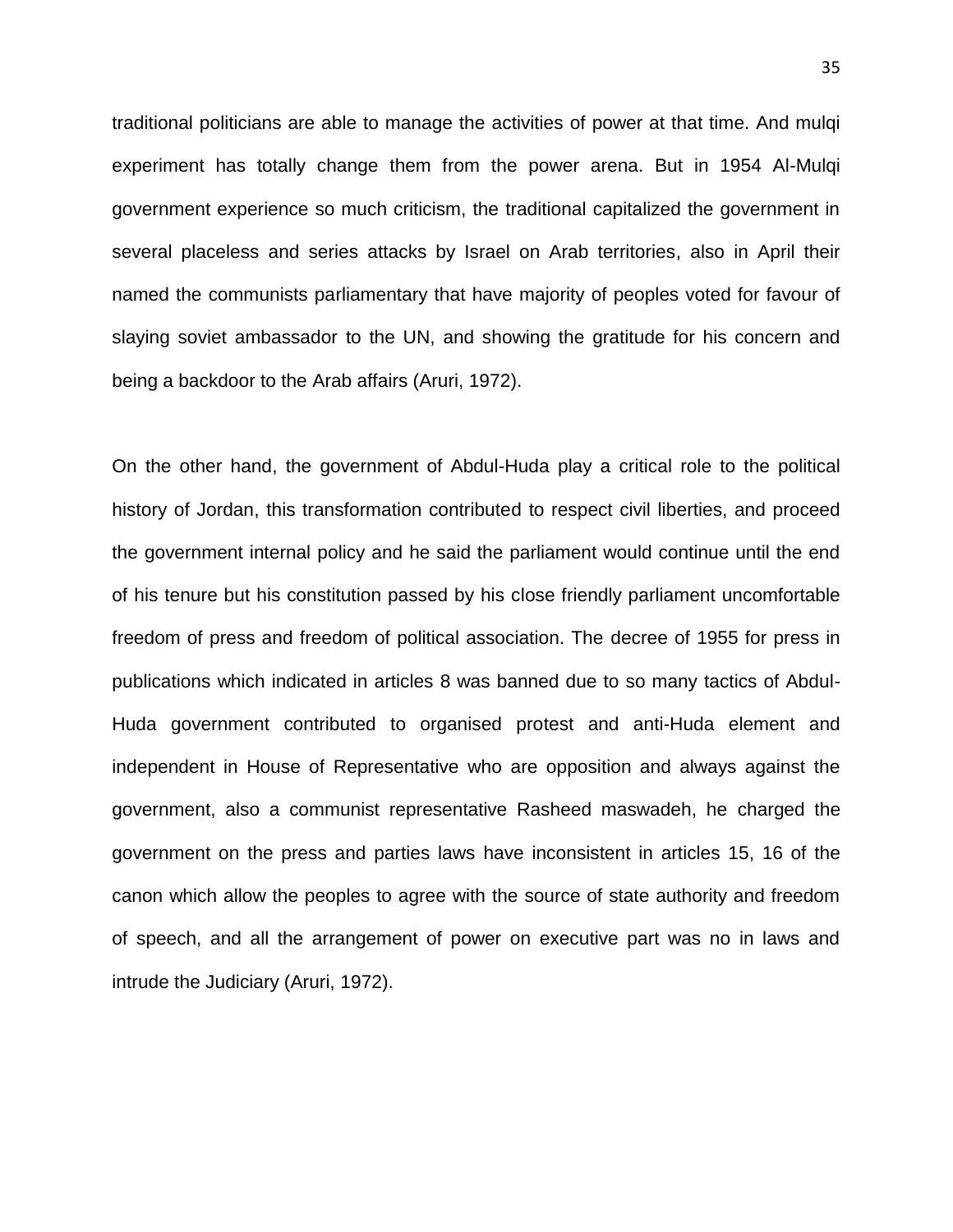Moreover, the external political development in Jordan has turns back to the period of 1954 to 1957 that is unrest period in Jordan, due to different clashes among the monarch leaders with the encouragement of traditional and nationalist leaders that headed by the Ba'ath, communist party and leading party National Socialist Party, this crisis start in Baghdad that is capital of Iraq, and the most target nation for anti-western and also anti monarchical sentiments, the group of nationalist was so powerful at that period because there have control all the government agencies for over five month at the late of 1956 to beginning of 1957. But at that time King Hussein was frightened that he might overthrow at any time, he organised his supporters and traditional leaders groups in Jordan and some other Arab leaders "monarchies" together with United State of America (USA) in series of meeting and find way out of their current challenges. King Hussein rein posed his leverage to resorted to the better repression than previous, during the grapples the army show to be the most strong and powerful force in Jordan at that time. Similarly, US has change the Britain and become the most external authority in Jordan (Aruri, 1972).

Also King Hussein spurn irreparable and commit himself to the conservative politicians who served as crass rot of the patriarchal system during the regime of his grandfather, King Hussein did not refuse to reform the system he only trying to bring the groups and compromise those who want reform and those who desired the current affairs of government that is the status quo, but his effort was not successful at that time because whenever the change come the is existing palace group and the conservative elite are supported by the palace troop (Aruri, 1972). The system of power in the palace of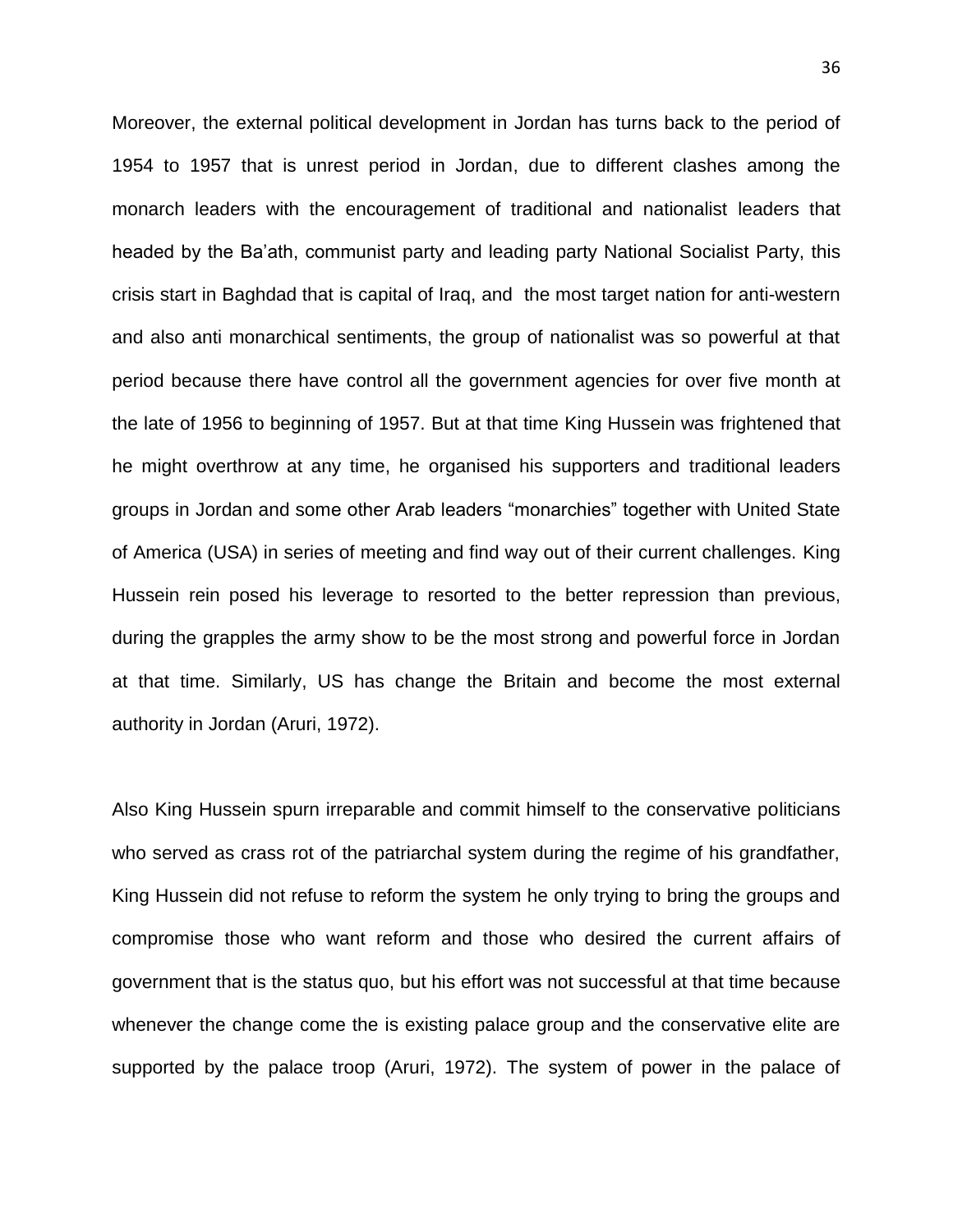Jordan was gradually improve the have survived longer than Arab countries and the exception of Morocco and Saudi Arabia, because the army are loyal to the western military and the economic support, but on the other hand, the interest of Israel in the politics of Jordan show that the policies of Israel remain the most influence that have interest of continuation of King Hussein on the throne, also Israel will always have interest in the issue of restructuring in Jordan and their current affairs (Aruri, 1972). Between the years 1989 up to 1999, Jordan continued with experiencing several challenges. The commencement of campaign on political democratization and democracy, the execution of IMF by regulating the economic adjustment programme as well as completing the agreement in full peace treaty with Israel. The transition of power from King Hussein to King Abdullah II that has been one of the major internal issues in the history of process of democratization and monarchical transition in the Hashemite Kingdom of Jordan (Ryan, 2010).

Also 1989 become one of the unforgettable era in Jordan. Jordanians faced with the series of obstacles, challenges from one angle to another in fact all part of their system of government, its clearly that the process toward democratization in Jordan political system have taken major step and all the signal on democratization which have been appraised in the region were the ushering in parliamentary chamber has took place. The empowerment of associational life and the multiplication of some professional groups and unions for the real political atmosphere opened a new era in Kingdom's history. With the inauguration of monarchy-led political pluralism, the right to freedom of speech; freedom of press and public assembly were more improved than ever before. The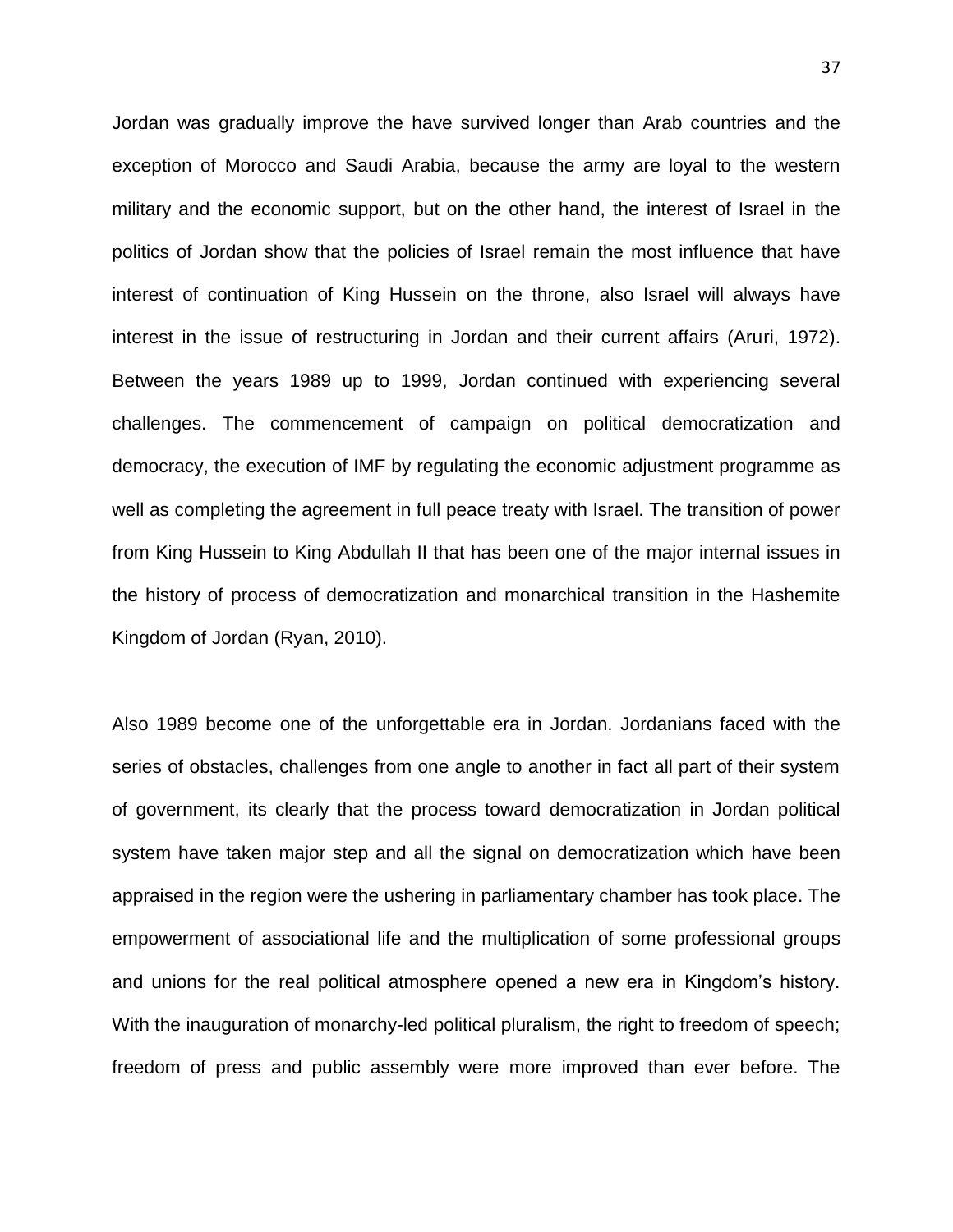significant of democratic system have gains and made in that year. The Hashemite Kingdom of Jordan in 1989 has processed to the step on process of democratization which is going to bring the hybrid in their political system, the new political tactics in Jordan had emerged and the rules of their system is under the best partial democratic change for better future. The monarchical system in Jordan is constitutional, but the power is vested in the hands of the King who has the right of appoint and dissolve the prime minister and his council at any time when it deems necessary. The parliament and other political activities have no right to appoint any political position neither to have decision in political affairs in the region. But the creation of limited democracy will allow the region to add the real legitimacy, the spread of popular coercion and reinforce to hold on power and Jordanian democratization process (Kamrava, 2007).

Similarly, at the end of public demonstrations in 1989, the King coped with the opposition through holding parliamentary elections after 22 years. But the political parties remained illegal until 1992. This precluded the parliamentarians to be elected from ideological tendencies and hindered the multi-party campaigns. There were 20 electoral wards and each of them are representative from 2 to 9 side the elections comprise of 80 seats and among thus seats 68 seats reserved for Arab Muslim candidate while 9 will go to Christians and 3 for the women However, the limit of the campaign will only have lasted in 25 days (Lucas, 2005).

## **2.2. 1989 Parliamentary Elections in Jordan**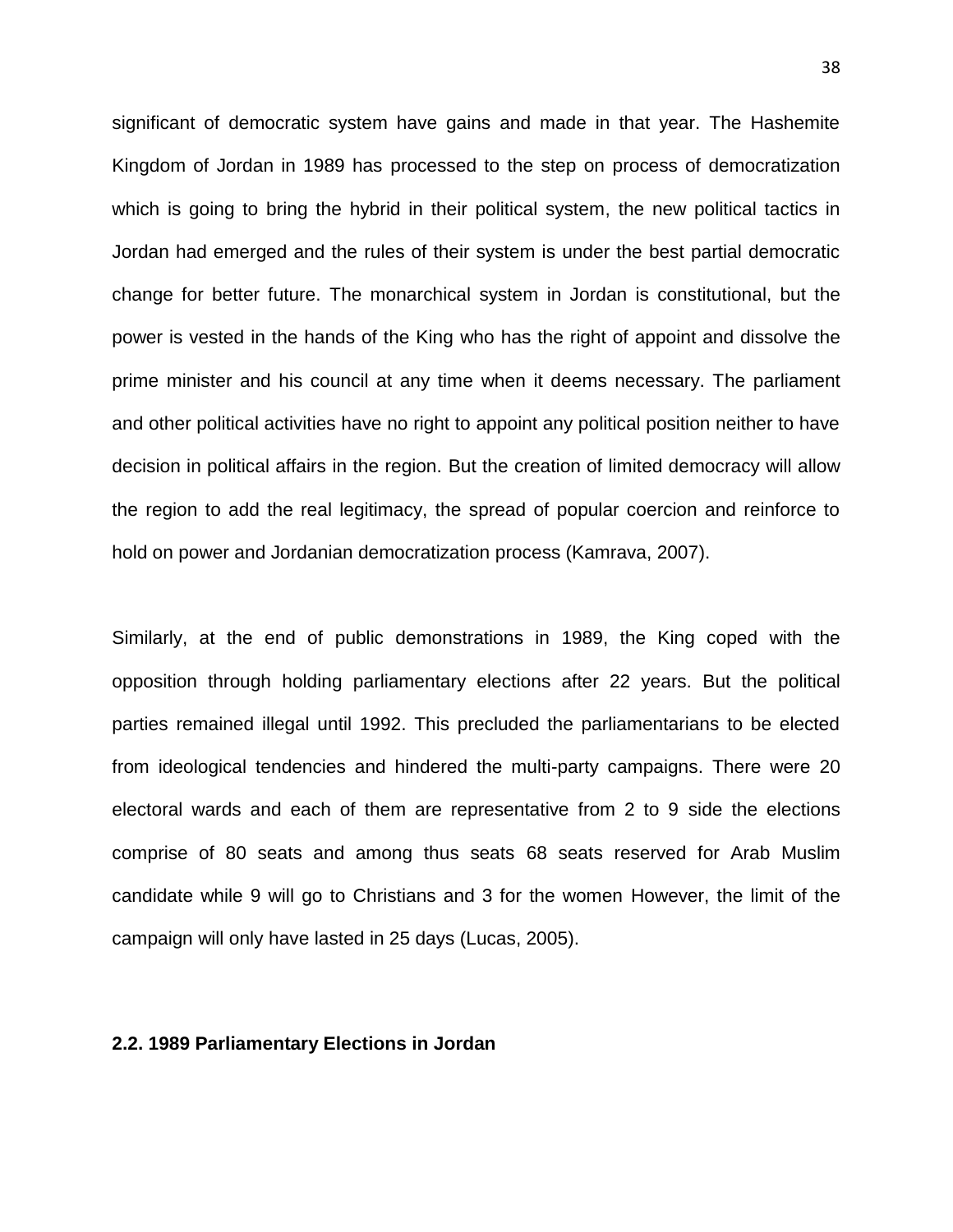The 1989 parliamentary elections have been the first general elections held in Jordan's history after 22 years. The year has indicated Kingdom's endeavour of returning to democracy and several amendments were made in the constitution. One of the most crucial amendment was the electoral authoritarianism. Through this change, Jordanian women are also allowed to vote. In addition, the West Bank territories were removed from the Lower Chamber due to the Israeli control of the West Bank Palestinian territories in 1967. King Hussein, then, succeed the measures of returning to democracy and holding elections in that year.

Also, the report have indicate that 1989 elections contained more than 645 candidates together with 12 women participated in several seats at the Lower Chamber in 1989. The 1989 elections have given all the citizens the right to include women to compete and have equal rights with all the citizens in the country. Jordan was then moved towards a democratic path since 1989 (Allan, 1997).

Furthermore, the 1989 parliamentary elections had caused economic protests and the elections were seen as one of the primary keys of democratization in Jordan and the Kingdom committed to the process of democracy and economic development in the country. The elections enhanced the political atmosphere and popular reliability on the political restructure and involved in political practices. King Hussein dream at that time is to appeal the important instrument in safeguarding the 'national unity' in coping with both opposition and economic reform programme. One of the most important issues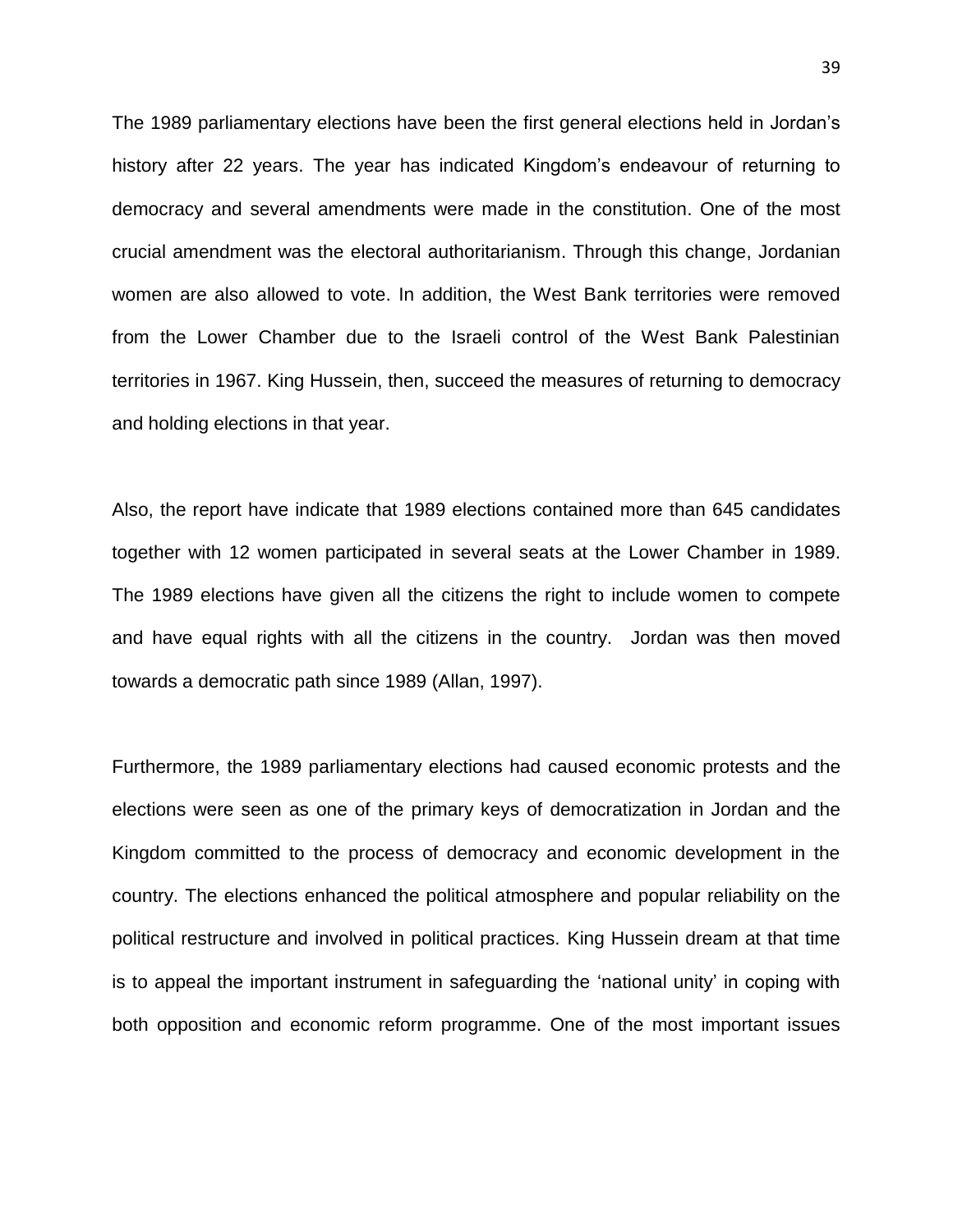that played during the parliamentary elections in Jordan was the campaigns referring to governance and mismanagement (Rath, 2006).

Moreover, the Jordanian Kingdom has faced with different obstacles that voiced during the protests. Kingdom's disengagement from the West Bank as an administrative measure and the existence of Palestinian-Jordanians and ethnic division in the country have always been a vital issue shaping political sphere in the country. The Palestinian-Jordanians' participation in elections and the electoral victory of the Islamist movement will alarm the regime in coping and containing the empowered opposition. Which lead to the call for more political sphere by the Palestinians and Islamists in the post-1993 when the electoral law would be revised in favour of pro-regime candidates.

Similarly, the quest for Palestinians for liberation also hindered the activities of parliamentary elections, however the statistics have indicated that only 8 percent among the candidate will be identified and accept as Palestinians. The internal issues on Arab unity, and Arab-Israeli crisis and intifada were also debated at that period. In addition, more than six hundred and forty-five contestants were stand for different seats in 1989 parliamentary elections at twenty different constituencies. There are no formal and right political parties because they are all banned together with all political organisation since 1957 and its still active until 1989 elections when the political parties were allowed to participated freely all the political activities such as seminars and others were held before the election, the political banners that showing a picture of politicians were visible and allow all over the region. This have shown that; the new change has started the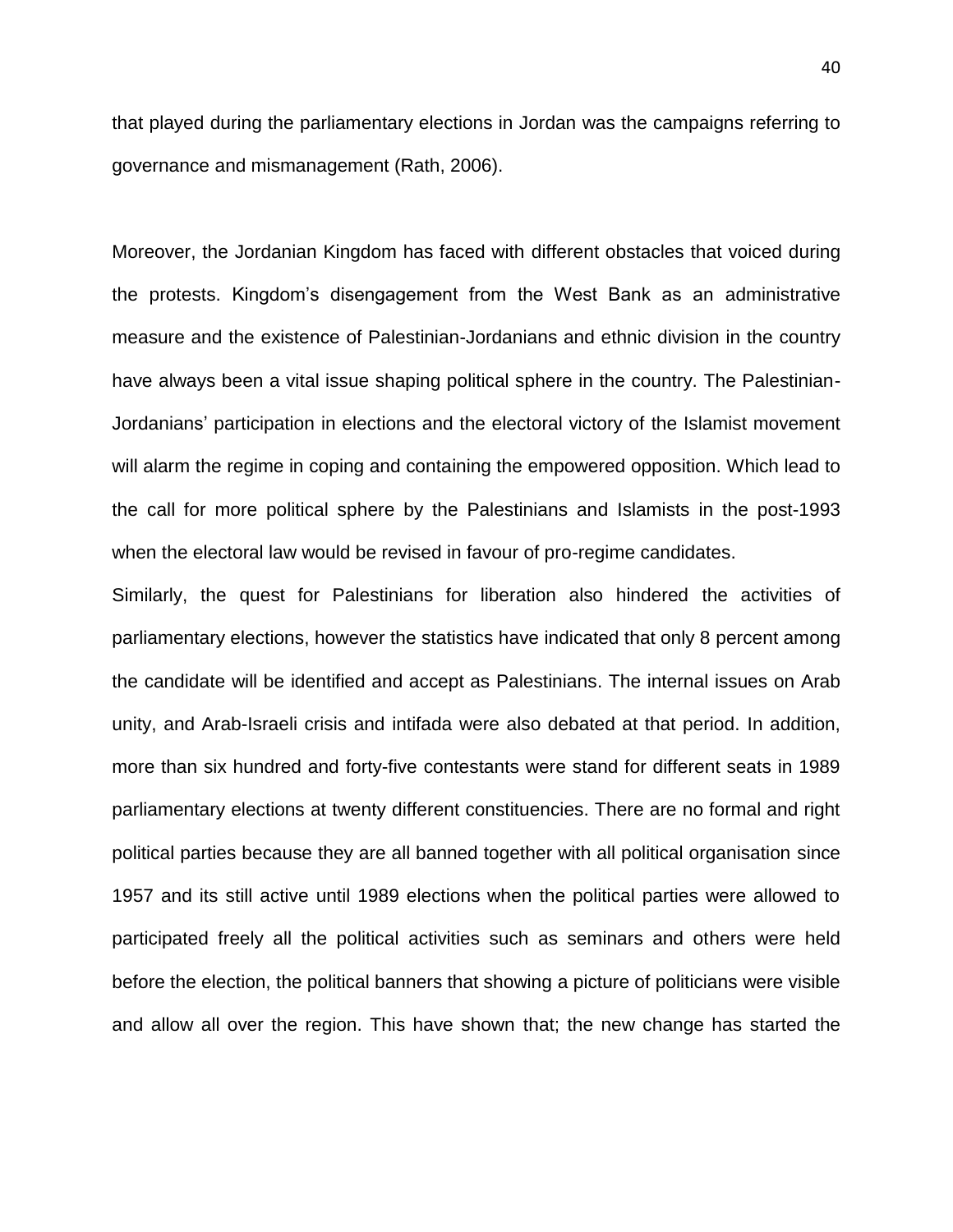women representation which was almost 50% of the voters, but twelve among them contested as candidates for the parliament (Rath, 2006).

Relatedly, female's contesters are only concern and concentrated on women's matters which was tied to the challenges they have faced in Jordan. Thus, laws in 1989 election were used and was propagated in April 1986 which upgrade the number of seats in the lower chamber from 60 to 142 it was also divided equally between East and West Bank due to some confronts here and there the laws had change before the election date, and all the adjustment of 1986 elections laws will be informed and divulge in time, and according to the royal decree this change will increase the number of representatives from 71 to 80 in order to make a way for communities to mitigated in their constituencies or wards. The November 8 1989 election result was surprise everyone because most of the peoples predicted that the Islamic group will be a very limited number of seats in the parliament. However, the Islamist movement including Islamists won 34 out of 80 seats and the 20 seats goes to Muslim Brotherhood while independent Islamists won remaining seats.

Thus, the victory of Islamist movement was enormous and only in Amman 14 out of 18 seats were reserved for Islamists candidates. Similarly, the Islamist bloc have captured almost 43% of the Lower Chamber (Rath, 2006). And the political continuum of nationalist and leftists have won 13 seats. However, the victory of Ikhwan after 1989 elections have led the regime to perceive the Brotherhood as well as the Islamist activism as a threat. Nevertheless, the Muslim Brotherhood has been a long-standing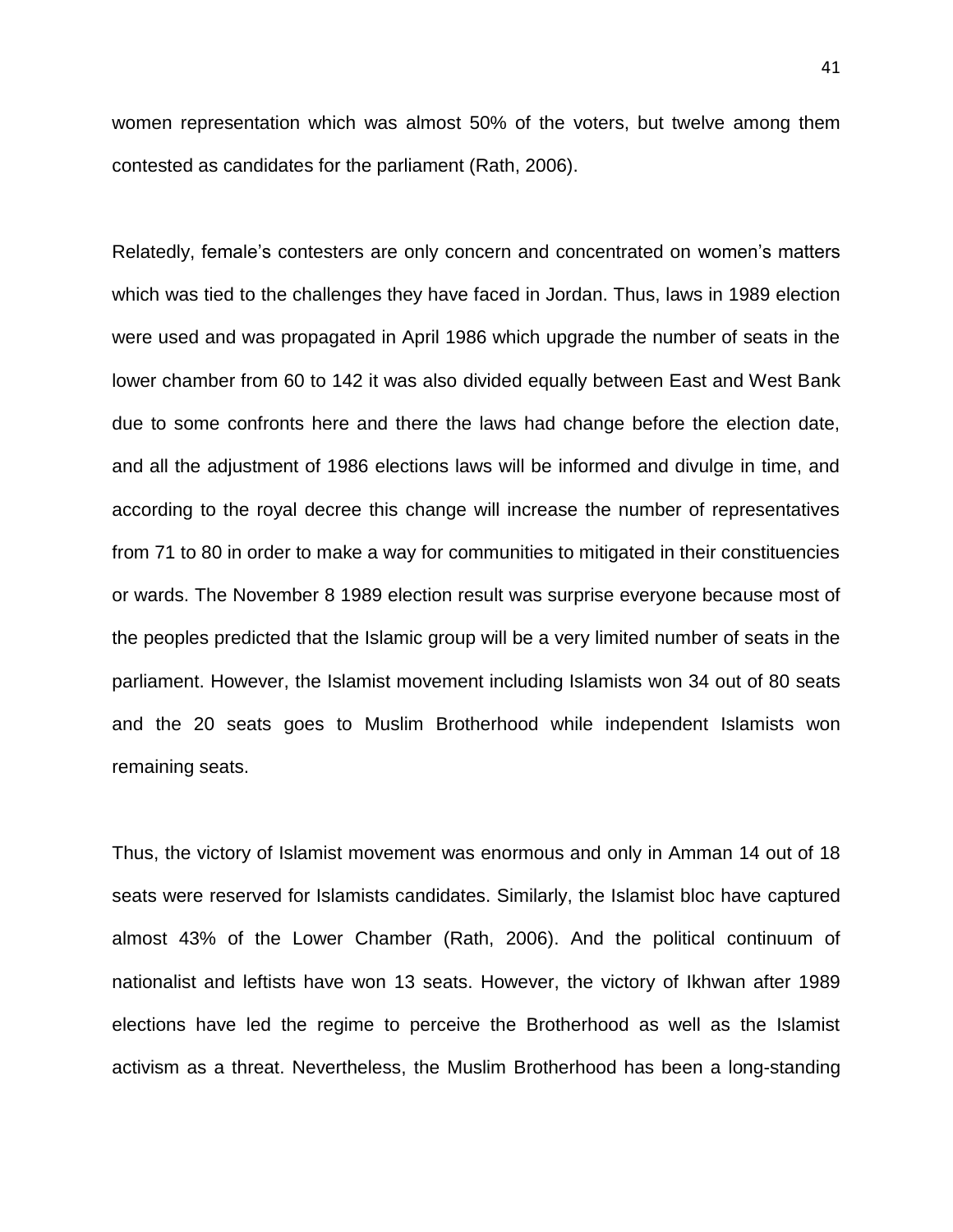ally of the King Abdullah and the monarchy, particularly during the years when the political parties were banned (since 1957), the Muslim Brotherhood was allowed to be exit and work publicly and openly. Due to the fact that Muslim Brotherhood was not a political party, but rather a charity organization, they continue to work and involve in in political sphere. Therefore, the Muslim Brotherhood became so strong up to the level that the can able to compete with any political party in 1989 elections. In this respect, the electoral victory of the Islamists without having party labels have been regarded as the most important results of the newly emerging the democratic system in Jordan (Rath, 2006).

After 1989 parliamentary elections King Hussein assured that the process of democratization and continuation of democratic development will be upgraded in the country. Jordanian regime was committed to depend the right of all Jordanians as well as their dignity and they ordered to ban the martial laws immediately and also to enhance freedom and political liberties repressed due to the security issues in the aftermath of the 1967 war – which led to the loss of West Bank occupied by Israel. The martial law safeguarded the status quo for more than twenty years. Thus, King Hussein lifted the ban on elections and opened the legislature and opened a new era in Jordanian political life through launching monarchical pluralism, if not full democratization (Allan, 1997).

# **2.3 The National Charter of 1992 and the Emergence of Monarchical Pluralism in Jordan**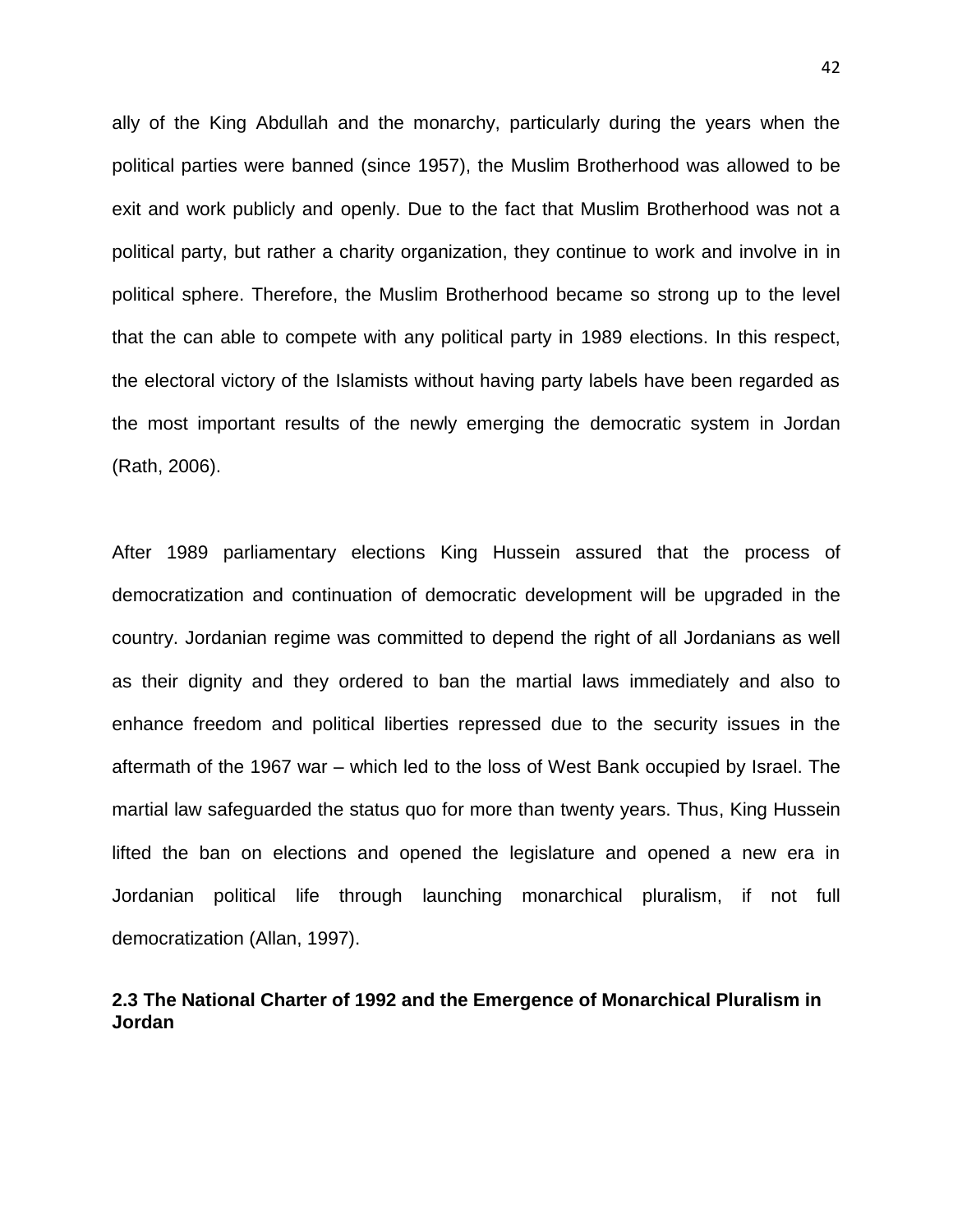The inauguration of the National Charter in 1992 is another key development in Jordan's political arena which upgraded the processes of democratization. King Hussein appointed the members the Royal Committee to guide the drafting of political parties' law and the National Charter. This group comprised of each political party or groups in the country. The National Charter aimed to build a dialogue among the executive, decision markers as well as legislative organ. The Charter also gave Jordanian leaders a vital direction in line with constitution and the provisions of a compass at national discussion on basic issues (Allan, 1997).

However, the National Charter can be described as one of the list agenda for democratic future and development in Jordan and it's also going to bring core relationship among the state and the entire society. It aimed to expand the public sphere for political debates and to protect children and women rights. Moreover, one of the vital issues that put more emphasis on is political pluralism band some other freedom such as freedom of press or media, speech women right and freedom of association in any political parties and creating multiparty groups as well as personal freedom, so that the democratic structure will be stronger.

The National Charter drafted and passed the political parties law and their activities where any party must be locally well-structured and should not have any financial connection to any foreign states (Rath, 2006). In addition, the National Charter was not allowed to create or establish any groups or members that are related to security service or any political parties, and any organisation related to political group must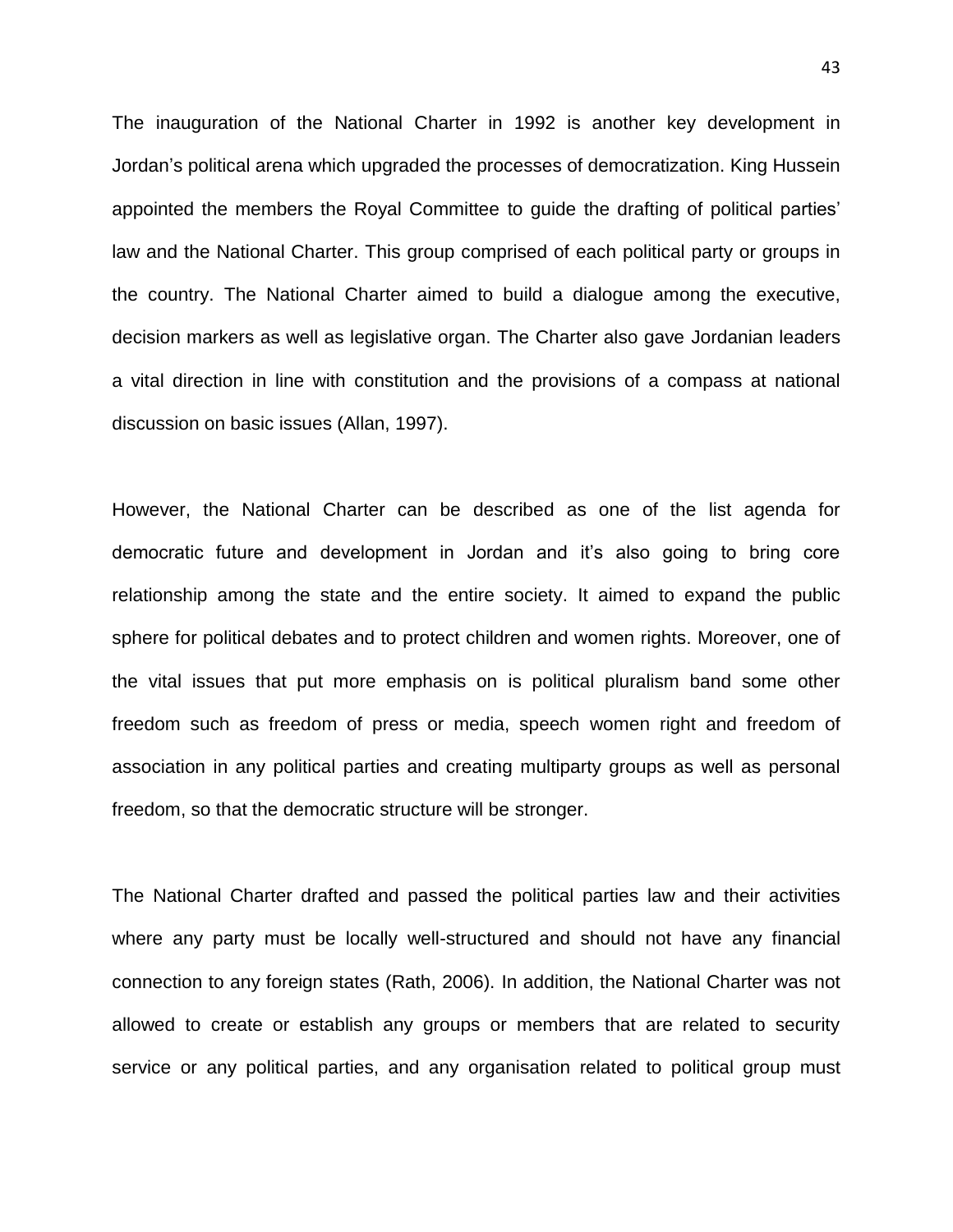respect the rules. Also, the conciliation of using any religion ideology and institution for the benefit of any political party or groups are forbidden. The Charter has made a clear compliance for parliamentary elections and reinforced freer media and reconstruction of multiple parties for the success of Jordanian political life.

There might be groups or political parties that may disobey the rules, so the amendment also described that democracy is committed to domestic issues like national security. Indeed, King Hussein in his remark at Jordanian National Congress meeting assured that democracy would not be erroneous for reckless freedom, rather he always referred to the significance of the national security and the stability of the entire regime. The challenges that might be brought by democratization efforts should not endanger the internal instability in the Kingdom (Ryan, 1998).

Furthermore, the creativity of National Charter was proceeded by King Hussein, and for the success of democratic transition, this document had to be proposed to the parliament for the necessary consideration or should take it to the public for referendum (Rath, 2006).

Also moving the bill by the parliament, King Hussein will continue with his policy on democratization process and maintaining his position and leader that control and influence all the affairs of Hashemite Kingdom. The approval of National Charter and acceptance of the constitutional rules of 1952 laws, and the internal political forces is under monarchy. The National Charter will serve the regime for a specific time, to take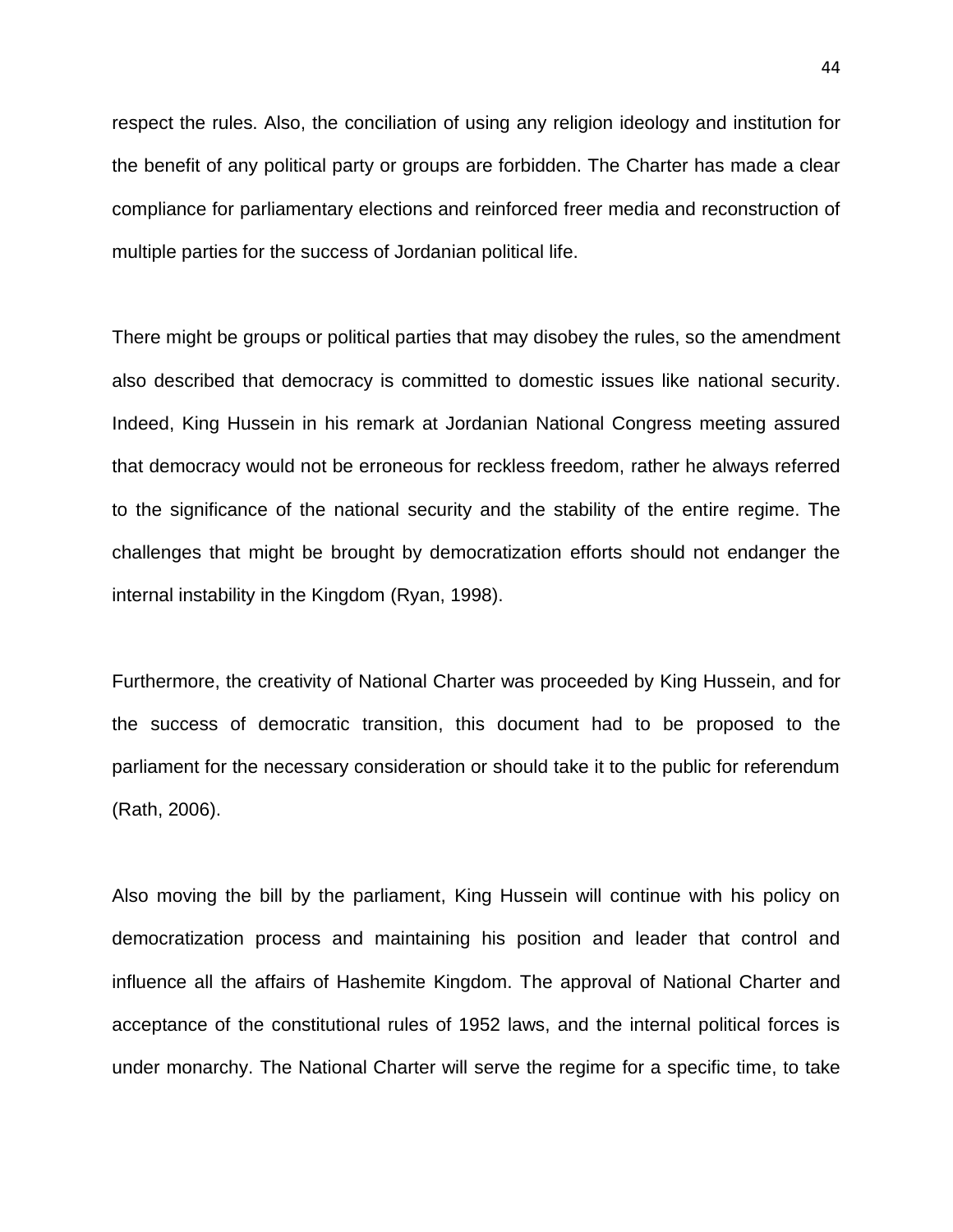care the some political challenges and pressure in the leadership cycles by given some manoeuvrability which is going to allowed the beginning of new political system that would consider the accordance of personal freedom and implementation of political pluralism and introducing real political forces, the emerge will pose the vital process of democratization and the state of Jordan will lead the process of democratization and link it with the stabilization of mandatory (Rath, 2006).

Moreover, 1989 demonstrations have created different challenges that lead to so many changes in Jordan, such as the birth of parliamentary system and appointing 60 members by King Hussein, the summiting of National Charter proposal on December 1990 as well as the authorisation of it, from the King in 1991. The Charter is comprised the different issues as mention above it also interesting and emphasized on democratic freedom and intellectual's pluralism, upgrading the document as well as lenience. Also, fairness to everyone that is equal right or impartiality before the law of men and women and guarantee of personal property right, because is one of the key pillars of elite power (Robinson, 1998).

Among the primary assignment of National Charter is assortment of people signatories, thus 60 members appointed by the King would draft the charter that contained not only popular peoples in the government but with business statistics which are close to the King, also most of this committee are famous integer in some parties together with Muslim Brotherhood. This signatory was so important to King even Ahmad Ubaid – a former prime minister – and some other prominent figures in Jordan considered and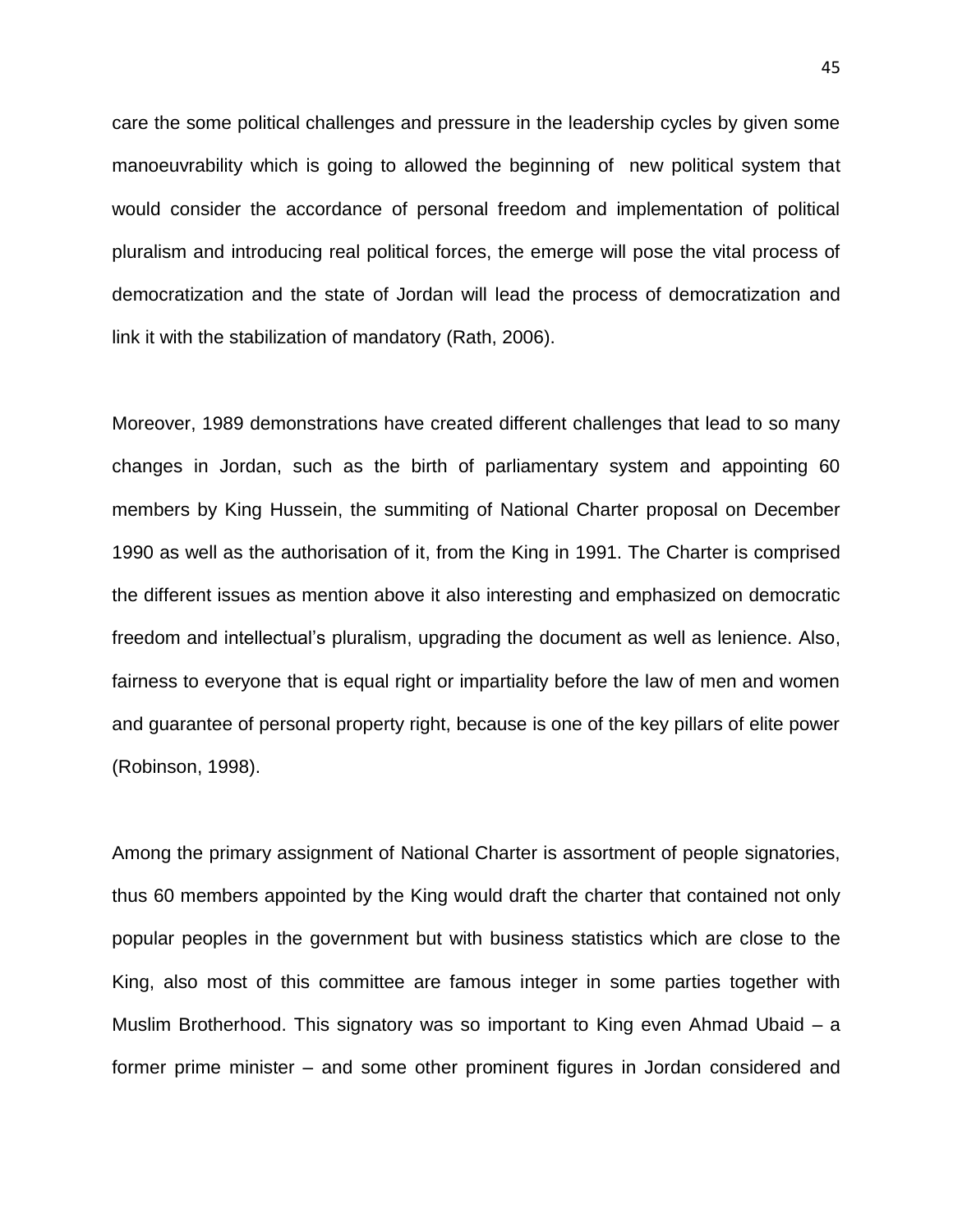gave support to the Charter. Another important name was Ishaq Al-Farhan, a former leader of *Ikhwan* who supported this processes towards pluralism and National Charter. The leftists, pan-Arabists and Palestinian origin Jordanians or pro-Palestinian views were also joined the rest of groups on writing and signing the National Charter in 1992.

Furthermore, the National Charter was laid and introduced the democracy in Jordan. It also called for creating multiple political parties and some other important issues that can allowed the Prime Minister to pass the principles bills in parliament for law which is done on September. Also, the press is considerably gained freedom of publications without government intervention or limitations and it has been centralized into process of democratization. After the adoption of the Charter press or media in Jordan has become more significant which also reflected the improvement of Jordan democratization. Although there are little challenges, and the elites have a consensus both internal and external on the media that is to say the press will not play unfriendly and hostile role to the monarchy and other dominant power relations in the region of Jordan (Robinson, 1998).

Thus, the elections held in 1989 and the formation of multi-party politics since 1992 and including the Muslim Brotherhood as a political actor in Jordanian political landscape which gave them the right to participate in elections have all marked a significant melting pot in Jordanian trend towards democratization. These measures reinforced the system to be answerable and accountable. Also, disagree of recommendation on legal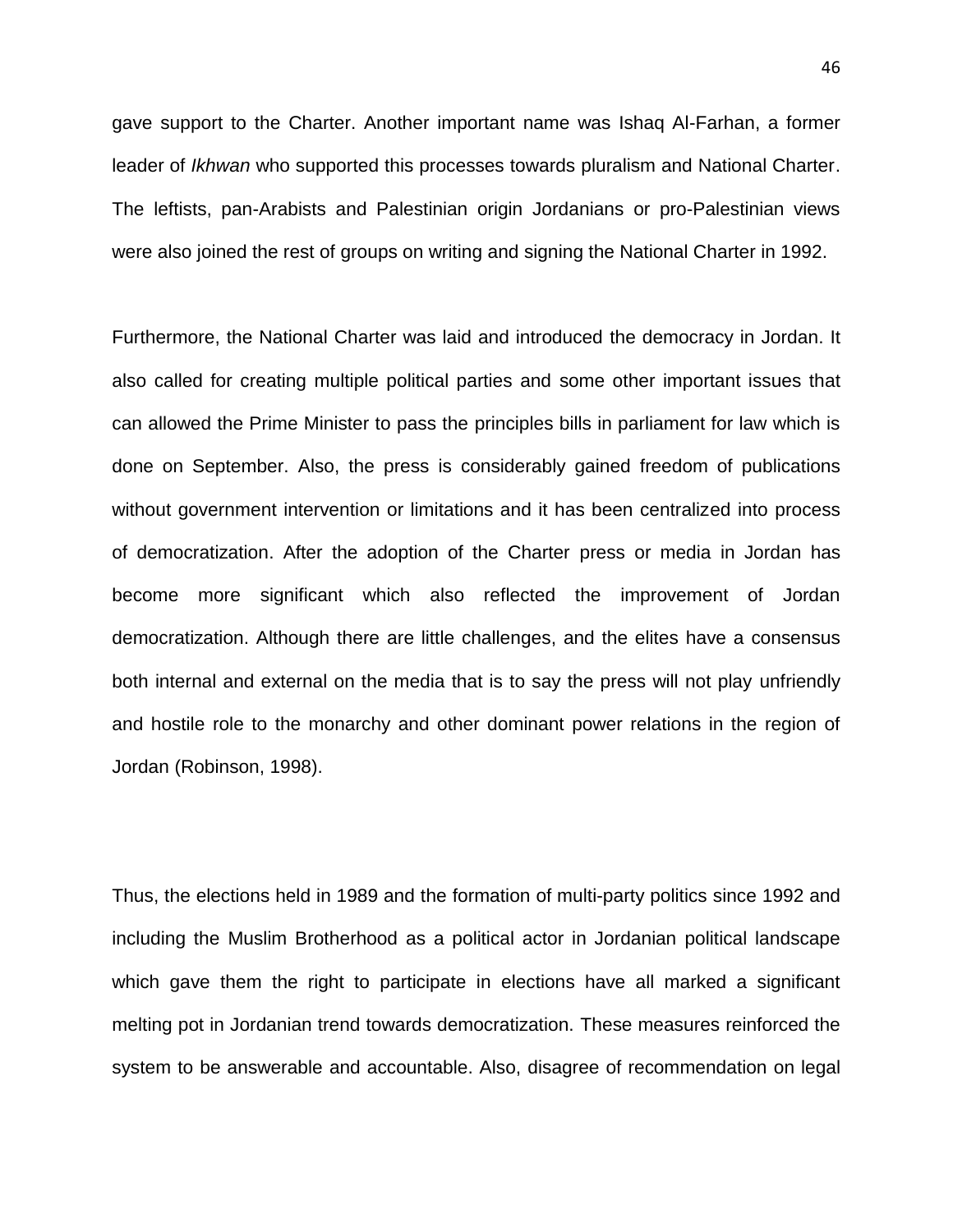committee have led the traditional leaders in parliament to dominate the Muslim Brotherhood. The primary reason of establishing the National Charter is to stabilize and improve the democratic system in the Kingdom and to fulfil the process of Jordanian reconstruction on democracy, and exercise the work based on political pluralism which was mentioned previously as well as democratic change and freedom in all level. Due to several progresses that achieved by the National Charter; Jordanian people sense of direction an insisting on policy against overplaying by some unrestrained groups and other reason on political affairs in short National Charter together with Jordanian constitution has able to provide a core range on national debate and some other basic or necessary issues in Jordan politic and democratic level at large (Robinson, 1998).

### **2.4 1997 Parliamentary Elections in Jordan**

Democratization and political development processes have taken another dimension after 1989, 1993 and 1997 national elections in Jordan. The parliamentary elections held in 1997 had taken much attention due to the electoral boycott of certain opposition groups in the country. The aim of this chapter is, then, to analyse the results of the 1997 elections and also to provide an overview of the period prior to the elections. Thus, in understanding 1997 elections; 1993 elections are so vital due to the amendment of electoral authoritarianism and increasing more political parties as well as the growth in opposition elected to the legislature.

In 1993 elections, more than twenty political parties participated and the turnout had increased from the previous one, which made the voters to have multiple votes of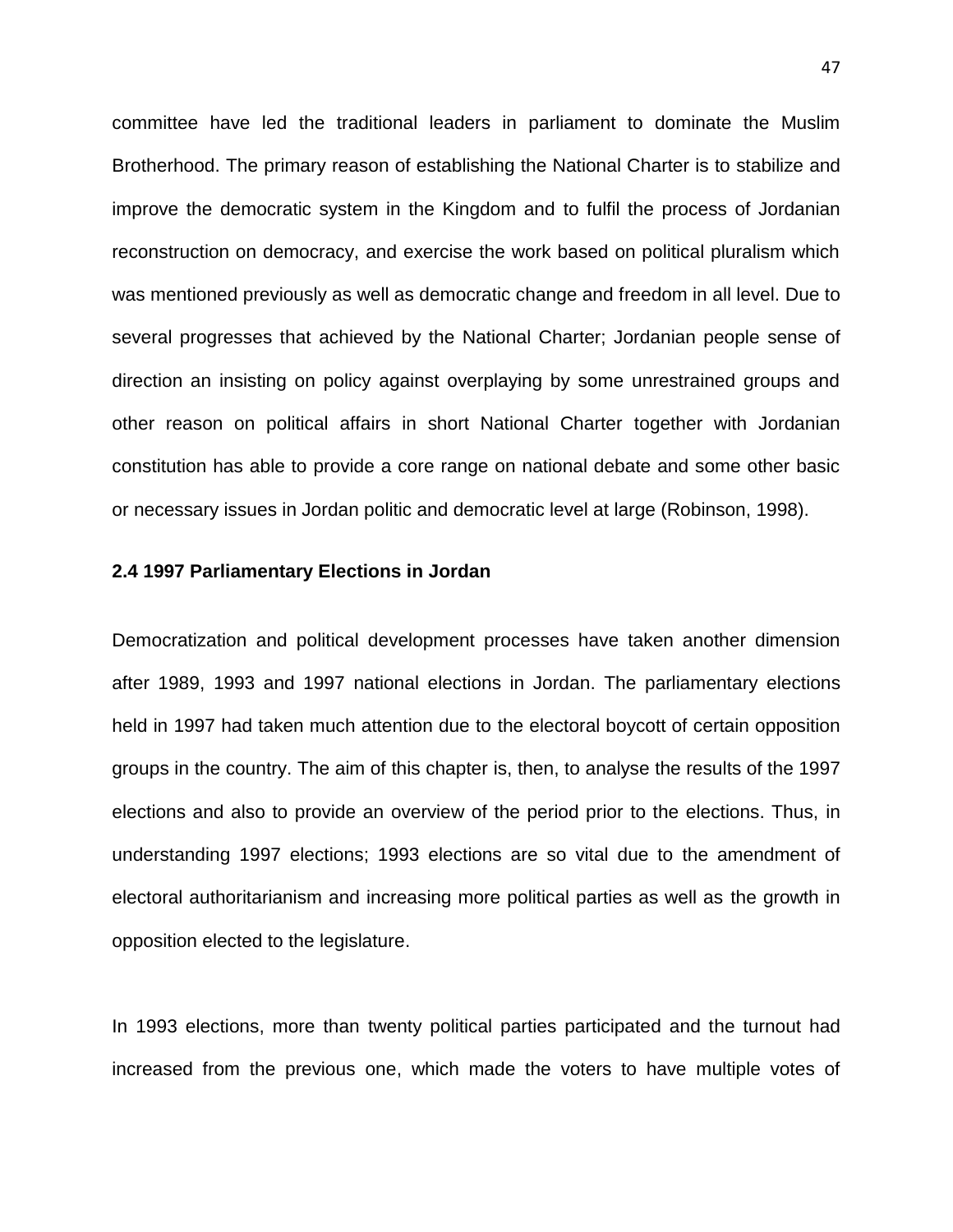candidates. The voters voted in favour of the candidate they know well or someone that going to serve their constituency than the others. The 1993 elections were then based on new electoral law – amended the same year – which permitted each voter to elect his/ her representative of that district (Ryan, 1998).

However, 1993 elections did not allow a voter to vote more than one vote for many candidates – which were allowed in 1989 elections. But this time the electoral law based on multiple votes was revised with "one man one vote" formula which has been said that can favour pro-regime candidates and independents rather than ideological groups. Thus, the 1993 election rules closed this system of 1989 electoral loop-hole and changed it with the "one man one vote" and it also adopted new districts that disproportionately arranged which can help conservative pro-government districts and rural areas instead of urban areas to send the delegates to the legislature. But the new electoral rules continue to reserve the seats for minority groups like; Chechens and Circassians. Similarly, the 1993 elections has shown that institutionalization of the democratic institutions and elections would bring anti-regime camps and opposition to the parliament. (Ryan, 1998).

Regarding the 1997 Jordanian general elections, observers have reported that, some of the political parties and opposition groups have withdrawn from the elections. After the announcement of the day of elections which was November 4<sup>th</sup>, 1997; the Islamic Action Front – *Al-Jabha Al-amal Al- Islami*, the political wing of the Muslim Brotherhood – was to first to declare its boycott of the elections.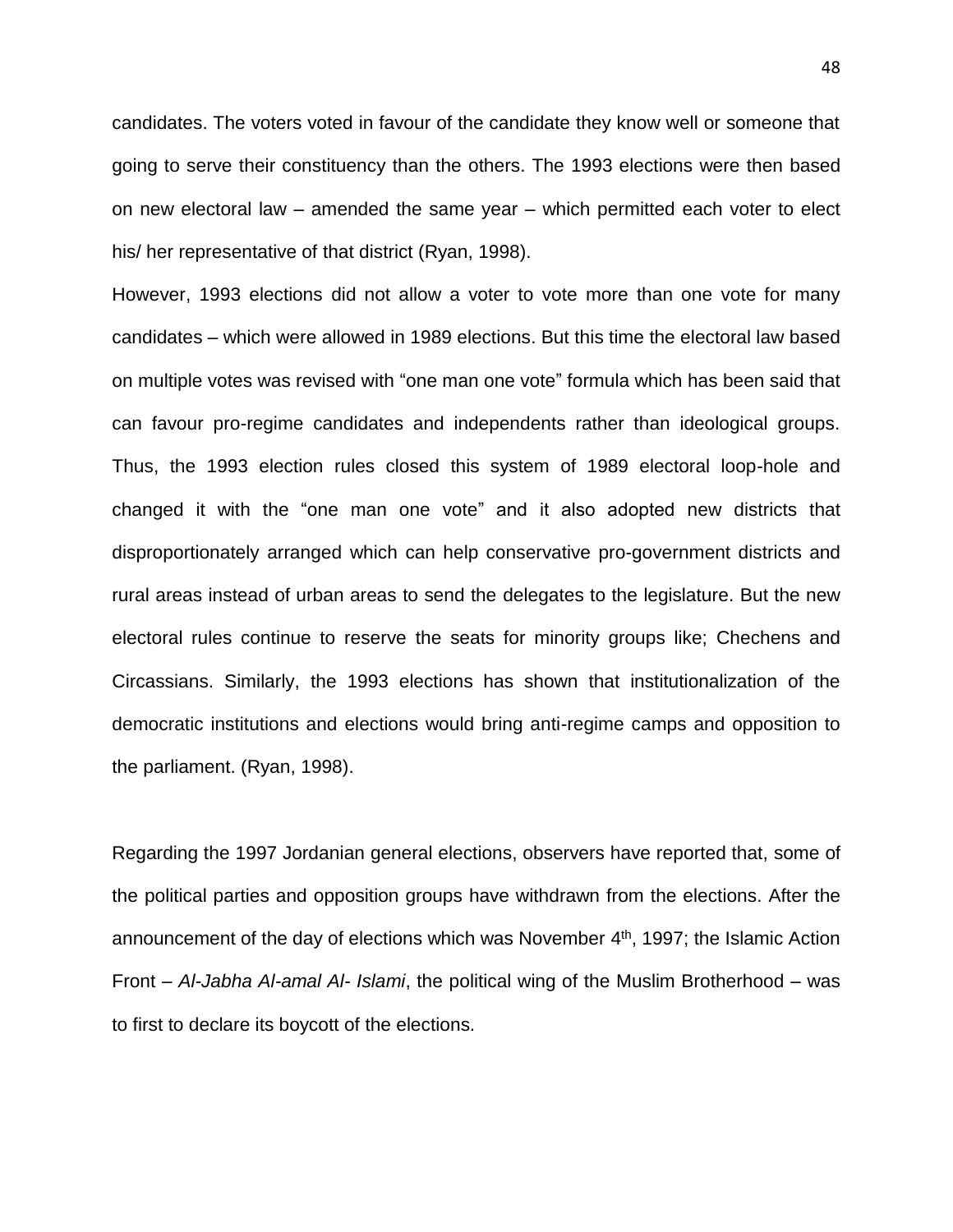Some of the opposition parties decided to not join the elections due to the incredibility of the process of elections and the soon to be elected new parliament. For them, there is a question mark for the electoral process and the government can easily influence the elections, so that the results will automatically favour them. However, the electoral boycott started with leftist parties in 1997, but later the Islamic Action Front also joined them –the largest political parties in Jordan. Meanwhile, the Pan-Arab Nationalist Party declared that they will soon boycott the parliamentary elections due to the unfairness embedded in the electoral process. However, the injustice complained by the all opposition parties are almost same, and there was another element that has shaped their decision to reject to join the elections, because of the forthcoming peace-making with Israel. The peace process was ended with normalization of relations with Israel in 1994, but the parliament elected, however, opposed to the peace-making. For that reason, Israeli-Jordanian peace was actually regarded as the King's peace than to be peoples' peace (Ryan 1998).

Moreover, the instantaneous causes for the withdrawal from the elections and the campaigns have brought heated debates in the country with regard to the 1993 controversial electoral law. The other issues that the Kingdom has begun to implement such as new limitation on public assembly, freedom of media and publication, freedom of expression were also underway. In 1993 elections, Jordanian opposition agreed and accepted the opportunity to form the parties that going to participate in forthcoming elections, which have indicated the signal of their full participation for elections. However; the issue of 'controversial electoral law' and pro-government favouritisms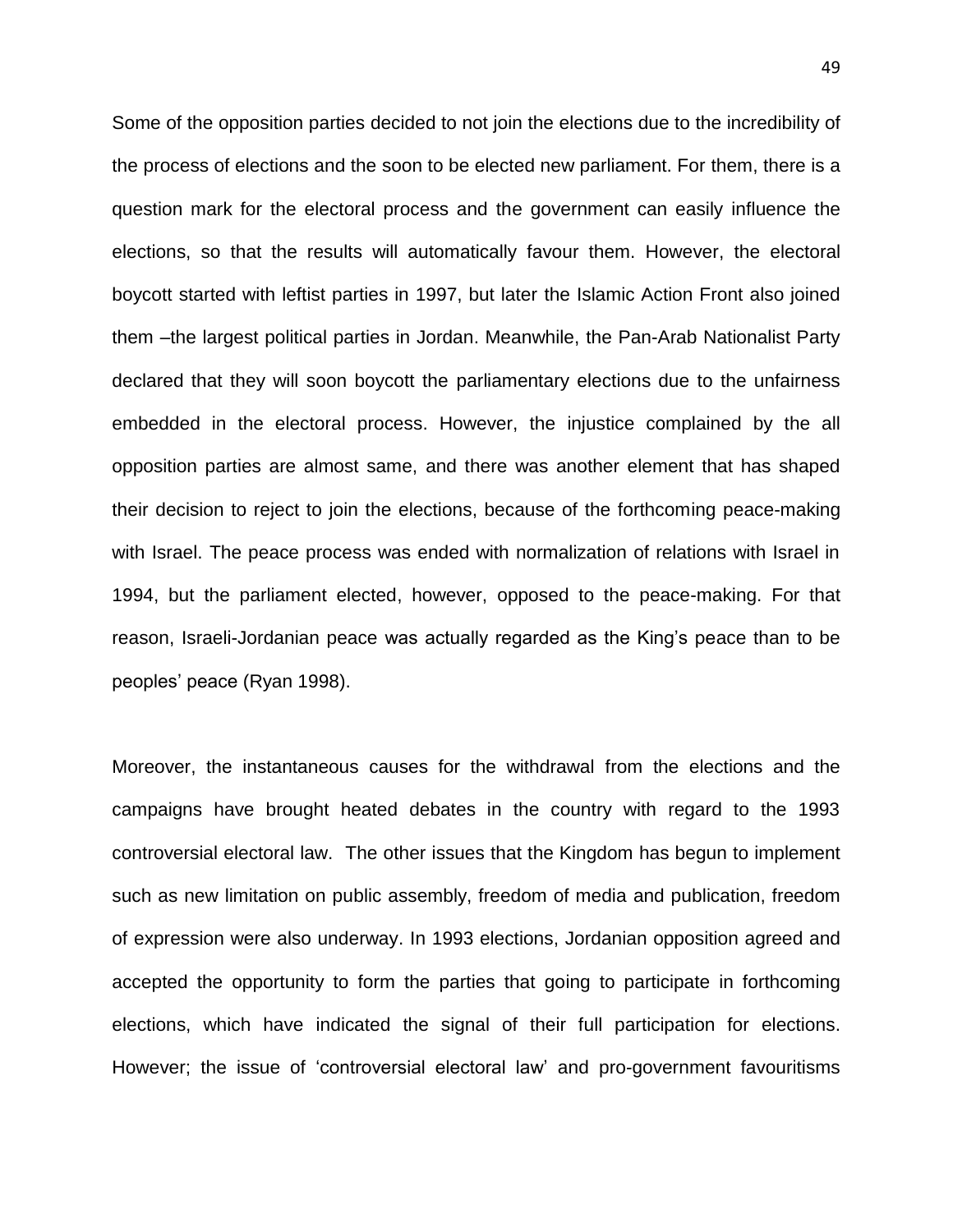between 1993-1997 led them to question the prevailing system as well as the results of "the one man one vote" electoral law – which is new and unevenly distributed the seats in the country entirely. The opposition argued that; they would not join elections that they have already know the results before (Ryan, 2008; Robinson, 1998)

The Kingdom promised them that they will take the previous election result as a command or order to major changes in Jordan policy particularly the decision to track the peace treaty with Israel, while the opposition parties are virtually constant in their rebuff on peace treaty on their bitterness in order toward government and international monetary fund mandated economic severity determine, and some of their discomfort with the Hashemite system with the re-establish the relationship with the US. Also, the IMF 'austerity programme' on economic adjustment became a track of tension in those days when the government removed the long-standing bread subsidy that created a huge protest in southern areas in Jordan and precisely the capital Amman (Ryan, 1998).

The criticism by the opposition due to the regime policy on increasing of price in some basic commodities, again the added their own legitimacy crisis by using different regulation on right for the assembly, freedom of expression, press and some other specific new rules on media. However, the new rules insist for large capital holding and authorising the requirements of some papers so that they continuations of publication will fully legalized. But in September the restrictions had increased on media because this time around the government has banned almost 15 weekly papers, although from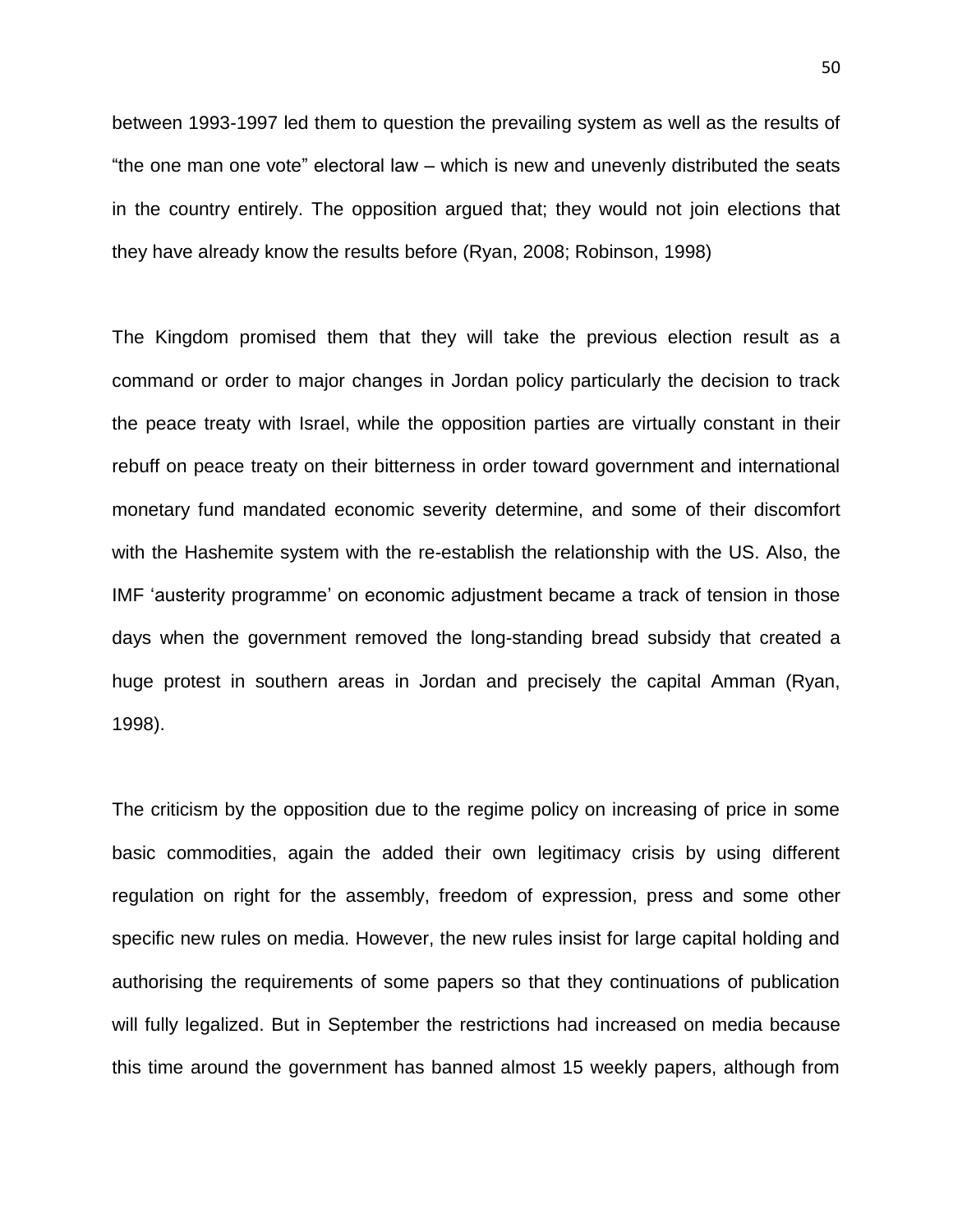other source said they are desisted from moving against Islamic Actions front newspapers, the report added that after the election the Kingdom of Jordan also proceeded in their illegal exercise against different publications when their have banned and cancelled the licences of 14 media house out of 15 (Ryan, 1998). Also international human right organisation have reshaped the new regulations especially with their plan in expanding the 1997 election, majority of the newspapers together with Jordan vibrant tabloid industry have been shut down many opposition parties from secular have left to religious right their believe is the policies which can create a tension in public confidence would not accepted in their political ideologies, also the crisis was aggravate by government for disagree to consider the oppositions request, to change some foreign and internal policy.

Thus, these common matters lead the leftist and Islamist opposition parties to unite and boycott the 1997 elections. Similarly, boycotting of different people or prominent and some former government officials have reinforced greatly. But the government refused to accept their demand, although it has been into dialogues with some opposition leaders especially Islamic Action Front. On the other hand, King Hussein said "I don't have any intention to cancel the system of one man one vote and Jordan will continue with the relationship with Israel also the process of economic adjustment programme will advance". (Ryan, 2007) King Hussein also added that the electoral boycott by the opposition parties is their choice and decision which did not leave any room for compromise and questions their commitment to the democracy and pluralism (Ryan, 1998).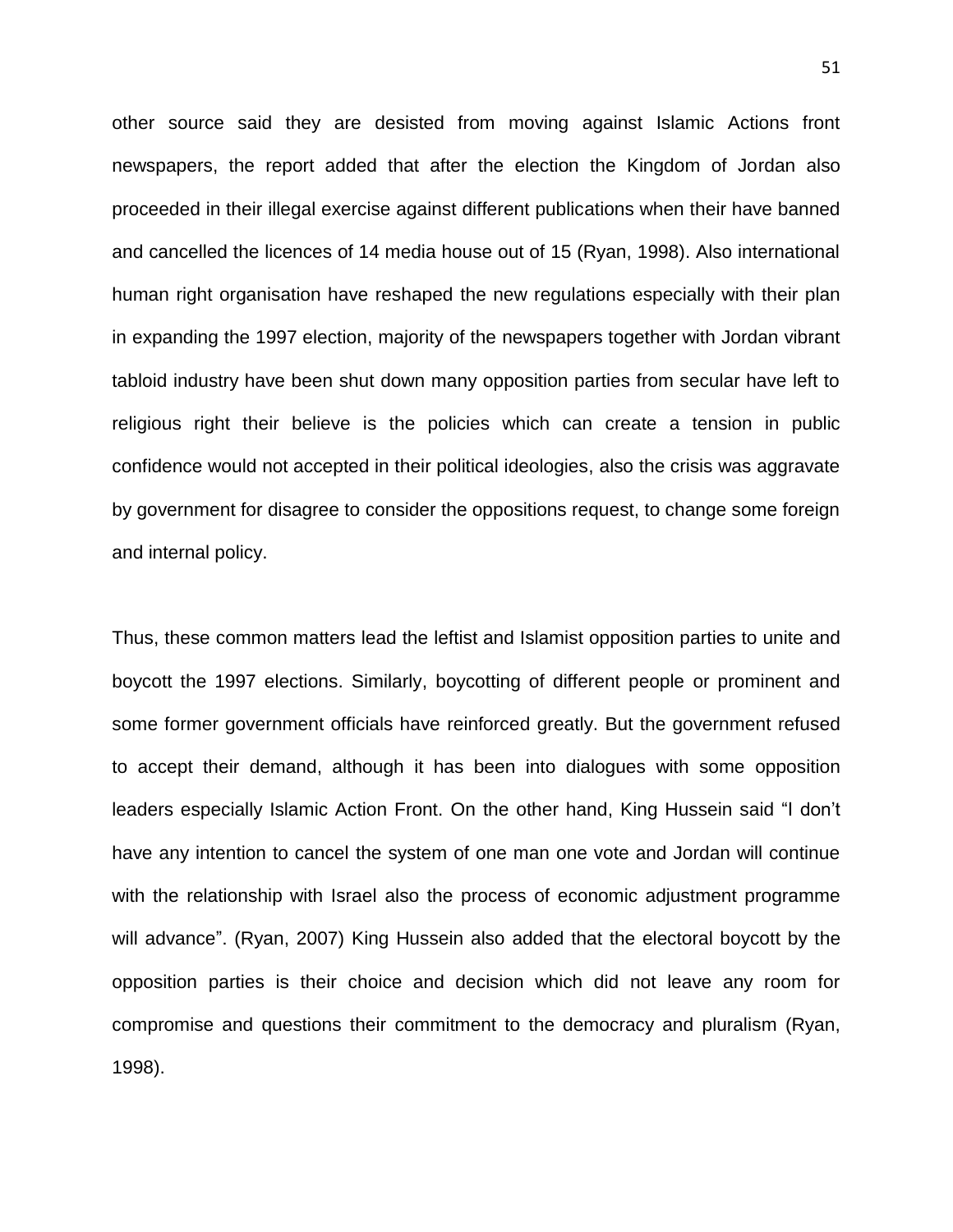All these challenges did not prevent the government from holding the elections as it was arranged, but their strong effect on the process of campaign was felt as predicted by some analysts. However, the nature of elections in some other pulling unite is unaccepted which become a vital issue and campaign to the government by banned or cancelled all public protest and party rallies or campaign rallies.

Thus, the 13th parliamentary elections which was elected in Jordan in 1997 is predominantly composed by the political centrist groups, similarly the pro-government, traditional and tribal contestant are independents. They won more than half of the seats in parliament. But Islamists become the main loser in 1997 elections due to their boycott and low participation from their voters. 6 out of 30 independent Islamists who participated in that elections won seats and only 4 seats were taken by the candidates that can be identified as leftists. However, the secular and the religious right had a small issue to cheer about the election result, also women of all political parties did coercion but still they a less, among the seventeen women that contested in the election none of them win a single seats in parliament and among the previous three election 1997 election system and arrangement of polling is different and the synchrony with the slanted of electoral rules is not same and the opposition boycott the most traditional and pro-government parliament since the beginning democratization process in the region (Ryan, 1998).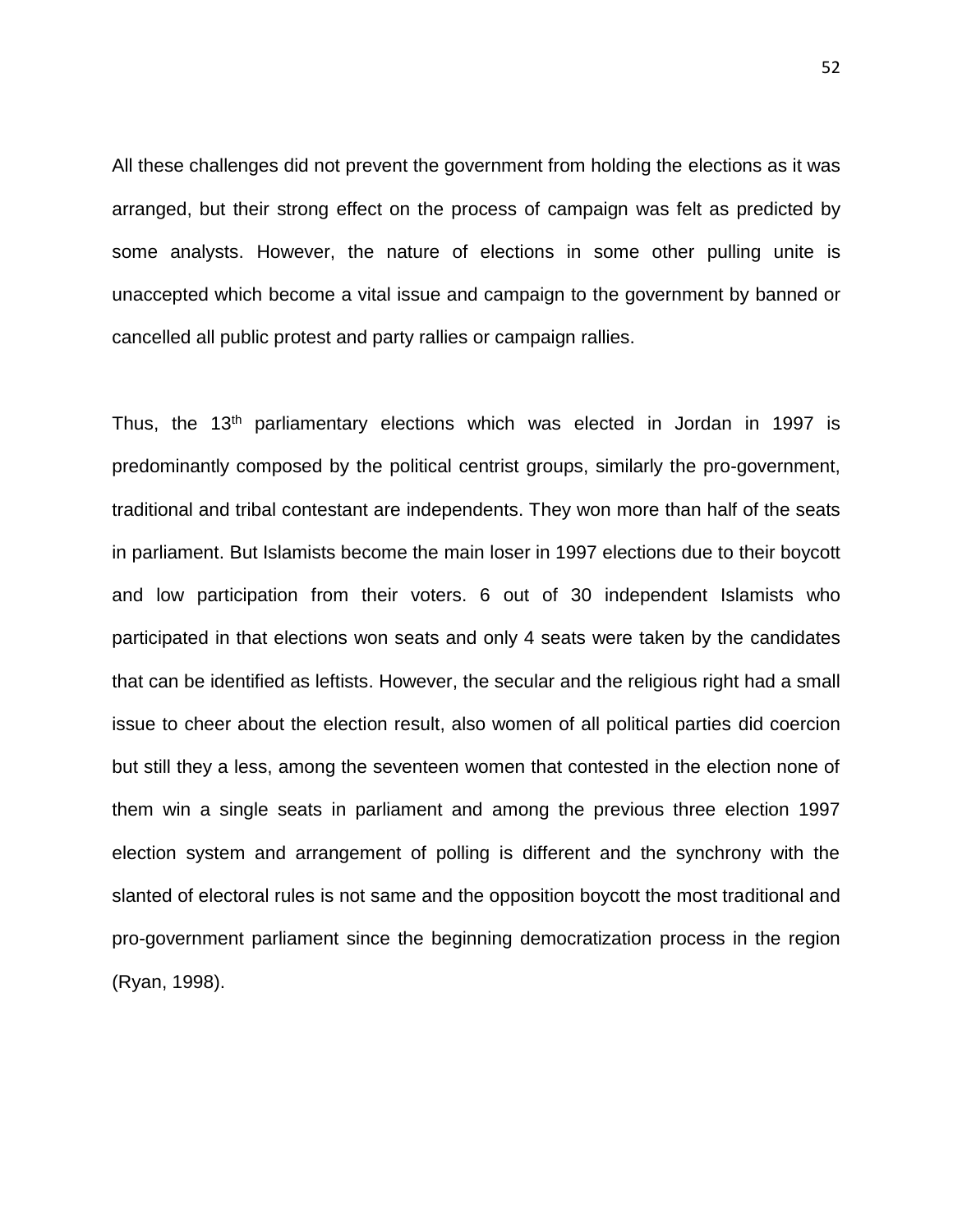Nevertheless, the 1997 election campaign process and the result after the election indicated that they are clear backwards compared to the previous election, although the previous ones experience his own challenges. If 1989 elections have led to a nourish or reinforce the civil society organizations, the 1993 system of one man one vote formula would reach to the re-emergence of old significance that play major role in this year elections. some of the Jordanian analysist said the 1997 elections would not represent a democratic transition in Jordan the observers also added that the 1989, 1997 elections results have face so many hindrances of tribalism especially 1997 election when most of the political parties are absent in the election and many voters did not even determine for candidates that there are going to support and on the root of clan or tribal bonds. However, the analyst believe that the Jordanian democratization process is moving and progressing (Ryan, 1998).

In different analysis of Jordan electoral process they is consisting of many emanates that emphasize the low levels of voters participation in 1997 elections are fact from the one we mention above and also the total number of turnout in 1997 election was only forty percent of all registered voters, which is lower from the forty seven percent of the attendance in 1993 election while the forty one percent attendance record in 1989 election, also the officials indicate that there is still common turnout in some figures that attribute in particular way in election day or not. And the boycotting election and general voter are also more vital significant issues and the vote attendance was higher in the rural areas than city. That is why the record show turnout figures in some part of Jordan city is too low compare to the rural areas. The analyst believed that the political life in Jordan has change if we look at what is happen in the previous elections but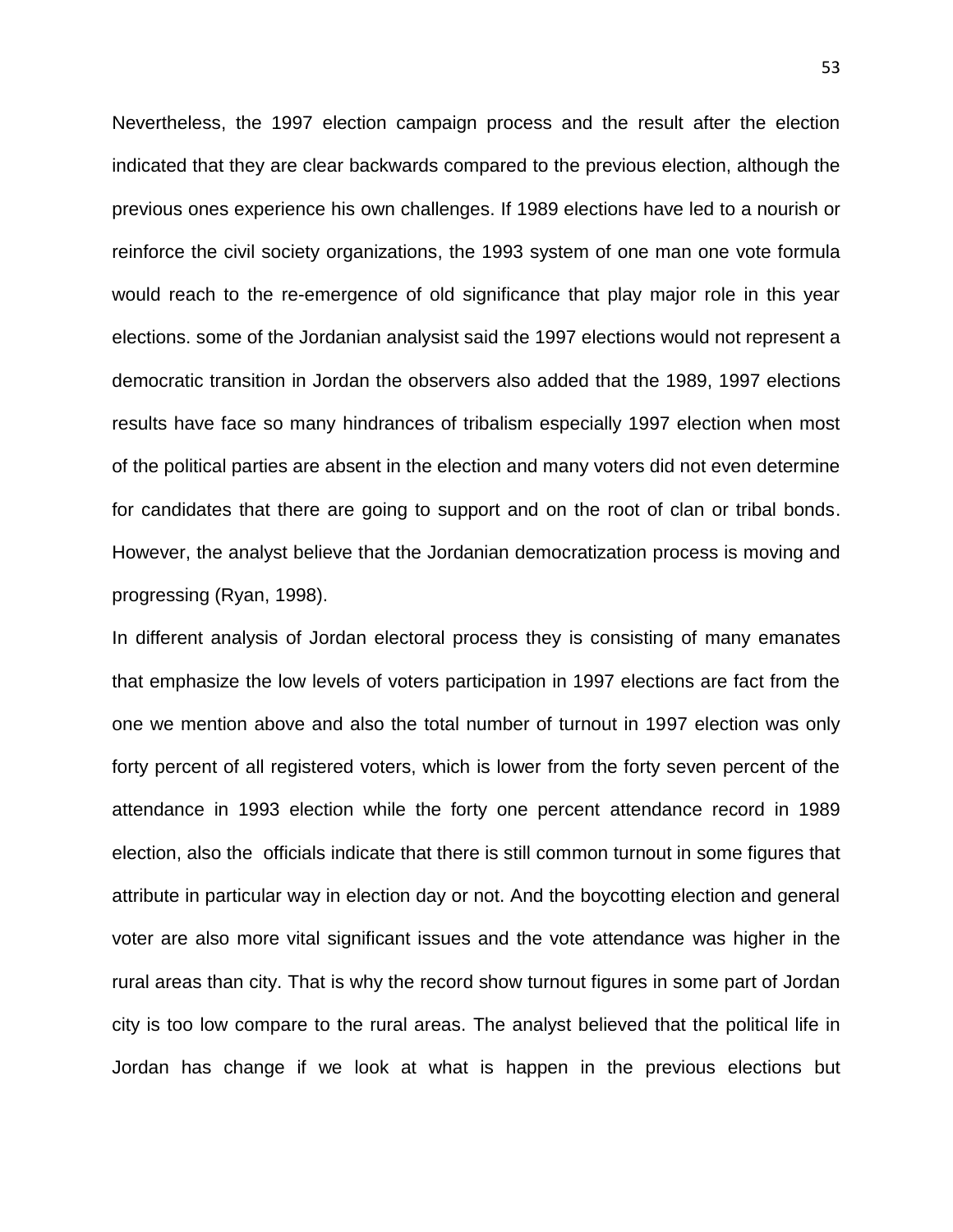democratization and restructuring of the regime are still slid or we can said backwards compare to some years back. Also after 1997 election so many questions arisen will Kingdom of Jordan can able to advance their political system and stay on one political direction or the will continue with the monarchical system. But on democratization process the Kingdom of Jordan did well especially the three national parliamentary elections and ratification or legalizing political parties, the lifting of martial laws as well as freedom of press. The 1997 electoral incident associate with the opposition boycott and restrictions by government on media and civil liberties, but the expectations is still initial on democratic process and the service ordangerous step which is going to affect the return of democracy and pluralism in the regime (Ryan, 1998).

## **2.5. 2003 and 2007 Parliamentary Elections in Jordan**

In 2003 another general elections were held in Hashemite Kingdom of Jordan, which make the fourth elections in the country since onset of the democratization process era traces back to 1989. This time, the voters casted their ballots in their wards and almost 58% of the voters are registers and the total of 2,325,496 of the nation, which have the total population of 5.5 million of peoples at that year. Also, most of the prominent tribal candidate have occupied the highest or major seats, it also indicate more than eighty five percent of the population are registered in the various areas like Karak area, and the lowest area is Amman with 44.62% (Jordanian Embassy, WDC 2017).

The 2003 elections hit all the region in Jordan, because King Abdullah II moved to change the system and dissolve the House of Representatives and he also issued the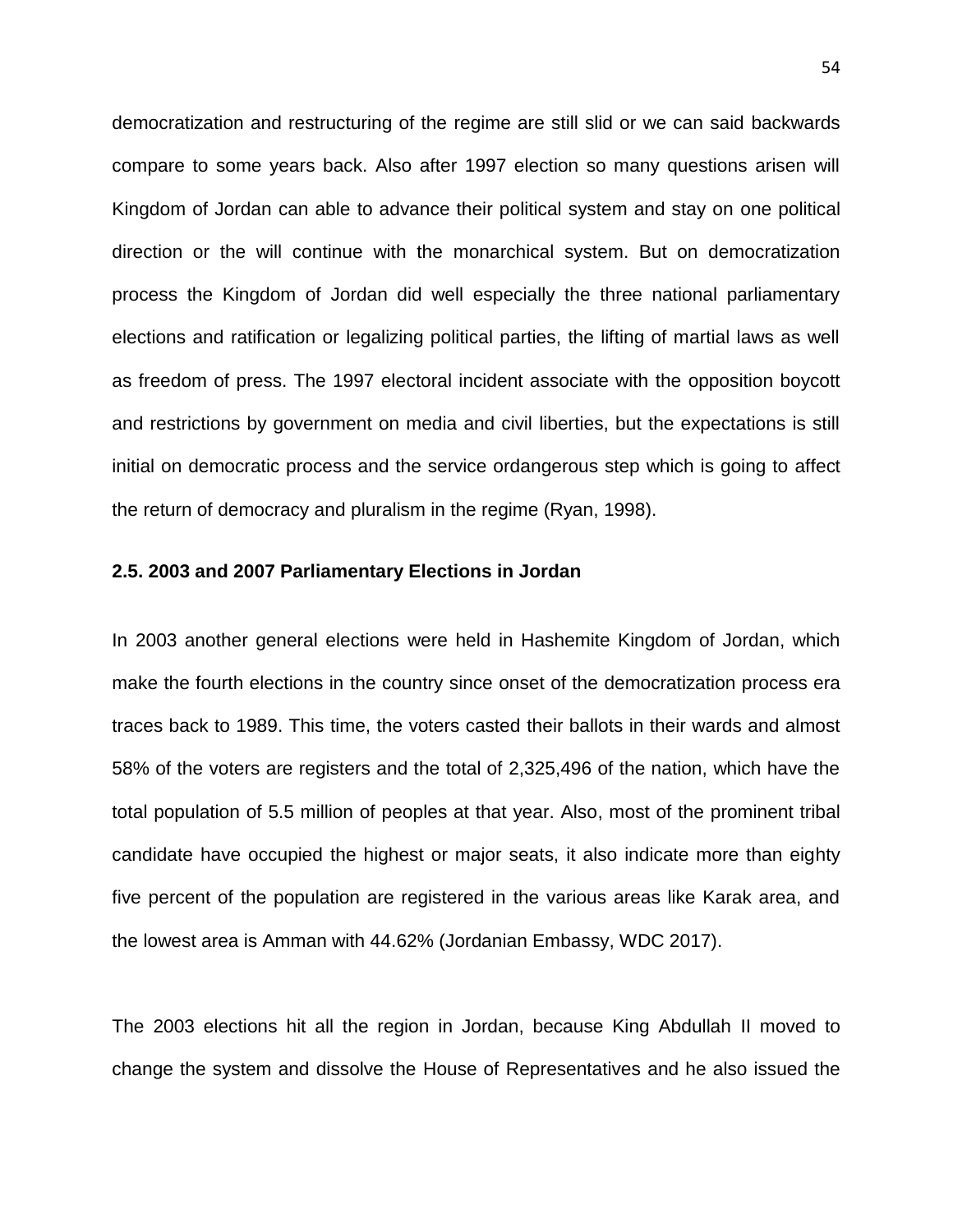royal decree to organize elections held on June 2003. Some amendments of the constitution allowed the age of voting, that is between 18 years and above, he also increased the number of seats from eighty to one hundred and four, the Kingdom also announced the redistricting will monologue the earlier imbalance, but the distribution of the extra seats will have continued with the advantage of enormous pro-government trans Jordanian in south which outlay more oppositional and the Palestinians peoples living in city of Amman. Also at early 2003 King Abdullah II upgrade the system again with new rules that added 6 additional seats in order to ensure negligible representation for women.

Tujan Al- Faysal is the only female contender, and she also won a seat in the parliament through the quota – devoted for Circassian minority seats, which accomplished with thousands of votes. The new quota for 'women' was planned to ensure that the 6 women will be among the new Parliament members. On the other hand, the IAF was strongly opposed to the women's quota it's also include the first women that is Hayat Al-Musayni with slate of thirty candidates. But in 2003 election no Jordanian women win any seats but Hayat Musayni won a great percentage of voters in her area than any other female contestant worldwide that is how she become the first women to be in 2003, 2007 Parliament chamber and she is not secular neither feminist but rather she is traditionalist and Islamic activist (Ryan, 2004).

While 5 feminists were offered a seat in a percentage of votes which given in their areas. Similarly the election is based on new electoral rules 765 contestant together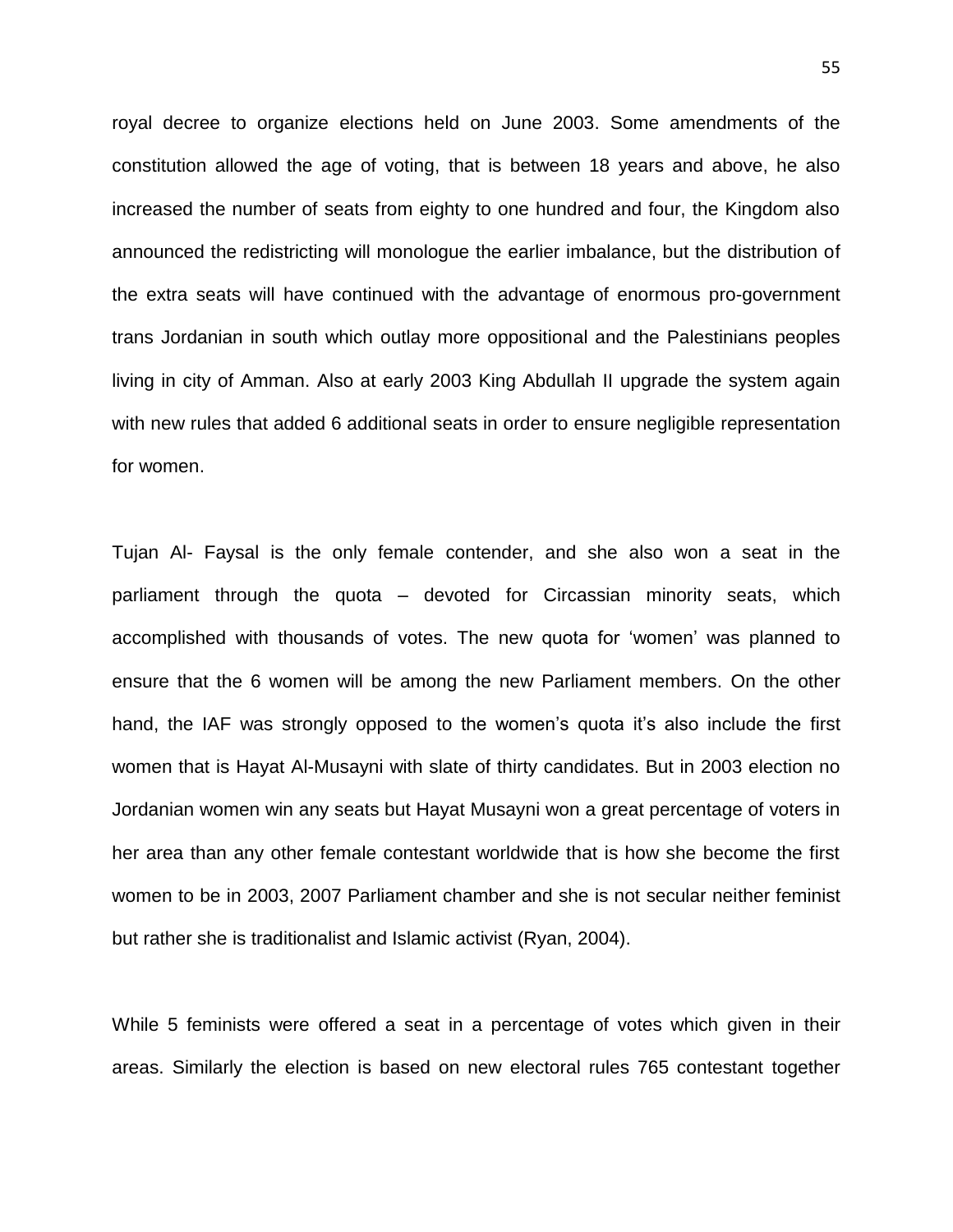with 54 women registered and ready to be among the legislative members, the 2003 election are so marked by the different participations of opposition such as IAF (representing the Muslim Brotherhood) group or party that boycotted the 1997 elections and against the system of one man one vote election formula.

Thus, the 2003 election process and casting vote was smoothly held on 17 June 2003 despite the complaints which also increased almost fifty nine percent of the registered voters to go and cast their votes. Some of the observers argue that; the election process and turnout are good compared with the previous ones especially 1997 election that have many irregularities (Al-Ummah, 2003).

Furthermore, the overall wining party was declared as the Islamic Action Front after lifting its electoral boycott. The IAF won 17 seats in the parliament and also another 5 independent Islamist party was elected together with high profile traditionalist Islamist as Islamic Action Front (IAF) members such as Abu Faris and former IAF member Abd al-munim Abu zant. After the 2003 Parliamentary elections, the government and opposition party have begun to think and contemplate on what type of parliament is going to be in Jordan. Because the assembly is totally seen as a pro-government group, and it's not significant issue or far from diffident opposition voices. The first time when the deputies organized the (IAF) deputies and create the alliance over the Oath of loyalty. Also the combined of all deputies on cursing loyalty to the King Abdullah II, similarly the Islamist representatives also added that there can only do that if government can ruled in accordance with Islamic instruction or jurisdiction, the IAF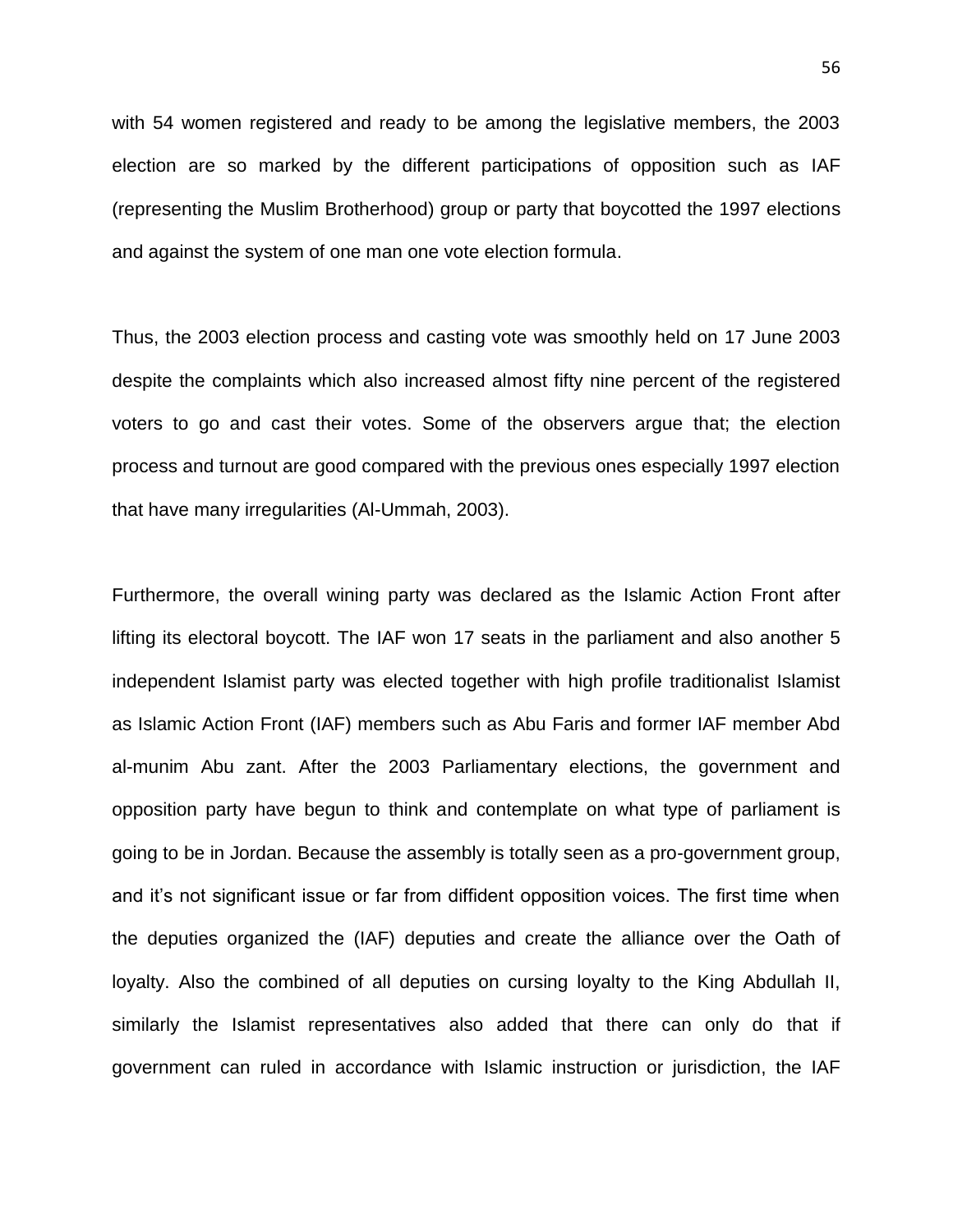argued that the participation in the elections did not represent their rules and approval of the elections. They still perceive the system as unfair and against the Islamist jurisdiction and Palestinian representation while some of the party leaders maintain the decision on participate in the election process in a great part so that their can change the system (Ryan, 2004).

Consequently, 2003 elections still represented some cases considering the situation of democratization in Jordanian politics such as postponed of the election for more than two years and the issues of voters card that take long time to prepare as well as some other challenges that can return the Palestinian intifada or spring, the election exemplify some problems on democratic restructuring in Jordan and lack of serious commitment on the process of democratizations despite the improvement of 2003 elections but the opposition still challenges the regime and believe that the regime are preparing for further restructuring or the slating is not on the right place or the peoples and the political parties are not matured enough to point out the real democratization process while some argue that the system did not committed to substantial democratic development they only use different step of artefacts and plan on democratic legitimacy in order to continue with authoritarianism rules, however the process of renew the democratization in early 1990s has channels to introduced the overall substantial regime the insecurity issues and lack of commitment on eventual restructuring. The analysis has shown on this part that the regime has failed to satisfy the need of the entire nation (Middle East Policy Council, 2017).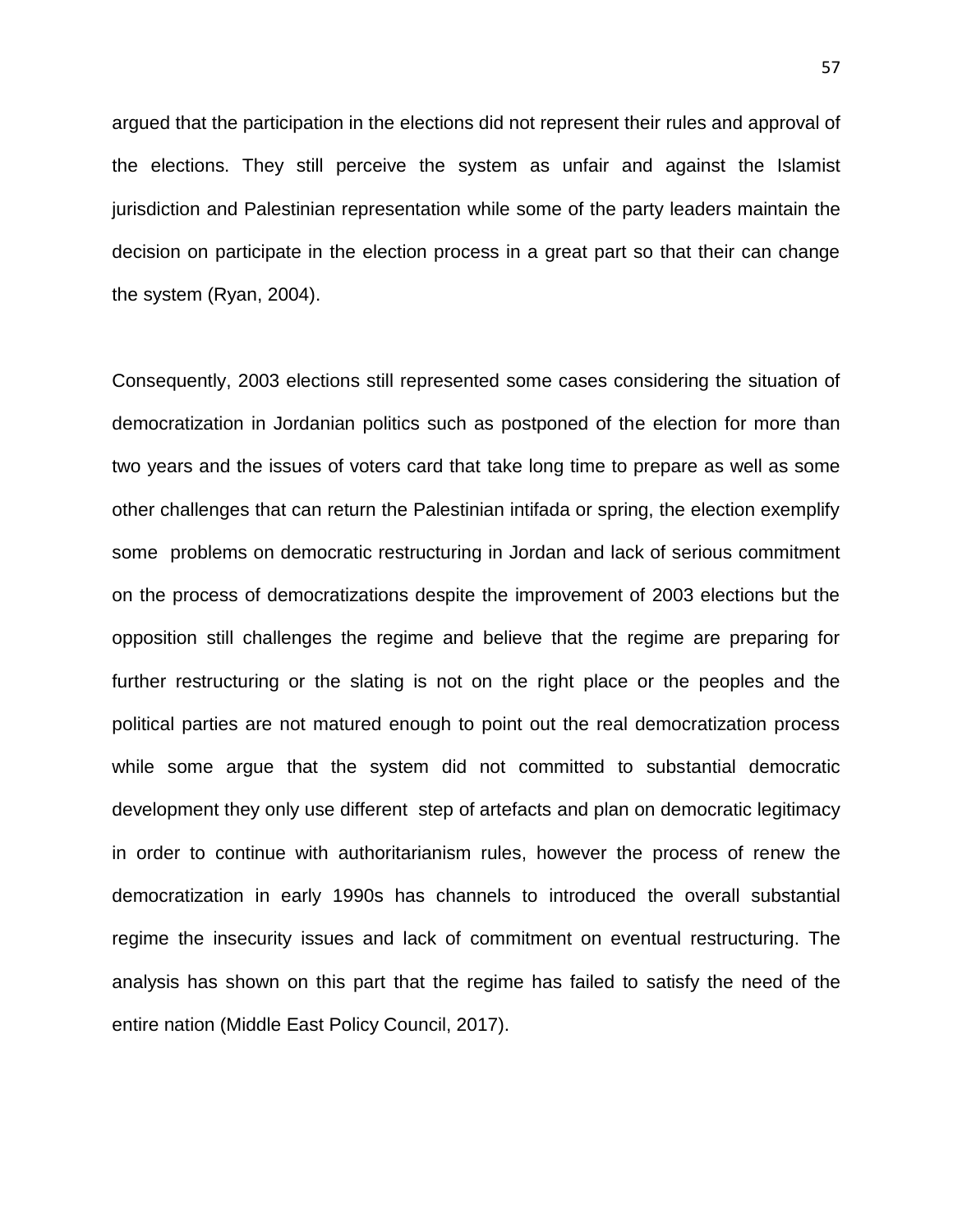The manoeuvring of the electoral system by the leaders would not impede or hinder the process and spiralling of democracy in Jordan, and from all indication Jordan would continue to trace the step and logic of democracy especially within the political rhetoric which have been specified by King Abdullah II in his first remark on December 2003 on regular session of new Parliament the King called for circulations of democratic culture and national dialogue that going to lead the regime into congregate and state congress so that their can discuss the several economic, political, social and cultural issues. Also King Abdullah II assure that the Parliament will going to give more concern on the right of women, the independence in judiciary, freedom on media or press as well as the role of assembly for achieving the essential democratic regime in the Kingdom of Hashemite (Ryan, 2004).

### **2.6. 2007 Parliamentary Elections and the opposition**

Nevertheless, 2007 election was held on 20<sup>th</sup> November, after election the Prime Minister Morouf Al-Baklit together with his cabinet resign due to some reason such as major protests against the government on lower inadequate facilities and economic issues. The King appointed new council that going replace him and control the affairs of government which Nader Al-Dahabi become a leader of new government that going head the administration of Jordan. The 2007 election come with his own change and some challenges also, almost 885 candidates or contestant participated on the election including women. Also this time the number of women have increased to 199 which indicated the highest number of women ever that participated in Jordan election, but the average of voters was fifty four which is lower than 2003 election that have 58% locally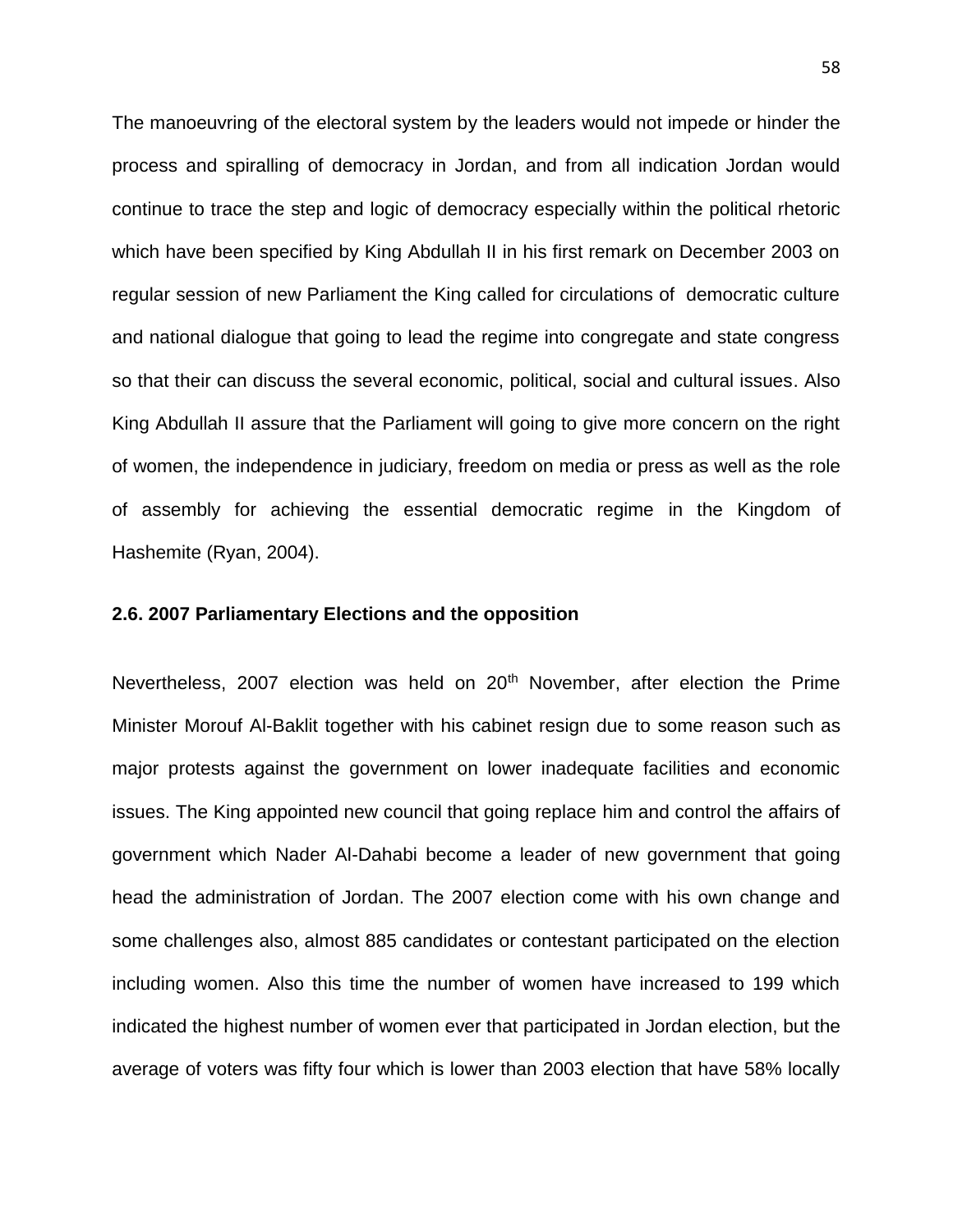the election have been fought by different position as independents under the traditional support which is not as partisan while some of the contestant of 2007 election have a political affiliation, while other belong to political parties , moreover, most of those candidates from the Islamist party that is Islamic Action Front (IAF) field twenty two candidate, but sixteen among the twenty two are representing the real banner of Islamic Action Front (IAF) and some of the contestant won the election which show the major setback to the power or influence of Islamic Action Front (IAF) in Jordan. The Islamic Action Front that win more than 16 Parliamentary seats in 2003 general election, this party demanding for independent monitors but the Prime Minister Marouf Al-Baklit has refuse or rejected to their request and he respond to them, he said the Jordanian transparency and electoral process are so questionable. And some of the observers report that some candidate use money to buy vote in some areas again a local newspaper has published a picture that shown voters allegedly collecting some sum of amount from the politicians or some of their supporters in order to vote for their party candidate (Kolbertbot, 2017).

Similarly, the boycotting of 2003 election by some parties' due to some reason this time all parties or majority of them have participated to the election such as IAF, and the report have shown that the Front is one of the major Islamist political parties in Middle East and in Jordan particular. After, 2003 election the opposition parties continued with their struggle that focus or epicentre the electoral restructuring and demanding to banned the system of one man one vote, also during the 2007 election the opposition parties especially Islamic Action front which has the largest followers insist of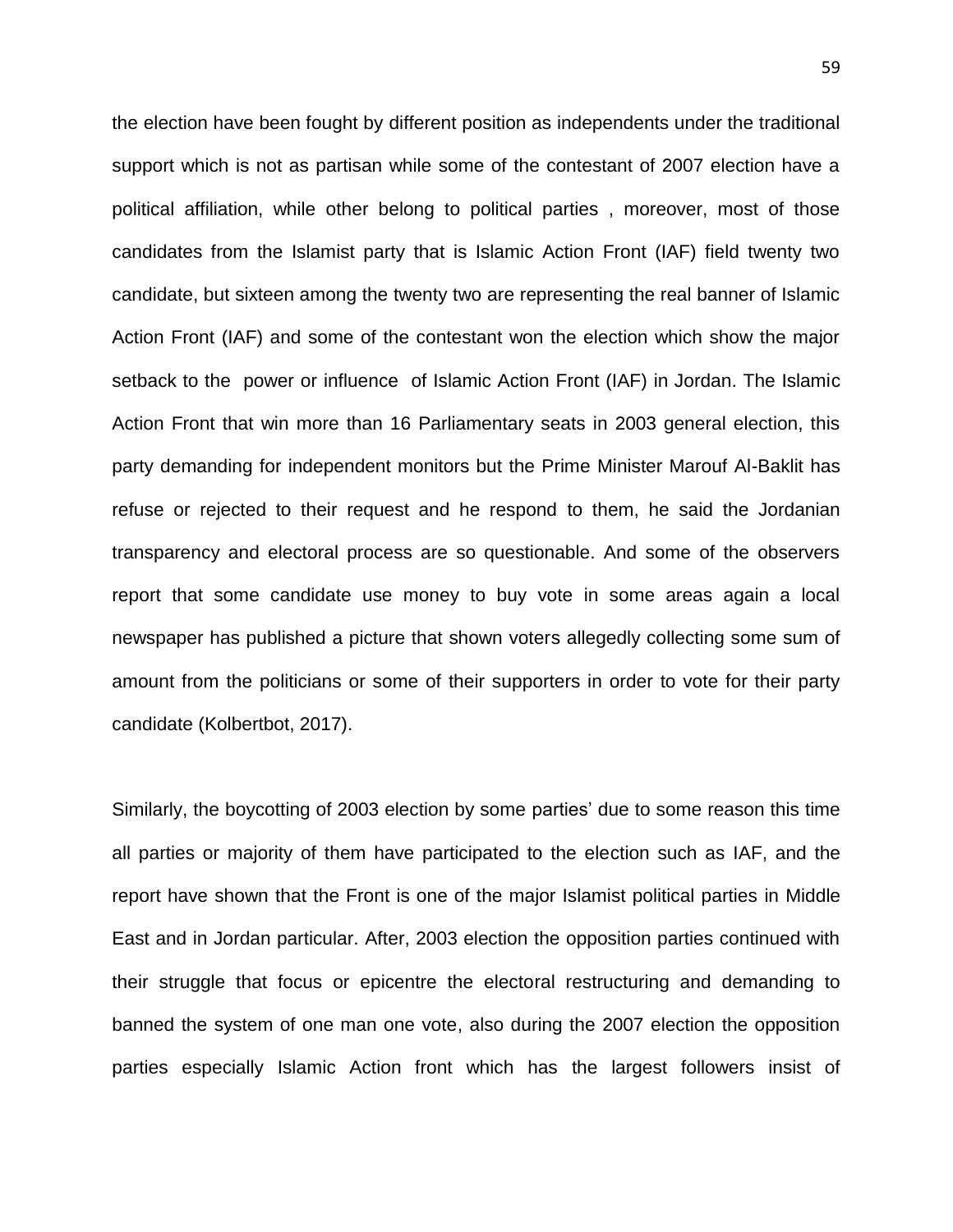restructuring the electoral rules and renewing of electoral constituency, this are the majors keys that have been sketch by the opposition in order to curb the potential power in Jordan. But the regime was less minded to respond to the opposition demands because their concerned is the electoral triumph of Islamist movements hence in the region, from Hamas in Palestine to Hezbollah in Lebanon. However, the security issues in 2007 elections was run over by prime minister Marouf in 2005,2007 were possibly most of the egregiously equip or rigged the post 1989 election (Ryan,2011). Also the regime was alarmed by several attacks such as al-Qa' Ida terrorist attacks in 2005, 2006 and 2007 in Amman electoral success of Hamas in the Palestinian territories which have sound and determined to prevent the islamist in roads at large the costs (Ryan, 2011).

Those role give Islamist candidates more opportunities and made them to win a mere 6 seats out of one hundred and ten. But it's undermined the legitimacy of the electoral process which resultant the Parliament itself, and preparation of new election. But the regime still have no concern to introduced a minor revision to Parliamentary electoral rules and refuse to change the existent voting system as demanded by the opposition. Since 1989 election the opposition parties was limited to success in fixing representation in the Jordanian parliament. And the leftist parties are particularly ineffectively, while the Islamist movement organised a greater success in previous election, but the issues of electoral rules especially with their aimed of minimising the representation and influence in Jordanian legislature as mention above. For a long decades Jordanian regime an opposition parties have been loggerheads above the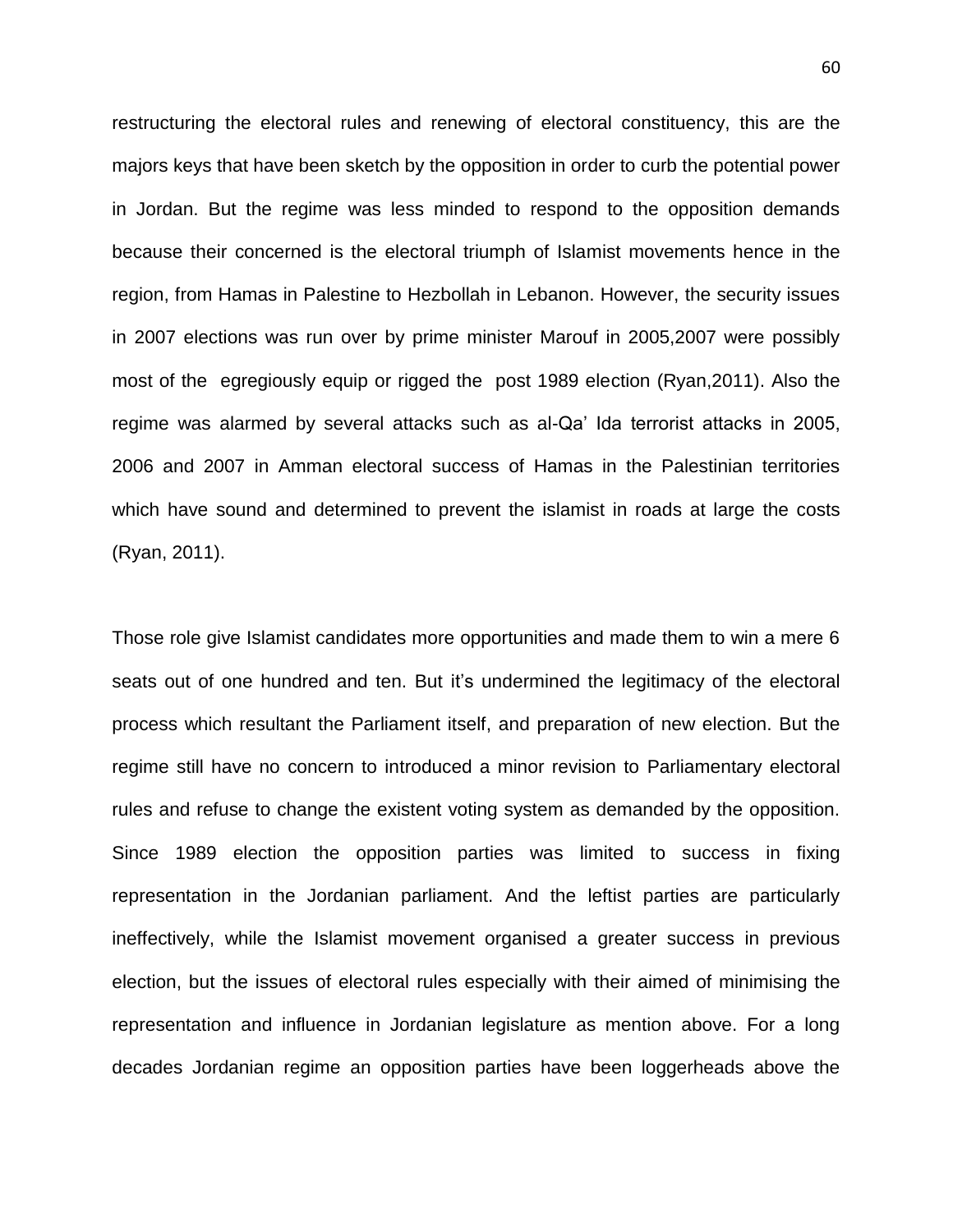rules of the electoral arrangement and urgent to return to a previous voting system i. e based on party lists. The position of opposition party on political left remain weak because Kingdom refuse to change the system of one man one vote and electoral rules that encourage the Jordanian to vote for their family members or tribal lines (Ryan, 2011). While the cooperation and alliance of leftist party and Islamist party are more likely on the contemporary period than previous ones. But many scholars argued that how this alliance and coalitions can be possible in Arab politics, on the other hand the general agreement on foreign policy matters, which have no hope for effecting, and some other issues on internal reforms. The record has shown that the political opposition in Jordan and independent activities have splintered and worked together in order to find way out of their problems at large (Ryan, 2011).

The Jordanian parliamentary elections held in 2007 has reform and restructured some issues and modelled in different seats and also regulate a little development, it also discovered some obstacles to democracy in Jordan because the result was not accepted by Jordanians and some of the opposition parties in Jordan because the tribal and pro-government contestant have win the most seats in the Parliamentary election. Also, the seats were distributed in accordance with the interest of government among the 45 districts; where 92 seats for Jordanian Muslims, 3 seats for Circassians, and 9 seats for Christians and Chechens and 6 seats reserved to women candidates, making the total number of 110 seats in the legislature (Saleh, 2012).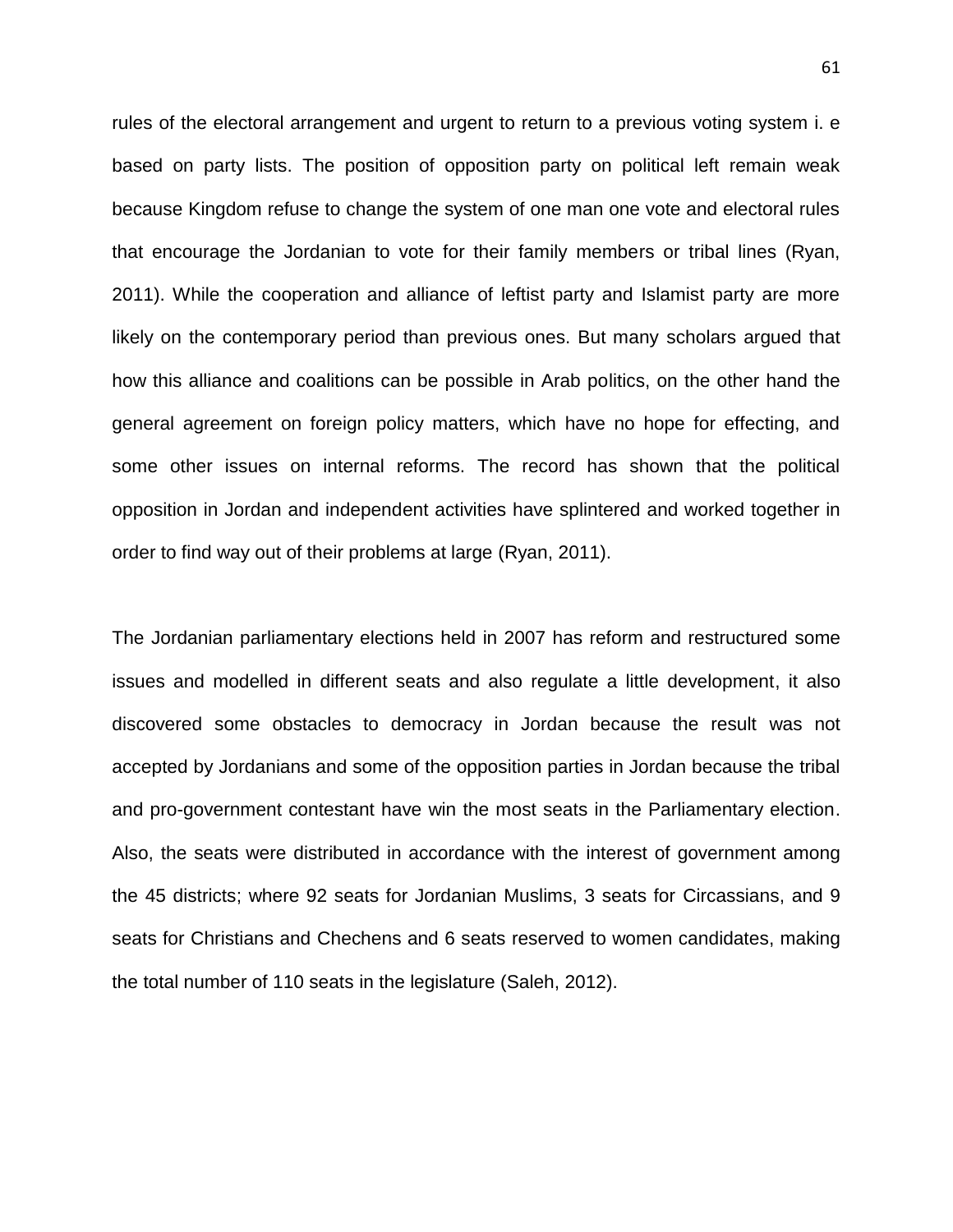Some of the challenges that 2007 Parliamentary elections faced was the reduction of representatives of the parties and movement, such as in Amman. The 20 November 2007 Parliamentary election result indicated that the traditional candidates and tribal figures have won the highest seats i.e. 98. While Islamist political parties won only seven 7 seats that is less than what they had won in 2003; the 6 seats go to women candidates by special electoral panel and the leftists and Pan-Arab nationalist political parties did not win any seats in 2007 parliamentary elections (Saleh, 2012).

In this regard, the results of 2003 and 2007 elections have shown that there is a decrease in the representation of Islamist, secular, leftist and Pan-Arab nationalist parties. Similarly, the 2007 results had shown the system of "one man one vote" has become primarily favourable to the tribal, cultural, familial as well as sectarian affiliations which most of them are loyal to monarchical system or Kingdom. It also showed that; the modification to the current electoral law is demanded by the entire opposition. The opposition asked for revising and adopting the formula on the basis of proportional representation – in line with the population size.

The Parliamentary elections in 2007 indicated that; the increased number of progovernment figures can be attributed to the critical economic situation in the country, where the parties begun to lose their opportunities to represent their ideologies as well as peoples' needs in accordance with their real weight in the chamber (Saleh, 2012). On the other hand, Muslim Brotherhood was alarmed with the result because of the drastic decrease in its votes compared to the previous elections in 2003. This time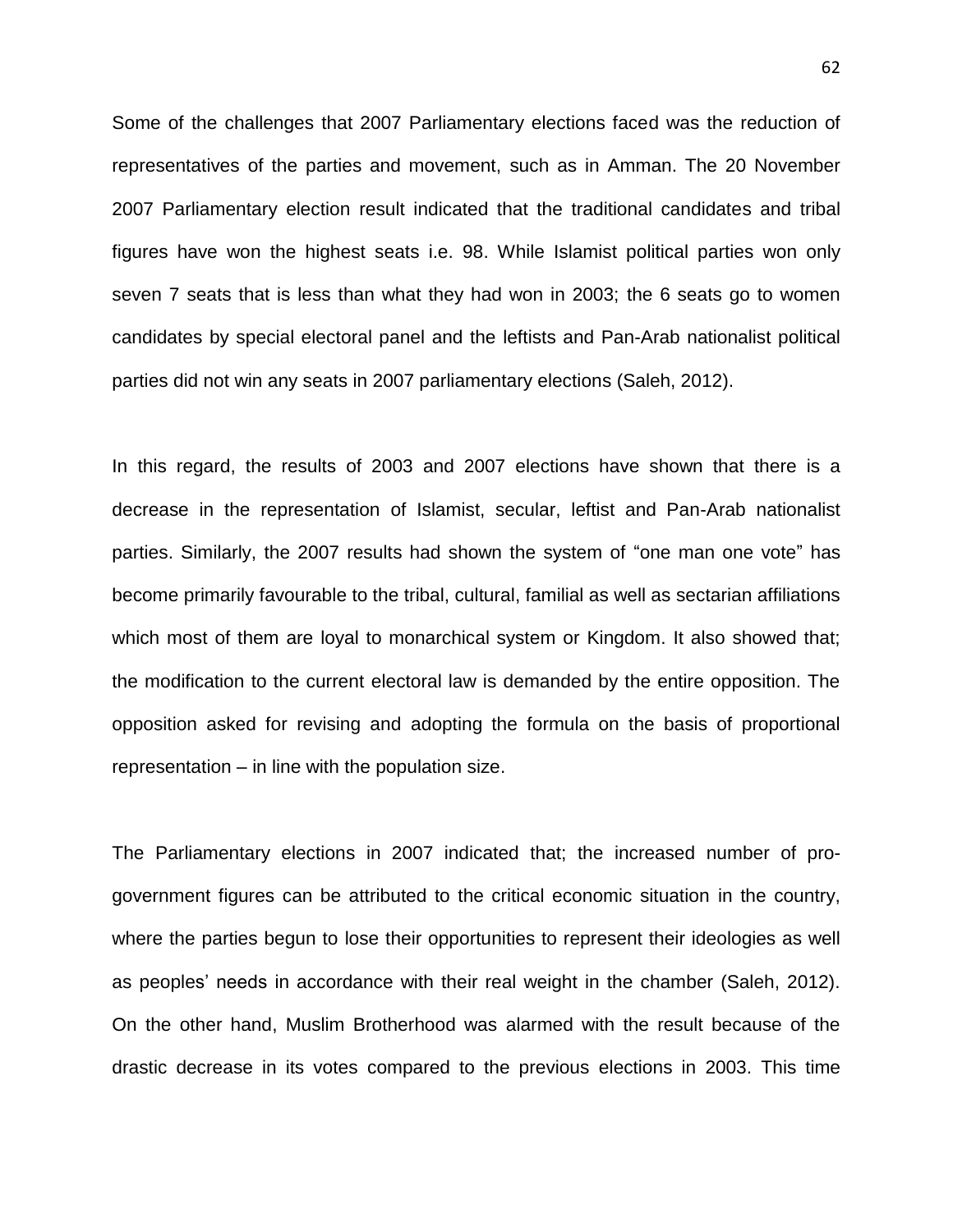result was so worse and only six seats out of 110 seats were acquired by the Front in parliament. In short, the 2007 elections is clearly indicating the fact that; Jordanian move towards democratization is not moving forward, rather is a stagnant process due to the electoral authoritarianism and the external predicaments across Kingdom's borders. (Suleiman, 2007). Due to the instabilities in Iraq and the turmoil in the region, Jordan opted to maintain its stability first at the expense of shifting towards democratization.

### **2.7. 2010 Parliamentary Elections in Jordan**

Likewise, in the 2010 elections, the majority of the seats were gained by the progovernment like previous elections. 17 opposition parties joined the elections with the exception of the IAF. The IAF once again boycotted the elections and didn't not join the campaigns. Their main concern was still the amendment of the electoral law traces back to 1993 and also the critique of the peace making with Israel particularly by the conservative win in the IAF and the *Ikhwan* (Schwedler, 2006).

More than 762 candidates participated in this elections with over 74% of incumbent MPs run once again. As mentioned above, the Muslim Brotherhood as the main opposition party allied with Islamic Action Front (IAF), which they have announced that they will boycott the 2010 elections due to unfairness in electoral law. For them, the law was unable to represent the urban cities and Palestinian-dominated areas like Amman, and also overrepresented the native Jordanians who live in the southern provinces, not having Palestinian population. Moreover, the system of "one man one vote" formula was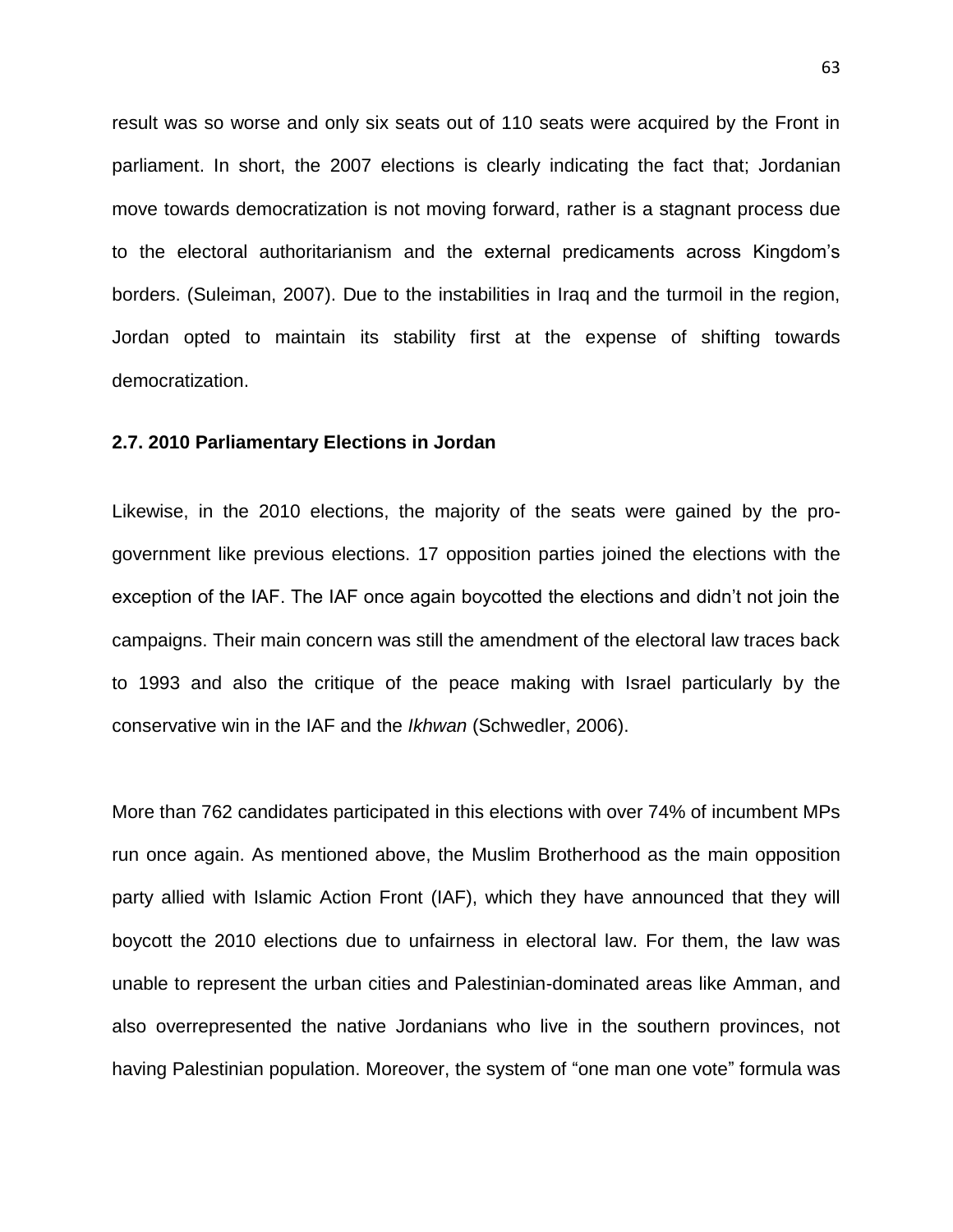seen as a political manoeuvring in order to preclude the IAF voters. But 7 IAF candidates defied the boycott and ran as independents due to their own reasons and the main opposition groups viewed the elections with scepticism, the allegations fraud and low of voting was reported in elections especially within the Palestinian population area. This time the government allowed the international observers to come and witness the general elections with almost 250 attendance, while others are criticised the Jordan for allowing the boycotting the 2010 elections, also national democratic institute indicate that the is clear improvement on 2010 elections compared with the 2007 (Al-Jazeera, 2010).

The Jordanian people elected their 16<sup>th</sup> parliament cabinet on November 2010, and the elections held under the new election law, which was signed by the council on May 2010. The Jordanian government allowed the international observers from different nations to come and witness the elections. The National Democratic Institute (NDI) have deployed pre-election delegate with long term observers to monitor and lead the elections which have already organized with more than 60 members to observe the elections process across the region, the national democratic institute indicate that the 2010 elections procedures is incomparable with previous ones because the is clear progress in several part such as technic of the election or preparation, balloting arrangement and voting, and early arrival of electoral officers in their directed polling unit and starting accreditation in time, counting and tabulation process as well as announcing the result in every polling unit after the elections as well as posting the result figure in government website .Thus are among the transparency of 2010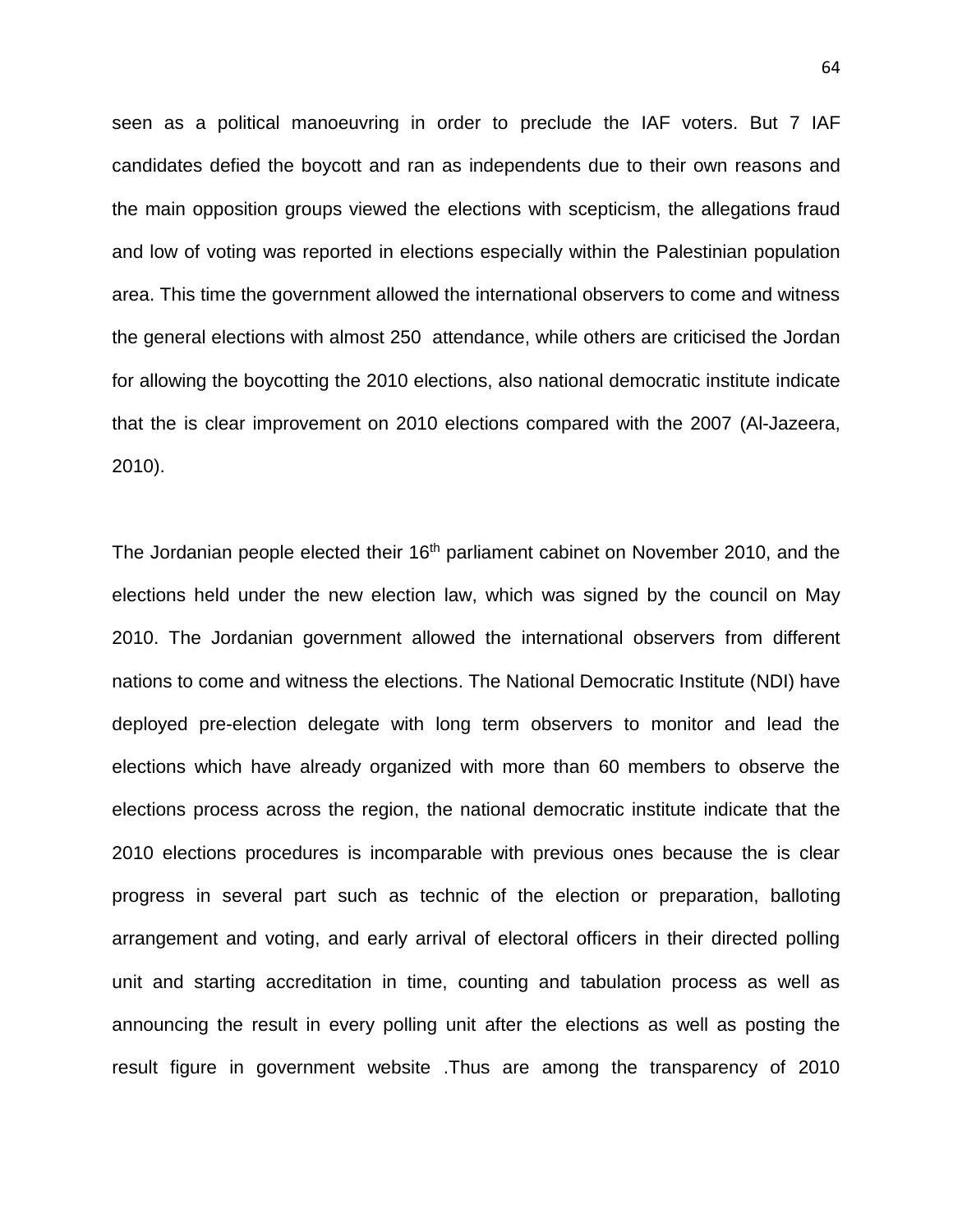elections. Also, the new electoral rules combined a different recommendation and proposed by civil and women associations and increasing women quota, similarly the incorporating transparent and procedures of counting of the result immediately after the election at every polling unit have increasing the electoral code of conduct. And it's not meaningfully address the fundamental obstacles of unequal districting however the absence of independent electoral management body and dearth of energetic political parties that is Jordan most prominent party, the boycotting of Islamic Action Front of 2010 elections due to what their called injustice and many irregularities and in proper arrangement on the elections and some government rules that the refuse to change it, which made majority of the opposition parties complained and against about the system, this what make them to be aside or become viewer in 2010 elections, also government officials respond to them, no preparation for changing the electoral system rules despite the series of dialogue between leaders of oppositions and government between August and September but eventually no solution with regard to government decision which made the Islamic Action Front to boycott the election (National Democratic Institute, 2010).

Additionally, allowing the international observers to monitor the 2010 elections in Jordan opened another chapter in Jordan democratic system, the international electoral observers and their rules have endorsed by 35 world leading international electoral observers organizing by national democratic institute which is not partisan and nonprofit organization are strongly supporting and intensify democratic institutions across the globe. So that the peoples would participate and openness accountability in their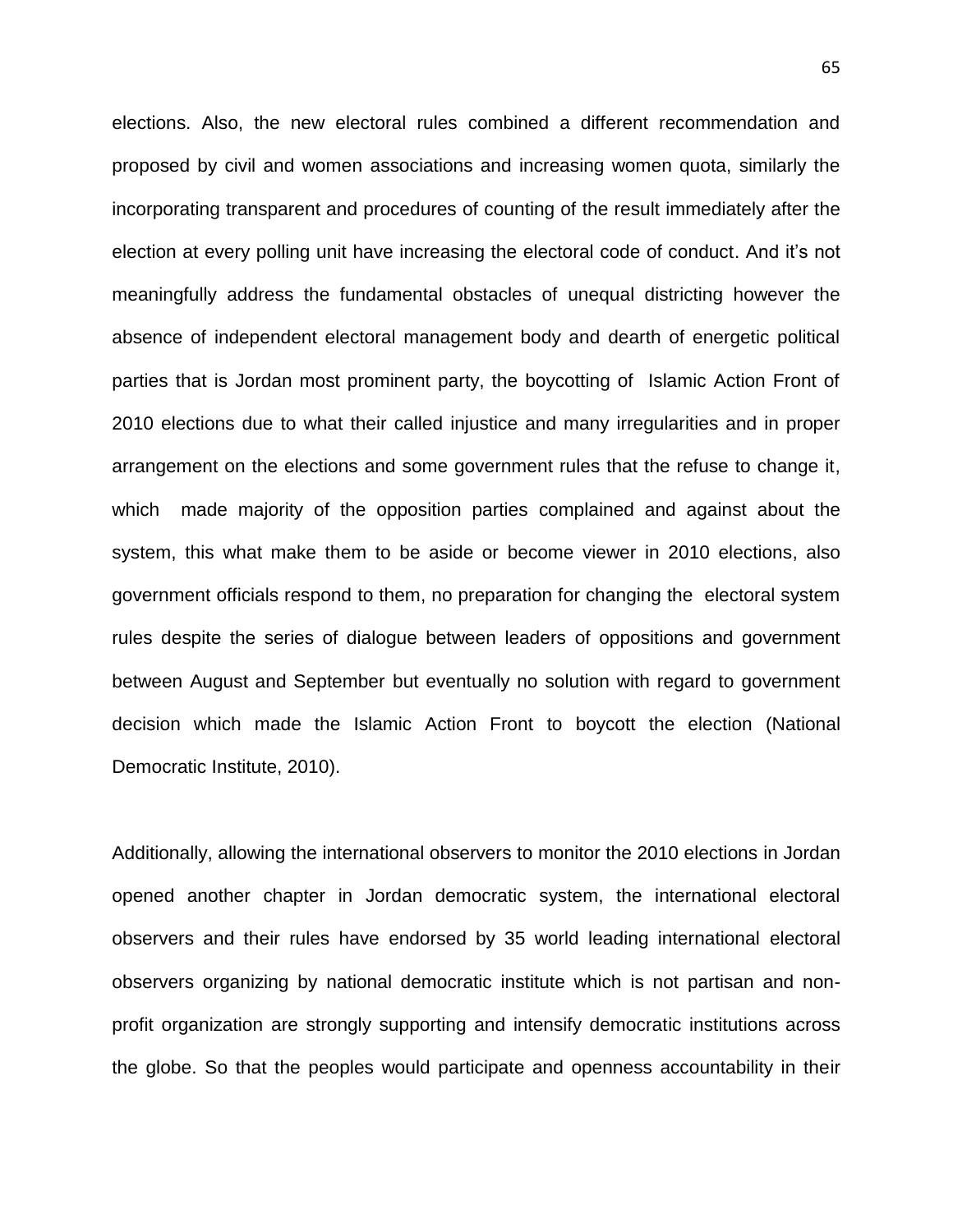government national democratic institute has backed and ensure the democratic development programs in the region of Jordan since 1993, would continue to maintain the position in Amman since 2004, also the aim of this international observer is to assist the electoral process by regulating the elections and providing the councils with international experience. The result of the elections indicated that the officials' figures is 53% of the registered voters are able to cast their ballots and the figures are almost same with 2007 elections, but the Islamic Action Front disagreed with the result and claim that the figures did not exceed to 30% to them it's impossible to verify the official and total number of turnout without having access to the all voter that casted the ballots in each and every polling unit. But the officials released the total figure that voters received with each contestant and the number of valid and invalid votes as well as blank ballots that is unused and spoiled ones in each polling unit was not available to internal and international observers (National Democratic Institute, 2010). Also, the report has pointed out that the higher participation in 2010 elections was in rural areas than the cities, especially in Tafileh and some areas in southern Jordan have the highest turnout – which was 74%. The figures showed that; the largest cities in Jordan like Amman and Zarqa had got low percentage of turnouts which was 37.3% and 39.1% respectively (National Democratic Institute).

On 10 November 2010, the interior minister announced the winner of the election, the first time in Jordan parliamentary elections to be announce openly or publically, more than 82 of 120 seats together with 8 former states officials and two old senators have able to win seats in the Parliament chamber. Also, women candidates have got 13 seats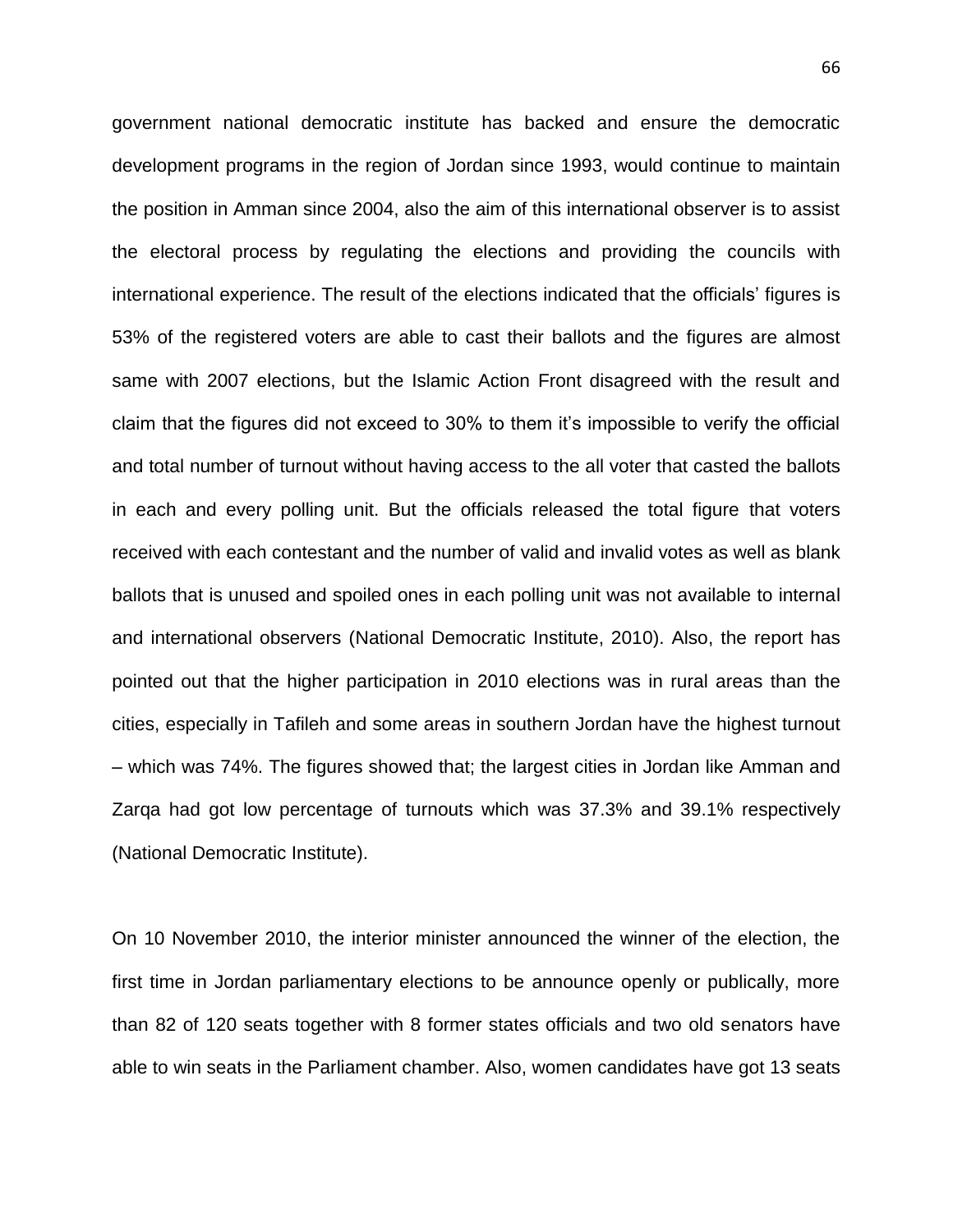in the chamber but only one won the reserved quota for them and the new arrangement of women in parliament has comprised the first Christian women with the first women elected from the Bedouin constituency together with first women from the Amman to ran and prevail outside the reserve quota, even though the Islamic Action Front and some parties that boycott the election, are against the women participation 18 number of political parties were elected. Which indicated the first election in which political parties that are not IAF to run and succeed election in Jordan with high number of vote and seats in parliament house also many parties have bound elected to ran as independents rather than on a party flag and the parliament maintain the body with embraces the mainly independent and traditional loyalist, and there is no arrangement of opposition.

On the other hand, the report from a local media said the ministry of interior has broadcast the ballot that tallied with all candidates including the winner of the election and looser on the state website on 11 November which indicated a clear improvement compare with the 2007 elections that announce the elections result when they announced the name of the winner only. However, the massive attendance of voters and general administered of poll had report that the government officials and the voters in 2010 parliamentary election are so important and Hybridge to the democracy in Jordan and political participation, similarly the issues of significance of the election and political system remain a few limits to the authority of the monarchy. Also, the national democratic institute have inspired the Jordanian to undertake the political restructuring that going to reinforce the role of elected leader or officials and ensure the state accountability to the elections also the law on associations of any political parties and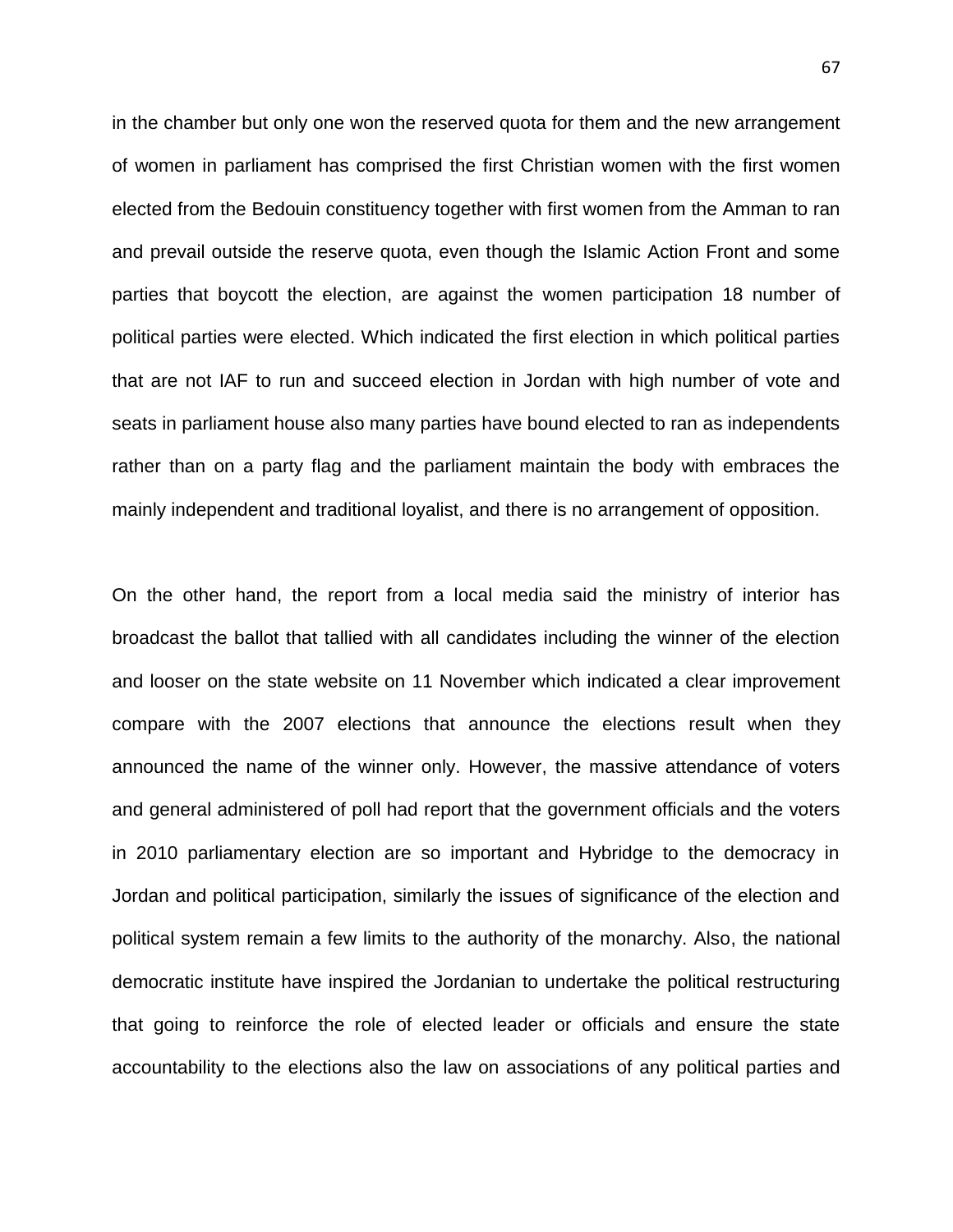other political gathering together with media will all have the freedom and opportunities to restructure their activities. This amendment would ensure all Jordanian citizen will exercise their vital political right with freedom of expression or speech and assembly. Similarly, the universal right to vote or suffrage which is among the basics and meaningful electoral process (National Democratic Institute, 2010).

Moreover, the Jordan 2010 election was arranged and governed on a temporary elections laws, also the 4<sup>th</sup>election in twenty-five years that have present and preserved the most contentious elements and system that include a single and non-transferable voting system and disproportionality in electoral process and districting. The national democratic institute and some delegation encourage the peoples of Jordanian to restructure the electoral system and upgrade the political party as well as promoting the fairness competition in the region, so that most of the Jordanian will backed the use of proportional representation (PR) system which is documented and sign internationally with the means of opening an entrance on parliament and varied group in political pillars who request to broad the best constitutions. Furthermore, the establishing of proportional representation in Jordan have create the basis for development of political parties and the elections that going to bring a real incentive political actors in order to build coalitions and total interest, it can also benefit from contributing to policy makers and national policies issues while on the one side the national democratic institute does not have any particular electoral system that would encourage the Jordanian peoples to ensure the political parties elections process as well as elected council are more active in the parliament electoral rules (National Democratic Institute, 2010).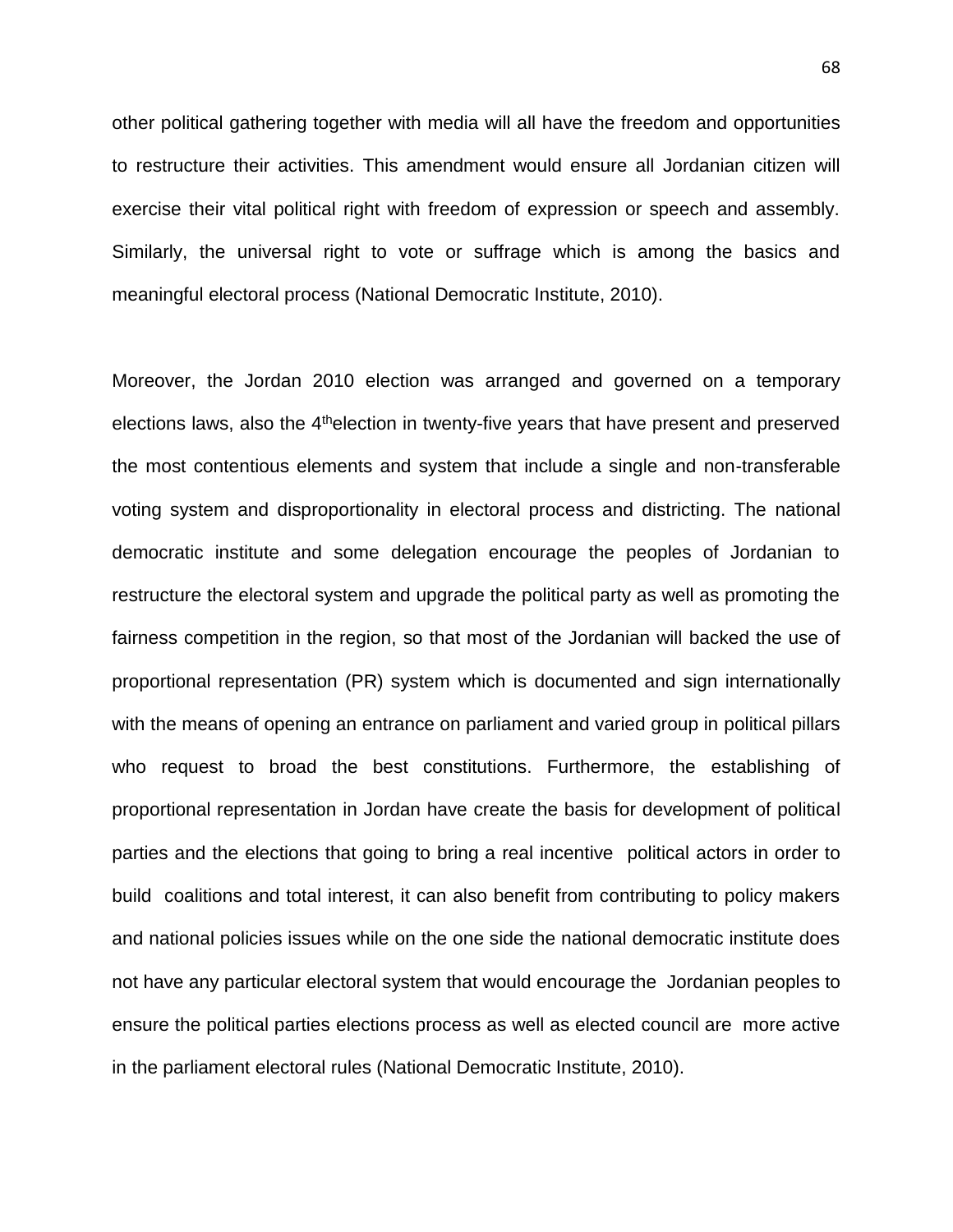# **CHAPTER III: THE IMPLICATIONS OF THE ARAB SPRING ON JORDAN: THE OPPOSITION AND THE REGIME'S RESPONSES**

The Arab Uprisings or spring has brought an era of political revolutions in Middle East and North Africa, and also referred to a period of series of radical changes that restructured and reshaped the entire Arab world by all means. In other words, the Arab uprising is a set of public demonstrations that happen during 2010 – 2011 in the Middle East and North African countries due to certain reasons, and each region or country has its own roots or internal causes of his own. The uprisings have either ended with toppling of the long-lasting rules like in Egypt or in Tunisia or bypassed some others like the monarchies in the MENA region.

The Arab uprisings or spring have begun in Tunisia, and later spread to Egypt, Libya, Yemen – which led them to overthrow their leaders, while in Bahrain, Syria, Morocco as well as Jordan the uprisings forced the regimes to reshape their political and economic rules. The 2011 uprising's first signal was in Tunisia on December 2010, when Mohammed Abu Bouazizi a fruit seller set himself on fire. The event started on 17<sup>th</sup> December 2010 after a women police officer told Bouazizi to stop doing his business of selling fruit (Dalacoura, 2011).

The argument continues between them, and Bouazizi refuse to stop selling his fruit after some hours the police officer come back together with her colleague and pack Bouazizi fruit cart. It has reported that it's not the first time this argument or crisis happened between those who are selling things on the street or close to the government estates and polices officers, but this case has made it to be the last time. Bouazizi followed the officers to their police station and the forfeit or penalty of his offence of selling fruit out of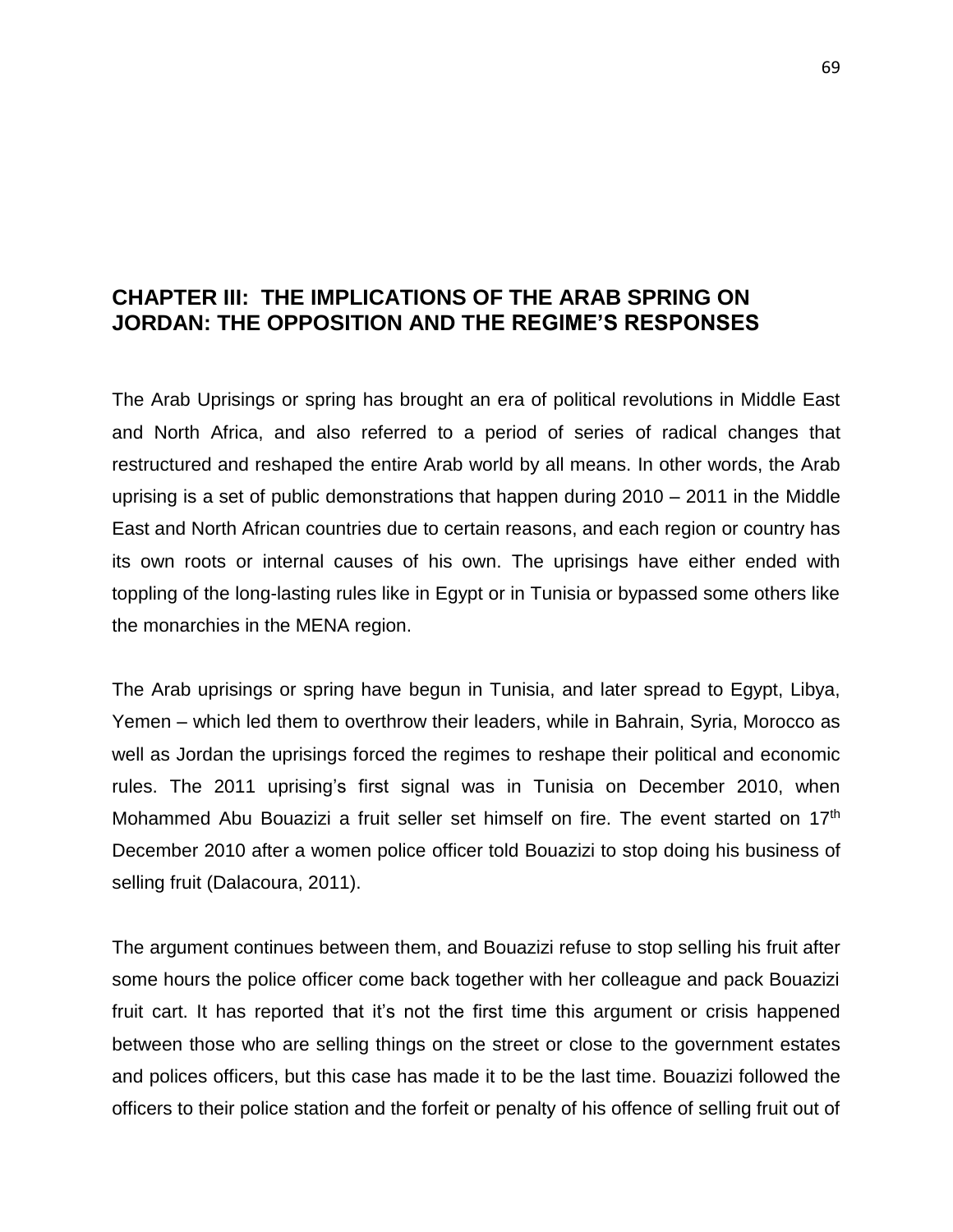fruit cart was \$7 which is equivalent to 10 Tunisian dinar and this money is either equal to what he earns in a day or is not up to that and Bouazizi avowedly claimed that the women officer slapped him and point his face and insulted his late father, and he was lock to the provincial police headquarters and his family come to the headquarter hoping to see him but they officers refused to allowed the family to see him. But after some hours they release him, after some hours again, Bouazizi come back to the station or elegant double story building without telling his family with a fuel container and poured the fuel all in his body and set fire on his body and the story change to another thing which is called Arab uprising or spring (Dalacoura, 2011).

Bouazizi did not die instantly he was rushed to the hospital till 4<sup>th</sup> January, the incident was so much horror and shock the entire region of Tunisian that even their dictator president of Tunisia Zine el-Abdine ben Ali visit Bouazizi in hospital a week to his death in order to blunt the anger of Tunisian peoples and Bouazizi family, but it did not stop the exclamation and could not suppressed because on 14<sup>th</sup> January after the funeral of Bouazizi the protest hit all over the country against the government of bin Ali he try to convince them but his effort did not triumph because the protest lead to the end of 23 years of dictatorship rule in Tunisia, on 27 of February Bin Ali himself resigned.

The episode also separate to the neighbouring countries immediately after successful overthrow of Tunisia government the Egyptian peoples preparing their own demonstration against their authoritarian government which is headed by Hosni Mubarak who was leading the Egyptians peoples for over twenty nine years, the Egyptian protest started on January 2011, but the Egyptian incident is different with Tunisian the Egyptian have confronting Hosni Mubarak directly to resign because he is unwilling to make a true restructuring in the region, and the government are not performing well to the societal need the demonstration escalate and expand with a "Day of rage" from Cairo to other parts of Egypt cities, continued with massive march on the streets day by day, which force Mubarak to announced publically he is not going to run in forthcoming election in 2011, the Mubarak decision did not stop the protesters and the demonstration continue with large numbers all over the state. Mubarak resign or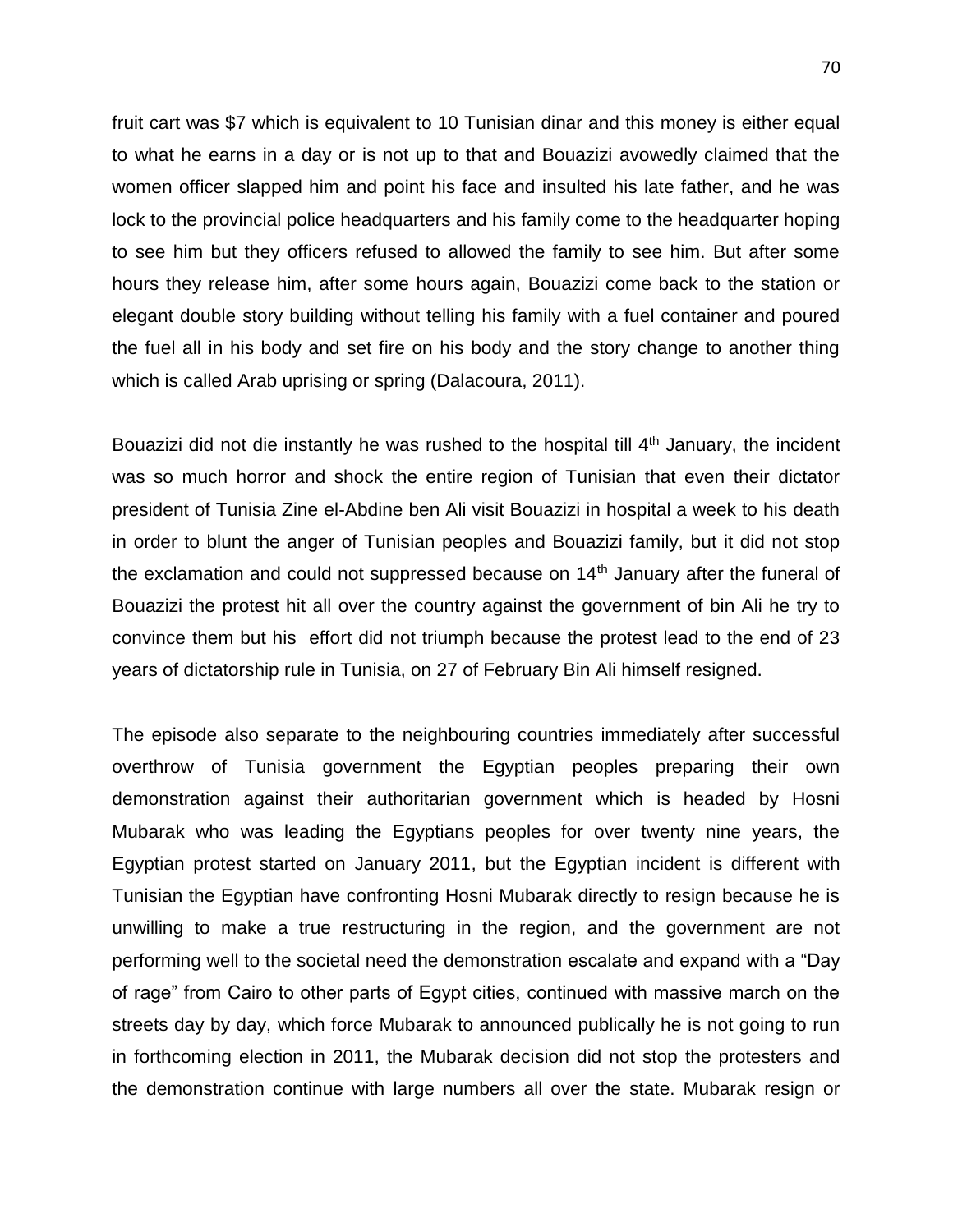stepdown on 11 February and transfer the power to the military government. But before the series of protest in the region and against the Mubarak government which is related to political event many observers said the demonstration is not related to uprising or against Mubarak but against the they Israel security action for the occupied Palestinian border. Egypt uprising become the second and successful uprising in north Africa after Tunisia many observers indicated that the incident of Tunisia is the key point of the all uprising in the Middle East because many rulers in Middle East faced different and massive demonstration at that period by confronting them and insisted of their resignation.

The third and worst one is Libyan uprising the protest broke up against another long dictator leader Muhammad Gadhafi the demonstration began at Benghazi the second largest town in Libya, within short period of time the protest separate all over the region the mutiny was leaded by national transition council (NTC) but the United Nation Security Council and some other agencies intervene and the protesters did not listing to them the demonstration continue also the west of the country started although it has remained little in the city of Tripoli. But the Libyan uprising counted as the worst in Middle East after the September 2011 apparent deadlock and many Libyan has lost their lives which up to date the figure was not verified their leader too Muhammad Gadhafi lost his life on 20 October.

The Yemenis uprising is also a prolong uprising that cause loss of many lives in the region their uprising protest started on 14<sup>th</sup> January with the small numbers of protesters against the government of Ali ben Saleh's that he most resign due to his failure and low performance in government activities after a month of Mubarak resignation the demonstration continue and lead by different groups youth civil society organisation and formal political opposition parties, join meeting parties the protest comprise different groups include Islamist *Islah* and some radical group, and Yemenis socialist party. The series of demonstration also lead to the destroyed public and government properties as well as loss of many Yemenis lives Saleh resign because the protesters insist. The Syrian also face their own challenges on Arab spring the protesters requesting reforms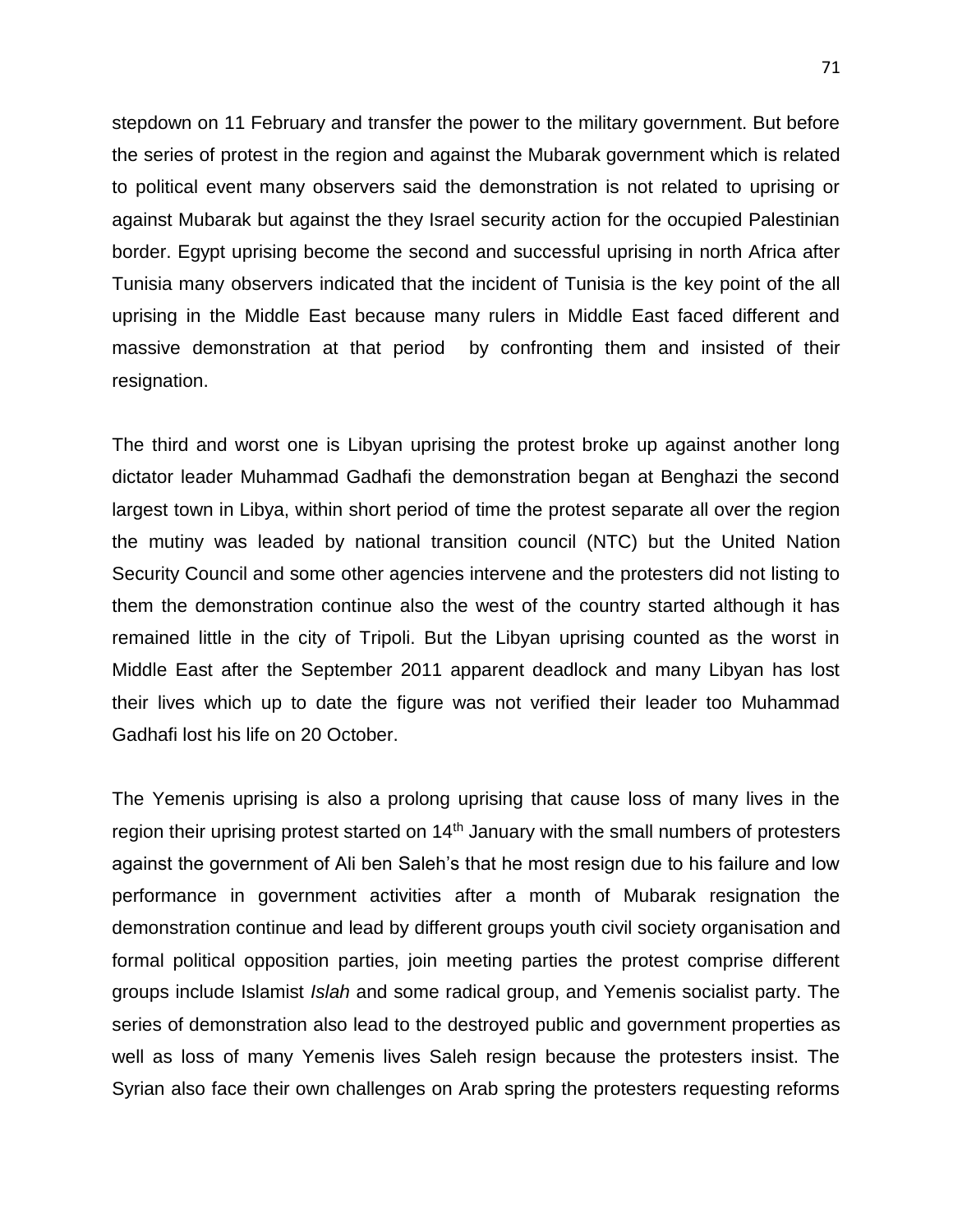the government or stepdown. Thus, are the major cases and roots of Arab uprising in Middle East North Africa and continue separated from one region to another which also experienced a comparatively little fallout from other region that they did not have bloody and massacre such as Jordan which is the case study of this work and area of concentration of our study, because the ruling monarchy is promulgate to their peoples and agree that the will restructure the regime measures. Excluding Bahrain because their demonstration was very limited and it was also tackles (Dalacoura, 2011).

Like other Arab countries Jordan experience uncountable demonstration throughout the 2011, the region has been shaken and the protesters agitating for restructuring the entire regime but the is no report which indicated the protesters called for overthrown of King Abdullah II the only call for change of government that is prime mister Samir Rafi'i and his council most go. The dialogue between King Abdullah II and the opposition groups also contribute to minimalize the violence in the region and fall of the Jordan Kingdom the King always give room for their enquiry and willing to have consensus and way out for the challenges that the region face, and their political status quo. This what made the protest to be large but not worst and keep changing time to time, and throughout during the demonstration no lives was loss, especially the demonstration in Amman city that gather more than 3000 Jordanian in the streets and against the government of Samir Rafi'i due to low performing and a lot of challenges in economic that lead the Jordanian into hardship and unemployment. The Jordanian uprising was similar to other Arab nations because most of the region that Arab spring take place is because of economic crisis or political reason, the Hashemite Kingdom of Jordan too join the rest of Arab region due to large unemployment and economic challenges and increased of poverty ratio. But other Arab state are requesting for democratic system that is their want to change from authoritarian regime to democratic system of government (Dalacoura, 2011).

The first signal of Jordan Arab uprising come from East bank that is the area that have the highest population of Jordanian native not migrant those who are called Palestinian Jordanian, the rally was organized by *Jayeen* and comprise of tribe, traditionalist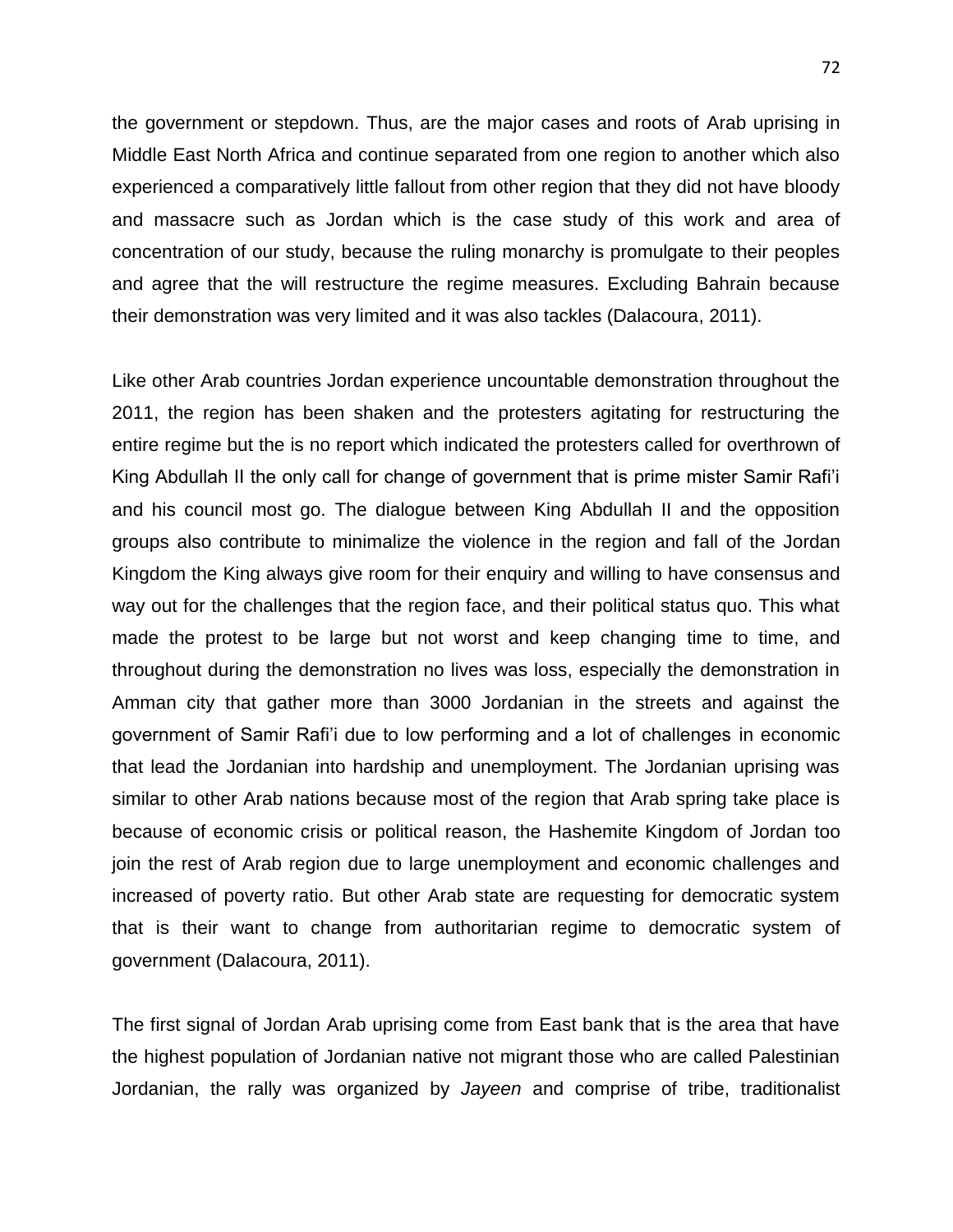pensioners, teachers as well as student while the Palestinian Jordanians and some other opposition groups like Islamists joined the protest on 14 January 2011 requesting for constitutional reforms and alteration of laws as well as increased of accountability. However, at the beginning of Jordan uprising the secretary general of the Islamist action front (IAF). Hamzah Mansur together with a political wing of Muslim Brotherhood the continue with their parties loyalty demanding from the Kingdom that the government council and prime minister most resign, and the electoral rules must be change not monarchy with all this the observers believe that roots of Arab uprising in Jordan are different with other region because the opposition and protesters groups and those who are loyal to the Kingdom are not against the monarchy and each groups his requesting for his own interest which is always changing time to time that is the reason the Hashemite Kingdom survive despite the largest numbers of the protesters but their interest is divide and they are not unite (Köprülü, 2014).

Similarly, after the separated of the demonstration all over the region and each groups had taken side, the demonstration become disunite to the Jordanian traditional leaders because they are worried about the economic situation, while liberals concern on promoting political institutions and Muslim Brotherhood demanding for Islamic caliphate or state. But the case has change when the Ahmad Matarnah a Jordanian native imitate a Tunisian Muhammad Bouazizi when he set fire on his body close to King Abdullah II office, Matarnah was complain about Hardship and unable to support his family his action has shocked all the Jordanian society and he also against the entire system of Hashemite by insulting the government. In interview with King Abdullah II tell the reports that the uprising did not start due to political reason but rather economic challenges in the region and he assure Jordanian soon the problems will become a history.

After some days King Abdullah II fired the government of Samir Rafi'i and his cabinet and replace him with Marouf Al- Bakhit, to those groups who demand for political reform and those who request for the improvement of economic the King raise the wages in Jordan and subsidies the food stock and fuel he also create job opportunities and employee more civil servant as well as amendment of the law on freedom of assembly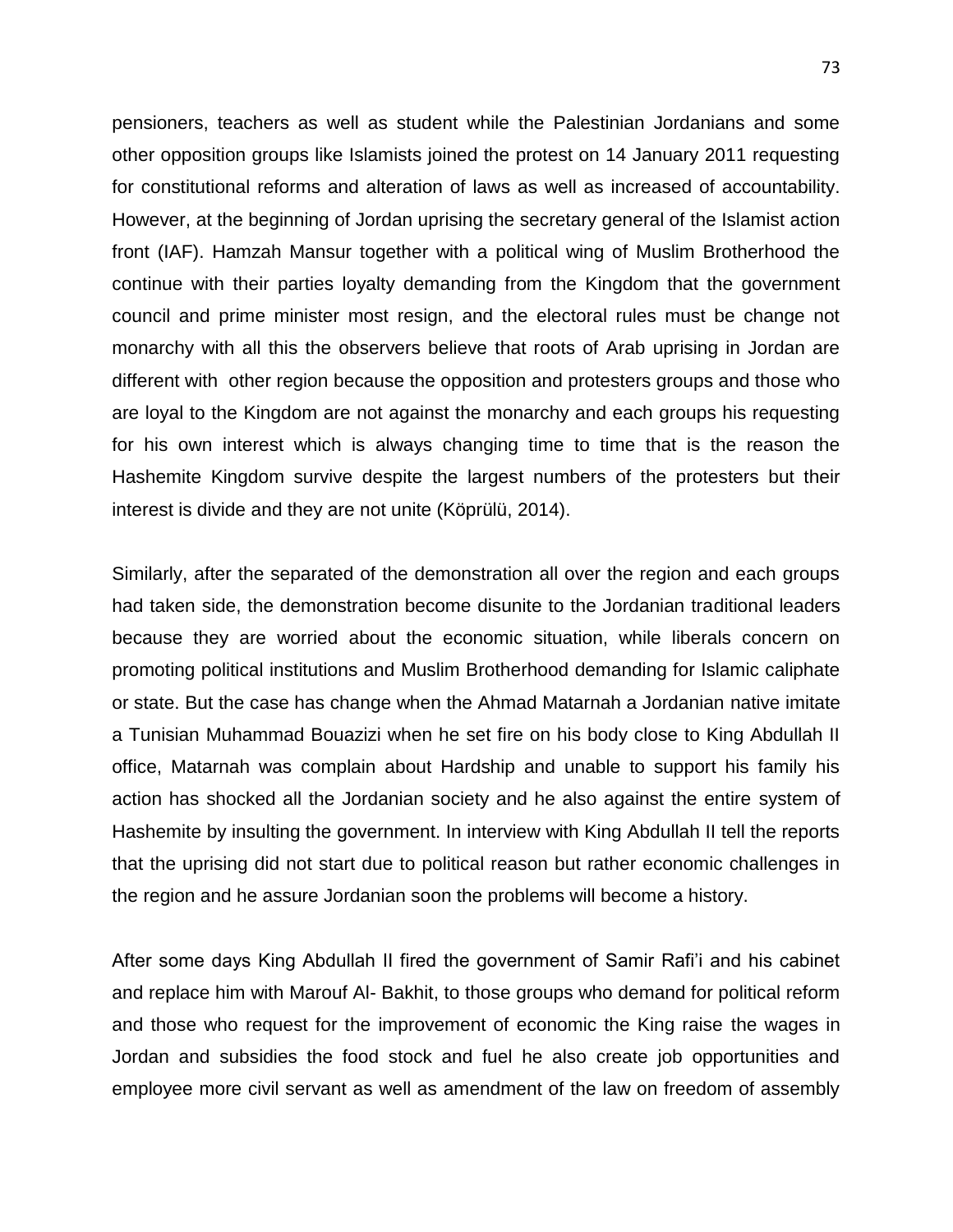that can permit them to work without too much intervention, freedom of expression and media as well (Yitzhak, 2017). After all this the demonstration continue the protesters requesting for change of the entire administration and declared a policy that going take care of electoral laws and the protesters demand that the constitutional policy must permit the Parliament right to appoint prime minister which is writing in 1952 constitution. But King Abdullah refuse this, which he called as unacceptable due to some reason, i.e. the political status and survival of the Kingdom. Many observers describe that if King Abdullah will not accept this request because it will be the end of his empire, and if he accept it the Kingdom will no longer have any influence and say in the region or affairs of the government and their Parliament will have total authority to overthrow him, also if he accept it the monarchical system in Jordan will become on functional, the Arab uprising was totally connected with regional occurrence that effect all Arab countries, because it has begun in Tunisian and continue increased rather than decreased (Yitzhak, 2017).

Before the Arab spring the process of democratization and political development has already started such as changing the government rules and amendments of electoral laws and economic restructuring by subsidising the food stock and increased wages while after Arab uprising 2011 another reform has made in different part of the regime such as lifting of martial law legalisation of political parties and freedom of expression and press. Comparing with other Arab region Jordanian peoples are durable and calm also in term of security and life standard Jordan is steady than other Arabs region, that is the reason Jordanian conclude that it is better for us to stay in our situation than to have democracy but butchery and destroying our properties.

Similarly, the government try to make Jordanian being out of violence by have dialogue with the opposition always, and listen or give attention to their request. Change in Jordan is obvious. But not that they should accept the status quo because the Jordanian have their unique experience in Arab uprising is totally different with other Arab region due to the demand of the protesters is keep changing and more significant, some observers argue that the uprising is not challenge to the region but rather an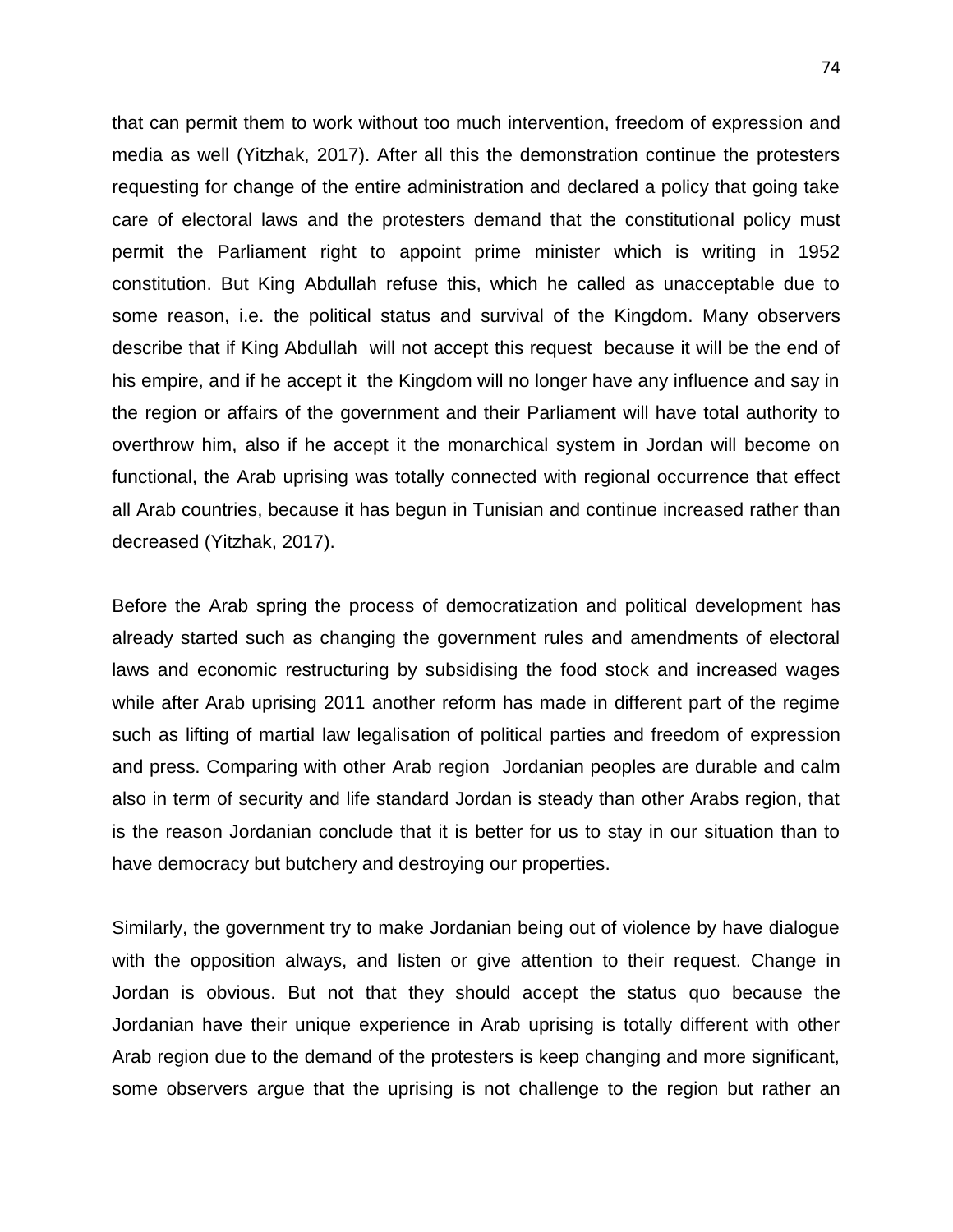opportunity to tackle the restructuring process and democratization issues (Ryan, 2016). After all the reforms and changings the monarchical Kingdom of Jordan remains steady and the parliament remains under control, despite the fact that they is more change and progress on parliament but appointing and impeaching of prime minister and his council was still under the influence of monarchy rather than to be on elected council while the issues of corruption is also another challenges area in Jordan that is why the protesters keep said the government of Samir Rifa'i has failed in their Friday weekly rally that include traditionalist, youth, opposition party calling for more reforms. The Arab uprising has shaken the Kingdom of Jordan when the region have committed on their internal political restructuring and economic, and the Jordanian government political approach are close to international circumstances and the influence of opposition where becoming stronger, the Kingdom use political strategy by increasing economic factors and tackles the issues of political reforms, thus has weak the protest and their power. Unlike Libyan, Egypt when the government clashed with protesters and use security force to stop the demonstration which create more violence and slaughtering (Yitzhak, 2017).

The Jordanian kingdom use different tack ties and manoeuvre to restrain and retard the opposition party and some other groups in 2011 demonstrations i. e. Arab uprising because the protest was varied in different participants and demands, and each groups centre on his particular problems of privatisation, Amman centric investment and development of the entire society some request the Parliament must be a body that literally legislate rather than plainly implementing the cabinet by the royal decrees while other want the government must be design and renew elected representatives of people which means the real Parliamentary system rather than appointing and suspending at any time they want, also to change the system of one man one vote and replaced it with mixed electoral system and some other issues. The kingdom has long practising of political incorporation and co-opting the opposition and enable some to vent the level of exasperation and actively attempting to separate other. While many mechanism from co-option to compulsion are now familiar to the opposition on force, which give them more spirit and politicised the youth to become more active in each public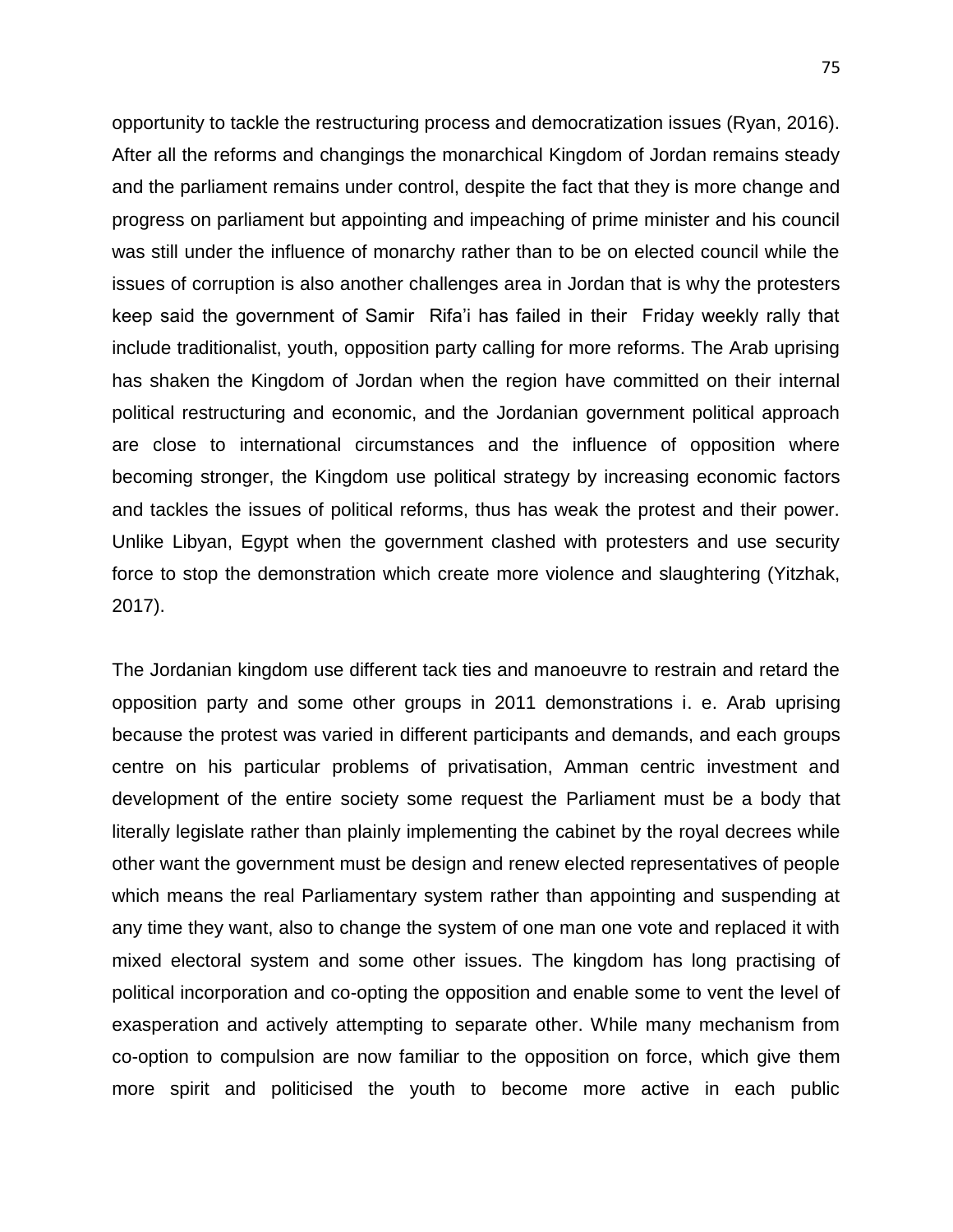demonstrations in Jordan (Ryan, 2011). Most of the youth are identified with the state or the traditional opposition force, however it's clear that the previous technique are not enough to contain the opposition and the Kingdom always face new challenges from the opposition a Jordanian journalist said "a veteran reform and democratic activist are very important to the generational change in expanding Jordanian reform movement, and the extensive use of Facebook, Twitter, Instagram and blogging to organised demonstration and activist" (Ryan, 2011).

Despite the several challenges and demonstration all over the nation, the Kingdom remain strongly and use their neighbouring countries that experience similar protests that ended of destroyed their monarch and lead to huge massacre in some regions, but the Hashemite Kingdom handle their own protests by approaching the opposition in different ways such as dissolving the current prime minister and his cabinet, change technocratic business elite with some veteran political integer given more opportunities to woman by increasing 6 more seats to them in the Parliament, freedom of press without government intervention, the appointment of veteran political person and one of the most influential leader to Palestinian Jordanians people in the Kingdom, the creation of dialogue committee on reform which headed by Tahir al-masri. Also the new prime minister and the King himself meet with the leaders of opposition parties and discuss several issues, and the King shown his effort and commitment on reform and the possibilities of Islamist figures will be more in the cabinet. The King also tell the opposition leaders we have more internal and external tension but we are trying our best to solve your major request and he blame the previous government rather than his Kingdom for the failure to implement the reform. The King added that the greater reform have already been written and we create a dialogue committee that going to handle the issues of reforms, also most of the opposition demands have already written in the royal National Agenda Committee. Thus are the few manoeuvre that use by the Kingdom to co-opt the opposition parties (Ryan, 2011).

Also, are among the key issues made Hashemite Kingdom to remain on firm ground or throne, and preserve their substantial power in the region and the Kingdom will endure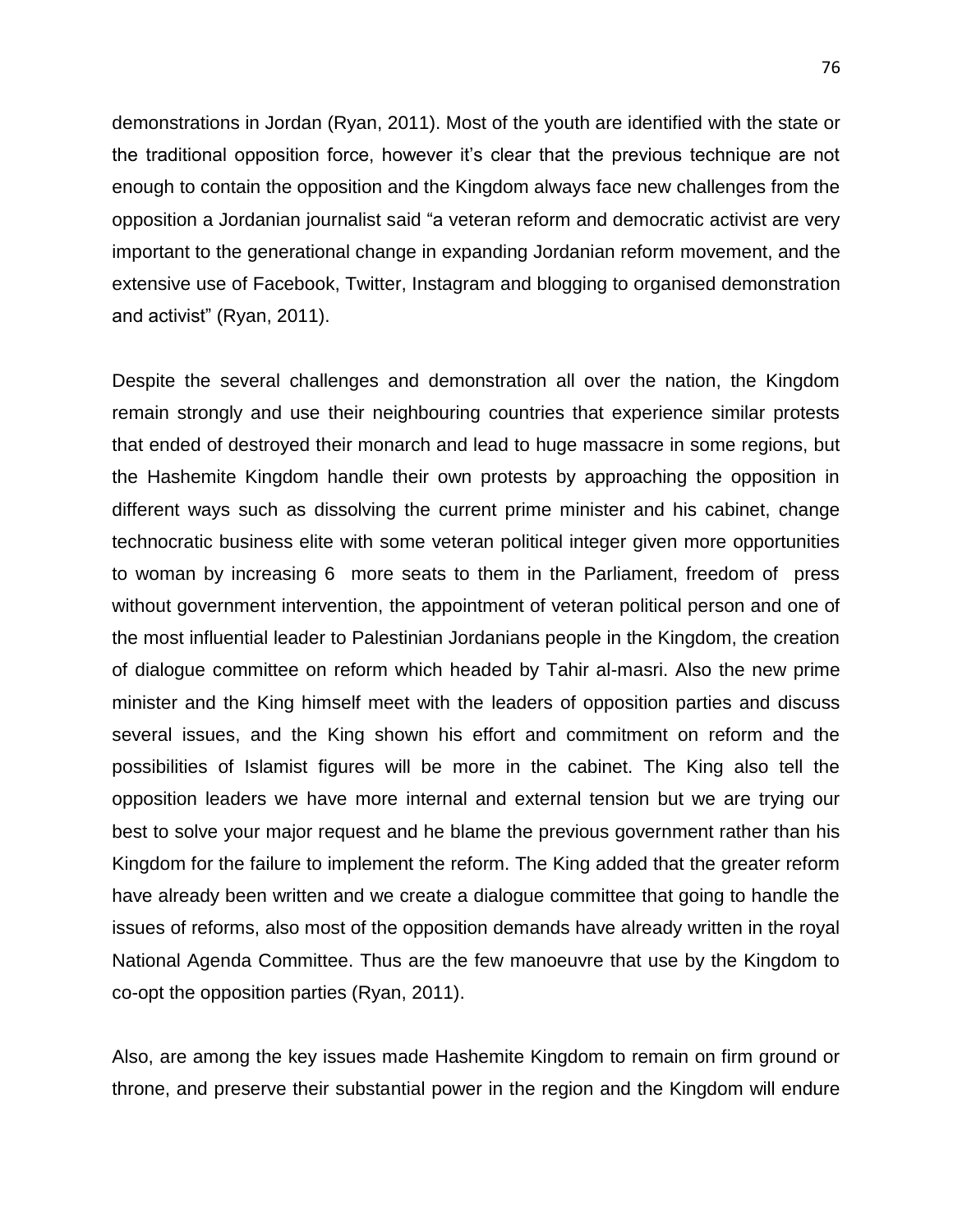to possess this advantages and privilege to appoint and dismiss the prime minister and his cabinet. But another report indicated that the survival of Hashemite Kingdom of Jordan was already predicted because many Arab monarchies in Middle East have survive such as Morocco, Qatar, Saudi Arabia, Bahrain, and UAE, both survive the spring. But the most indication in Jordan is the dividing of interest among the groups of protesters because each group have his own unique interest and it keep changing, also lack of unity among the opposition provide uncertain unite in a single goal. But the extent of protest in Jordan has effect the collapse of the Muslim Brotherhood in some region like Egypt. However, the repot have shown none of the 2011uprising in Middle East region was led by any Islamist groups or had a predominant Islamist agenda, also in most cases the Islamist movement are seen as the main beneficiaries of the revolts, after some years their integral position between the emergent factions is evident. Moreover, the Jordanian observers on political affairs predict that the next challenges for Jordan will be the building of political landscape that going to include the new identities that will emerge between Jordanian society, and the low trust in Jordanian political institution at national level will led to another phenomenon. So, the series of battle over reforms in Jordan was far from being decided (Barari, 2011).

The region has lost the patronage power with the retreat of government from economic challenges to sphere and the emergence of a privatized economic and the consequent weakening of the patron client relations and the public will not rest until they are feeling empowered also the monopoly power is not set in stone. Thus, are obstacle of the King because of his little choice he push for restructuring before is too late (Barari, 2011).

Nevertheless, the dimension revised in uprising because disparities the Palestinian Jordanian and Jordanian origin to existed the annexation on west bank for a long time, while 2011 social spring in the region have disguised the previous antagonism among the several communities. And what have startle all the Jordanian and Palestinian Jordanian is to unite their common understanding of their domestic political change in the Arab uprising while the outcome of 1970 civil war, and the Palestinian Jordanian have reach to agreement that the will perceived as the opposition of Hashemite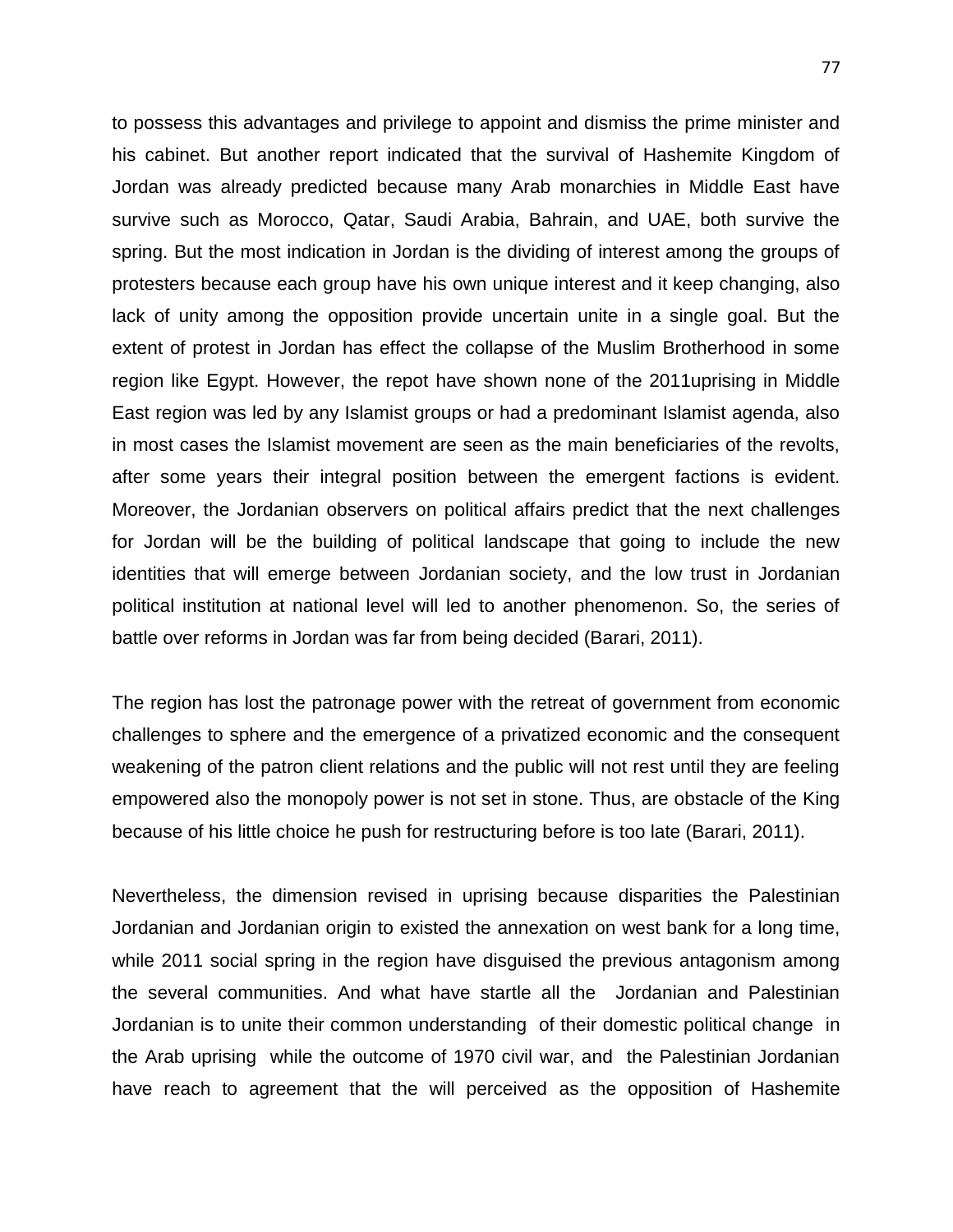Kingdom did, and the will share common understanding that the Jordanian and Palestinian come from, while some roots, bonds will committed to the issues of Palestinian origin, all are among the partly stow on the tragedy of 1970 black September and in above chapter we have seen how the shift towards the success of the democratization have engage the Kingdom to made a several reforms when the introduce the national charter and pluralism in 1992 since than the Islamist Action Front policy has become the main opposition party in the region of Jordan. However, the long debate on electoral rules and the continuation of politics of identities between the Palestinian Jordanian and Jordanian Jordanian has boost the tension of Arab uprising. The debate has surrounded with so many controversial on electoral issues which can hardly be accepted as new phenomenon in the region the opposition group i.e. Islamist Action Front had led the other groups for called the amendment of 1993 electoral rules, at the beginning, and in 1994 peace agreement with Israel and the tension between the government and opposition group.

Since the onset of the Arab uprising, the group of national front for reform together with leaders of the Islamist action front and leftist parties as well as the trade unions group and other groups that comprising different parties in Jordan has reduced the tension in those areas that have been contention between the Jordanian native and Palestinian origin. Again, at that time the Hashemite Kingdom have took a step which is more significant and initiate a reforms program by introducing the National dialogue committee (NDC) the main agenda of this committee is to revise the longstanding controversial electoral laws. And the politics of identities between the native Jordan and Palestinian Jordanian will solve. Observing what is happening in East Bankers the perspective and limited impact on the domestic politics during the Arab uprising on Jordan and the historical ethnic divisions between the East Bank and West Bank that is between Jordanian-Jordanian and Palestinian Jordanian which have create greet different carriage towards the process of democratization, electoral reforms, but the is natural understanding between the native Jordanian and Muslim Brotherhood group and Islamist action front, but the startled is when amendment of electoral rules have approve the file that authorize the equal distribution of seats base on population size, that is the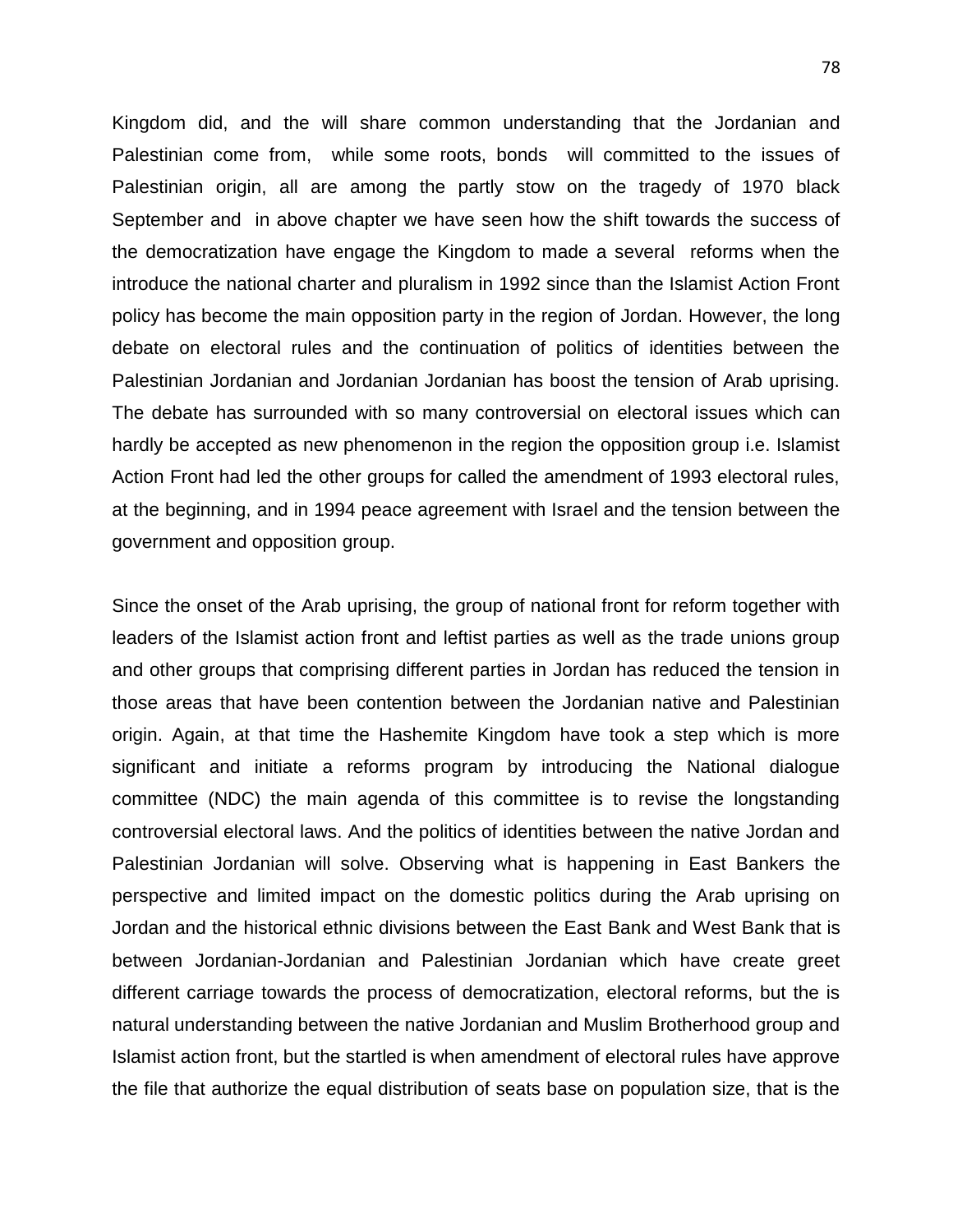time when the Palestinian Jordanian will dominated the entire parliament and Jordan political landscape and the Kingdom will lost their vested political power (Anderson, 1991).

Similarly, the economic, political and social division among the Jordanian and Palestinian identity formation in the Kingdom of Jordan is a constant process of reconstruction, for example the issues of climax in pan-Arabism during the period of 1950s to 1960s has totally effects on Jordanian identity and state formation as well, and the Kingdom adopted to introduce a border identity based on constitutional project on the nation and the unification has mobilized the patriarchal attachment to the monarchy while the pressing of easing at domestic pressure between East and West banks was not complete yet although the attempts on constructing the border of Jordanian identity has been already manifest in problematic demographic disparity and other regional unreliability.

Kramer's view that the basic hindrance and the lack of cogent or articulate on Jordanian national identity that derives from the impact of ethnicity and tribalism in their political and behaviours (Kramer). In short, the tribal relations together with social organisation has submerge the Jordanian society and helps the Hashemite monarchy to alleviate the severe impacts of Arab uprising. Also in his work Kuhnhardt, view that most evident in the Arab world are the real power that based on traditional legitimacy which is continues to play a stable role on transformation of societies and their political system and the traditional hereditary law seems to be able to repair the power with respect, and even acquired legitimacy together with less need we will exercise the violence against the public, however the regime secure its political legitimacy especially in the southern territory through a patronage system all this are patriarchal role of monarchy and the citizens adherence to the Kingdom of Jordan was underline the real consolidation of the regime in Hashemite (Kuhnhardt, 2012). What differentiate the cases of Jordan Arab uprising with other Arab region protesters is demanding for different issues and further political restructuring rather than deeper questioning on monarchy of long stay on throne, and the outbreak of the Arab spring have made Jordan to be embody in the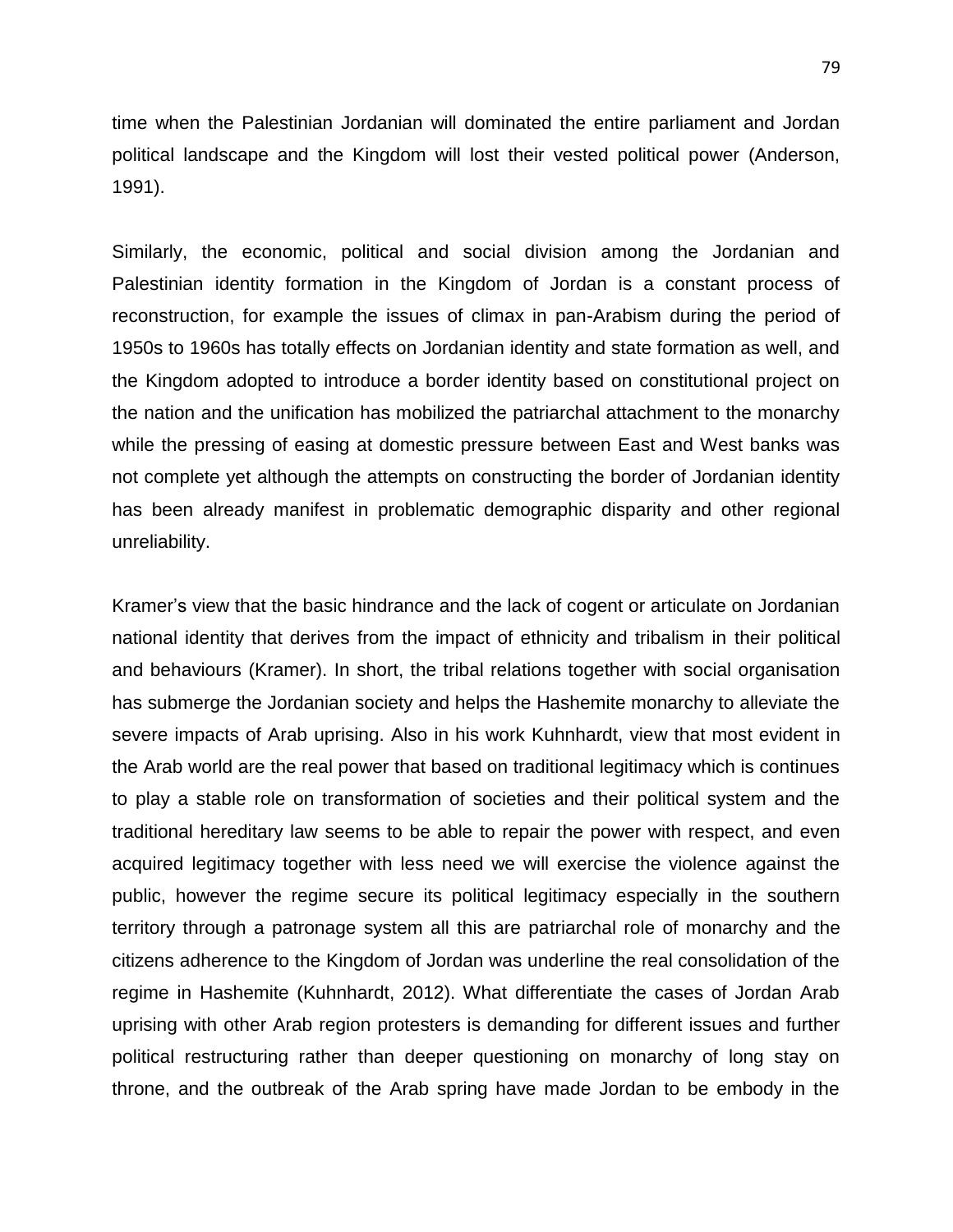case of Arab world where the opposition group has occupied the societal areas and enquire that the political openness will not questioning the legitimacy of monarchy (Kuhnhardt, 2012).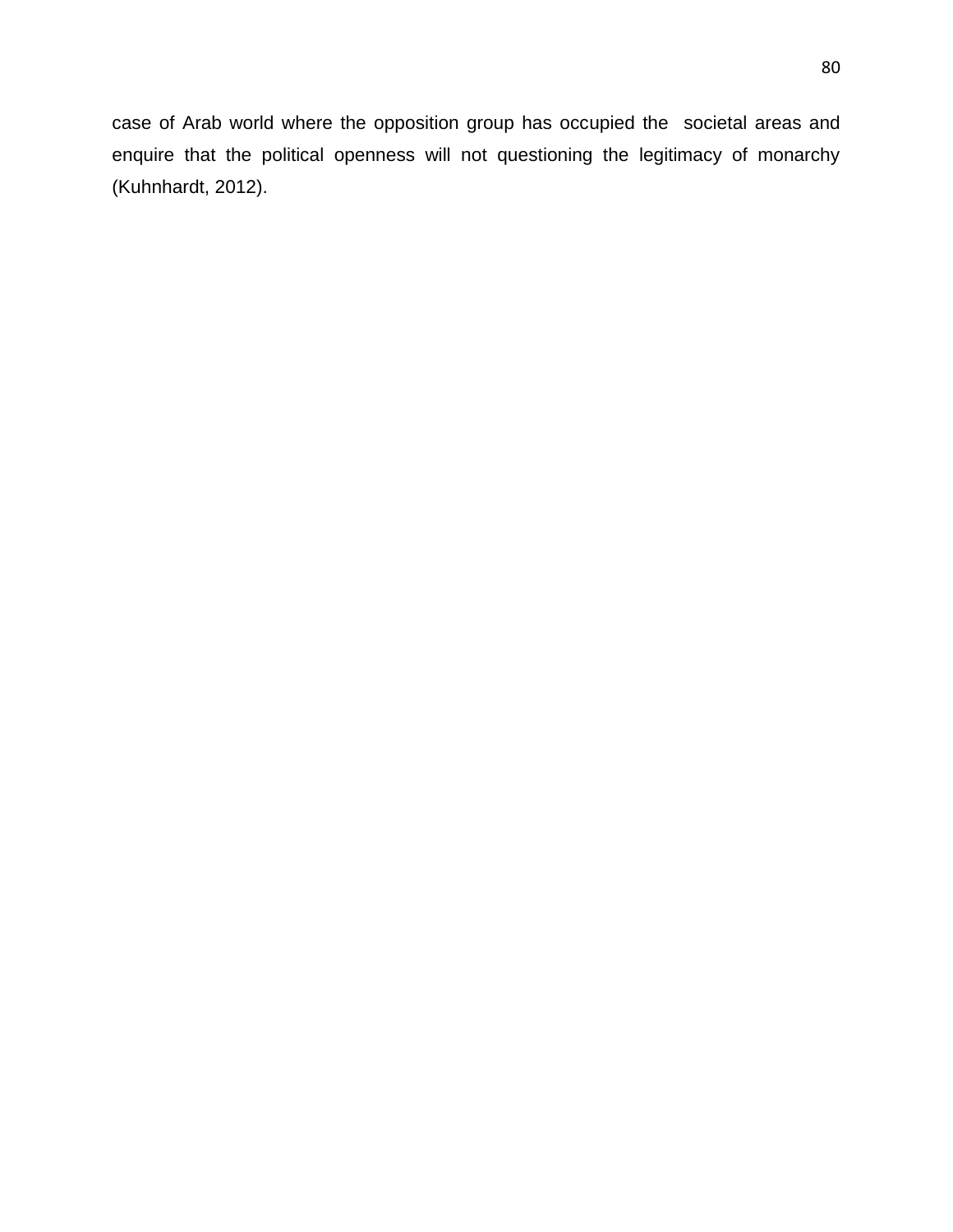### **CONCLUSIONS:**

# **JORDAN AFTER ARAB SPRING: BETWEEN CHANGE AND CONTINUITY**

The Kingdom of Jordan has neither engulfed by the 2011 Arab uprisings or Arab Spring nor totally immune from these events. Like other Arab countries in the region, as a result of economic crisis people in Jordan also demanded for restructuring and political reforms. While the republics have been shaken by the uprisings like, Tunisia, Egypt and Libya to a great extent the monarchies like the United Arab Emirates, Saudi Arabia, Bahrain, Qatar, Morocco as well as the Hashemite Kingdom, have survived and upgraded their political rules after the uprisings. In addition, a survey made has shown that; there is a specific and unique reason why the Hashemite Kingdom has survived in post-2011 uprisings which is closely related with neo-patriarchalism (Yitzhak, 2017). For instance, various opposition groups have engaged and took side during the protests – like liberals, Islamists and leftists – against the Kingdom and their demands have been changing over time depending on their interests and priorities with regard to the future of the Kingdom. Initially, the first protesters called for the removal of the prime minister, while another group demanded for more political and economic reform and the third group insisted on calling for Islamic state (caliphate). And later their demand varied over time and illustrated that the Kingdom deprived a *coherent opposition* that may threaten its longevity.

Jordan, thus, offers an exceptional case in the region where the uprisings did not result endangering the survival of the monarchy, due to the fact that the protesters did not ask the King to resign. People rather demanded to pursue the monarchical system and struggling with unemployment which reached to 19%. The split within the Jordanian opposition made the public rallies unable to unite and to be *coherent* in one goal as it was in other Arab countries like Tunisia (Dalacoura, 2012). The lack of a single interest or common goal among the various groups made the Hashemite regime to survive. Due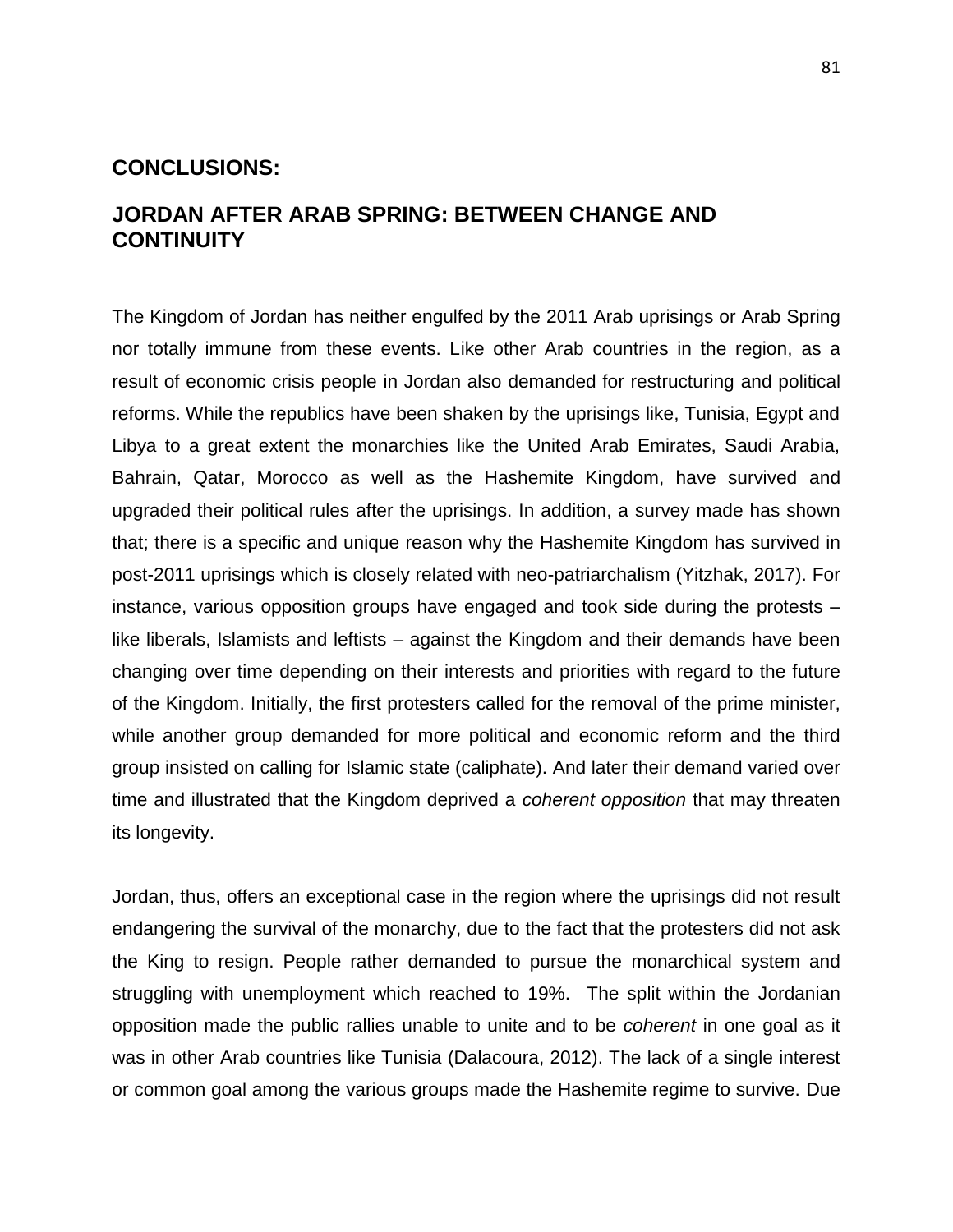to the conflicting goals of Islamists like the Muslim Brotherhood who asked for more political representation; the native Jordanians has begun to shift their demand for more political opening which might decrease their political power in the internal politics and parliament.

Similarly, King Abdullah has been always intent and considerate to seat and negotiated with the opposition leaders unlike other Arab rulers, and he always attempted to reach an understanding with them in political issues and make possibility for them to demonstrate and to express their view and against any unacceptable government activities in Jordan (Yitzhak, 2017). The emergence of the East Bank activism – native Jordanians opposition has been also a new phenomenon in the country which replaced the main opposing group with a newly emerging East Bankers instead of Palestinian descant Jordanians.

In addition, after Arab uprisings, Jordanians realized that their political stability is more crucial and better than other countries in Arab region, in terms of freedom of expression and legislative powers of the parliament. The political stability has then been a vital matter for almost all Jordanians, which can rarely be found in the many other Arab countries. In this respect, Jordanians opted for stability rather than calling for more democratization.

Furthermore, Jordanian example after the 2011 uprisings have clearly illustrated that; Jordanians have to select between two options – they either could follow on and overthrow the Kingdom and establish a new legitimate democratic system or call for an Islamic state. In line with these options; they may choose either political stability or uncertainty as it was in the case of Syria and Iraq. Despite all the domestic and external pressures posed to Hashemite Kingdom; they managed to survive and maintain longevity of their monarchy – which surprised the Western actors. Some have predicted that the Kingdom is going to collapse immediately due to several challenges and collapse of some neighbouring region such as Egypt, Libya, Syria, Yemen and Tunisia. Jordan however have coped with the opposition with its own methods of regime survival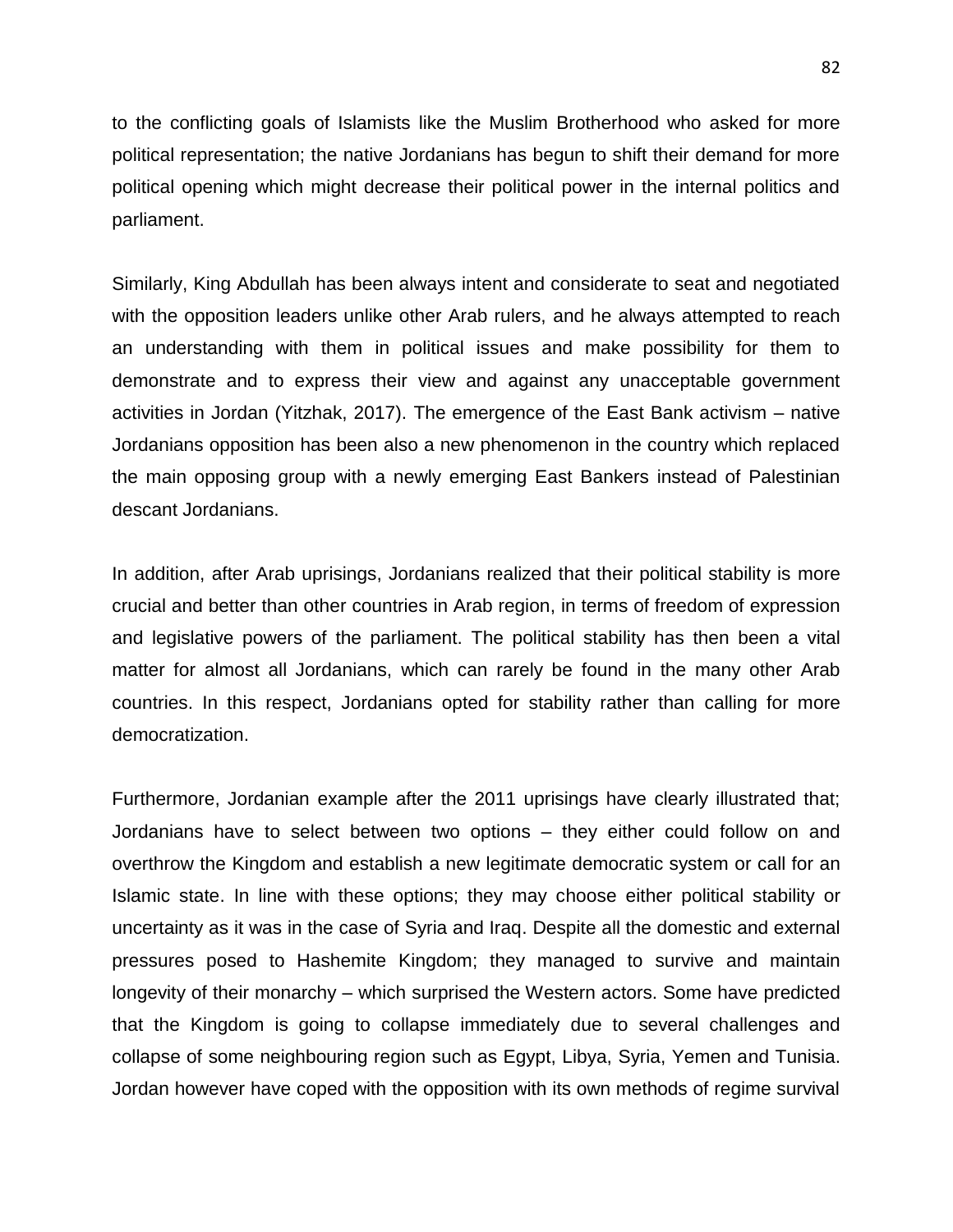strategies and showed that they have different trajectories of state and nation-formation (Yitzhak, 2017; Dalacoura, 2012; Hinnebusch, 2010).

Still, post-Arab spring era in Jordan in 2011 is comprising of retired military, liberals, member of tribes, (traditional) young people, as well as Muslim Brotherhood. Each and every one of this groups participated in the demonstrations against the regime as I mention above. But each group acted on his own interest, like liberals demanded for political reform. While tribal peoples and their leaders are concern about economic reform and the Muslim Brotherhood are insisting on Islamic caliphate or state. The absence of common goal comprises the Jordanian policy of admitting the protest free from the panic violence suppression, at the beginning it looked the demonstrations would diversified and separated with serious crisis and collapse of Jordan kingdom like other Arab countries. But ended with numerous groups' interest. To Jordanian, due to what we have been seen today in some Arab nation is good for us to live in undemocratic regime than to be in democracy but massacre, carnage and crisis, with stable regime under monarchy we can able to fight and pursue democracy gradually (Yitzhak, 2017).

Like Tunisian uprising, On 9 January a Jordanian citizen name Ahmad Matarnah, set himself on fire close to the King Abdullah II office as he protests against incapable to assist his family financially. A Tunisian fruit seller Muhammad Abu Bouazizi pioneered the public protests in the region which is also known as 'Arab Spring'. The popular riots alarmed Jordanian people led a group of people to articulate their calls against the government in Kingdom of Jordan. In an interview with King Abdullah II, he said the uprising didn't start because of politics but it began because of economic issues, and our problems and challenges is not political reform but mainly economic! An analysis by the Centre for Strategic Studies located in Amman confirmed that the majority of the Jordanian people required the administration to act more assertively to improve and upgrade Jordan economy. Although in 1990s, King Hussein started a series of economic restructuring measures in reaction to tackle with the problems of unemployment in Jordan following the eviction or ejection of Jordanian from the Gulf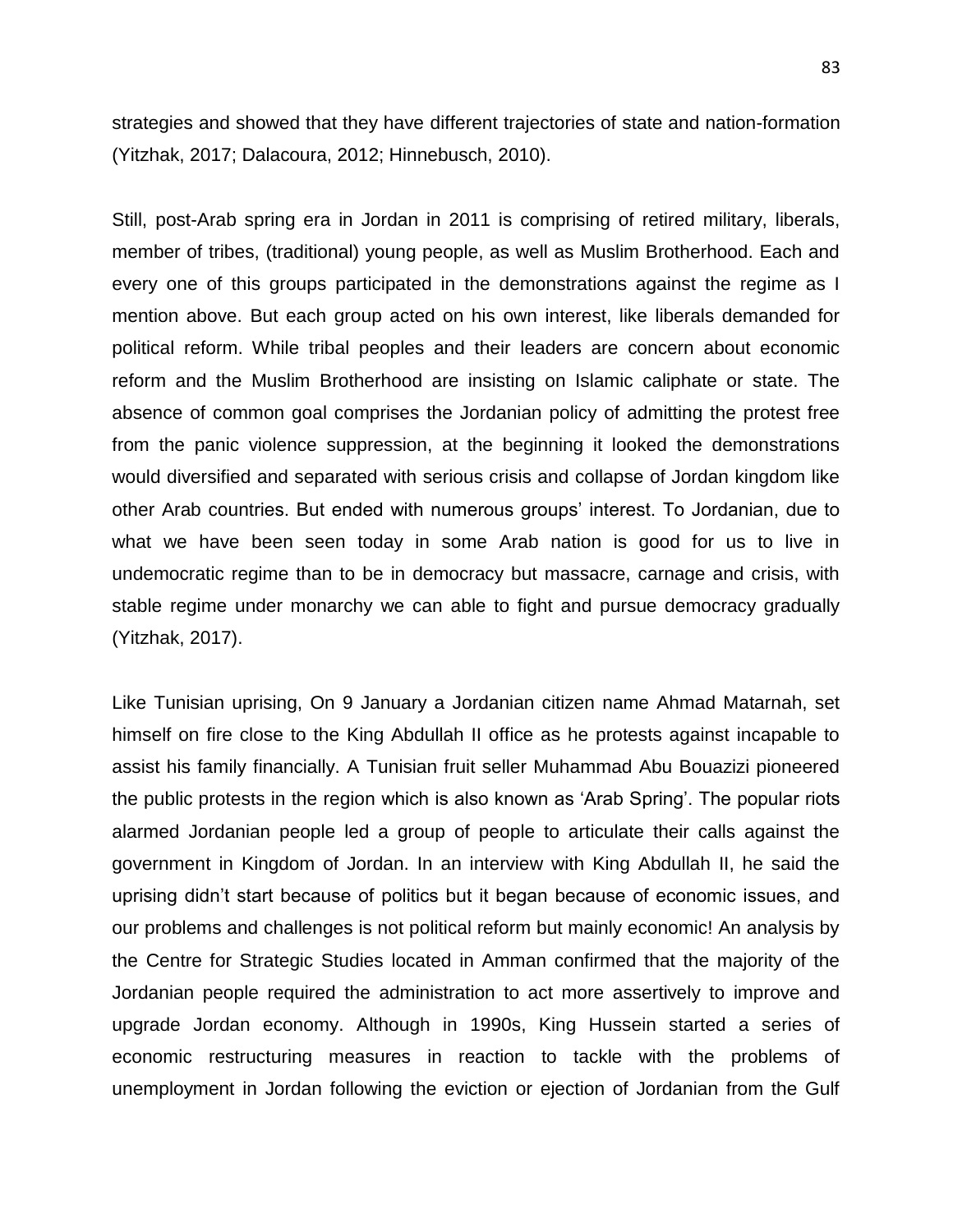members; thus, reforms comprised privatization, decreased subsidies. The statistics showed that; the increase of poverty rate has raised up to 15% in 2003 is 1.6 % but in 2008 is 13.9 % also due to the high number of Syrian refugees in Jordan had placed a load on the Jordan economy and led them to the deletion of the subsidies in oil and gas which afforded Jordanians low-priced on transportation and houses heater fuel on the winter period. To increase the economic valued when the spring started almost 16 billion dollars was given to Jordan to reduced social inequalities and poverty contour in Jordan this financial assist come from US, Saudi Arabia and Gulf cooperation council as well as international bank and others in 2011. But according to *Quds al-Arabia* newspaper, Jordan still managed to raise over 5 billion dollars from the Gulf Cooperation Council, Kuwait also assigned some instalment of 250 million dollars in Amman city at 2012.

The Arabs economic support Jordan, because it was part of the solidarity state of monarchies in Arab region, all this to avoid the fall of the Kingdom of Jordan, because the collapse of Jordan kingdom is definitely going to shake other monarchies. It has been apparent that; Jordan had experience many challenges such as political, economic and social problems which had been increasing misery against the kingdom of Hashemite. Similarly, as we examine the Jordan uprising is different with other Arab countries because Jordanian didn't call for overthrowing the Hashemite regime, but rather to change the government of Samir Al-Rafi'i. The slogan of Jordanian protester was "*islah al-Nezam*", which means reforming the regime. After the downfall of Houssine Mubarak regime in Egypt on February 9; 2011 rise the tension in Jordan, the King Abdullah most sacked the Rafi'i regime and King did so and replace him with Marouf al-Bakhit. King Abdullah did that in order to reassure the street with the proposals restructuring, but after al- Bakhit assumed in office the King promise Jordanian that the new government will take tangible steps to establish real political restructuring that going to enhance Jordan democratic bridge and ensure safe and good living for all Jordanian. Again, on 18 February 2011 another vigorous protest begins and clash with the security the protester continues demanding for real restructuring of constitution and complete change in Jordan policy, they insisted on constitutional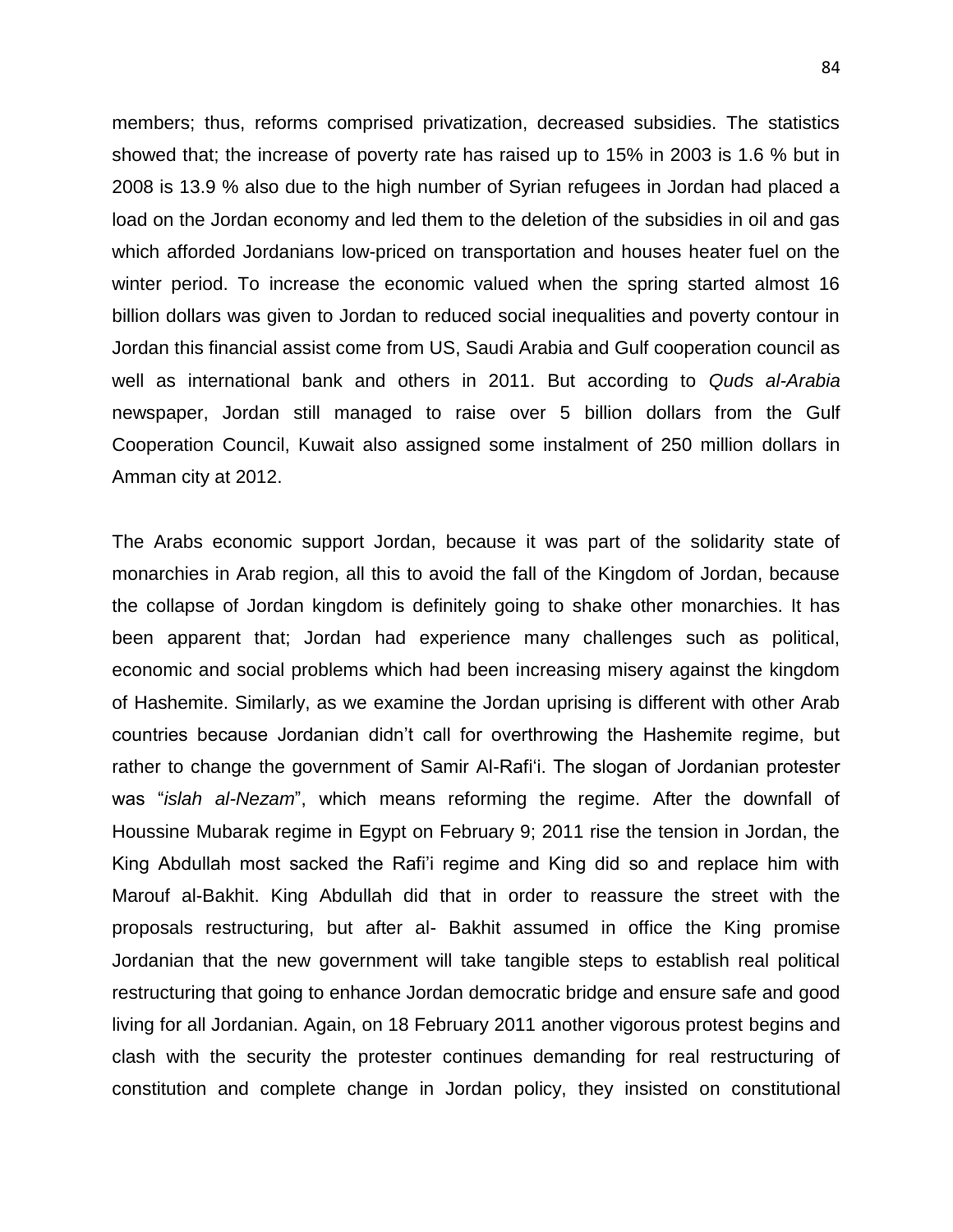amendment that can allow parliament to appoint the governing council especially Prime Minister to them, that is the power have been given in 1952 decree. King Abdullah refused this, because of so many reasons especially the political status and his prestige, but what protesters demand is legitimate in the law. The King take the decision because upgrading the character of Jordan it seem is better, he also terminated the 1957 constitution after he approved it over five years. However, in reaction to overthrow the Prime Minister Suleiman Nabulsi and his chief of staff Ali Abu Nuwar, he said King Abdullah II reject the opposition demand in order to retain the parliament as a real consultative body.

In March 2011, King Abdullah II introduced a national dialogue members which consist 52 members that going to represent political and social groups, for the draft of new constitution and electoral activities. All this to show that he wanted to fulfil the promise he made. Even the western observers praised the King Abdullah II for managing the strikes and demonstrations, in which there was no too much casualties only one parson loss his life and eight peoples were injured (Yitzhak, 2017).

While, the strong opposition group Muslim Brotherhood shunned taking side in the recent demonstrations in 2011 at Amman city, even do they did rally in different part of the region. But Muslim Brotherhood remain anti-government demonstrations in Jordan the aim of Muslim Brotherhood is to have an Islamic caliphate (state) not overthrowing the Hashemite Kingdom. But this time the demanding for changing the government of Samir Al-Rafi'i. Comparably the secularists in Jordan accepted and agree with the Jordanian legitimacy of Hashemite Kingdom and there have never challenges it. But they are directly against the administration of Prime Minister Al-Rafa'i not King Abdullah II which means their aim is not overthrowing the Hashemite regime to establish Islamic State, but rather to revolutionize Samir Al-Rifa'i government. Due to this the Hashemite Kingdom remain substantial in power as well as continue being superior that can appoint and dismiss the Prime Minister and his council at any time their want (Yitzhak, 2017)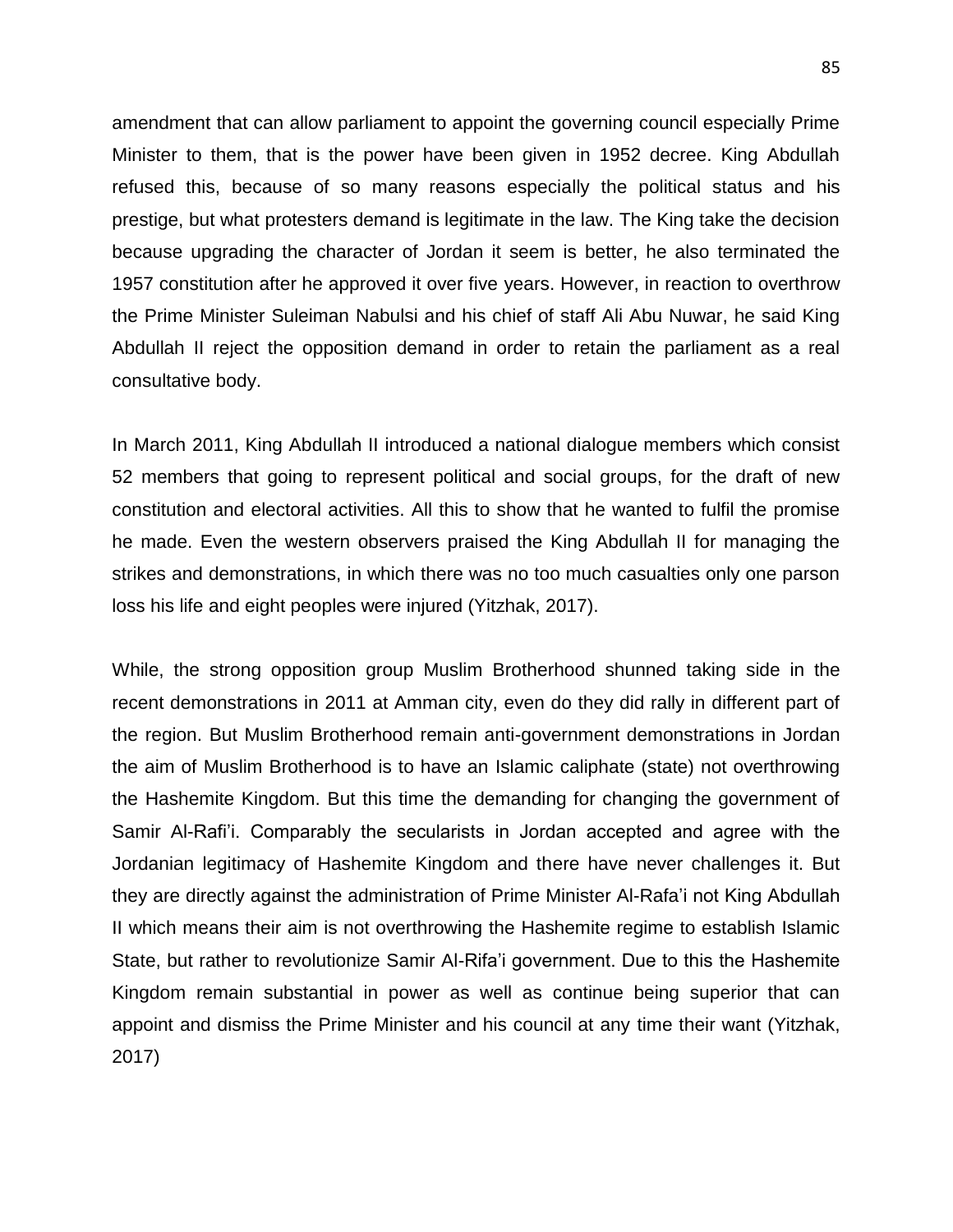#### **REFERENCES**

Anderson, L. (1991). "Absolutisim and the Resilience of Monarchy in the Middle East", Political Science Quarterly.

Al-Jazeera, E. R. (2011). "Jordan loyalists sweep election Middle East*".*

- Abu Rumman, M. S. (2007). "The Muslim brotherhood in the 2007 Jordanian Parliamentary Elections".
- Allan, Y. (1997). Keys to the Kingdom National Anthem the office History: The Hashemite Kingdom of Jordan.
- Aruri, N. H. (1972). "Jordan: A study in political development 1921-1965".

Al-Umma, M. (2017). Jordan Parliamentary chamber" journal

- Al-Jazeera, E. R. (2011). Jordan loyalists sweep election Middle East. http://www.merip.org/mero/mero0223011.html, accessed 13 Dec. 2011
- Bhunia, A. (2013). The Middle East, democratization and the Arab spring". Foreign policy journal
- Barari, H. A. (2011). "The Arab Springs: The case of Jordan", Ortadoğu Etütleri, Volume 3, No 2, January 2012, pp.41-57.
- Brand, L. (1995). "Palestinian and Jordanian: A crisis of Identity", Journal of Palestinian Studies.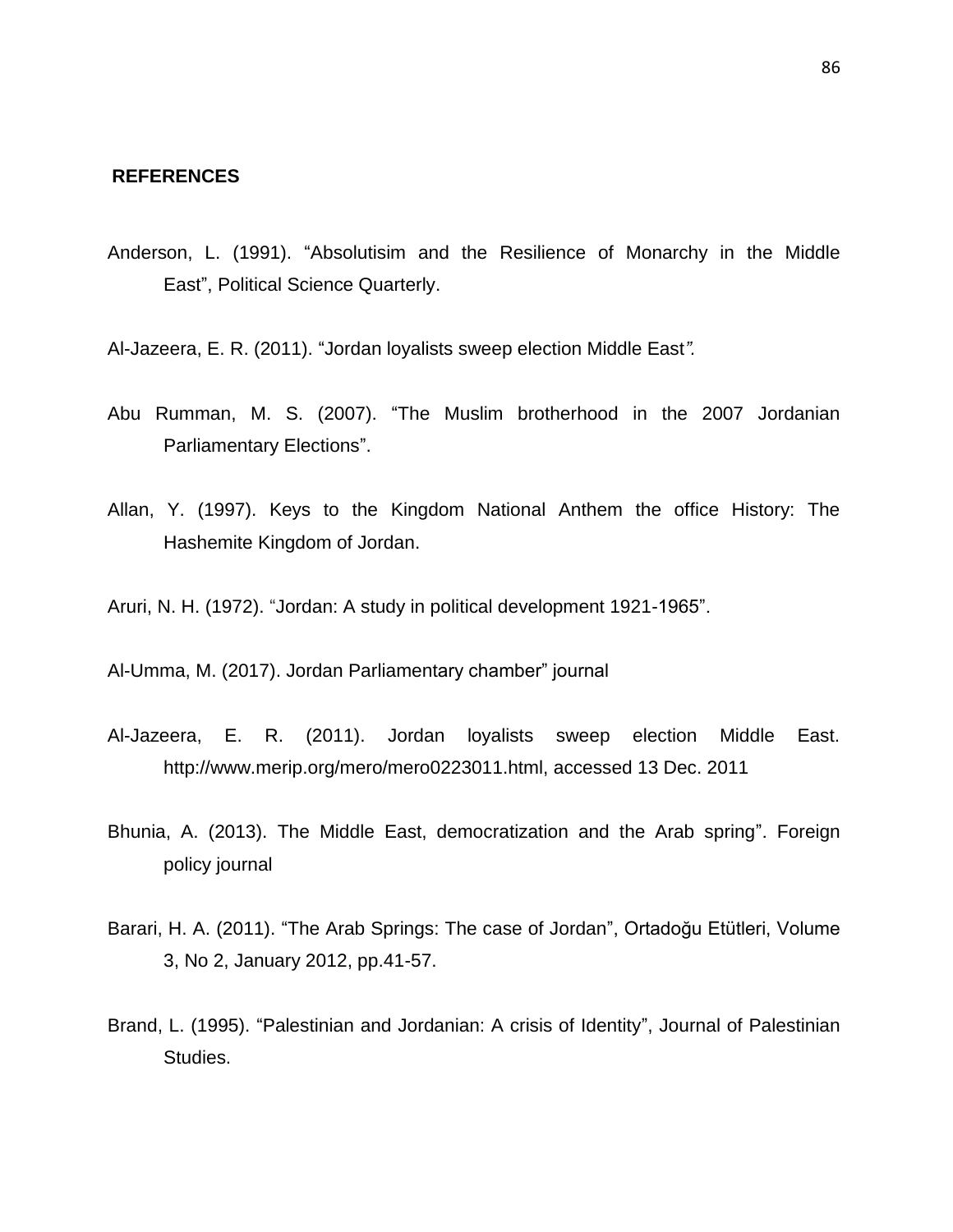- Brown, Daniel P. How Far "above the Fray"? Jordan and the Mechanisms of Monarchical Advantage in the Arab Uprisings. 2017. 10.1080/21520844.2017.1295337
- Barari & Satkowski, H. A. (2012). The Arab Spring: The case of Jordan". Al Arab al-Yawm Daily, 20October 2011
- Cederman, Simon hug and Andrea wenger, L. E. (2008). Democratization and war in political science (Vol. Vol 15). London, UK: England & wales no 3099067 5 Hawick place. Diol: 10.1080/13510340801972247
- Dalacoura, K. (2012). "The 2011 Uprising in the Arab Middle East political change and geopolitical implications". The praxis of the Egyptian revolution', Middle East Report 41: 258, spring 2011, pp. 2–13.
- Ehteshami, A. (2007). "Is the Middle East democratization" https://www.tandfonline.com/doi/abs/10.1080/13530199908705683
- Gerges, F. (1991). "The Study of Middle East International Relations: A Critique", British Journal of Middle Eastern Studies.
- Jan, T. (1991). Determinants of democratization: Explaining regime change in the world 1972-2002.
- "Jordan Protests after King Abdullah II Calls Early Elections" BBC News, October 5 2012 htt://www.bbc.com/news/world-middle-east-19840979
- "Jordan Islamists Slam New Government as Setback for Reform Plans", Al Arabiya, May 3, 2012.
- "Jordan's King under Pressure as Reforms Stall", BBC News, May 9, 2012.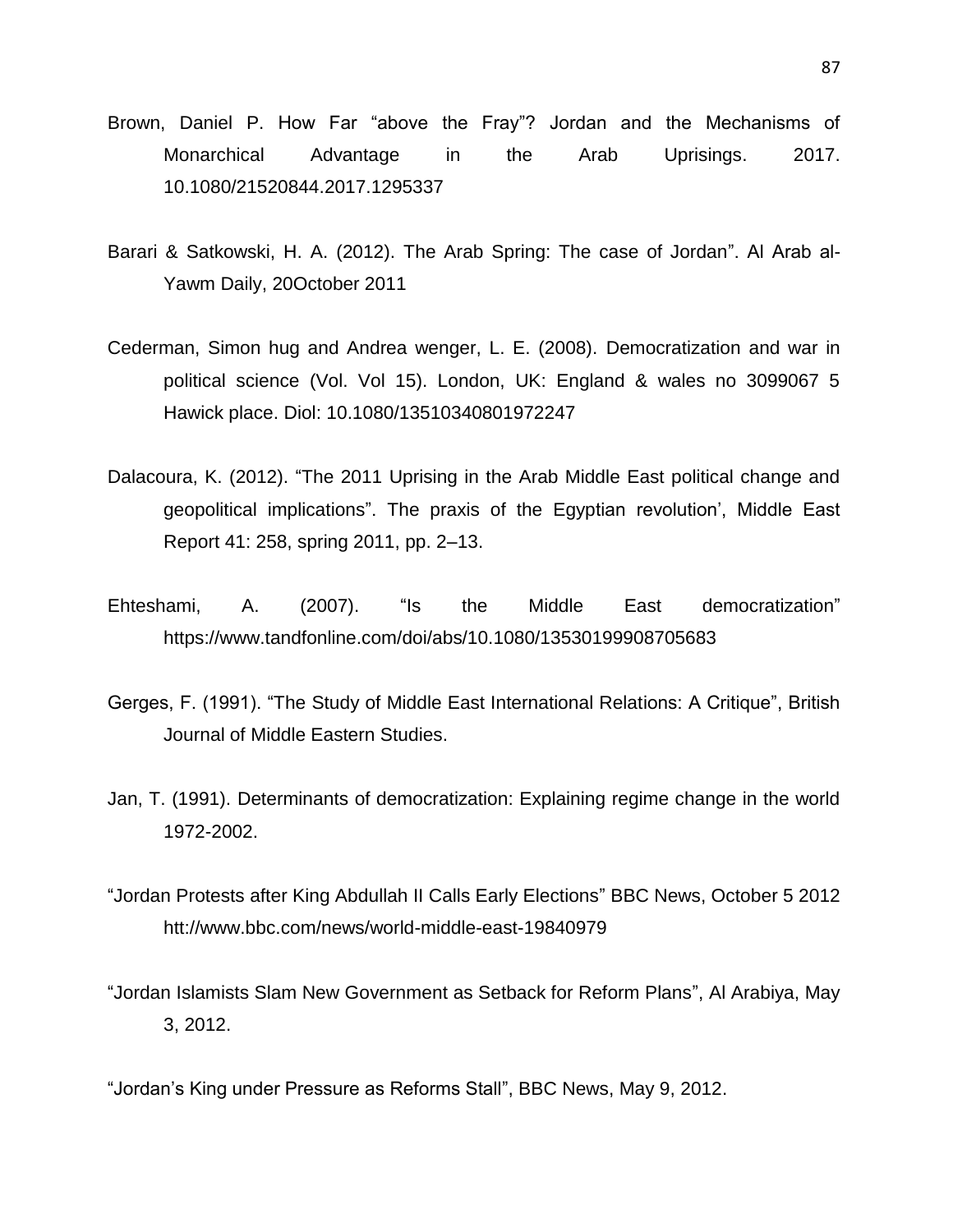- Harrison, G. (2018). Democratization political science", https://www.britannica.com/topic/democratization
- Harris. M. (2015). Jordanian youth after the Arab Spring", https://www.files.ethz.ch/isn/188307/jordan-youth-after-arab-spring.pdf
- Hinnebusch, R. (2010). "Toward a Historical Sociology of State Frmation in the Middle East", the Middle East Critique, Vol: 19, Issue: 2.
- Koprulu, N. (2012). "Monarchical pluralism or De-democratization: Action and choices in Jordan", Insight Turkey, (Vol. Vo.14).
- Koprulu, N. (2014). "Consolidated Monarchies in the post Arab spring era: The case of Jordan", Israel Affairs.
- Kamara, M. (2007). Frozen political liberalization in Jordan: The consequences for democracy", https://www.tandfonline.com/doi/abs/10.1080/13510349808403551

Kuhnhardt, L. (2012). "The Resilience of Arab Monarchy", Policy Review.

- Kirdiş, E. (2016). "From Loyal to Hard Opposition: The Political Transformation of the Jordanian Muslim Brotherhood". DOI: 10.1080/21567689.2016.1187601
- Lucas, R. (2005). Institutions and the Politics of Survival in Jordan: Domestic Challenges 1988 – 2001. State University of New York Press.
- Milton-Edwards, B. (1993). "Middle East Democratizations. Parliamentary life 1947- 1974",

<http://www.parliament.jo/en/node/147>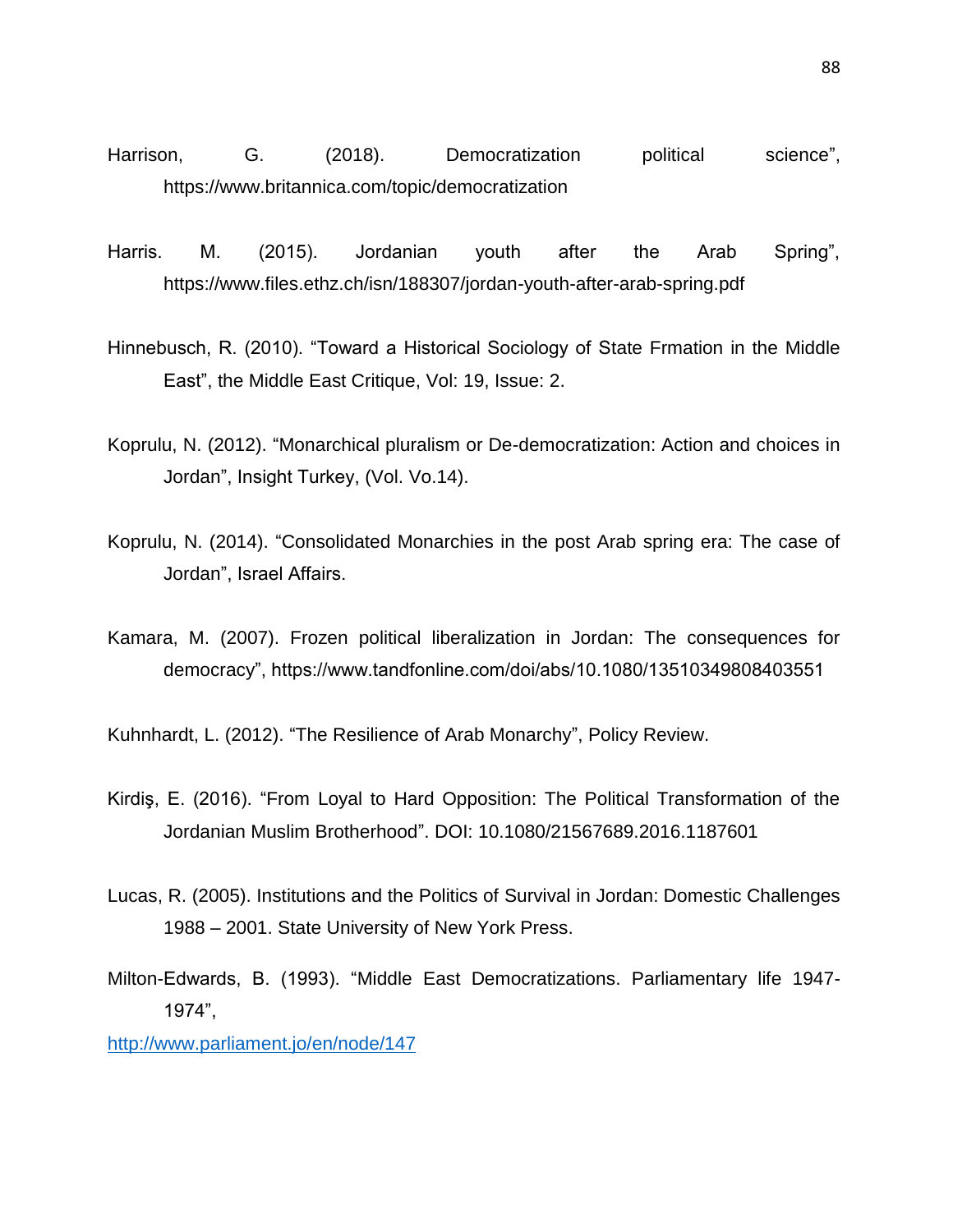- Mohamad Mustafa, A. G. (2011). "Strategies of electoral participation by Islamic movements: The Muslim Brotherhood and parliamentary elections in Egypt and Jordan", November 2010 (Vol. Vol.17).
- National Democratic Institute, (2010). "Final International Elections Observation Report on the Jordanian Parliamentary Elections 2010".
- Nahar, G. S. (2012). "The impact of political parties on the 2007 Jordanian Parliamentary elections", http://www.ijhssnet.com/journals/Vol\_2\_No\_16\_Special\_Issue\_August\_2012/13.p df
- Rath, K. (2006). The process of democratization in Jordan, Wales: Routledge. Doi: 10.1080/00263209408701010
- Robinson, G. E. (1998). "Defensive Democratization in Jordan", International Journal of Middle Eastern Studies, v.30, 1998, pp. 387-410. http://hdl.handle.net/10945/41212
- Ryan, C R. (2004). Isamist Political Activism in Jordan: Moderation Military and Democracy.

Ryan, C. R. (1998). Elections and Parliamentary Democratization in Jordan.

Ryan and Jillian Schwedler, C. R. (2004). Return to democratization or new hybrid regime the 2003 elections in Jordan.

Ryan, C. R (2014). "Jordanian Foreign Policy and the Arab Spring", Middle East Policy.

Ryan, C R. (2003). "Political Opposition, Democracy and Jordan's 2003 Elections".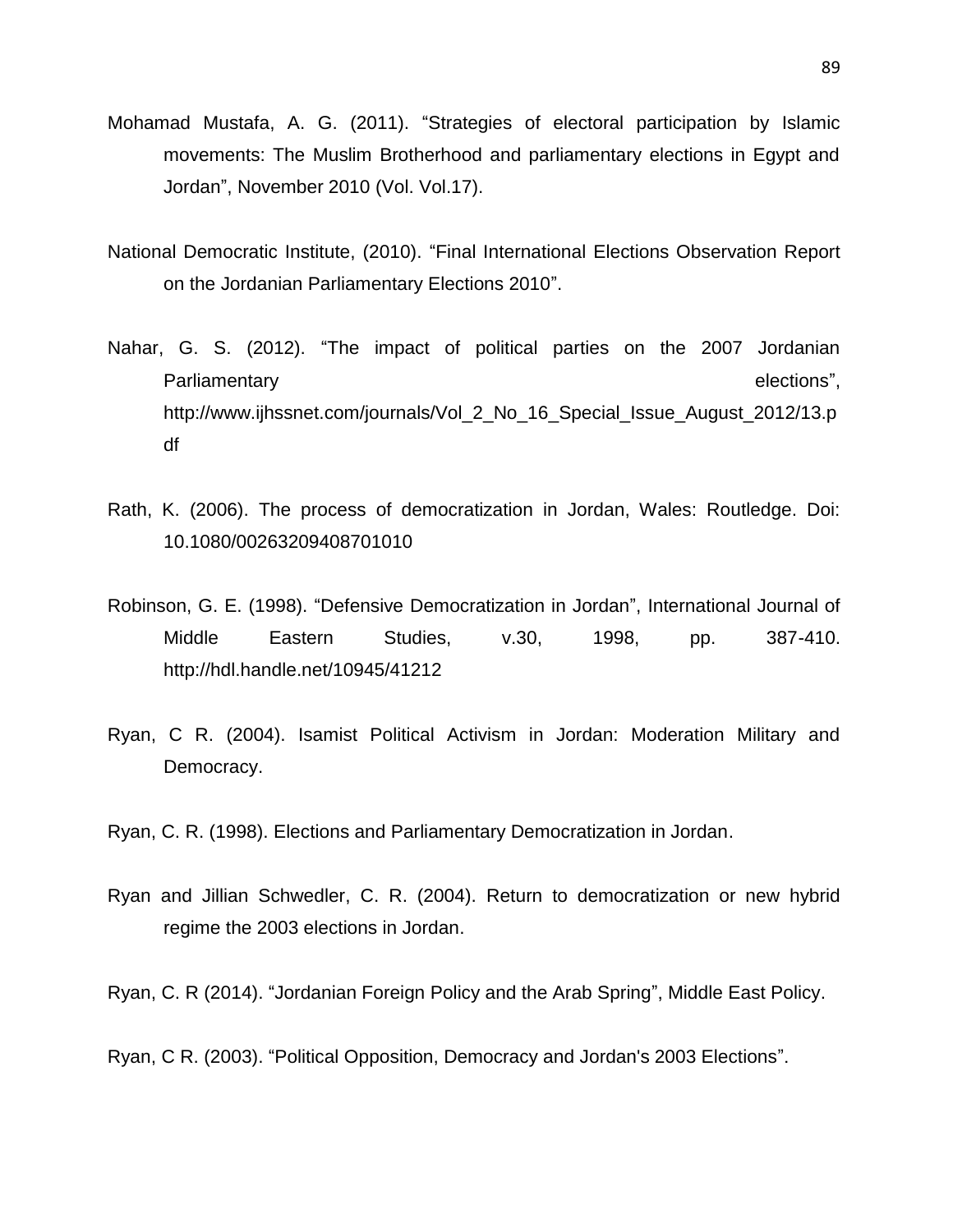Ryan, C. R. (2016). "Five years After Arab Uprising Security trumps reforms in Jordan".

- Ryan, C. R. (2010). "Political Liberalization and Monarchical Succession in Jordan". DOI: 10.1080/714003522
- Schmitt and Nida Sika, P. C. (2016). "Democratization in the Middle East and North Africa: A more ambidextrous process", Mediterranean Politics.
- Samuel, H. P. (1991). Democratizations in the late 20th century, Oklahoma, USA: Norman university of Oklahoma press.
- Simone Hüser, M. B. (2015). Jordan and the 'Arab Spring': No Challenge, No Change? (Vol. Vo.24). DOI: 10.1080/19436149.2014.996996
- Salame, G. (2001). Democracy without Democrats? The Renewal of Politics in the Muslim World. New York NY 10010, USA: I.B. Tauris & co Ltd 6 Salem Road, London wz 4BU 175 fifth Avenue. : www.ibtauris.com

Sadiki, L. (2010). Jordan: Arab Spring Washout? http://www.aljazeera.com/indepth/opiion/2013/01/201319134753750165.html

UNHCR |, R. (2010). Jordanian National Charter. Amman, Jordan: National Legislative Bodies. http://www.unhcr.org/refworld/docid/3ae6b53b4.html [accessed 15 November 2010]

Yitzhak, R. (2017). Between reform and Islamic: The Arab spring in Jordan 2011-2014.

Yorke, V. (1991). Domestic politics and Regional Security Jordan, Syria and Israel.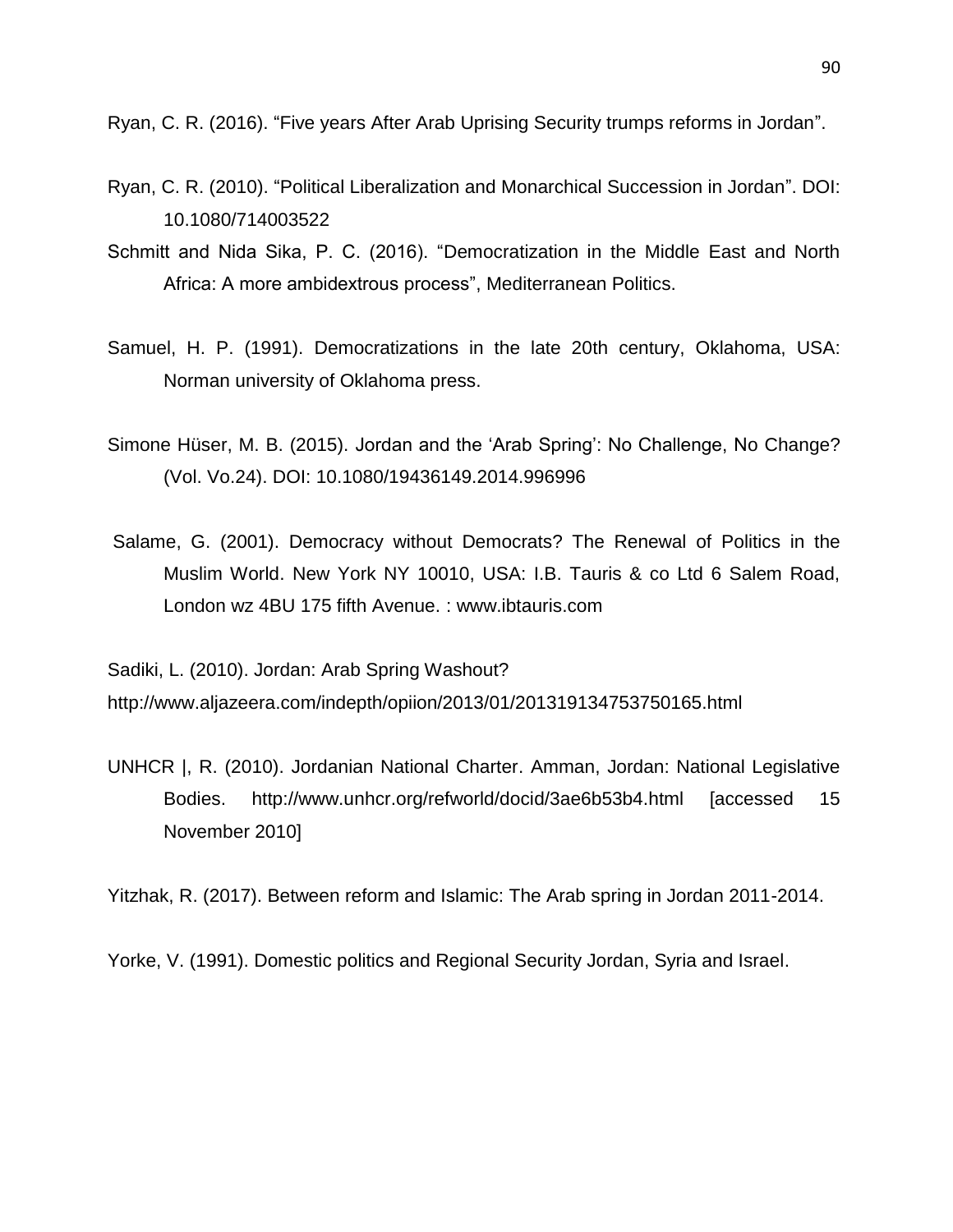#### **Biography**

**Nasir Abubakar** was born on 17/07/1987 in sokoto state at Arkilla federal locos under wamakko local government, I started my Islamic schools at the age of 2 years in Haliru Gwandu Islamiyah in minanata Area sokoto, however in 1992 at the age of 5 years, and I enrolled proper in Dallatu model primary schools Tudun wada Area sokoto.

In 1993 after we are demarcated from Sokoto state as a new state, I also transferred back to my new state that is kebbi state where I continued with my study at Gwadangaji model primary school which is now Umar Ahmed model primary school. In 1996 also I proceeded to Government Day Secondary schools B/K where I obtained my Secondary school certificate in 2002. I had an opportunity in that year to joined Waziri Umaru Polytechnic where I attained my first Diploma in Business Administration and management studies and become the youngest diploma holder at the age of 17 years. After I completed my diploma in 2004 I joined Yahaya investments video coverage and photo graphic where I did two years training. In 2006 after I got small scale business experience at yahaya investments I went back to Waziri Umaru Polytechnic which is now Waziri Umaru Federal Polytechnic Birnin kebbi, where proceeded with High National Diploma but after I finished my first year I move to Bayero University kano and I changed Area of studies where I obtained my second Diploma in Public administrations. In 2009 I obtained certificated in computer studies diploma in computer studies at Center for information technology Bayero University Kano Nigeria.

In 2010 I was short listed and confirmed among the successful candidates at Bayero University Kano faculty of social and management science Department of Political science to read B.sc Political science. In 2014 after I completed my B.Sc. I went to Oyo state where I did my One Year National youth service (NYSC) as mandated in the 1999 constitution of federal republic of Nigeria. I joined Near East University in 2016 where I